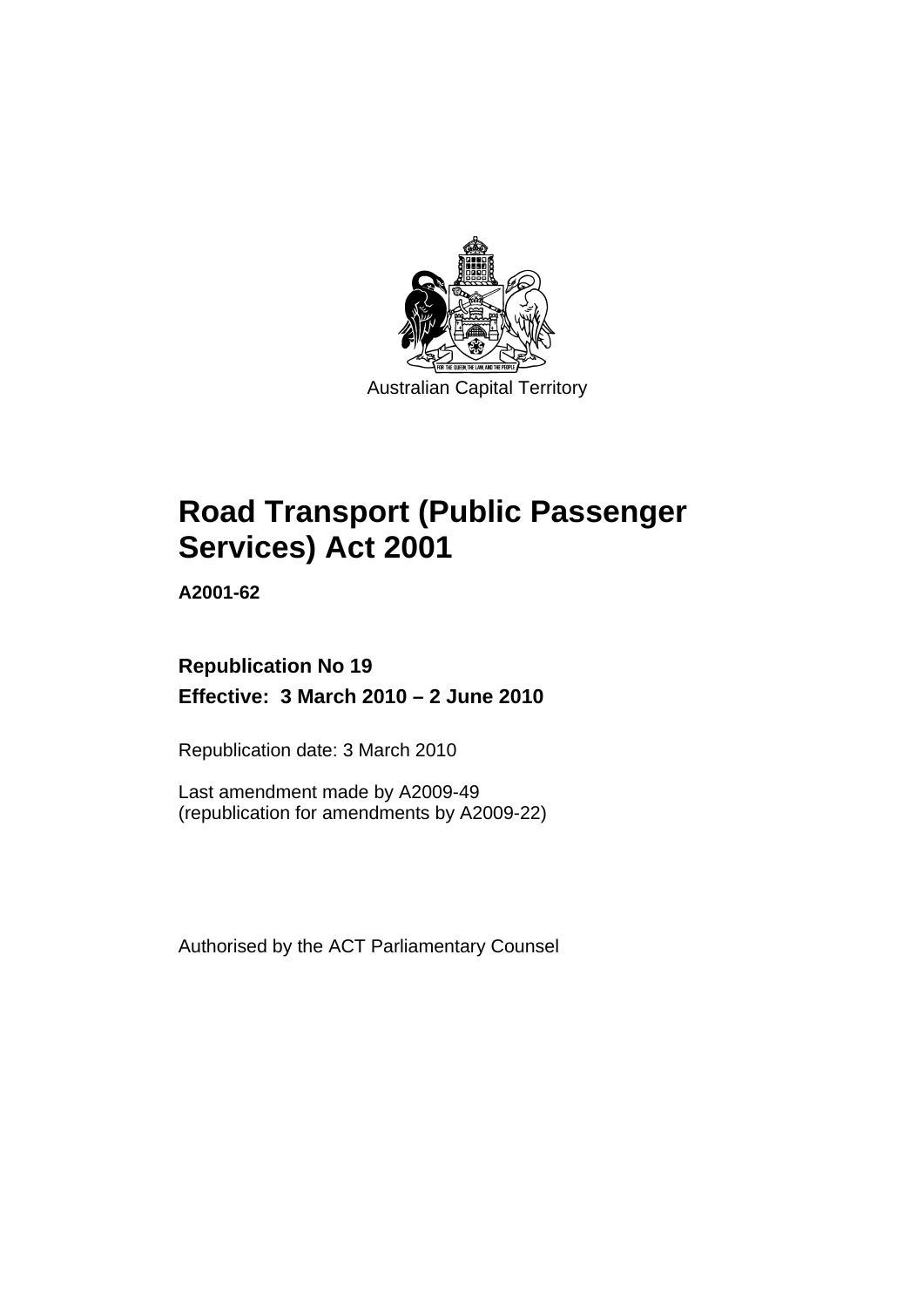#### **About this republication**

#### **The republished law**

This is a republication of the *Road Transport (Public Passenger Services) Act 2001* (including any amendment made under the *Legislation Act 2001*, part 11.3 (Editorial changes)) as in force on 3 March 2010*.* It also includes any amendment, repeal or expiry affecting the republished law to 3 March 2010.

The legislation history and amendment history of the republished law are set out in endnotes 3 and 4.

#### **Kinds of republications**

The Parliamentary Counsel's Office prepares 2 kinds of republications of ACT laws (see the ACT legislation register at www.legislation.act.gov.au):

- authorised republications to which the *Legislation Act 2001* applies
- unauthorised republications.

The status of this republication appears on the bottom of each page.

#### **Editorial changes**

The *Legislation Act 2001*, part 11.3 authorises the Parliamentary Counsel to make editorial amendments and other changes of a formal nature when preparing a law for republication. Editorial changes do not change the effect of the law, but have effect as if they had been made by an Act commencing on the republication date (see *Legislation Act 2001*, s 115 and s 117). The changes are made if the Parliamentary Counsel considers they are desirable to bring the law into line, or more closely into line, with current legislative drafting practice.

This republication does not include amendments made under part 11.3 (see endnote 1).

#### **Uncommenced provisions and amendments**

If a provision of the republished law has not commenced or is affected by an uncommenced amendment, the symbol  $\mathbf{U}$  appears immediately before the provision heading. The text of the uncommenced provision  $\overline{or}$  amendment appears only in the last endnote.

#### **Modifications**

If a provision of the republished law is affected by a current modification, the symbol  $\mathbf{M}$ appears immediately before the provision heading. The text of the modifying provision appears in the endnotes. For the legal status of modifications, see *Legislation Act 2001*, section 95.

#### **Penalties**

At the republication date, the value of a penalty unit for an offence against this law is \$110 for an individual and \$550 for a corporation (see *Legislation Act 2001*, s 133).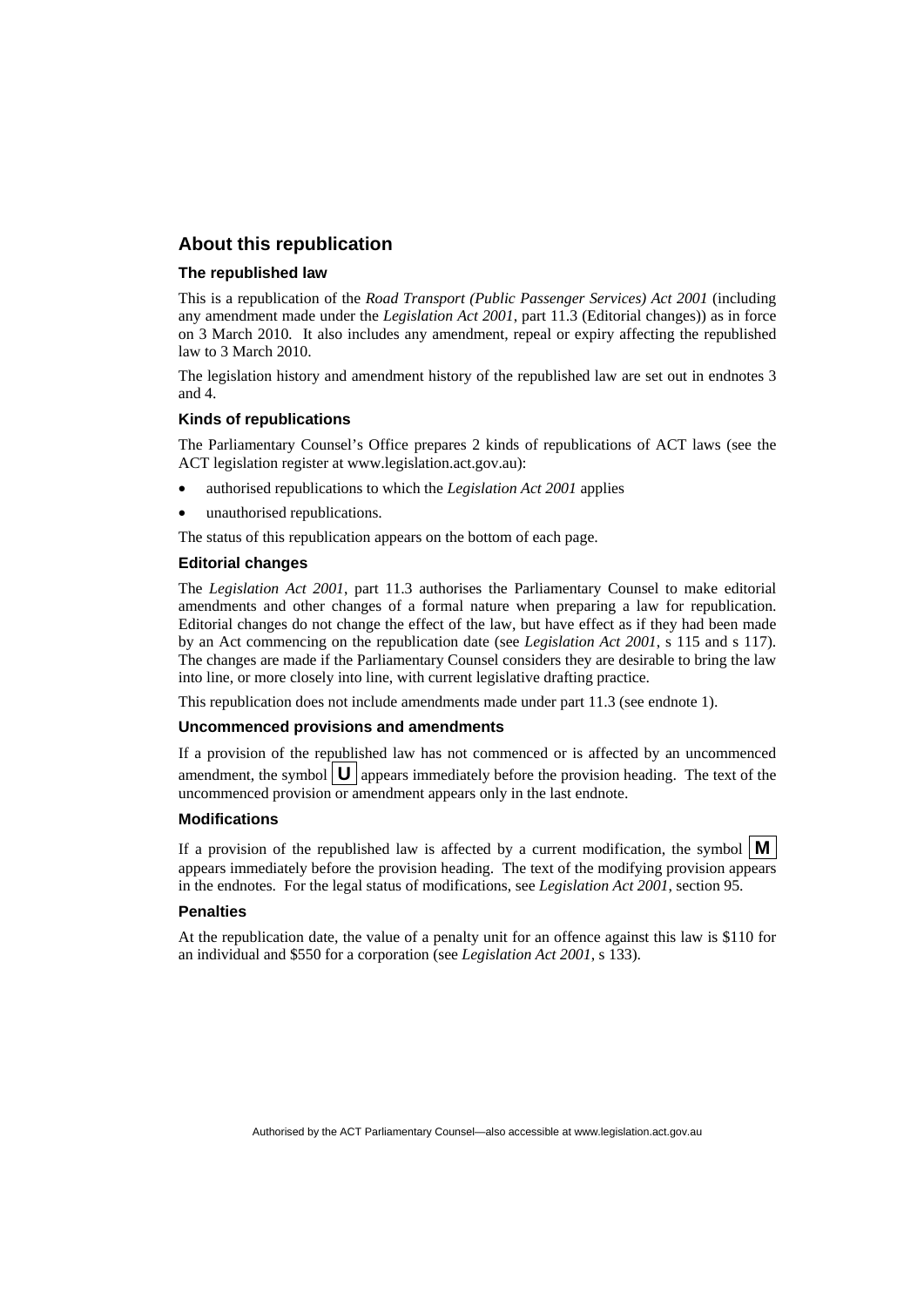

# **[Road Transport \(Public Passenger](#page-10-0)  [Services\) Act 2001](#page-10-0)**

# **Contents**

| Part 1                      | <b>Preliminary</b>                                                                       |            |
|-----------------------------|------------------------------------------------------------------------------------------|------------|
|                             | Name of Act                                                                              | 2          |
| 2                           | Objects                                                                                  | 2          |
| 3                           | Dictionary                                                                               | 3          |
| 4                           | <b>Notes</b>                                                                             | 3          |
| 4A                          | Offences against Act-application of Criminal Code etc                                    | 3          |
| 5                           | Functions of road transport authority                                                    | 4          |
| 6                           | Registers of accredited people, demand responsive service<br>authorisations and licences | 5          |
| 7                           | Security and disclosure of information in registers                                      | 6          |
| 8                           | Trade Practices Act authorisation                                                        | 6          |
| 9                           | Combinations of accreditations, authorisations and licences                              | 6          |
| 10                          | What is a public passenger service?                                                      | 7          |
| R <sub>19</sub><br>03/03/10 | Road Transport (Public Passenger Services) Act 2001<br>Effective: 03/03/10-02/06/10      | contents 1 |

Page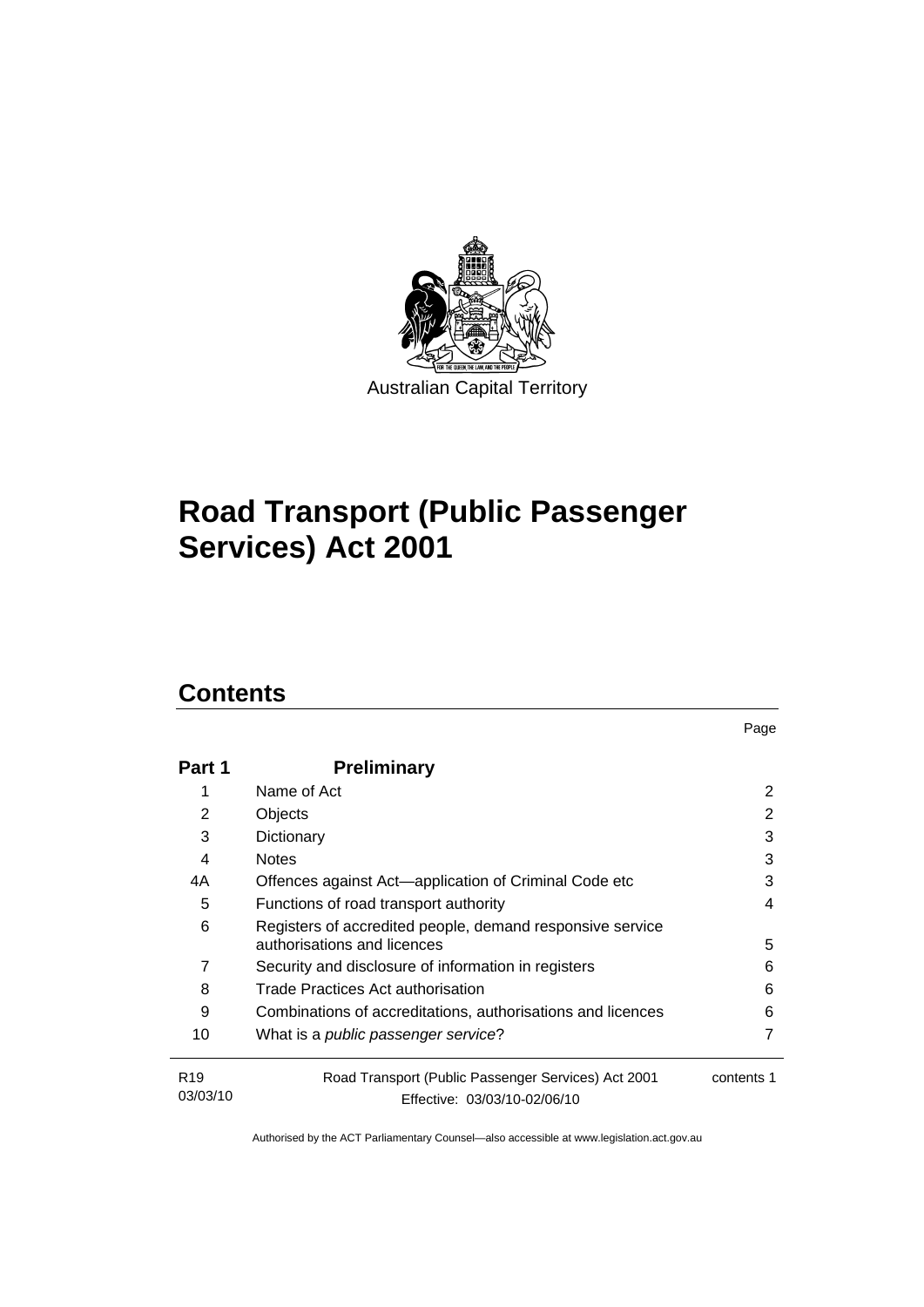#### **Contents**

|                     |                                                                  | Page            |
|---------------------|------------------------------------------------------------------|-----------------|
| Part 2              | <b>Bus services</b>                                              |                 |
| <b>Division 2.1</b> | <b>Basic concepts</b>                                            |                 |
| 10A                 | Meaning of bus and public bus                                    | 8               |
| 11                  | Meaning of bus service                                           | 8               |
| 12                  | What is a regular route service?                                 | 8               |
| 13                  | What is a tour and charter service?                              | 8               |
| 14                  | What is a <i>long-distance service</i> ?                         | 8               |
| Division 2.2        | <b>Accreditation of bus service operators</b>                    |                 |
| 15                  | Bus operators-purposes of accreditation                          | 9               |
| 16                  | Regulations about accreditation system                           | 9               |
| <b>Division 2.3</b> | Service contracts for regular route services                     |                 |
| 17                  | Service contracts-regular route services                         | 11              |
| <b>Division 2.4</b> | Entitlement to operate certain bus services                      |                 |
| 18                  | Entitlement to operate regular route services                    | 12              |
| 19                  | Entitlement to operate tour and charter services                 | 13              |
| 19A                 | Territory's entitlement to operate bus service                   | 13              |
| 20                  | Unaccredited operators not to operate certain bus services       | 13              |
| 21                  | Pretending to be an accredited bus service operator              | 14              |
| 22                  | Operators of regular route services to hold service contracts    | 14              |
| <b>Division 2.5</b> | <b>Regulation of bus services</b>                                |                 |
| 23                  | Regular route services-power to determine maximum fares          | 15              |
| 24                  | Regulations about operation of bus services by accredited people | 15              |
| 25                  | Regulations about operation of public buses                      | 16              |
| 26                  | Regulations about bus drivers                                    | 17              |
| 27                  | Regulations about conduct of passengers                          | 17              |
| Part 3              | <b>Taxi networks</b>                                             |                 |
| <b>Division 3.1</b> | <b>Basic concepts</b>                                            |                 |
| 28                  | Meaning of taxi network                                          | 19              |
| 29                  | Meaning of taxi booking service                                  | 19              |
| <b>Division 3.2</b> | Accreditation of taxi network providers                          |                 |
| 30                  | Taxi network providers-purposes of accreditation                 | 19              |
| contents 2          | Road Transport (Public Passenger Services) Act 2001              | R <sub>19</sub> |
|                     | Effective: 03/03/10-02/06/10                                     | 03/03/10        |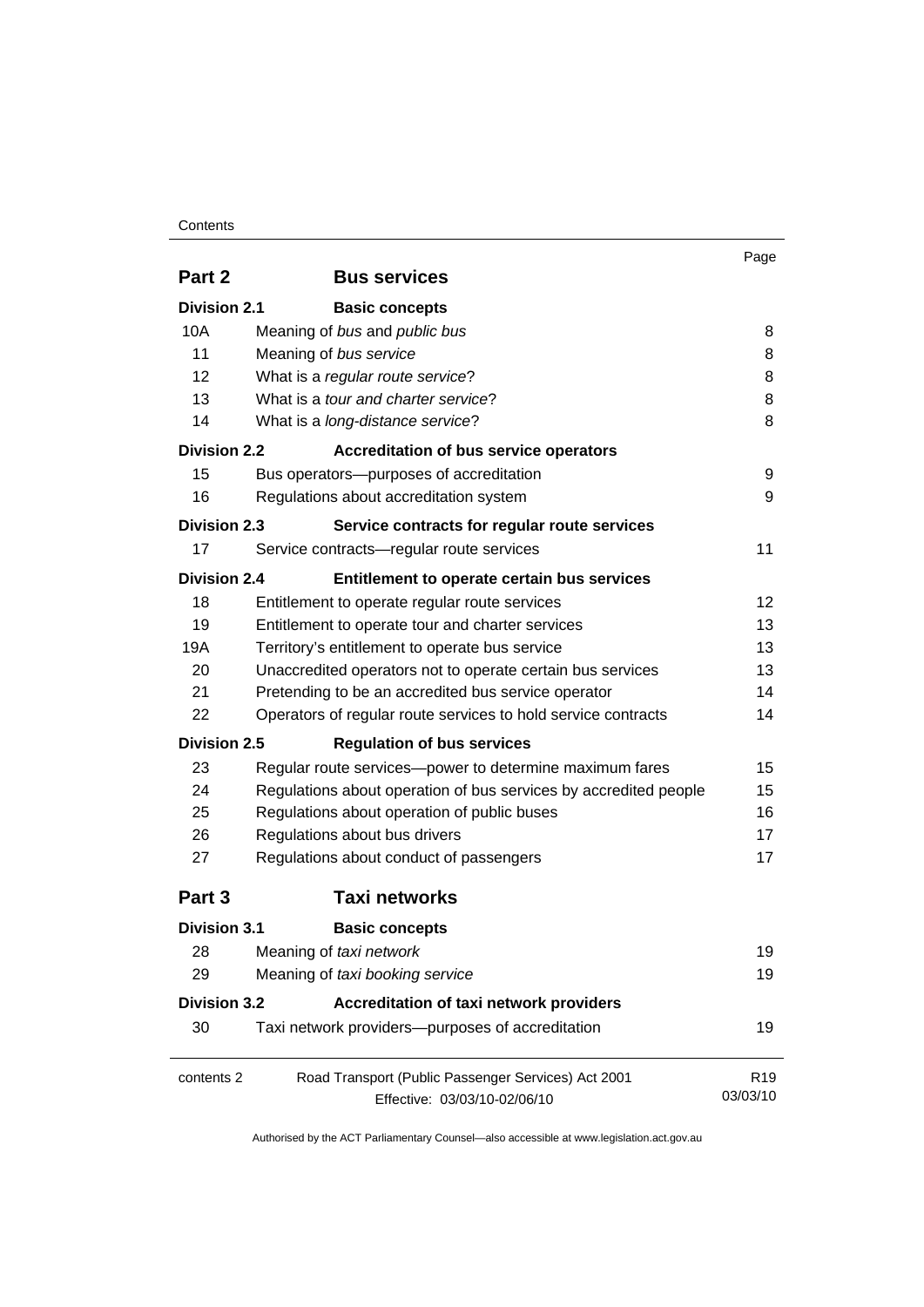|                             |                                                                   | Contents   |
|-----------------------------|-------------------------------------------------------------------|------------|
| 31                          | Taxi network providers-regulations about accreditation system     | Page<br>20 |
|                             |                                                                   |            |
| <b>Division 3.3</b>         | Entitlement to operate taxi networks                              |            |
| 32                          | Entitlement to operate taxi networks                              | 21         |
| 33                          | Operating taxi network without entitlement                        | 21         |
| 34                          | Pretending to be an accredited taxi network provider              | 21         |
| Division 3.4                | <b>Regulation of taxi networks</b>                                |            |
| 35                          | Regulations about operation of taxi networks by accredited people | 22         |
| 36                          | Regulations about operation of taxi networks                      | 23         |
| Part 4                      | <b>Licensing of taxi vehicles</b>                                 |            |
| <b>Division 4.1</b>         | <b>Basic concepts</b>                                             |            |
| 37                          | Meaning of taxi licence                                           | 25         |
| 38                          | Meaning of restricted taxi licence                                | 25         |
| <b>Division 4.2</b>         | <b>Taxi licences</b>                                              |            |
| 39                          | Maximum numbers of taxi licences                                  | 25         |
| 40                          | Issue of taxi licences                                            | 25         |
| 41                          | Transferability of taxi licences                                  | 26         |
| 42                          | Use of vehicles as taxis                                          | 26         |
| 43                          | Pretending vehicles are licensed taxis                            | 27         |
| 44                          | Regulations about taxi licences                                   | 27         |
| Part 5                      | <b>Taxi services</b>                                              |            |
| <b>Division 5.1</b>         | <b>Basic concepts</b>                                             |            |
| 45                          | Meaning of taxi                                                   | 29         |
| 46                          | Meaning of restricted taxi                                        | 29         |
| 47                          | Meaning of taxi service                                           | 29         |
| 48                          | Meaning of restricted taxi service                                | 29         |
| <b>Division 5.2</b>         | <b>Accreditation of taxi service operators</b>                    |            |
| 49                          | Taxi service operators--purposes of accreditation                 | 30         |
| 50                          | Taxi service operators-regulations about accreditation system     | 30         |
| <b>Division 5.3</b>         | Entitlement to operate taxi services                              |            |
| 51                          | Entitlement to operate taxi services                              | 32         |
| R <sub>19</sub><br>03/03/10 | Road Transport (Public Passenger Services) Act 2001               | contents 3 |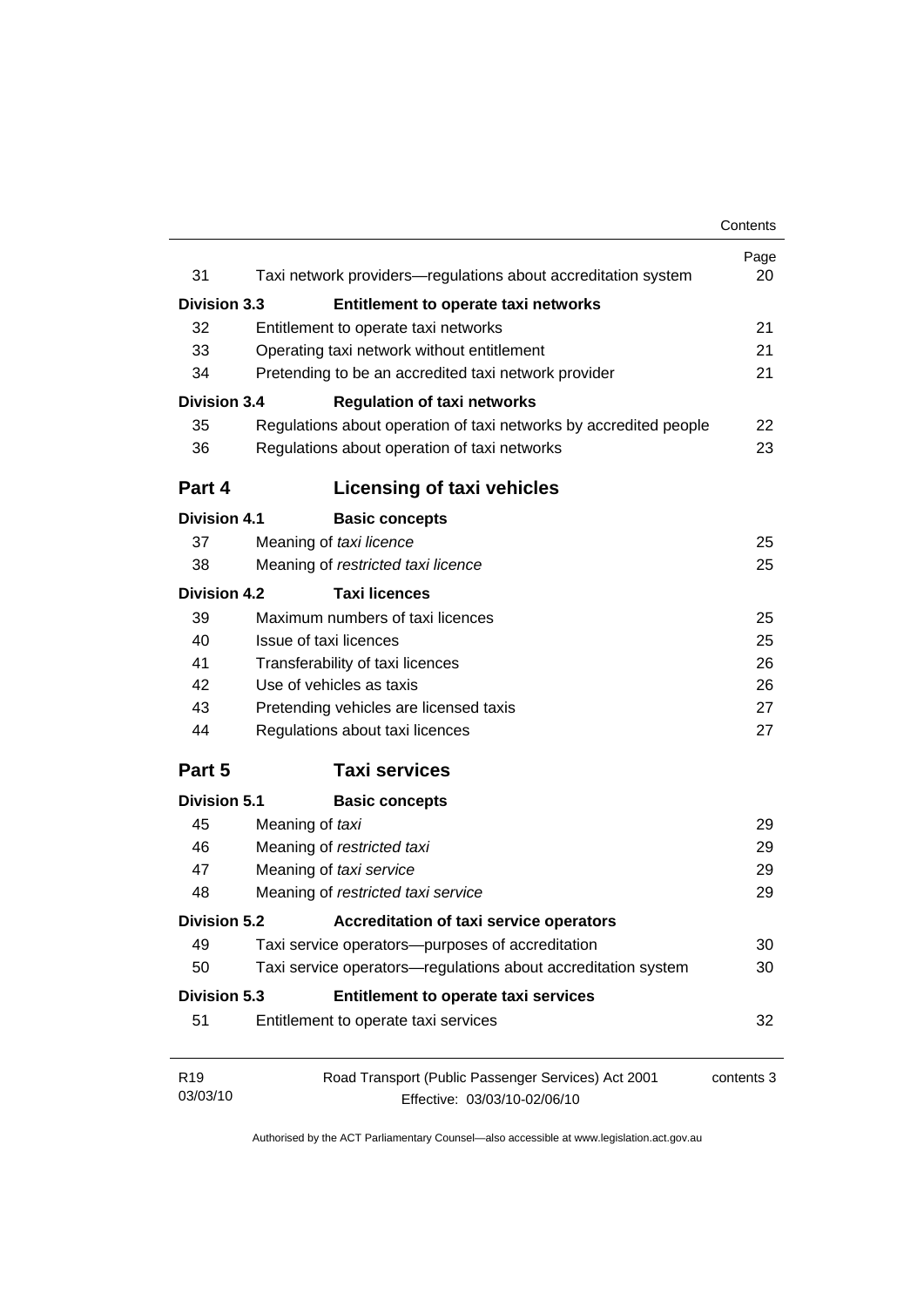|                     |                                                                   | Page            |
|---------------------|-------------------------------------------------------------------|-----------------|
| 52                  | Unaccredited operators not to operate taxi services               | 32              |
| 53                  | Pretending to be an accredited taxi service operator              | 32              |
| 54                  | Taxi service operators to be affiliated with taxi network         |                 |
| 55                  | Pretending to be affiliated with taxi network                     | 33              |
| <b>Division 5.4</b> | <b>Regulation of taxi services</b>                                |                 |
| 56                  | Regulations about operation of taxi services by accredited people | 33              |
| 57                  | Regulations about operation of taxis                              | 35              |
| 58                  | Regulations about taxi drivers                                    | 36              |
| 59                  | Regulations about conduct of taxi passengers                      | 36              |
| 60                  | Power to determine maximum taxi fares                             | 36              |
| Part 6              | Licensing of hire cars                                            |                 |
| Division 6.1        | <b>Basic concepts</b>                                             |                 |
| 61                  | Meaning of hire car licence                                       | 38              |
| 62                  | Meaning of restricted hire car licence                            | 38              |
| Division 6.2        | <b>Hire car licences</b>                                          |                 |
| 63                  | Transferability of hire car licences                              | 38              |
| 64                  | Use of vehicles as hire cars                                      | 39              |
| 65                  | Pretending vehicles are licensed hire cars                        | 39              |
| 66                  | Regulations about hire car licences                               | 40              |
| Part 7              | <b>Hire car services</b>                                          |                 |
| <b>Division 7.1</b> | <b>Basic concepts</b>                                             |                 |
| 67                  | Meaning of hire car                                               | 42              |
| 68                  | Meaning of restricted hire car                                    | 42              |
| 69                  | Meaning of hire car service                                       | 42              |
| 70                  | Meaning of restricted hire car service                            | 43              |
| <b>Division 7.2</b> | Accreditation of hire car service operators                       |                 |
| 71                  | Hire car service operators-purposes of accreditation              | 43              |
| 72                  | Hire car service operators—regulations about accreditation system | 43              |
| <b>Division 7.3</b> | Entitlement to operate hire car services                          |                 |
| 73                  | Entitlement to operate hire car services                          | 45              |
| contents 4          | Road Transport (Public Passenger Services) Act 2001               | R <sub>19</sub> |
|                     | Effective: 03/03/10-02/06/10                                      | 03/03/10        |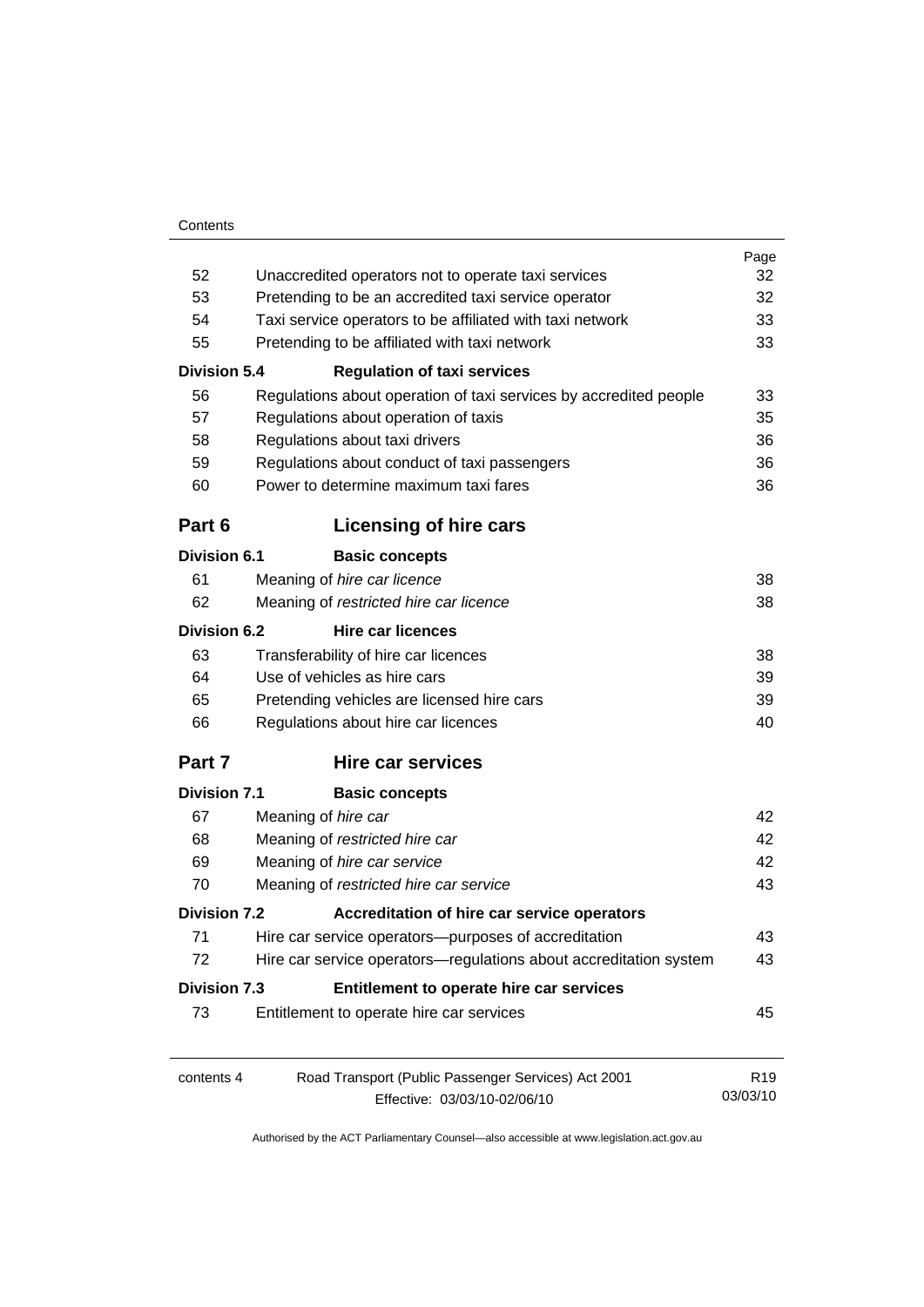|                     |                                                                               | Page       |
|---------------------|-------------------------------------------------------------------------------|------------|
| 74                  | Unaccredited operators not to operate hire car services                       | 45         |
| 75                  | Pretending to be an accredited hire car service operator                      | 46         |
| <b>Division 7.4</b> | <b>Regulation of hire car services</b>                                        |            |
| 76                  | Regulations about operation of hire car services by accredited people         | 46         |
| 77                  | Regulations about operation of hire cars                                      | 47         |
| 78                  | Regulations about hire car drivers                                            | 48         |
| 79                  | Regulations about conduct of hire car passengers                              | 49         |
| Part 8              | <b>Demand responsive services</b>                                             |            |
| <b>Division 8.1</b> | <b>Basic concepts</b>                                                         |            |
| 80                  | Meaning of demand responsive service                                          | 50         |
| 81                  | Meaning of demand responsive service vehicle                                  | 50         |
| <b>Division 8.2</b> | Authorisations to operate demand responsive services                          |            |
| 82                  | Demand responsive service authorisations                                      | 50         |
| 82A                 | Territory's entitlement to operate demand responsive service                  | 51         |
| 83                  | Demand responsive services-guidelines for giving authorisations               | 51         |
| 84                  | Demand responsive services-regulations about authorisations                   | 52         |
| 85                  | Use of vehicles for demand responsive services                                | 53         |
| 86                  | Representing vehicle as demand responsive service vehicle                     | 53         |
| <b>Division 8.3</b> | Accreditation of demand responsive service operators                          |            |
| 87                  | Demand responsive service operators-purposes of accreditation                 | 54         |
| 88                  | Demand responsive service operators-regulations about<br>accreditation system |            |
| <b>Division 8.4</b> | Service contracts for demand responsive services                              |            |
| 89                  | Service contracts-demand responsive services                                  | 55         |
| <b>Division 8.5</b> | Entitlement to operate demand responsive services                             |            |
| 90                  | Entitlement to operate demand responsive services                             | 57         |
| 91                  | Operating demand responsive service without entitlement                       | 58         |
| 92                  | Representing entitlement to operate demand responsive service                 | 58         |
| <b>Division 8.6</b> | <b>Regulation of demand responsive services</b>                               |            |
| 93                  | Demand responsive services-minimum fares                                      | 59         |
| 94                  | Regulations about operation of demand responsive services                     | 59         |
| R <sub>19</sub>     | Road Transport (Public Passenger Services) Act 2001                           | contents 5 |
| 03/03/10            | Effective: 03/03/10-02/06/10                                                  |            |
|                     |                                                                               |            |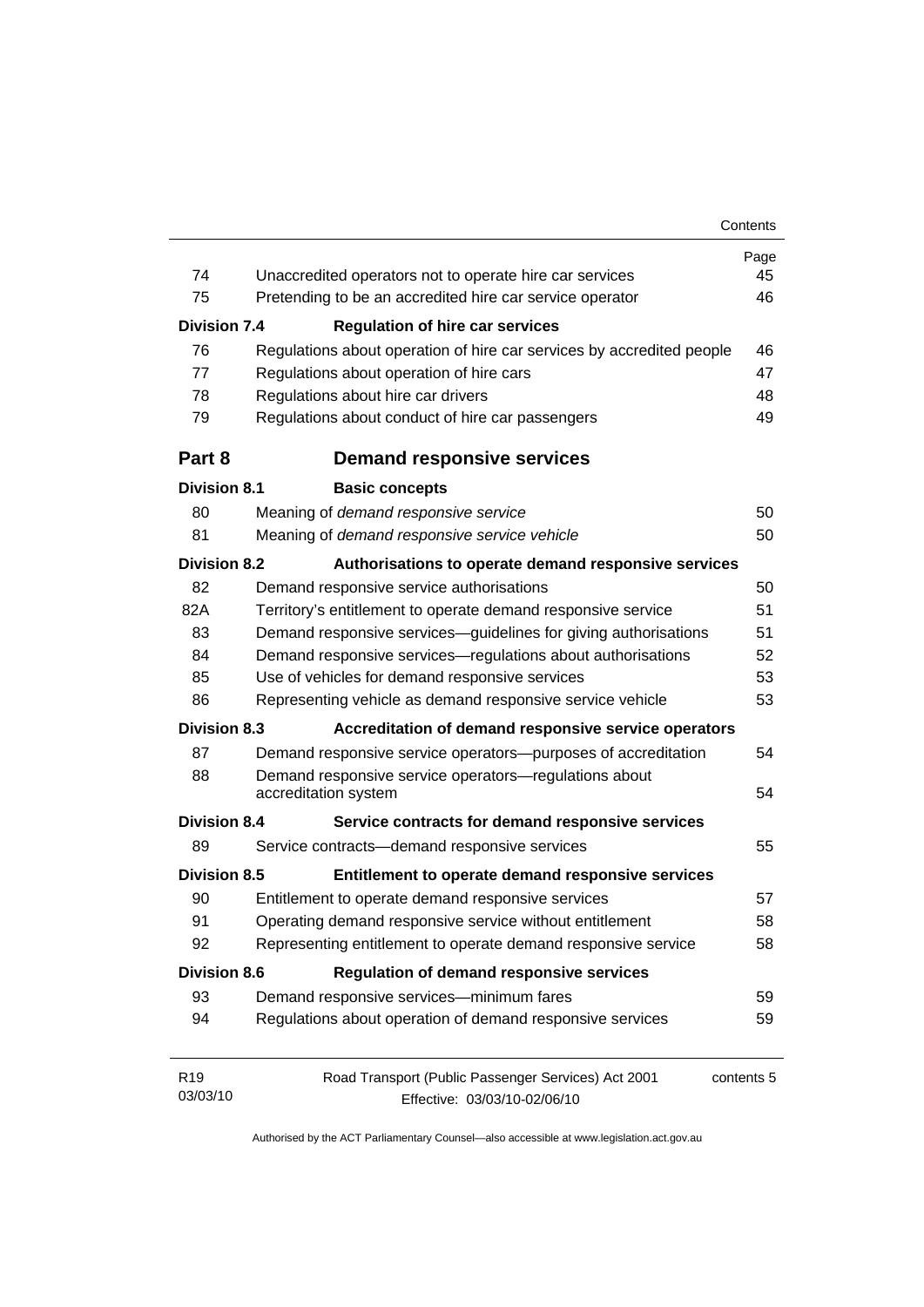| 95                | Regulations about operation of demand responsive service vehicles                                 | Page<br>61                  |
|-------------------|---------------------------------------------------------------------------------------------------|-----------------------------|
| 96                | Regulations about demand responsive service vehicle drivers                                       | 62                          |
| 97                | Regulations about conduct of demand responsive vehicle passengers                                 | 62                          |
|                   |                                                                                                   |                             |
| Part 8A           | Additional public passenger vehicle<br>insurance                                                  |                             |
| 110               | Definitions-pt 8A                                                                                 | 64                          |
| 111               | Public passenger vehicle insurance compulsory                                                     | 64                          |
| 112               | Police officer or authorised person may require evidence of public<br>passenger vehicle insurance | 65                          |
| Part 9            | <b>Enforcement</b>                                                                                |                             |
| 115               | Purpose of powers under pt 9                                                                      | 66                          |
| 116               | Power to require records or information                                                           | 66                          |
| 117               | Power to inspect maintenance facilities                                                           | 67                          |
| 118               | Power to inspect and test vehicles                                                                | 68                          |
| 119               | Power to require vehicles or equipment to be inspected and tested                                 | 70                          |
| 120               | Attachment and removal of noncompliance notices                                                   | 71                          |
| 121               | Police officer or authorised person-power to require name and<br>address etc                      | 72                          |
| Part 10           | <b>Miscellaneous</b>                                                                              |                             |
| 125               | Unauthorised public passenger services                                                            | 73                          |
| 126               | Regulation-making power                                                                           | 74                          |
| 127               | Minister may exempt vehicles and people from Act                                                  | 75                          |
| 128               | Regulations may exempt vehicles and people from Act                                               | 75                          |
| 129               | References to Motor Traffic Act, Traffic Act etc                                                  | 75                          |
| <b>Dictionary</b> |                                                                                                   | 77                          |
| <b>Endnotes</b>   |                                                                                                   |                             |
| 1                 | About the endnotes                                                                                | 81                          |
| $\overline{2}$    | Abbreviation key                                                                                  | 81                          |
| 3                 | Legislation history                                                                               | 82                          |
| contents 6        | Road Transport (Public Passenger Services) Act 2001<br>Effective: 03/03/10-02/06/10               | R <sub>19</sub><br>03/03/10 |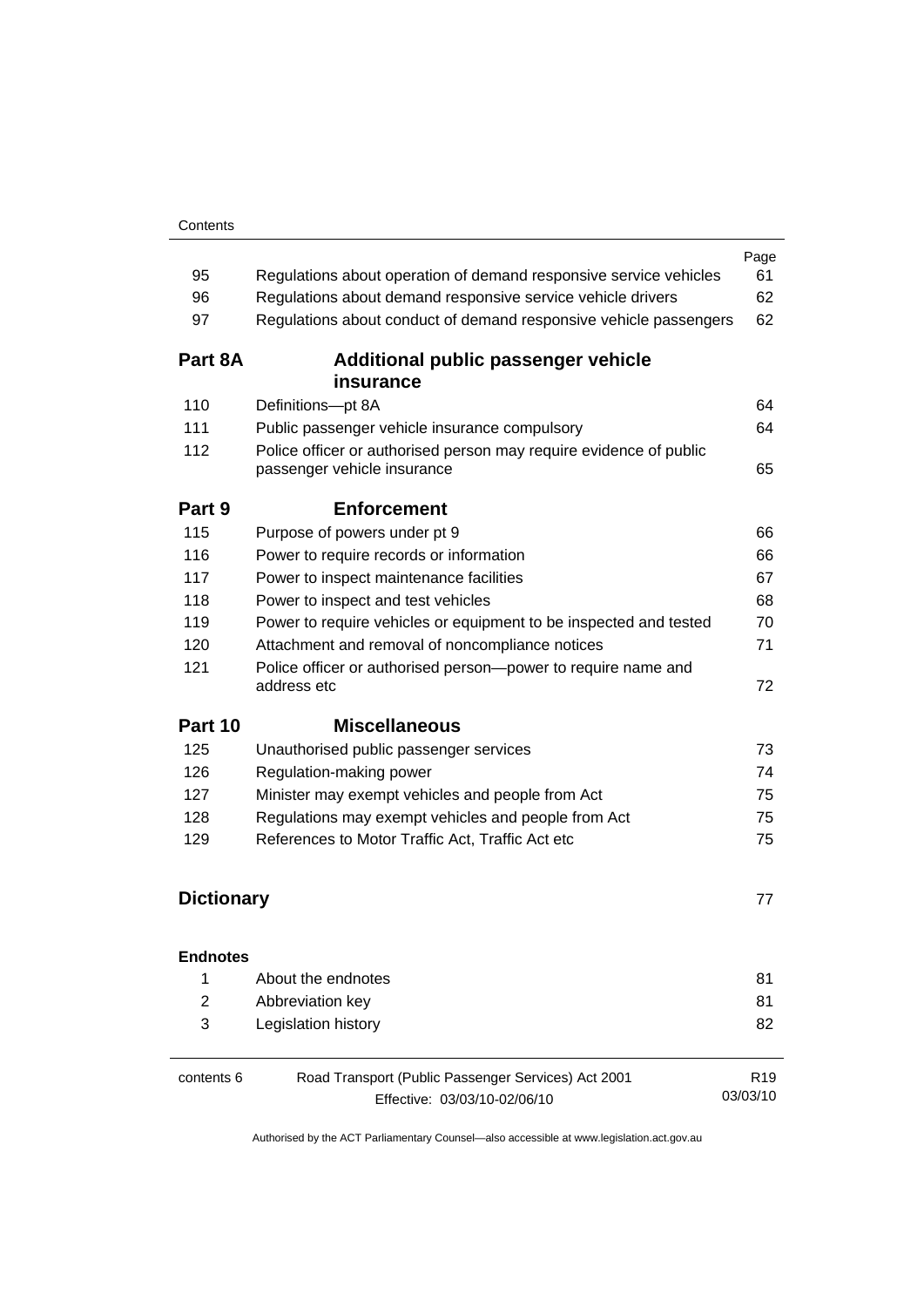|   |                        | Contents |
|---|------------------------|----------|
|   |                        | Page     |
| 4 | Amendment history      | 84       |
| 5 | Earlier republications | 106      |
| 6 | Renumbered provisions  | 107      |

R19 03/03/10 contents 7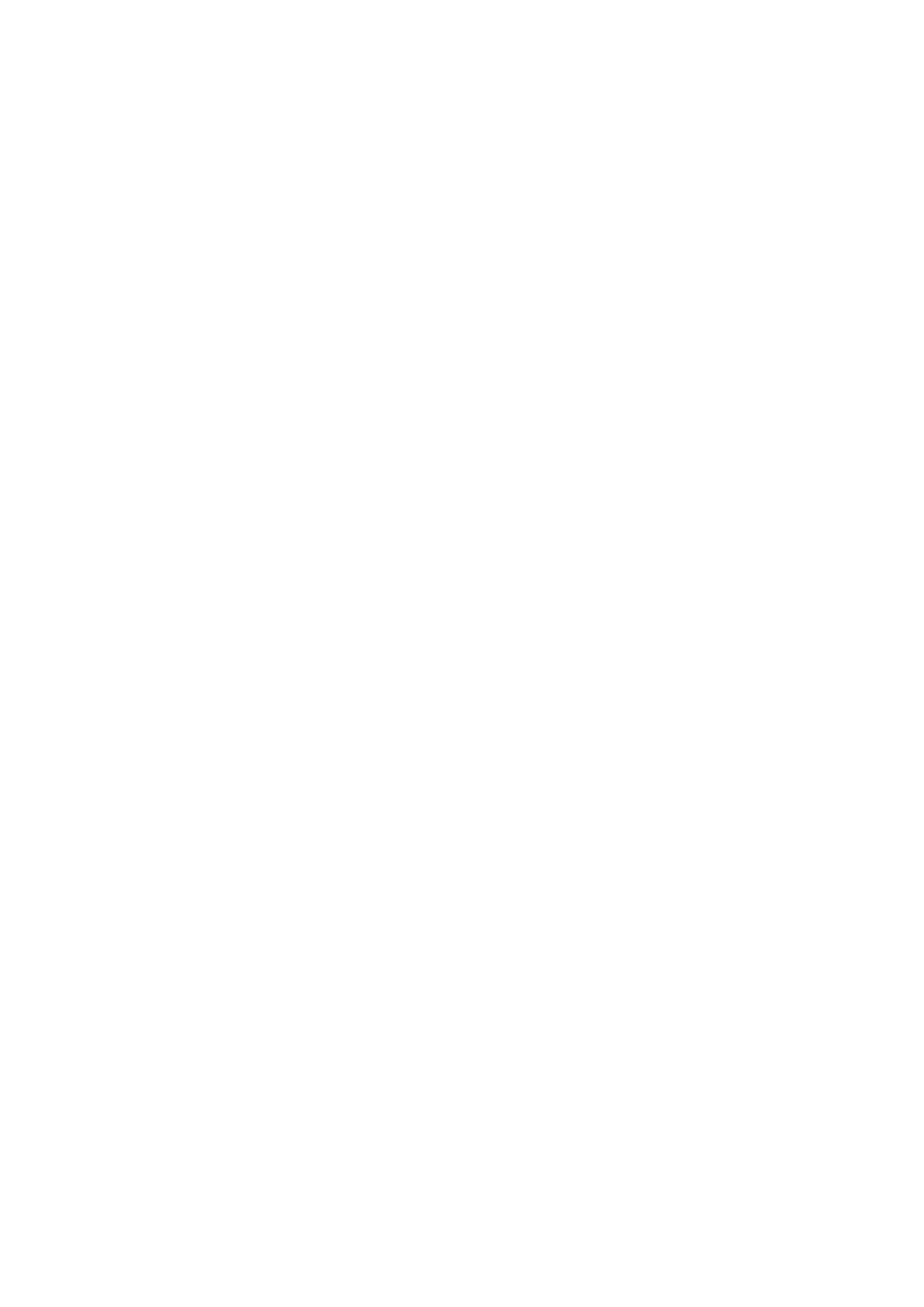<span id="page-10-0"></span>

# **Road Transport (Public Passenger Services) Act 2001**

An Act to regulate public transport services, and for other purposes

R19 03/03/10

l

Road Transport (Public Passenger Services) Act 2001 Effective: 03/03/10-02/06/10

page 1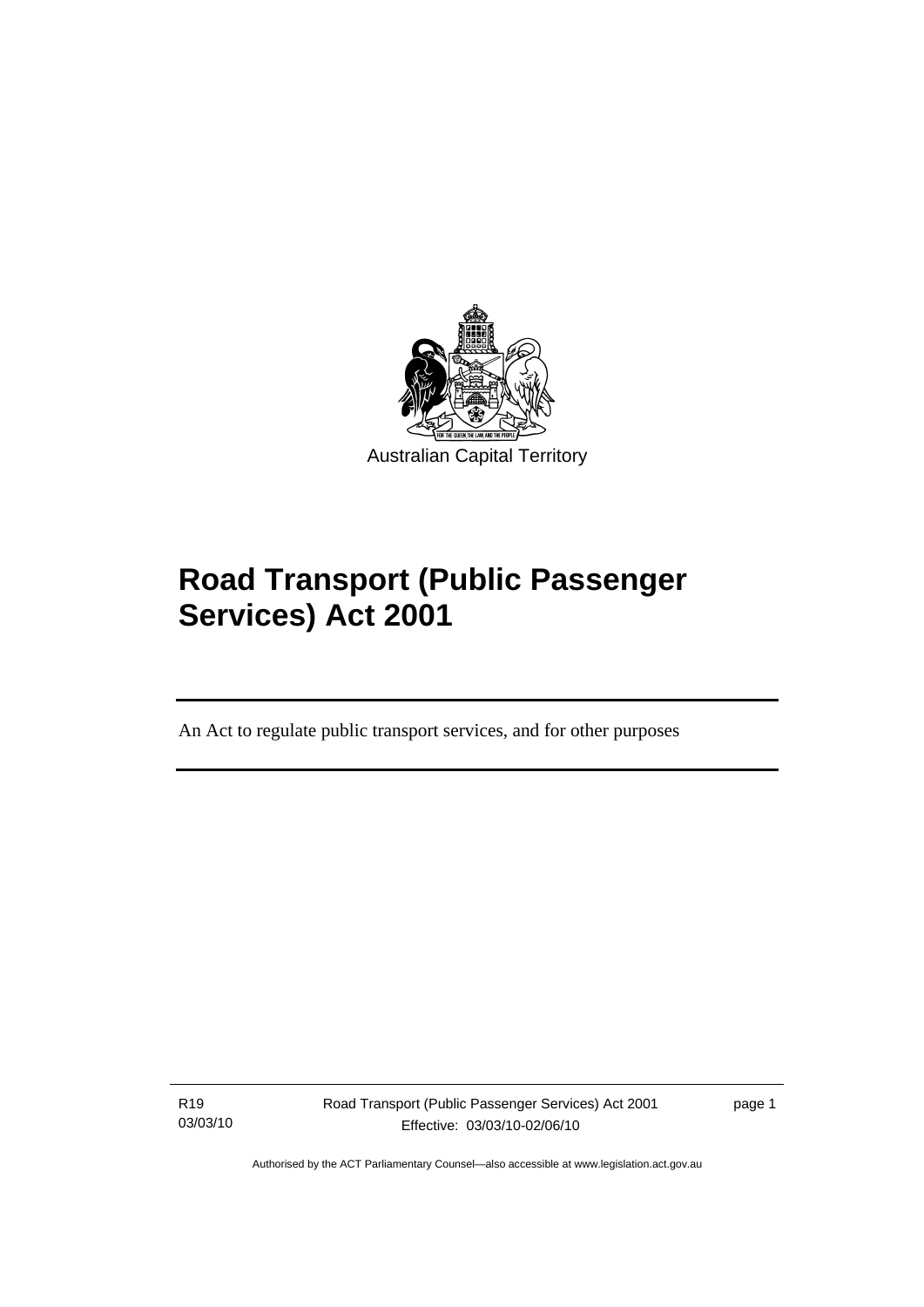#### <span id="page-11-0"></span>Part 1 **Preliminary**

Section 1

# **Part 1** Preliminary

#### **1 Name of Act**

This Act is the *Road Transport (Public Passenger Services) Act 2001.* 

- *Note 1* This Act is part of the road transport legislation. See the *Road Transport (General) Act 1999* for various provisions about the administration and enforcement of the road transport legislation generally.
- *Note 2* Other road transport legislation includes the following:
	- *Road Transport (Alcohol and Drugs) Act 1977*
	- *Road Transport (Driver Licensing) Act 1999*
	- *Road Transport (General) Act 1999*
	- *Road Transport (Mass, Dimensions and Loading) Act 2009*
	- *Road Transport (Safety and Traffic Management) Act 1999*
	- *Road Transport (Third-Party Insurance) Act 2008*
	- *Road Transport (Vehicle Registration) Act 1999*.
- *Note 3* A reference to an Act includes a reference to the statutory instruments made or in force under the Act, including any regulation (see Legislation Act, s 104).

#### **2 Objects**

The objects of this Act include—

- (a) to provide for the accreditation of the operators of public passenger services and taxi networks that operate in or partly in the ACT; and
- (b) to provide for the licensing of vehicles used as taxis and hire cars in or partly in the ACT; and

R19 03/03/10

Authorised by the ACT Parliamentary Counsel—also accessible at www.legislation.act.gov.au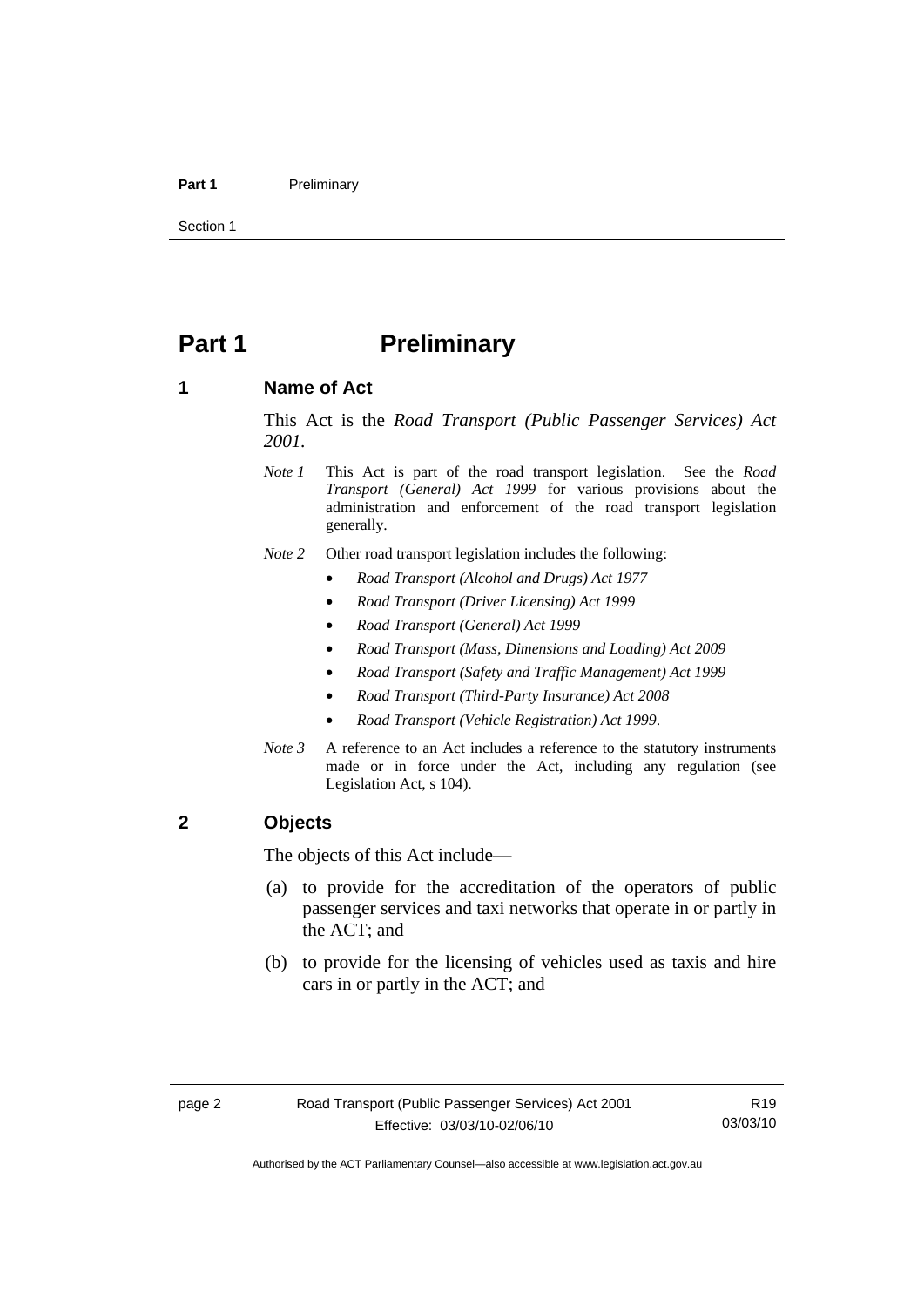<span id="page-12-0"></span> (c) to encourage public passenger services that meet the reasonable expectations of the community for safe, reliable and efficient public passenger services.

#### **3 Dictionary**

The dictionary at the end of this Act is part of this Act.

*Note 1* The dictionary at the end of this Act defines certain terms used in this Act, and includes references (*signpost definitions*) to other terms defined elsewhere in this Act or in the road transport legislation.

> For example, the signpost definition '*bus service*—see section 11' means that the term 'bus service' is defined in section 11 of this Act.

*Note* 2 A definition in the dictionary (including a signpost definition) applies to the entire Act unless the definition, or another provision of the Act, provides otherwise or the contrary intention otherwise appears (see Legislation Act, s  $155$  and s  $156$  (1)).

#### **4 Notes**

A note included in this Act is explanatory and is not part of this Act.

*Note* See the Legislation Act, s 127 (1), (4) and (5) for the legal status of notes.

#### **4A Offences against Act—application of Criminal Code etc**

Other legislation applies in relation to offences against this Act.

*Note 1 Criminal Code*

The Criminal Code, ch 2 applies to the following offences against this Act (see Code, pt 2.1):

- s 33 (Operating taxi network without entitlement)
- s 54 (Taxi service operators to be affiliated with taxi network)
- s 64 (Use of vehicles as hire cars)
- s 65 (Pretending vehicles are licensed hire cars)
- s 74 (Unaccredited operators not to operate hire car services)
- s 75 (Pretending to be an accredited hire car service operator)
- s 85 (Use of vehicles for demand responsive services)

| R <sub>19</sub> | Road Transport (Public Passenger Services) Act 2001 | page 3 |
|-----------------|-----------------------------------------------------|--------|
| 03/03/10        | Effective: 03/03/10-02/06/10                        |        |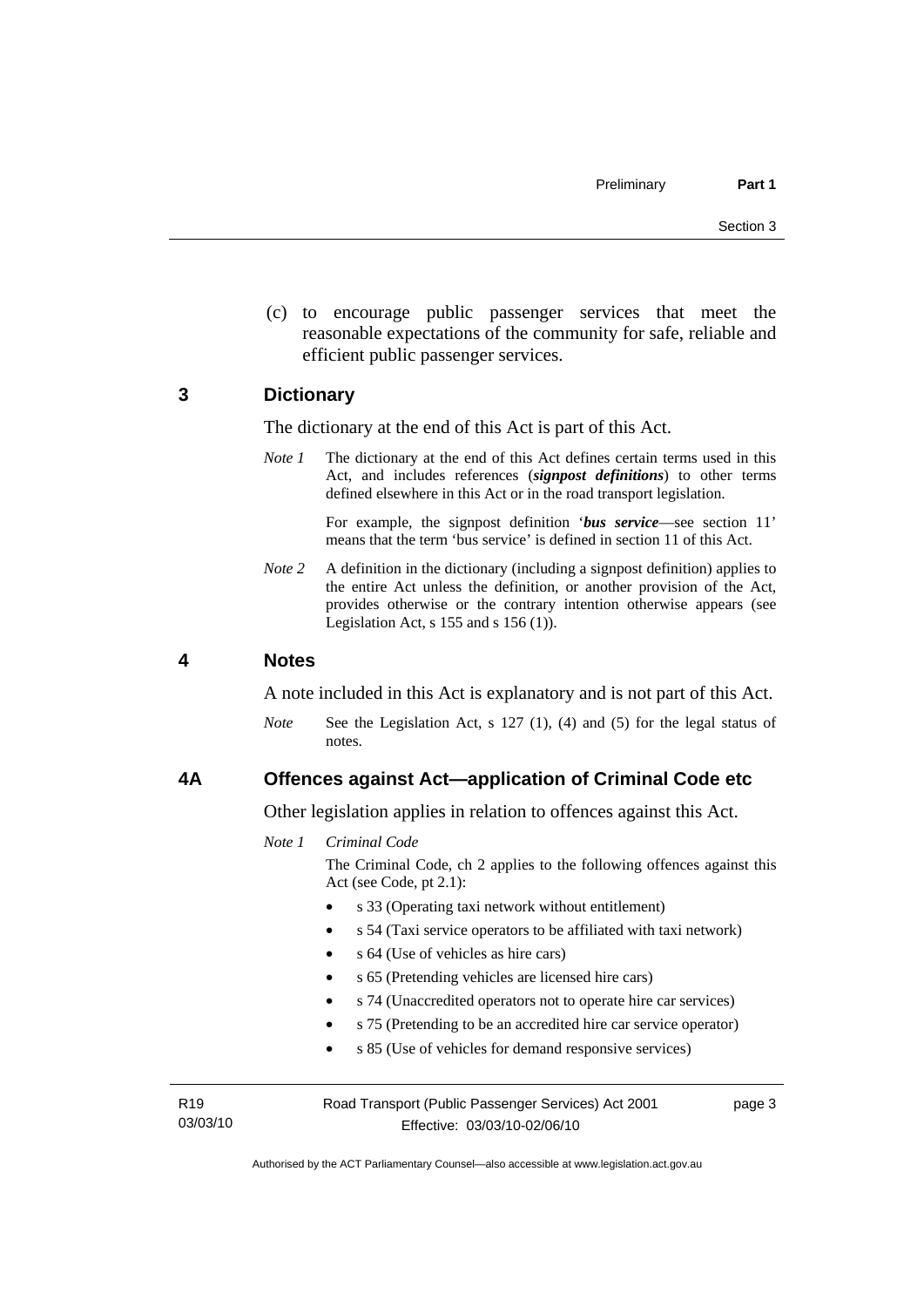<span id="page-13-0"></span>Section 5

- s 86 (Pretending vehicle is demand responsive service vehicle)
- s 91 (Operating demand responsive service without entitlement)
- s 92 (Pretending to be entitled to operate demand responsive service)
- a provision of pt 9 (Enforcement)
- s 125 (Unauthorised public passenger services).

The chapter sets out the general principles of criminal responsibility (including burdens of proof and general defences), and defines terms used for offences to which the Code applies (eg *conduct*, *intention*, *recklessness* and *strict liability*).

*Note 2 Penalty units* 

The Legislation Act, s 133 deals with the meaning of offence penalties that are expressed in penalty units.

#### **5 Functions of road transport authority**

The functions of the road transport authority under this Act are—

- (a) to administer the accreditation schemes established under this Act for the accreditation of the operators of public passenger services and taxi networks; and
- (b) to administer the licensing schemes established under this Act for the licensing of taxis and hire cars; and
- (c) to administer demand responsive service authorisations given under this Act; and
- (d) to keep registers of accreditations given, and licences issued, under this Act; and
- (e) to keep a register of demand responsive service authorisations given under this Act; and
- (f) to provide information about accredited and licensed people, and authorised demand responsive service operators, in accordance with this Act and other laws in force in the ACT; and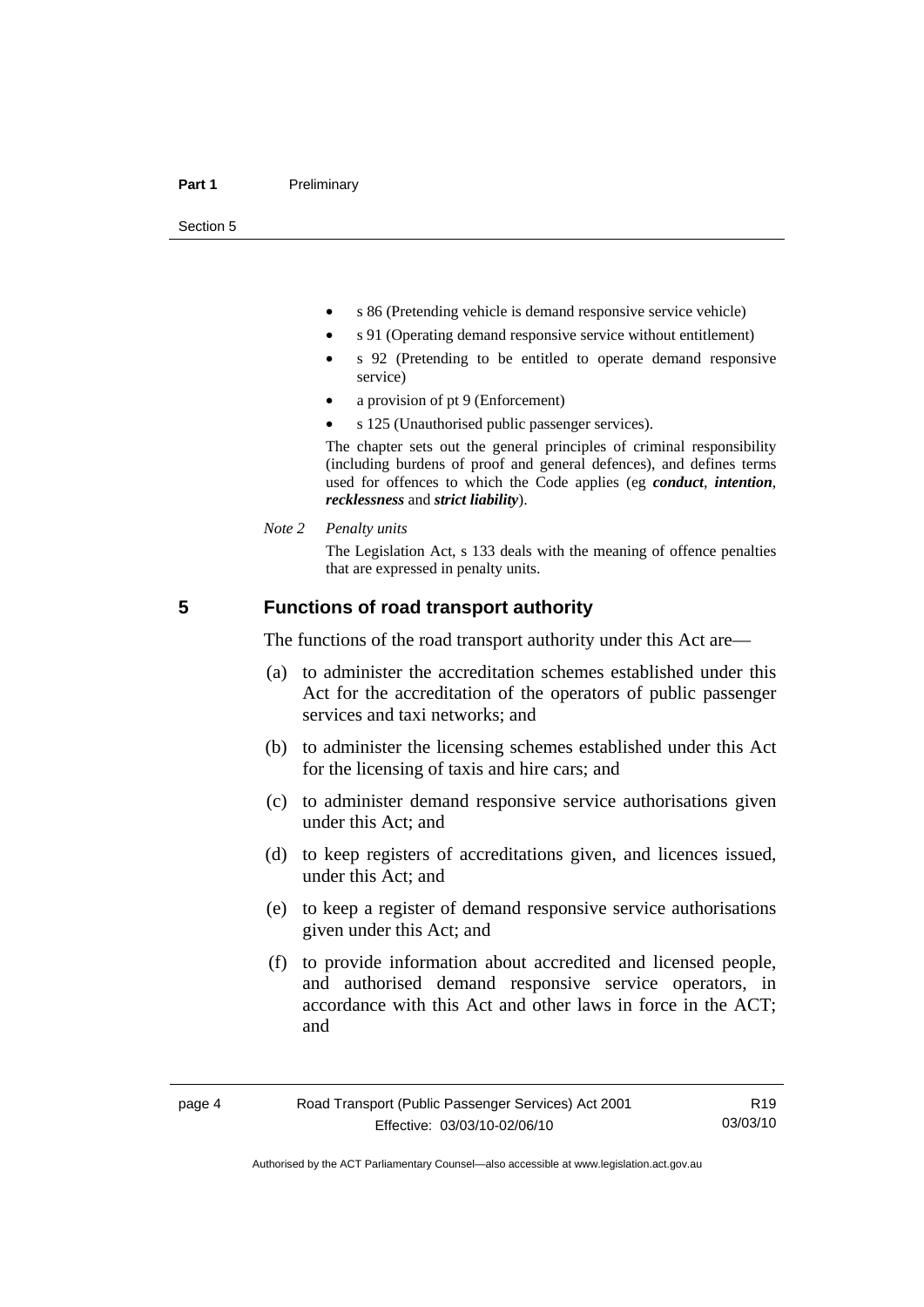<span id="page-14-0"></span> (g) to exercise any other functions given to the authority under this Act.

#### **6 Registers of accredited people, demand responsive service authorisations and licences**

 (1) A register under this Act may include information given to the road transport authority or the Minister under this Act and any other information the authority considers appropriate.

*Note* Section 5 (c) and (ca) requires registers for the following to be kept:

- accredited bus service operators
- accredited demand responsive service operators
- accredited hire car operators
- accredited taxi network providers
- accredited taxi service operators
- demand responsive service authorisations
- hire car licences
- restricted hire car licences
- restricted taxi licences
- taxi licences.
- (2) A register may be kept in the form of, or as part of, 1 or more computer databases or in any other form the road transport authority considers appropriate.
- (3) The road transport authority may correct any mistake, error or omission in a register subject to the requirements (if any) prescribed by regulation.
- (4) This section does not limit the functions of the road transport authority in relation to a register.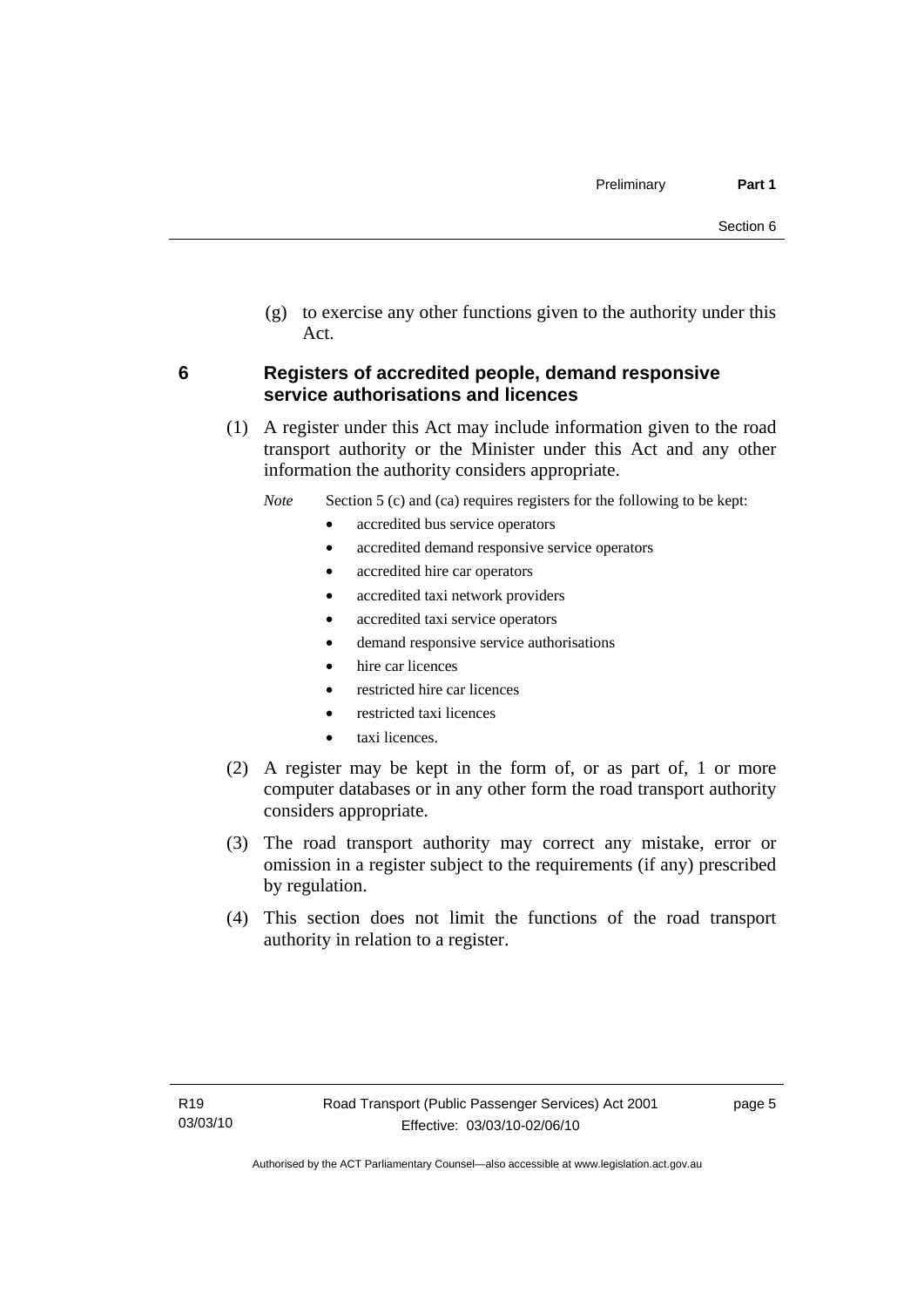#### <span id="page-15-0"></span>**7 Security and disclosure of information in registers**

The road transport authority must ensure that information in a register under this Act is kept securely and disclosed only in accordance with this Act or another law in force in the ACT.

- *Note 1* The Information Privacy Principles apply to the road transport authority. Principle 4 states requirements about the storage and security of personal information and principle 11 states when personal information may be disclosed by an agency (see *Privacy Act 1988* (Cwlth), s 14).
- *Note 2* Access to the register may be sought under the *Freedom of Information Act 1989* (which also provides that certain information is exempt from disclosure).

#### **8 Trade Practices Act authorisation**

For the *Trade Practices Act 1974* (Cwlth) and the Competition Code of the Australian Capital Territory, the following are authorised by this Act:

- (a) everything done under this Act;
- (b) all service contracts made under this Act;
- (c) everything done under a service contract, or a provision of a service contract, authorised by this Act.
- *Note 1* For the Competition Code of the Australian Capital Territory, see the *Competition Policy Reform Act 1996*, s 5 and s 10.
- *Note 2* A reference to an Act includes a reference to statutory instruments made or in force under the Act, including regulations (see Legislation Act, s 104).

#### **9 Combinations of accreditations, authorisations and licences**

This Act does not prevent a person from holding any combination of accreditations, authorisations and licences under this Act.

Authorised by the ACT Parliamentary Counsel—also accessible at www.legislation.act.gov.au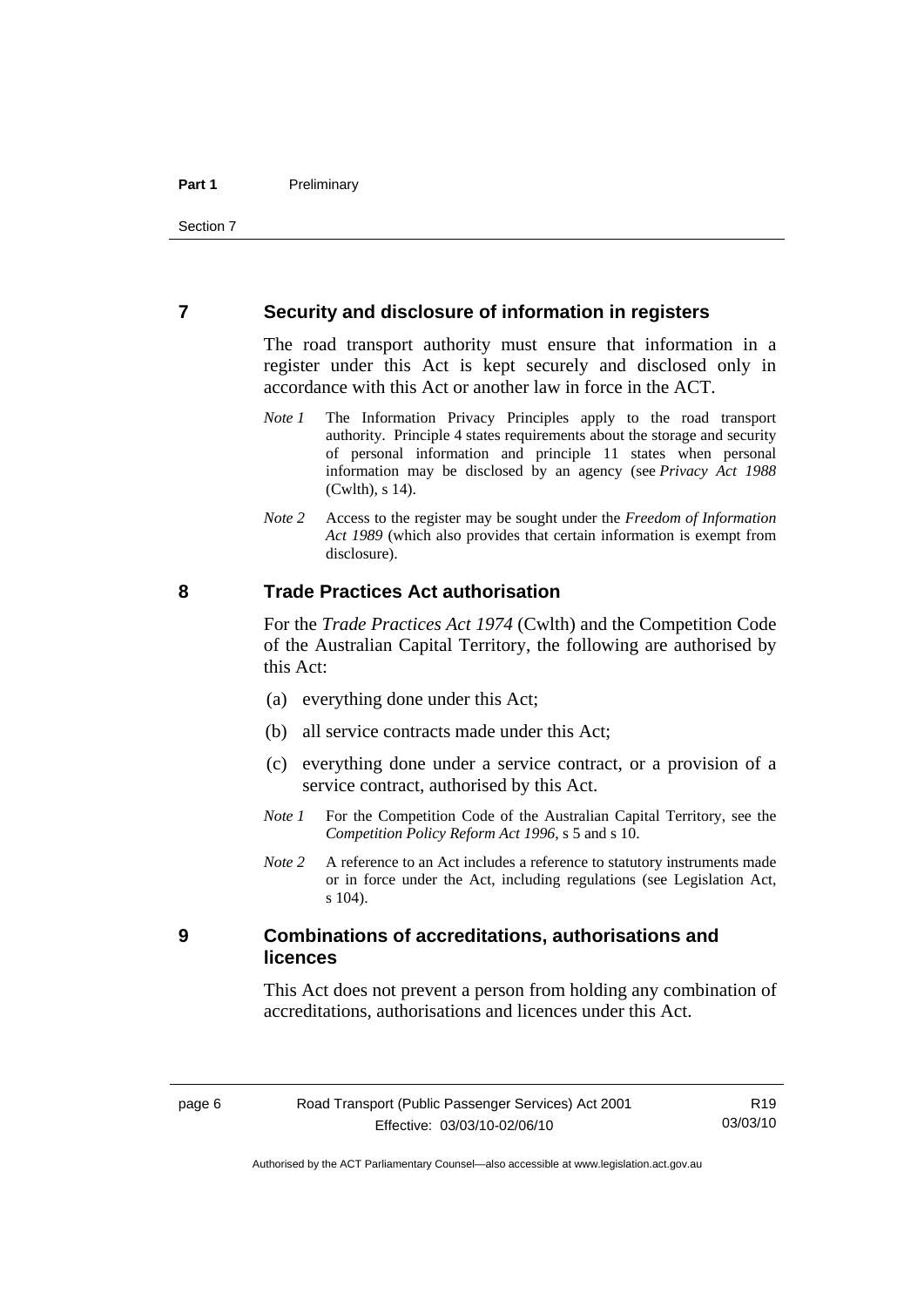### <span id="page-16-0"></span>**10 What is a** *public passenger service***?**

A *public passenger service* is a service for the transport of passengers for a fare or other consideration by public passenger vehicles along a road or road related area.

R19 03/03/10 Road Transport (Public Passenger Services) Act 2001 Effective: 03/03/10-02/06/10

page 7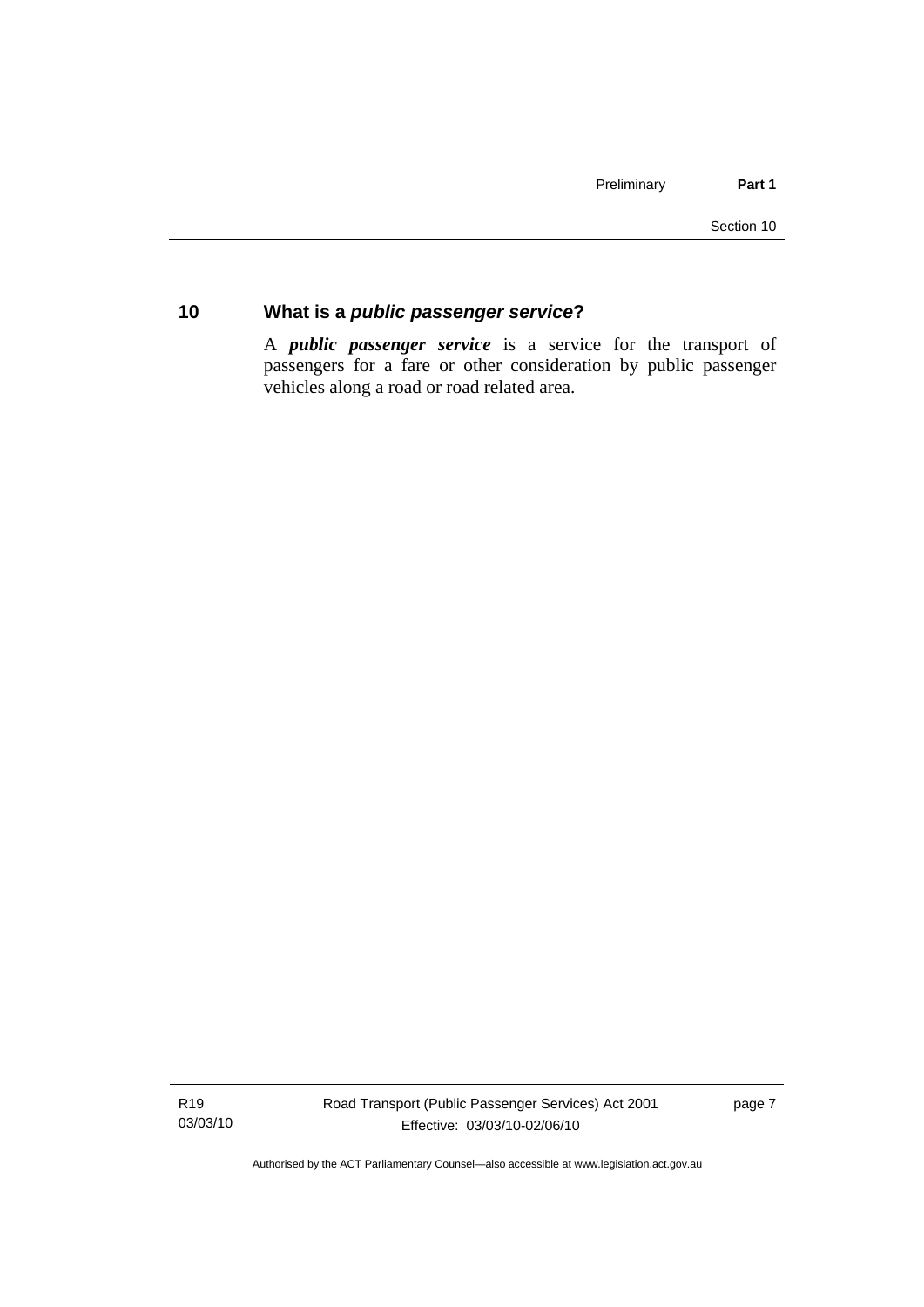<span id="page-17-0"></span>**Part 2** Bus services<br> **Division 2.1** Basic concer **Division 2.1** Basic concepts Section 10A

# **Part 2 Bus services**

# **Division 2.1 Basic concepts**

#### **10A Meaning of** *bus* **and** *public bus*

In this Act:

*bus* means a motor vehicle built mainly to carry people that seats over 9 adults (including the driver).

*public bus* means a bus used to provide a bus service.

#### **11 Meaning of** *bus service*

A *bus service* is a public passenger service (other than a demand responsive service) operated using buses.

#### **12 What is a** *regular route service***?**

A bus service is a *regular route service* if it is conducted according to regular routes and timetables, but does not include—

- (a) a bus service designed mainly to transport tourists; or
- (b) a long-distance service.

#### **13 What is a** *tour and charter service***?**

A bus service is a *tour and charter service* if the bus service is not a regular route service or a long-distance service.

#### **14 What is a** *long-distance service***?**

A bus service is a *long-distance service* if—

(a) it is conducted according to regular routes and timetables; and

(b) each passenger travels at least 40km.

| page 8 | Road Transport (Public Passenger Services) Act 2001 | R <sub>19</sub> |
|--------|-----------------------------------------------------|-----------------|
|        | Effective: 03/03/10-02/06/10                        | 03/03/10        |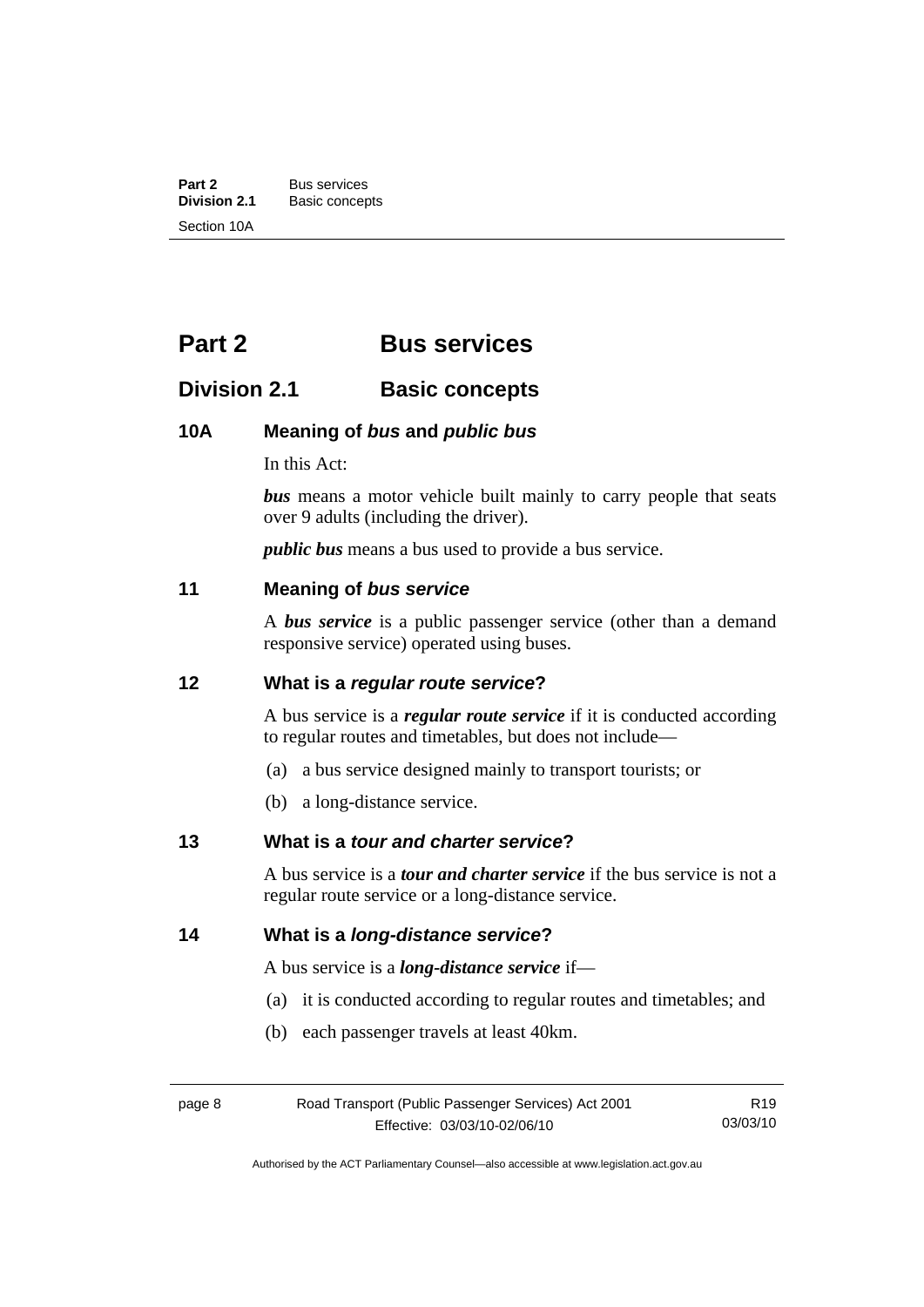# <span id="page-18-0"></span>**Division 2.2 Accreditation of bus service operators**

#### **15 Bus operators—purposes of accreditation**

The purpose of accreditation under the regulations to operate a bus service is to ensure that—

- (a) the accredited person has the financial capacity to meet the service standards for the service; and
- (b) the accredited person, and each person who is concerned with, or takes part in, the management of the service, are suitable people to operate the service; and
- (c) the accredited person, and each person who is concerned with, or takes part in, the management of the service, have demonstrated the capacity to comply with the relevant regulations and, in particular, the regulations about—
	- (i) the safety of passengers and the public; and
	- (ii) the maintenance of public buses.

#### **16 Regulations about accreditation system**

- (1) A regulation may provide a system for the accreditation of operators of bus services, including, for example—
	- (a) the kinds of accreditations; and
	- (b) the bus services that a person who holds a kind of accreditation is entitled to operate; and
	- (c) the conditions of accreditations; and
	- (d) matters relating to the giving, refusal or surrender of accreditations; and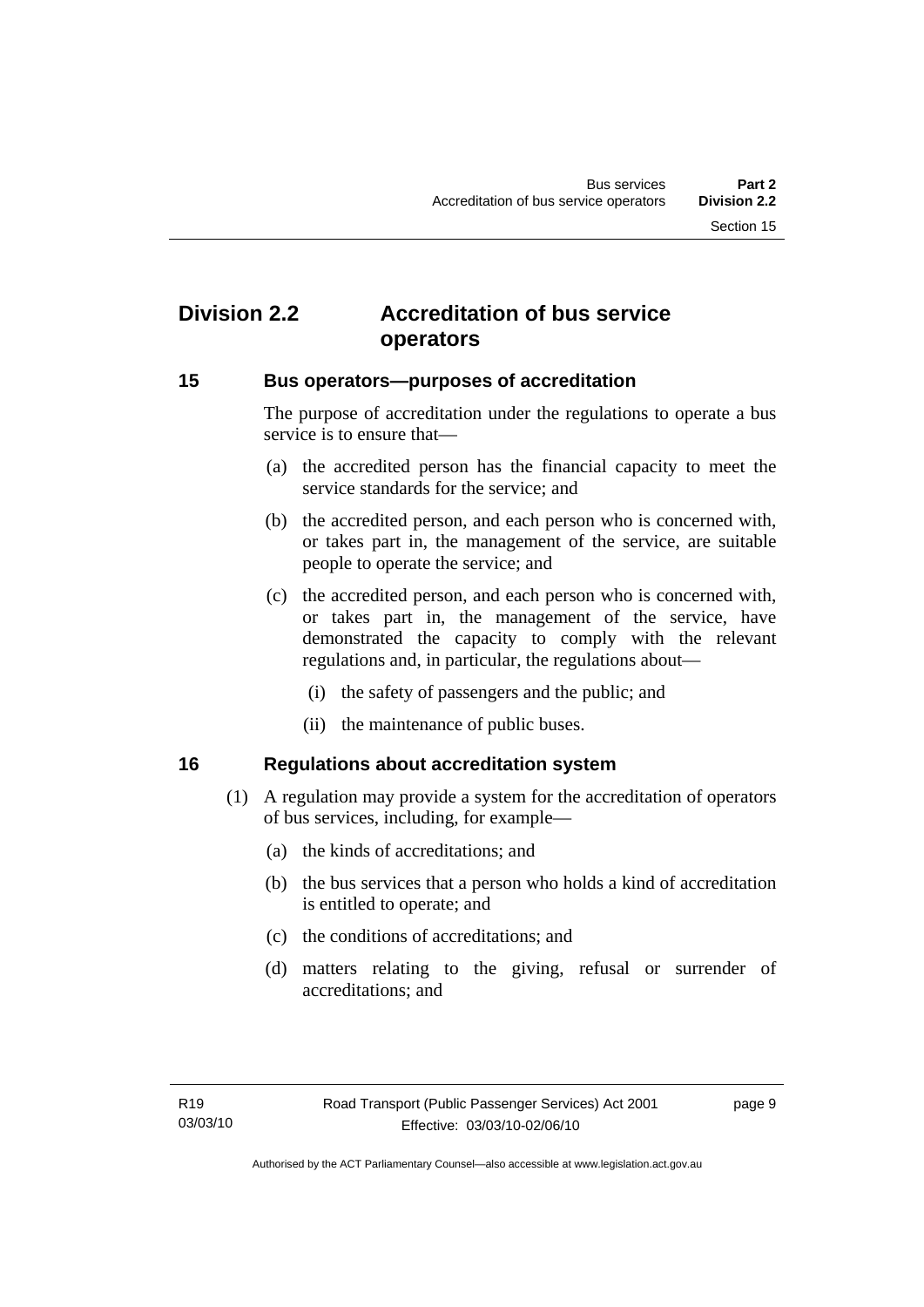- (e) the action that may be taken in relation to accreditations in circumstances prescribed by regulation, including—
	- (i) the suspension or cancellation of an accreditation; and
	- (ii) the imposition of a condition on, or the amendment of a condition of, an accreditation; and
	- (iii) an order that an accredited person pay to the Territory an amount of not more than—
		- (A) for an individual—\$5 000; or
		- (B) for a corporation—\$25 000; and
	- (iv) the reprimanding of an accredited person.
- *Note* An example is part of the Act, is not exhaustive and may extend, but does not limit, the meaning of the provision in which it appears (see Legislation Act, s 126 and s 132).
- (2) A regulation may make provision in relation to the accreditation of people to operate bus services, including, for example—
	- (a) requirements about the suitability of the applicant and each person who will be concerned with, or take part in, the management of the services; and
	- (b) capacity to meet service standards; and
	- (c) financial viability.
- (3) For subsection (1) (a), the regulations must provide for the accreditation of people to operate the following kinds of bus services:
	- (a) regular route services;
	- (b) tour and charter services.
- (4) However, this section does not require the regulations to provide an accreditation system for all kinds of bus services.

R19 03/03/10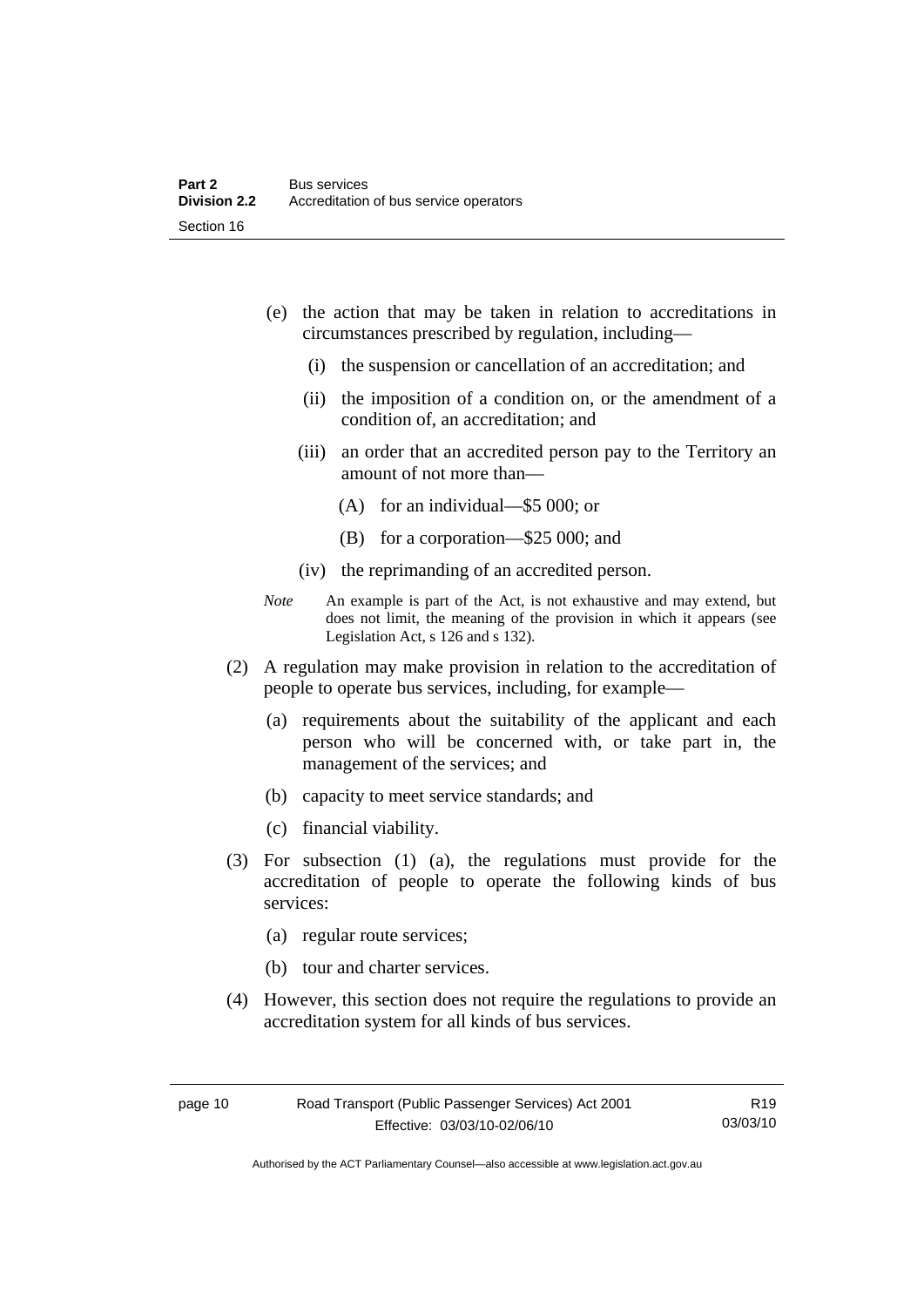# <span id="page-20-0"></span>**Division 2.3 Service contracts for regular route services**

#### **17 Service contracts—regular route services**

- (1) The road transport authority may, on behalf of the Territory, enter into a contract (a *service contract*) for the operation of a regular route service with a person accredited to operate regular route services.
- (2) A service contract must state whether the right given under the contract to operate a route is an exclusive right to operate the route or a stated part of the route.
- (3) A service contract may make provision in relation to the operation of a regular route service and the administration of the contract, including, for example—
	- (a) service requirements under the contract; and
	- (b) the transfer, suspension, cancellation and surrender of the contract; and
	- (c) the fees (if any) payable under the contract; and
	- (d) the adjustment of payments and refunds in relation to any contract fees; and
	- (e) financial or other penalties for breaches of the contract; and
	- (f) the records (including accounts) to be made and kept, how they are to be made and kept, and their inspection; and
	- (g) the provision of information and reports to the road transport authority about the regular route service and the verification of the information and reports; and
	- (h) the publication and the collection of fares payable by passengers; and

page 11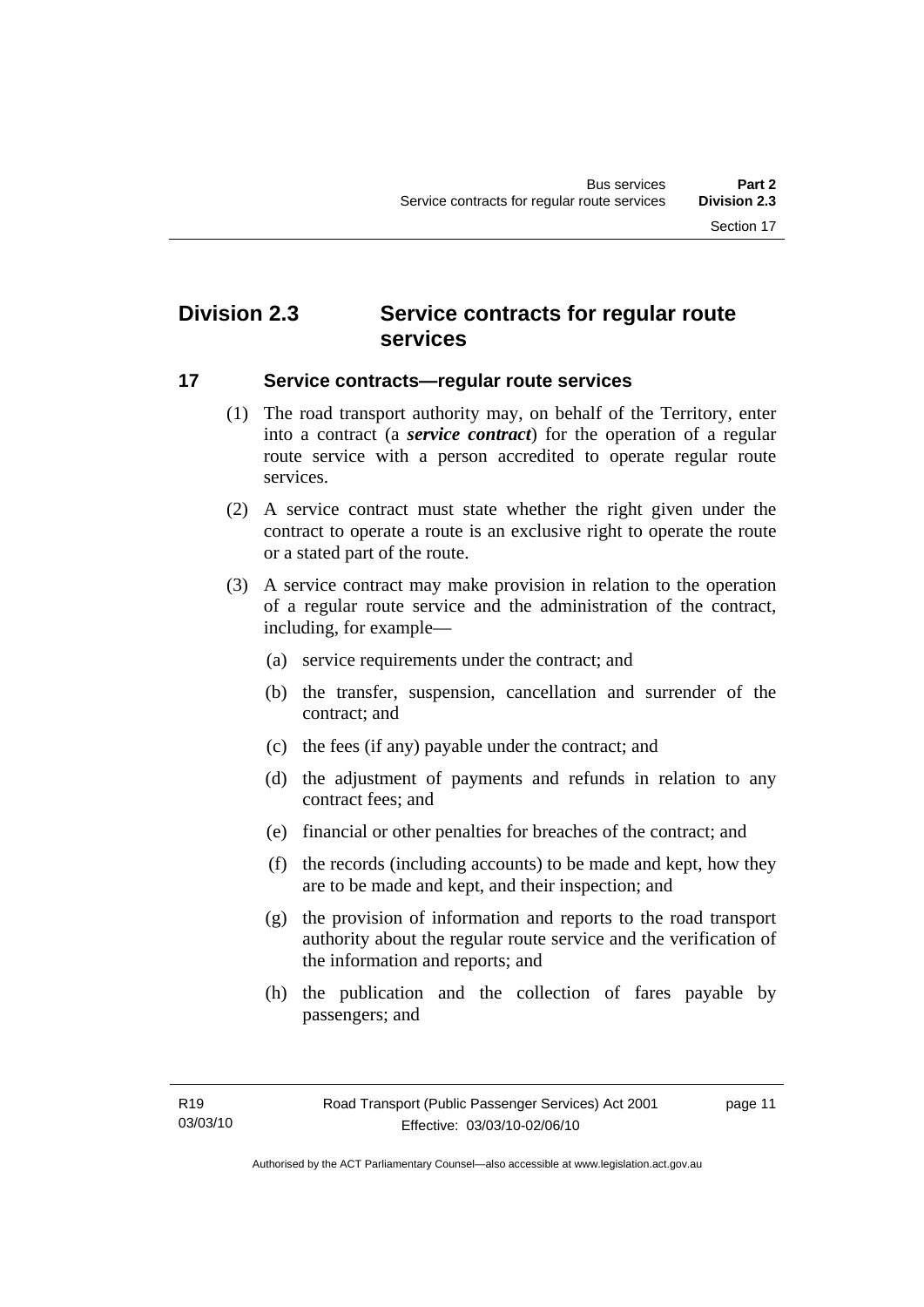- <span id="page-21-0"></span> (i) the sale of tickets and the conditions under which tickets must be sold; and
- (j) free or reduced fares for travel; and
- (k) the issue and acceptance of free or concession passes.
- *Note* An example is part of the Act, is not exhaustive and may extend, but does not limit, the meaning of the provision in which it appears (see Legislation Act, s 126 and s 132).
- (4) Subsection (3) does not limit the matters about which a service contract may make provision.

## **Division 2.4 Entitlement to operate certain bus services**

#### **18 Entitlement to operate regular route services**

- (1) A person is entitled to operate a regular route service, in or partly in the ACT, if—
	- (a) the person is accredited under the regulations to operate regular route services; and
	- (b) the person holds a service contract for the service.
- (2) However, the Territory is entitled to operate a regular route service whether or not the Territory—
	- (a) is accredited under the regulations to operate regular route services; or
	- (b) holds a service contract for the service.
- (3) If the Territory operates a regular route service, part 2 (Bus services) applies in relation to the Territory's operation of the service as if—
	- (a) the Territory were accredited to operate the service; and
	- (b) the Territory held a service contract for the service; and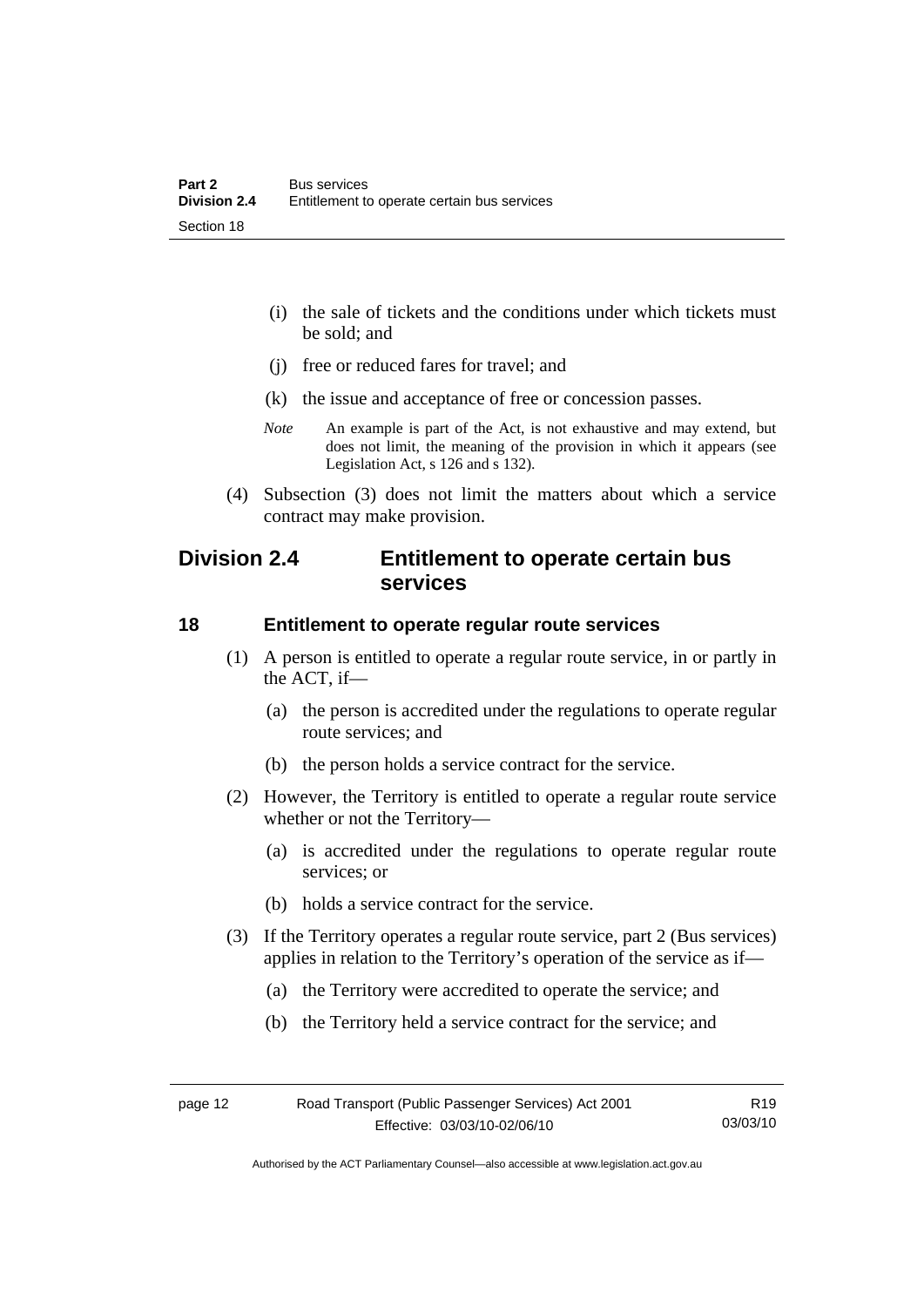<span id="page-22-0"></span> (c) all necessary changes, and any changes prescribed by regulation, were made.

#### **19 Entitlement to operate tour and charter services**

- (1) A person is entitled to operate a tour and charter service, in or partly in the ACT, if the person is accredited under the regulations to operate tour and charter services.
- (2) However, the Territory is entitled to operate a tour and charter service, whether or not the Territory is accredited under the regulations to operate tour and charter services.
- (3) If the Territory operates a tour and charter service, part 2 (Bus services) applies in relation to the Territory's operation of the service as if—
	- (a) the Territory were accredited to operate the service; and
	- (b) the Territory held a service contract for the service; and
	- (c) all necessary changes, and any changes prescribed by regulation, were made.

#### **19A Territory's entitlement to operate bus service**

If the Territory operates a bus service, the territory may operate the service under a name prescribed by regulation.

#### **20 Unaccredited operators not to operate certain bus services**

 (1) A person must not operate, in or partly in the ACT, a regular route service unless the person is accredited under the regulations to operate regular route services.

Maximum penalty: 50 penalty units.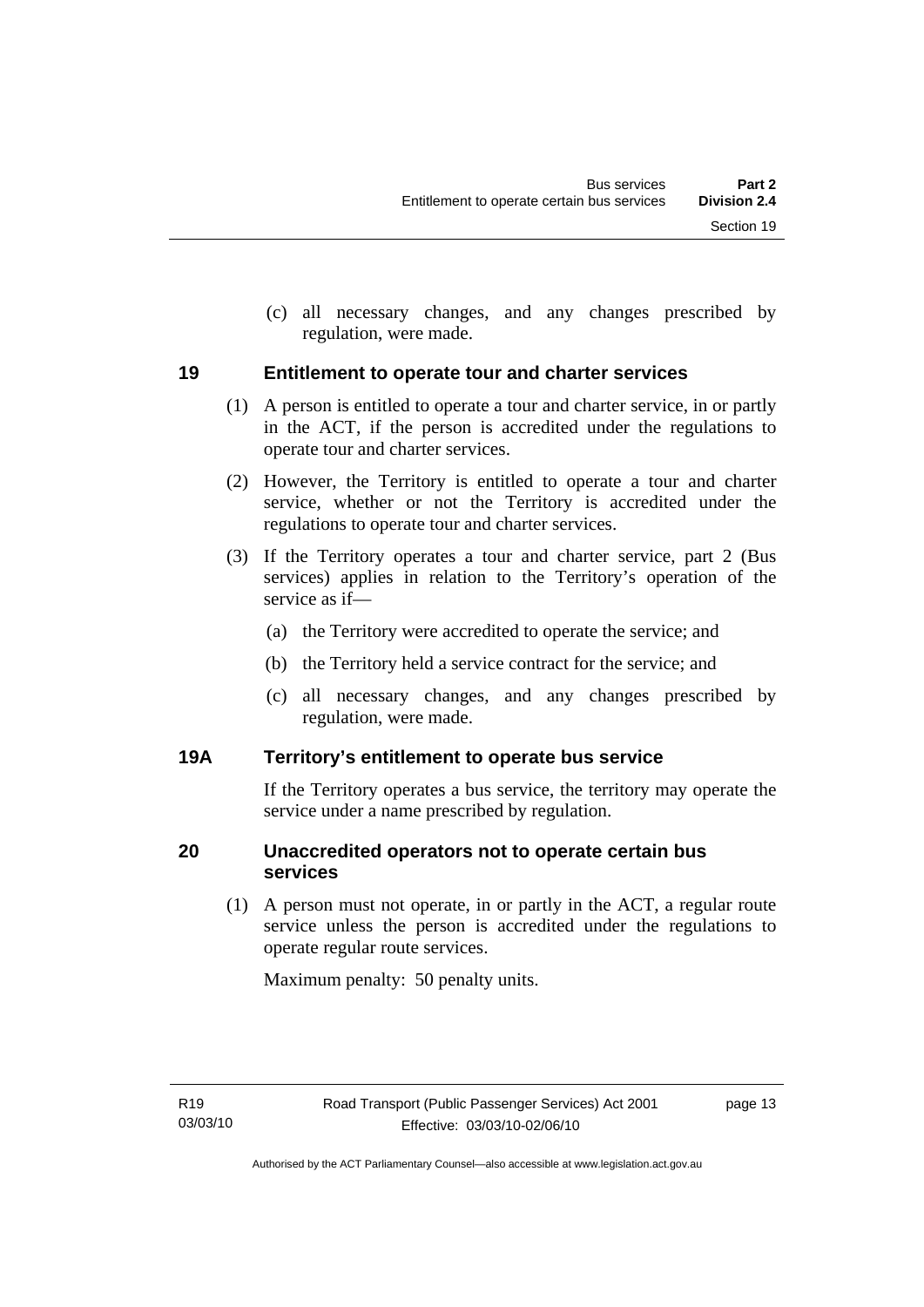<span id="page-23-0"></span> (2) A person must not operate, in or partly in the ACT, a tour and charter service unless the person is accredited under the regulations to operate tour and charter services.

Maximum penalty: 50 penalty units.

 (3) This section does not apply to the operation of a bus service by the Territory.

#### **21 Pretending to be an accredited bus service operator**

A person must not pretend to be accredited under the regulations to operate a bus service.

Maximum penalty: 30 penalty units.

#### **22 Operators of regular route services to hold service contracts**

 (1) A person must not operate, in or partly in the ACT, a regular route service unless the person holds a service contract for the service.

Maximum penalty: 50 penalty units.

- (2) However, if a regular route service is discontinued because of a variation or termination of a service contract, the road transport authority may make arrangements with an appropriately accredited person to operate a temporary regular route service to replace the discontinued service even though the person does not hold a service contract for the replacement service.
- (3) This section does not apply to the operation of a regular route service by the Territory.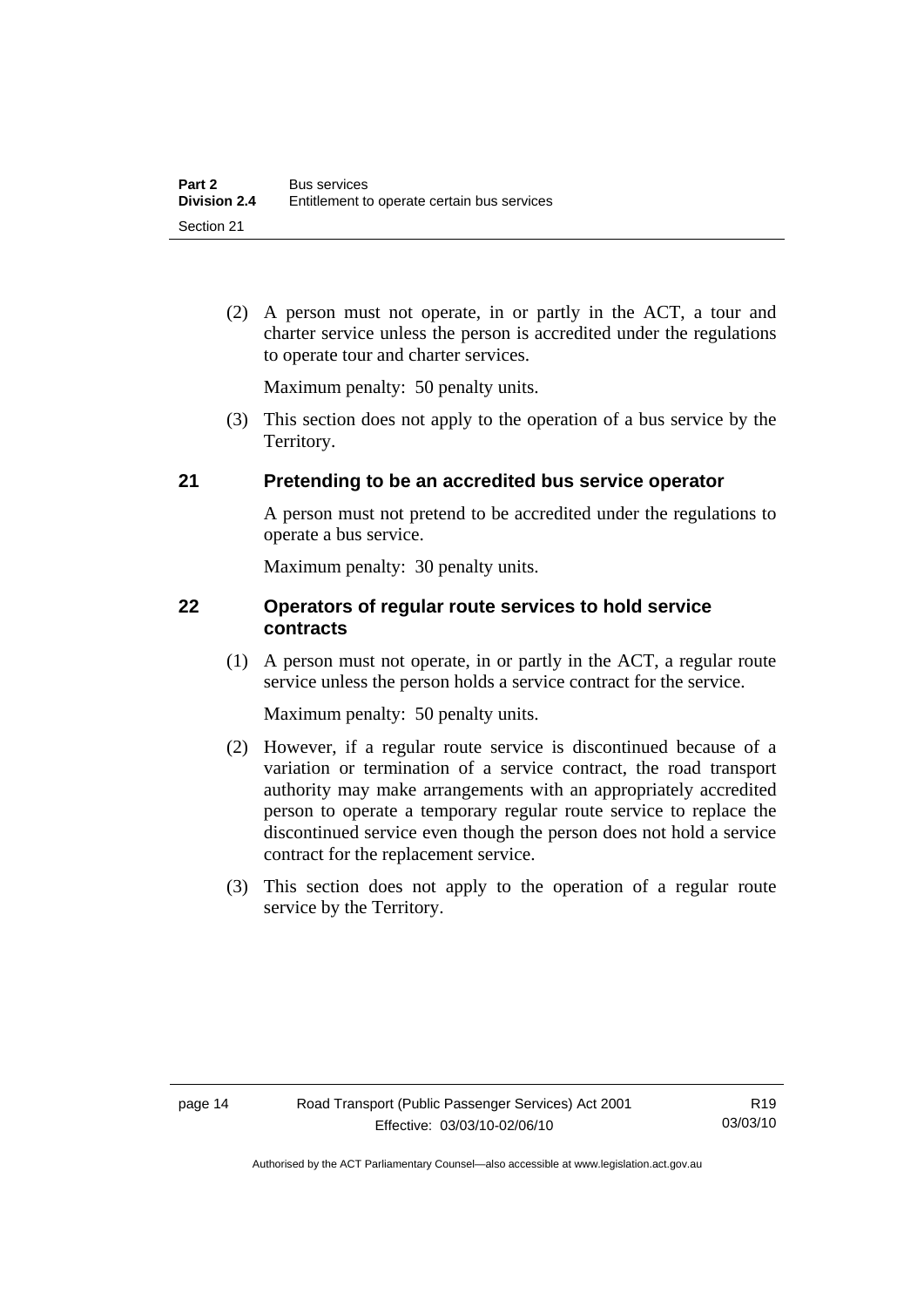# <span id="page-24-0"></span>**Division 2.5 Regulation of bus services**

#### **23 Regular route services—power to determine maximum fares**

- (1) The Minister may determine maximum fares, and ways of calculating maximum fares, payable by passengers on regular route services.
- (2) A determination is a disallowable instrument.
	- *Note* A disallowable instrument must be notified and presented to the Legislative Assembly, under the Legislation Act.

#### **24 Regulations about operation of bus services by accredited people**

A regulation may make provision in relation to the operation of bus services by accredited bus service operators, including, for example—

- (a) the conduct of bus services, including, for example—
	- (i) the safety of passengers (including, for example, by the use of particular kinds of security devices) and the public; and
	- (ii) the qualifications, training and experience of bus drivers and other people providing services on behalf of accredited bus service operators; and
	- (iii) maximum driving times and minimum rest times of bus drivers; and
	- (iv) insurance; and
	- (v) the issue of tickets; and
	- (vi) customer complaints and inquiries; and
- (b) the preparation and publication of, and compliance with, timetables for regular route services; and

| R19      | Road Transport (Public Passenger Services) Act 2001 | page 15 |
|----------|-----------------------------------------------------|---------|
| 03/03/10 | Effective: 03/03/10-02/06/10                        |         |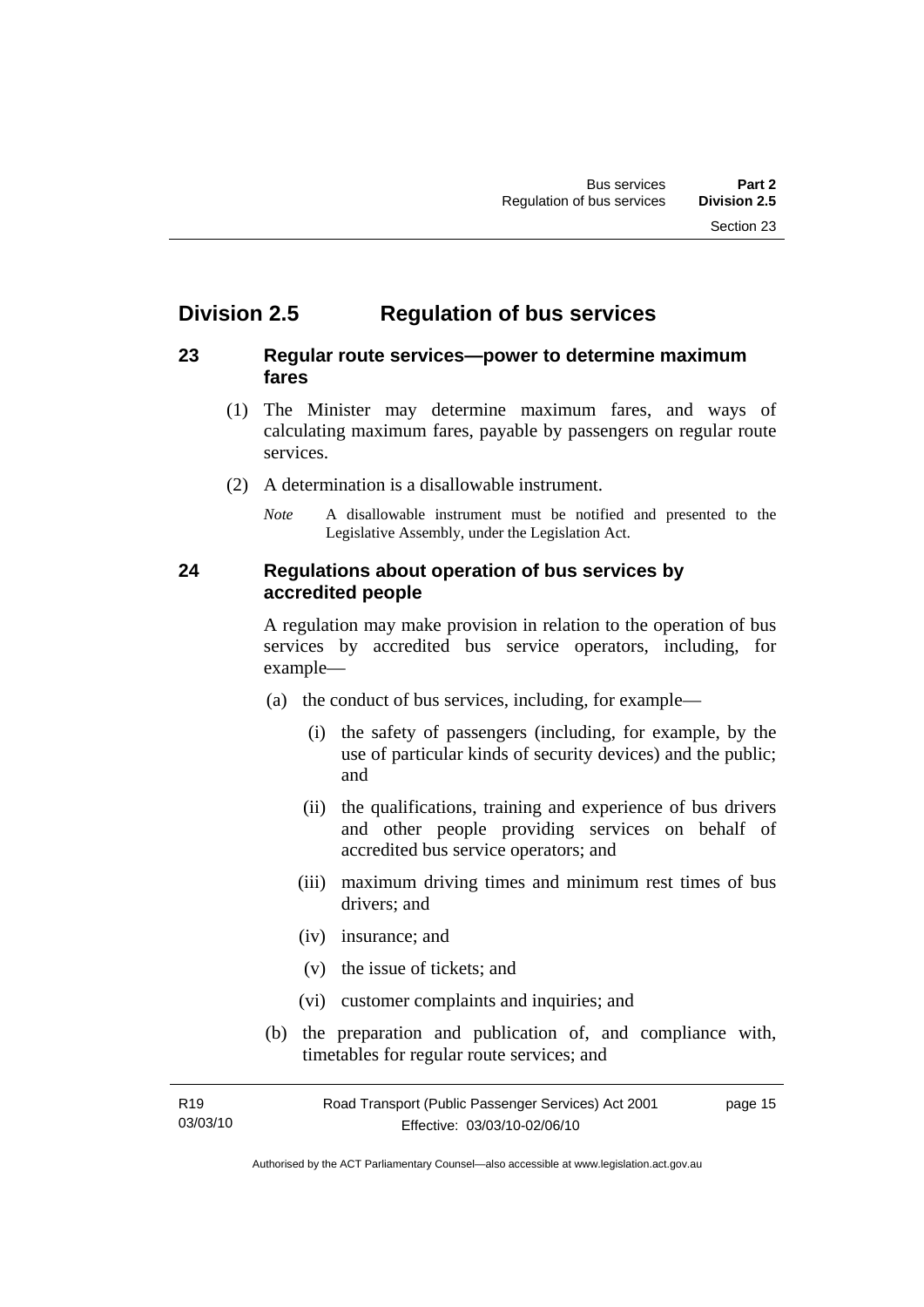- <span id="page-25-0"></span> (c) the obligations of drivers of public buses and other people providing services on behalf of accredited bus service operators; and
- (d) the requirements that public buses, and their equipment and fittings (internal and external), must comply with; and
- (e) the maintenance and cleaning of public buses; and
- (f) maintenance, parking and other facilities for public buses; and
- (g) the making and keeping of records and their inspection; and
- (h) the auditing of records and systems; and
- (i) requirements for display of accreditation numbers on advertisements for the service; and
- (j) the provision of information and reports to the road transport authority.
- *Note* An example is part of the Act, is not exhaustive and may extend, but does not limit, the meaning of the provision in which it appears (see Legislation Act, s 126 and s 132).

#### **25 Regulations about operation of public buses**

A regulation may make provision in relation to the operation of public buses, including, for example—

- (a) the regulation or prohibition of the use of public buses on certain roads or road related areas; and
- (b) the picking-up and dropping-off of passengers and other matters relating to the transport of passengers; and
- (c) the records to be made and kept by, how they are to be made and kept, and their inspection; and
- (d) the transport of passengers' luggage or other goods, and animals; and

Authorised by the ACT Parliamentary Counsel—also accessible at www.legislation.act.gov.au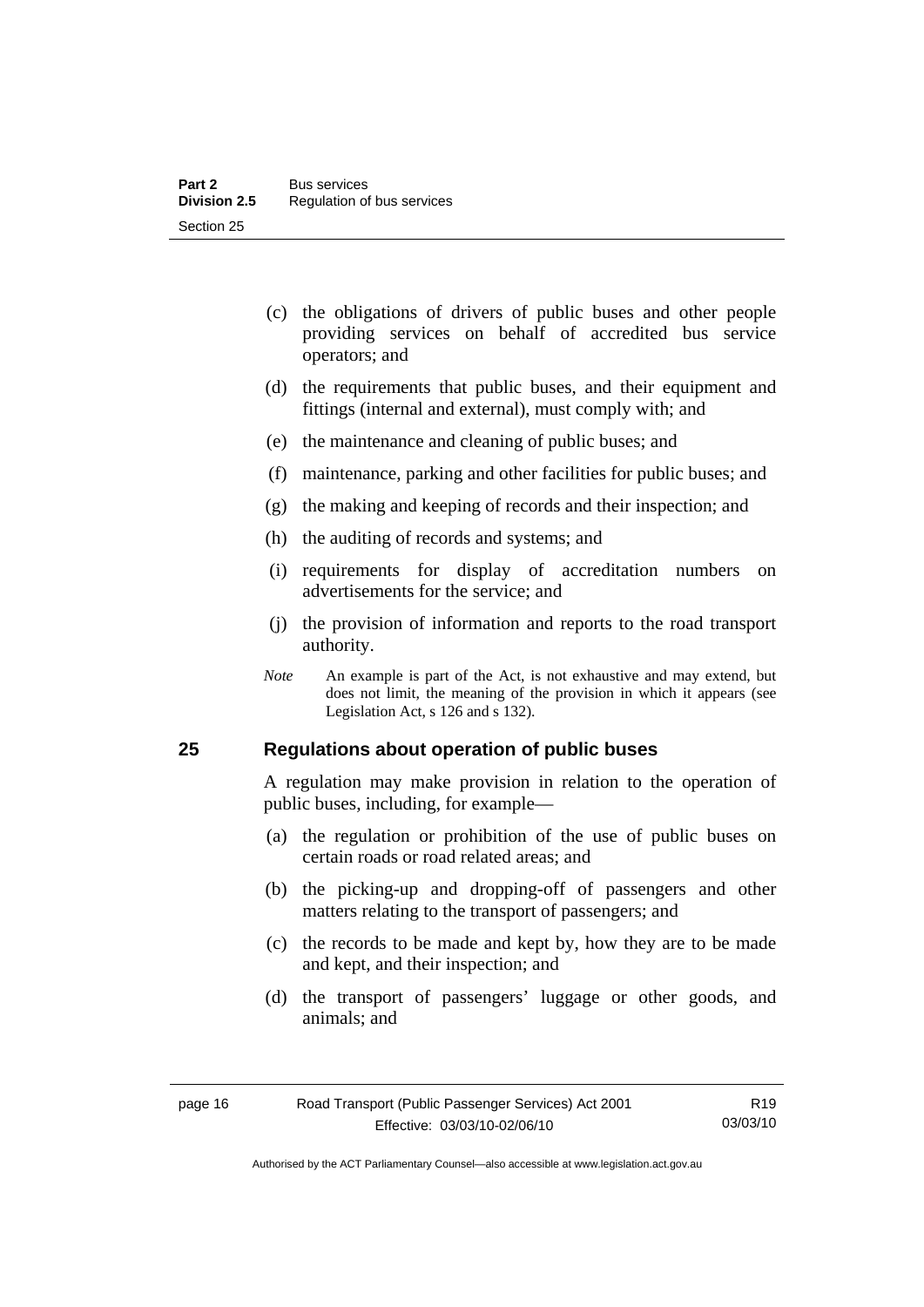- <span id="page-26-0"></span> (e) the regulation or prohibition of the transport of passengers standing in or on any part of a public bus; and
- (f) the maximum speed of public buses; and
- (g) the prohibition of anyone from soliciting for passengers or for a hiring; and
- (h) the design, equipment and fittings (internal or external) of public buses; and
- (i) the sections, terminal points and bus stops on bus routes; and
- (j) the regulation or prohibition of notices, signs and advertisements inside or on the outside of public buses.
- *Note* An example is part of the Act, is not exhaustive and may extend, but does not limit, the meaning of the provision in which it appears (see Legislation Act, s 126 and s 132).

#### **26 Regulations about bus drivers**

A regulation may make provision in relation to drivers of public buses, including, for example—

- (a) the powers, duties and conduct of drivers; and
- (b) how drivers must dress.
- *Note* An example is part of the Act, is not exhaustive and may extend, but does not limit, the meaning of the provision in which it appears (see Legislation Act, s 126 and s 132).

#### **27 Regulations about conduct of passengers**

A regulation may make provision in relation to the conduct of passengers on public buses, including, for example—

(a) the regulation or prohibition of eating and drinking; and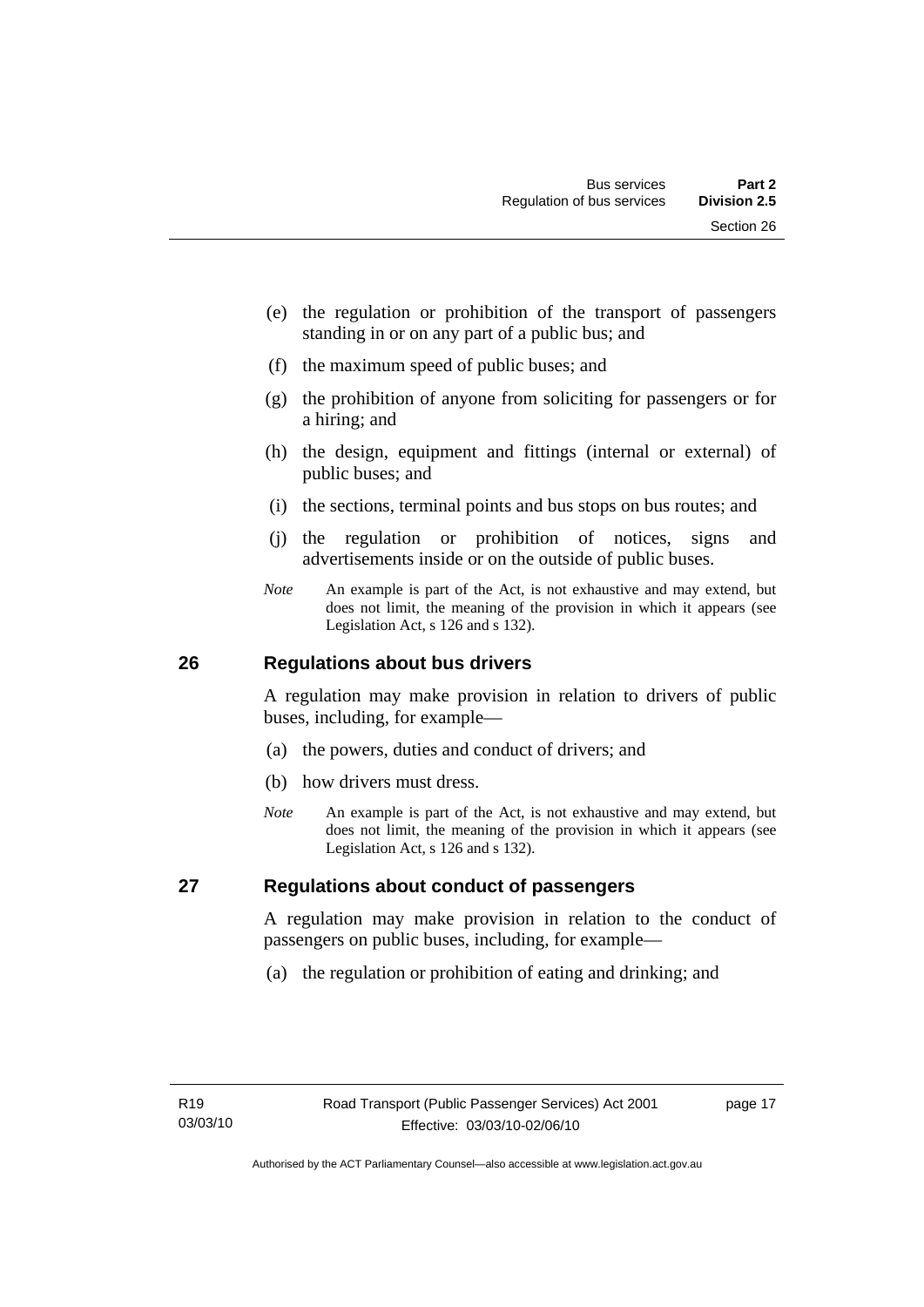- (b) the authority of public bus drivers, police officers and authorised people to direct people contravening a regulation to leave a bus and to remove them if they fail to leave.
- *Note* An example is part of the Act, is not exhaustive and may extend, but does not limit, the meaning of the provision in which it appears (see Legislation Act, s 126 and s 132).

page 18 Road Transport (Public Passenger Services) Act 2001 Effective: 03/03/10-02/06/10

R19 03/03/10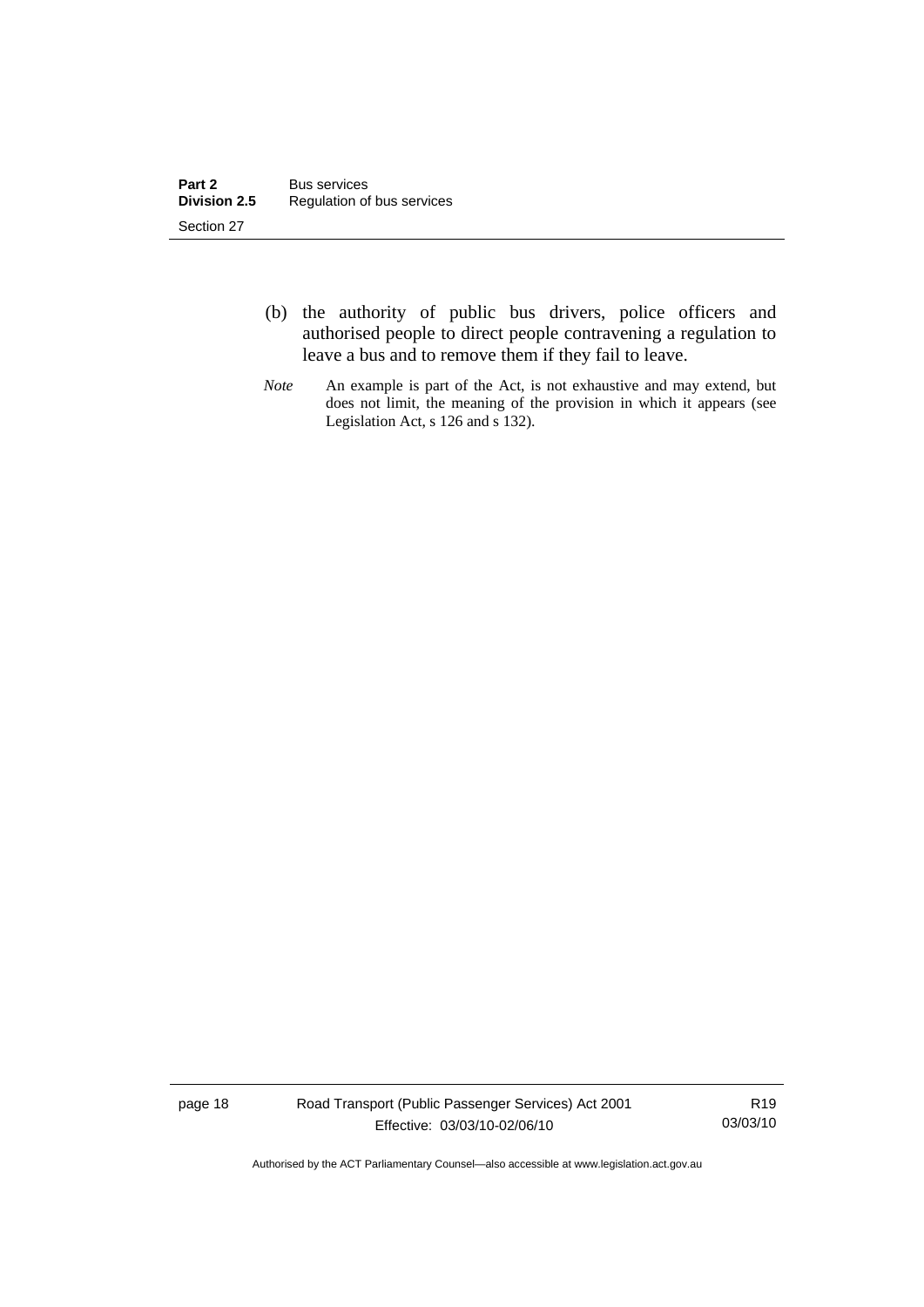Section 28

# <span id="page-28-0"></span>**Division 3.1 Basic concepts**

#### **28 Meaning of** *taxi network*

A *taxi network* is an entity that provides taxi related services to affiliated accredited taxi service operators, including providing (directly or through another entity) a taxi booking service for the network.

#### **29 Meaning of** *taxi booking service*

A *taxi booking service* is a service provided by or for an accredited taxi network provider that—

- (a) accepts bookings for taxis from people; and
- (b) sends messages about bookings to taxi drivers by electromagnetic energy to equipment in taxis that can receive such messages.

# **Division 3.2 Accreditation of taxi network providers**

#### **30 Taxi network providers—purposes of accreditation**

The purpose of accreditation under the regulations to operate a taxi network is to ensure that—

- (a) the accredited person has the financial capacity to meet the service standards for the network; and
- (b) the accredited person, and each person who is concerned with, or takes part in, the management of the network, are suitable people to operate the network; and

page 19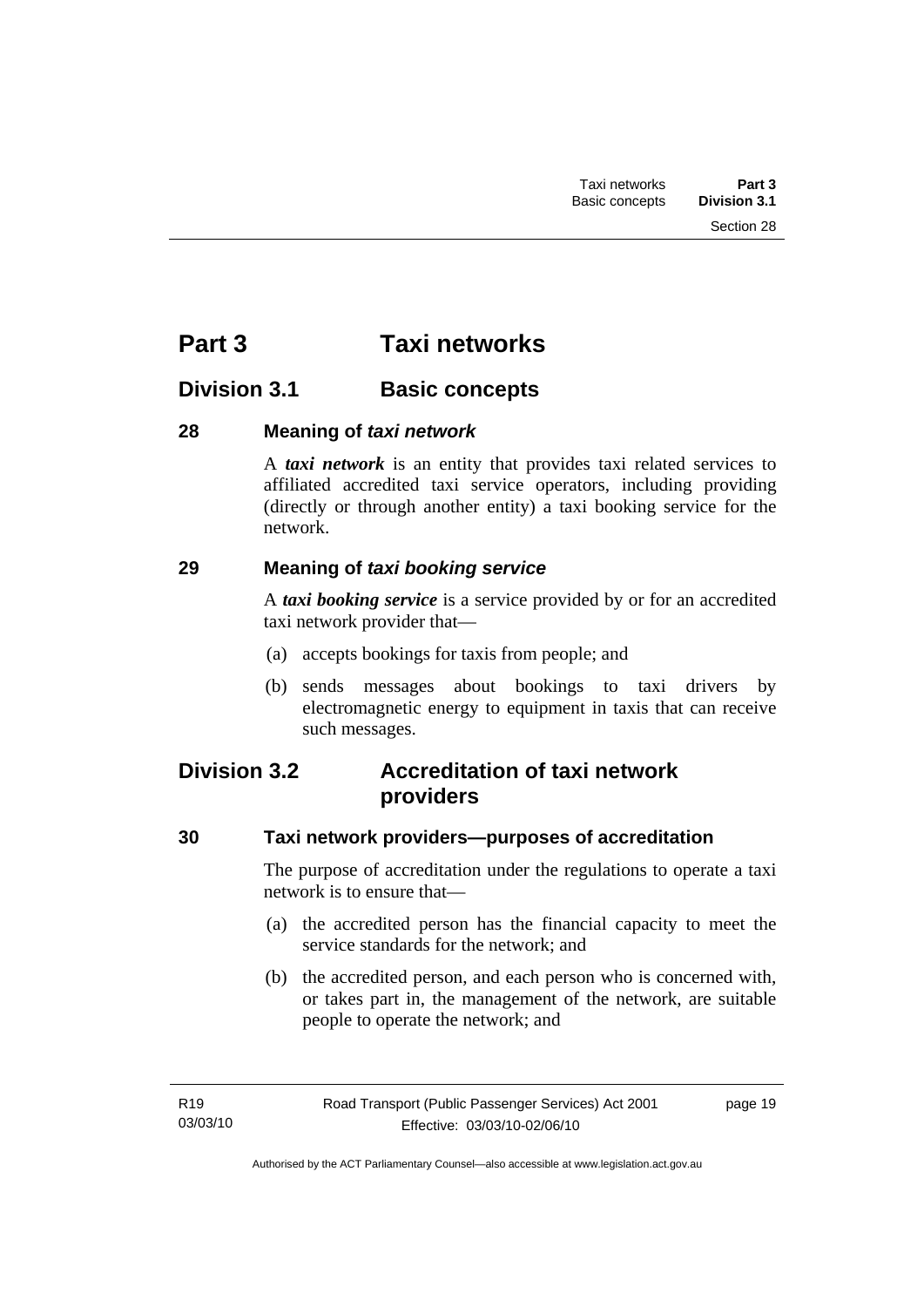- <span id="page-29-0"></span> (c) the accredited person, and each person who is concerned with, or takes part in, the management of the network, have demonstrated the capacity to comply with the relevant regulations and, in particular, the regulations about—
	- (i) the operation of the network; and
	- (ii) the supervision and monitoring of affiliated accredited taxi service operators and drivers of taxis operated by affiliated accredited taxi service operators.

#### **31 Taxi network providers—regulations about accreditation system**

- (1) A regulation may provide a system for the accreditation of people to operate taxi networks, including, for example—
	- (a) the conditions of an accreditation; and
	- (b) matters relating to the giving, refusal or surrender of an accreditation; and
	- (c) the action that may be taken in relation to an accredited person in circumstances prescribed by regulation, including—
		- (i) the suspension or cancellation of an accreditation; and
		- (ii) the imposition of a condition on, or the amendment of a condition of, an accreditation; and
		- (iii) an order that an accredited person pay to the Territory an amount of not more than—
			- (A) for an individual—\$5 000; or
			- (B) for a corporation—\$25 000; and
		- (iv) the reprimanding of an accredited person.
- (2) A regulation may make provision in relation to the accreditation of people to operate taxi networks, including, for example—

Authorised by the ACT Parliamentary Counsel—also accessible at www.legislation.act.gov.au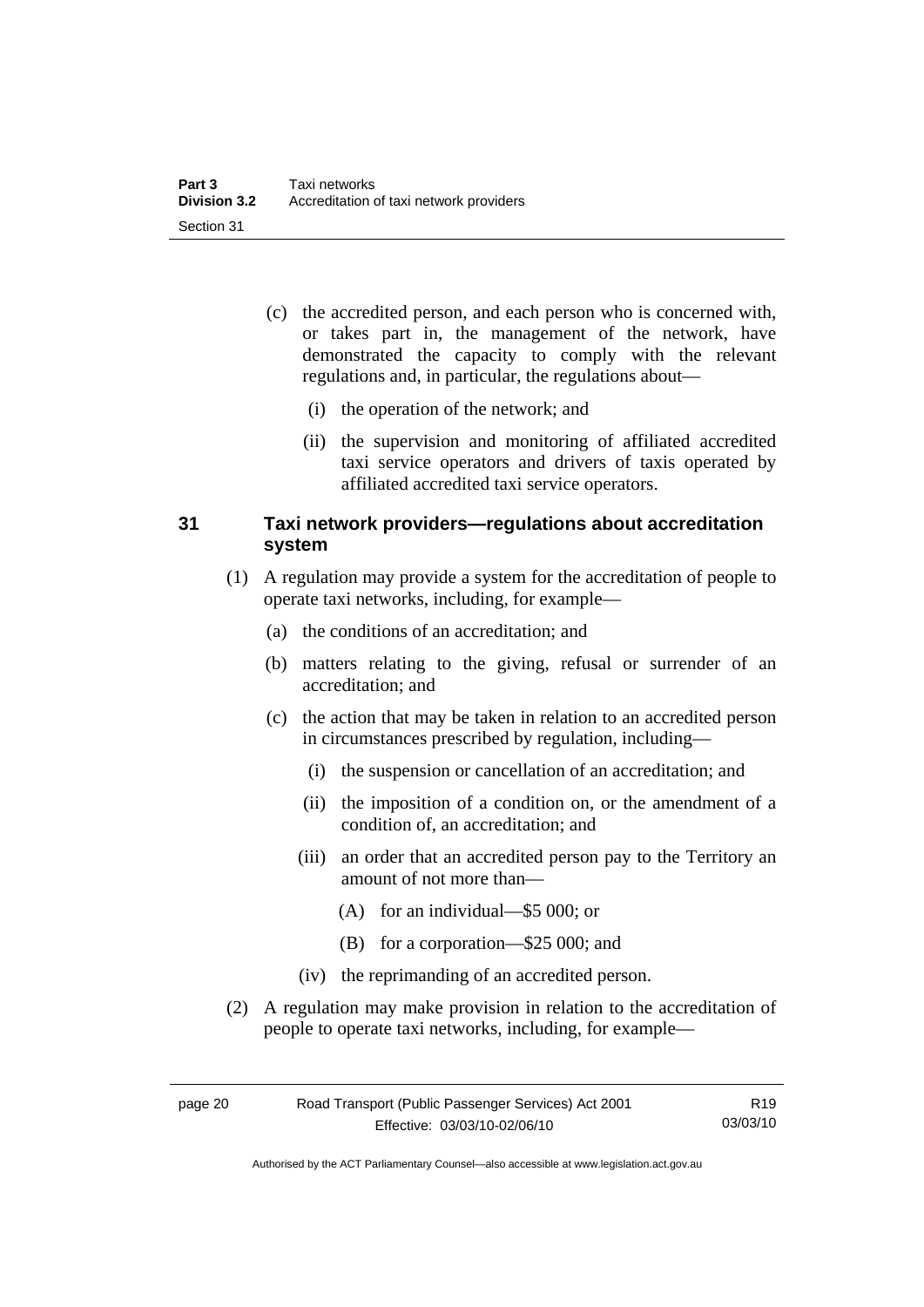- <span id="page-30-0"></span> (a) requirements about the suitability of the applicant and each person who will be concerned with, or take part in, the management of the network; and
- (b) capacity to meet service standards; and
- (c) financial viability.
- *Note* An example is part of the Act, is not exhaustive and may extend, but does not limit, the meaning of the provision in which it appears (see Legislation Act, s 126 and s 132).

# **Division 3.3 Entitlement to operate taxi networks**

#### **32 Entitlement to operate taxi networks**

A person is entitled to operate a taxi network, in or partly in the ACT, if the person is accredited under the regulations to operate a taxi network.

#### **33 Operating taxi network without entitlement**

- (1) A person commits an offence if—
	- (a) the person operates, in or partly in the ACT, a taxi network; and
	- (b) the person is not accredited under the regulation to operate a taxi network.

Maximum penalty: 50 penalty units.

(2) An offence against this section is a strict liability offence.

#### **34 Pretending to be an accredited taxi network provider**

A person must not pretend to be accredited under the regulations to operate a taxi network.

Maximum penalty: 30 penalty units.

page 21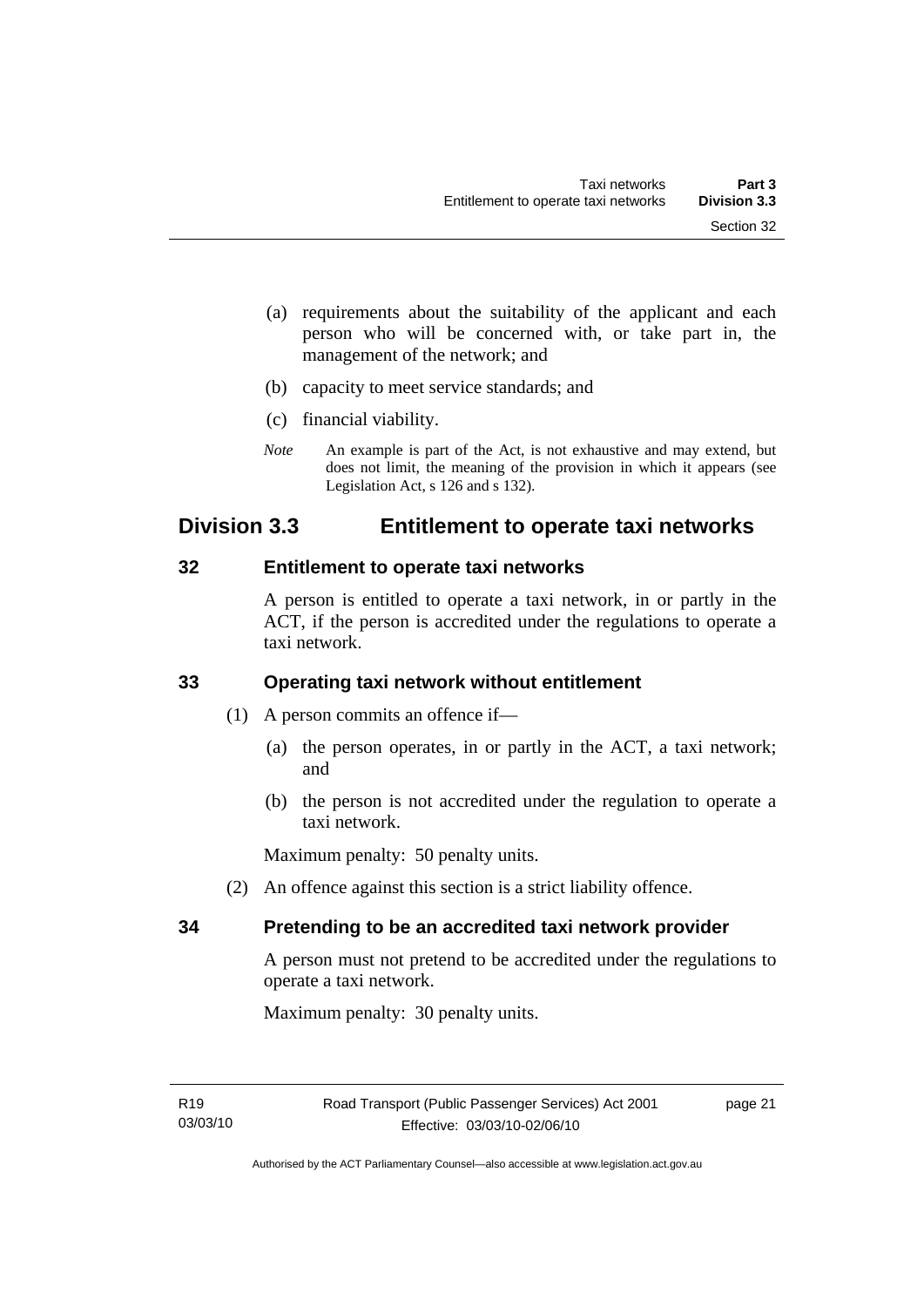# <span id="page-31-0"></span>**Division 3.4 Regulation of taxi networks**

#### **35 Regulations about operation of taxi networks by accredited people**

A regulation may make provision in relation to the operation of taxi networks by accredited people, including, for example—

- (a) the affiliation of accredited taxi service operators with networks; and
- (b) network rules for affiliated accredited taxi service operators and drivers of taxis operated by affiliated accredited taxi service operators; and
- (c) the specifications for equipment operated by or for networks for sending messages (including messages sent through a taxi booking service) to taxi drivers; and
- (d) the specifications for taximeters; and
- (e) the circumstances in which networks must accept applications for affiliation from, and maintain affiliation with, accredited taxi service operators; and
- (f) the operation of, and service standards for, taxi booking services operated by or for networks (including, for example, service standards about when a booking must be transferred to another taxi or a taxi booking service for another taxi network); and
- (g) the numbers and kinds of taxis, and the numbers of taxis with particular equipment (including, for example, baby capsules), operated by affiliated accredited taxi service operators that are to be available at particular times and places; and
- (h) directions that networks may give to affiliated accredited taxi service operators and drivers of taxis operated by affiliated accredited taxi service operators; and

Authorised by the ACT Parliamentary Counsel—also accessible at www.legislation.act.gov.au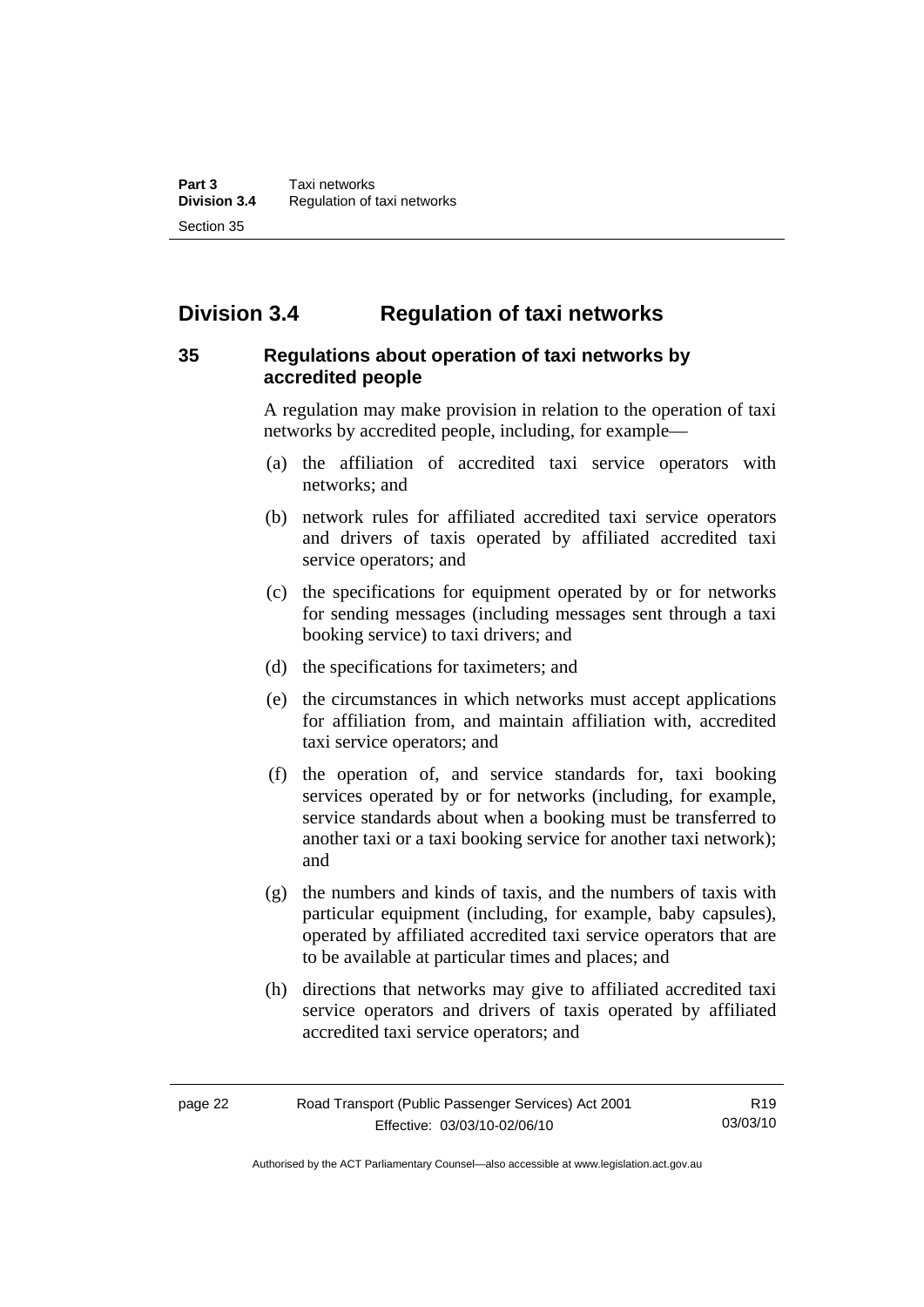- <span id="page-32-0"></span> (i) the supervision and monitoring of affiliated accredited taxi service operators, and drivers of taxis operated by affiliated accredited taxi service operators, for compliance with network service standards and other requirements and the responsibilities of networks in relation to a failure to comply with the standards: and
- (j) the management of particular kinds of taxis (including, for example, taxis with wheelchair access) and taxi services; and
- (k) customer complaints and inquiries; and
- (l) the making and keeping of records and their inspection; and
- (m) the auditing of records and systems; and
- (n) the provision of information and reports to the road transport authority.
- *Note* An example is part of the Act, is not exhaustive and may extend, but does not limit, the meaning of the provision in which it appears (see Legislation Act, s 126 and s 132).

#### **36 Regulations about operation of taxi networks**

A regulation may make provision in relation to the obligations that an accredited taxi network provider must ensure that affiliated accredited taxi service operators, and drivers of taxis operated by affiliated accredited taxi service operators, must comply with, including, for example—

- (a) service standards for booked taxis; and
- (b) the safety of drivers and passengers (including, for example, particular kinds of security devices); and
- (c) the qualifications, training and experience of affiliated accredited taxi service operators, taxi drivers and other people providing services on behalf of networks; and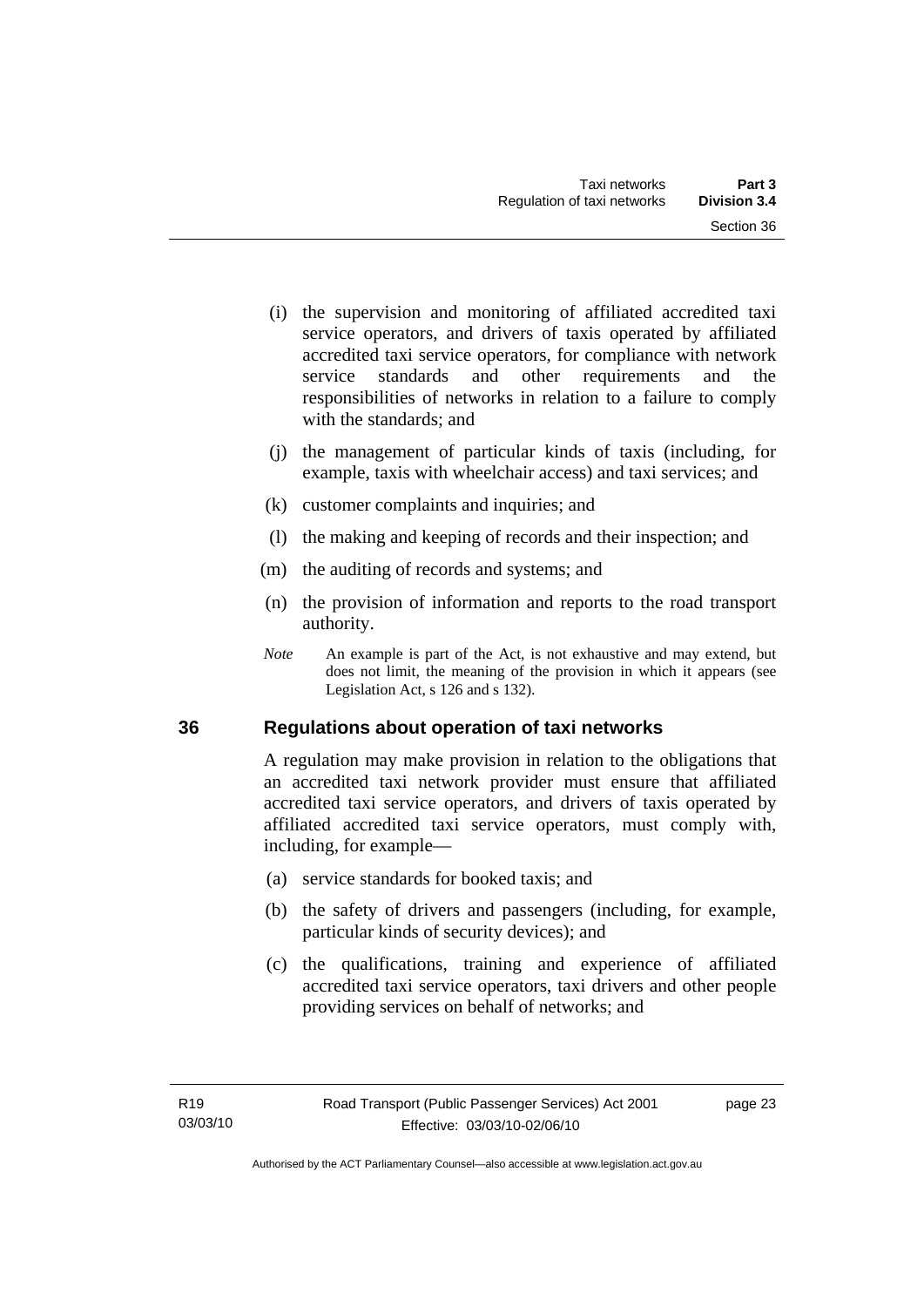- (d) the operation of equipment for sending messages between a network (including messages sent through a taxi booking service) and taxi drivers; and
- (e) the maintenance and cleaning of taxis.
- *Note* An example is part of the Act, is not exhaustive and may extend, but does not limit, the meaning of the provision in which it appears (see Legislation Act, s 126 and s 132).

page 24 Road Transport (Public Passenger Services) Act 2001 Effective: 03/03/10-02/06/10

R19 03/03/10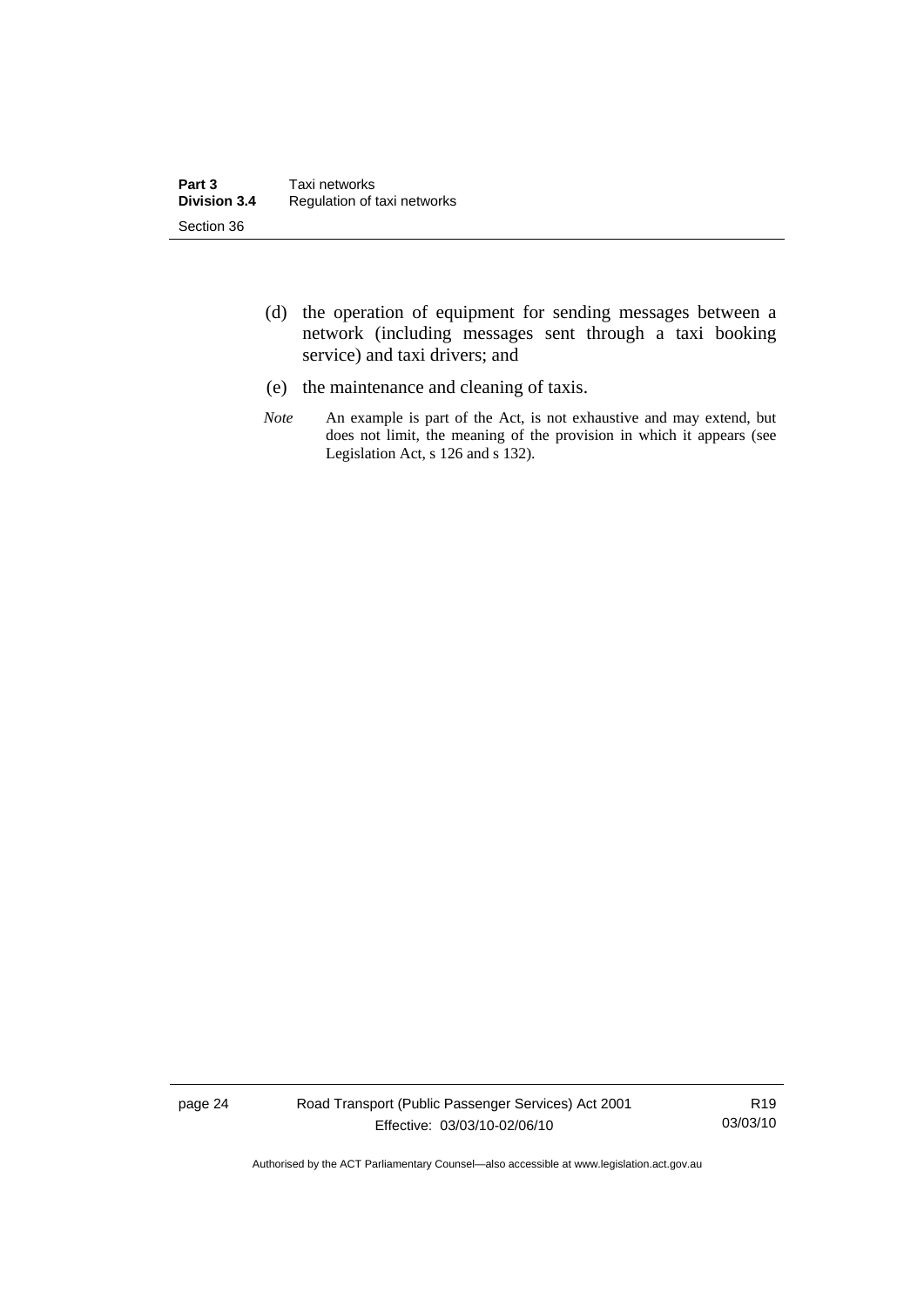# <span id="page-34-0"></span>**Part 4 Licensing of taxi vehicles**

# **Division 4.1 Basic concepts**

#### **37 Meaning of** *taxi licence*

A *taxi licence* is a licence issued under the regulations to use a vehicle as a taxi, and includes a restricted taxi licence.

*Note* References to *taxi licence* include a *restricted taxi licence* unless the contrary intention otherwise appears (see Legislation Act, s 155).

#### **38 Meaning of** *restricted taxi licence*

A *restricted taxi licence* is a licence issued under the regulations to use a vehicle as a restricted taxi.

# **Division 4.2 Taxi licences**

## **39 Maximum numbers of taxi licences**

- (1) The Minister may, in writing, determine the number of taxi licences or restricted taxi licences.
- (2) A determination is a notifiable instrument.

*Note* A notifiable instrument must be notified under the Legislation Act.

## **40 Issue of taxi licences**

The road transport authority must not issue a taxi licence or a restricted taxi licence if the number of taxi licences or restricted taxi licences (as appropriate) would exceed the relevant number determined by the Minister.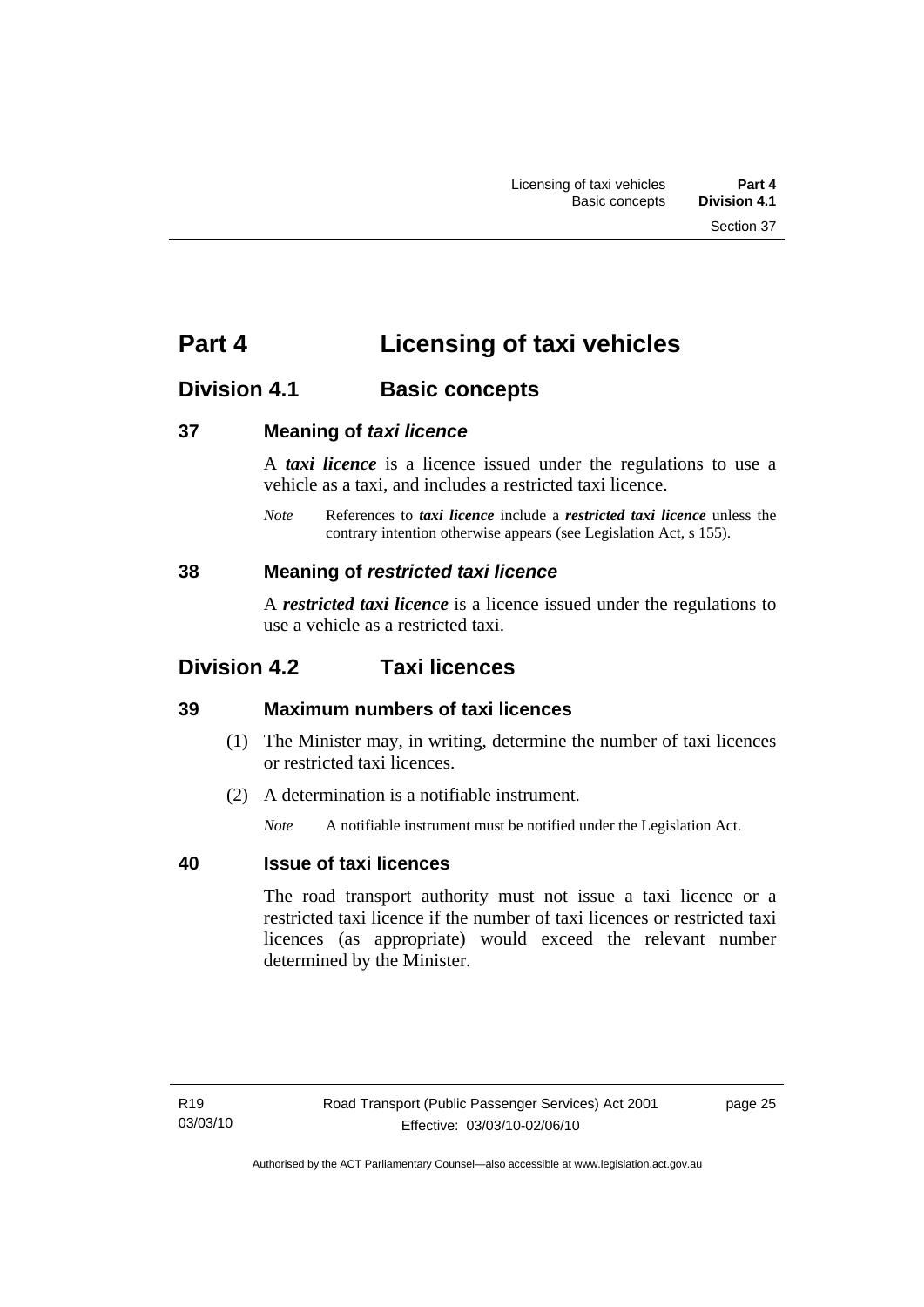#### <span id="page-35-0"></span>**41 Transferability of taxi licences**

- (1) A taxi licence (other than a restricted taxi licence) issued before the commencement of the *Road Transport Legislation Amendment Act 2006* (the *amendment Act*) is transferable.
- (2) A taxi licence (other than a restricted taxi licence) issued after the commencement of the amendment Act may be issued as a transferable or non-transferable taxi licence.
- (3) If the holder of a taxi licence mentioned in subsection (1), or of a taxi licence issued as a transferable taxi licence, asks the road transport authority to transfer the licence to someone else, the authority must transfer the licence to the person.
- (4) The following taxi licences are not transferable:
	- (a) a taxi licence issued as a non-transferable taxi licence;
	- (b) a restricted taxi licence.
- (5) A taxi licence mentioned in subsection (4) that is issued after the commencement of the amendment Act is issued subject to the condition that the licence-holder must not transfer the licence to anyone else.

#### **Example of transfer of licence**

The licence-holder hiring the licence to someone else.

*Note* An example is part of the Act, is not exhaustive and may extend, but does not limit, the meaning of the provision in which it appears (see Legislation Act, s 126 and s 132).

#### **42 Use of vehicles as taxis**

 (1) A person must not use a vehicle as a taxi (other than a restricted taxi) unless the vehicle is licensed under the regulations as a taxi.

Maximum penalty: 50 penalty units.

Authorised by the ACT Parliamentary Counsel—also accessible at www.legislation.act.gov.au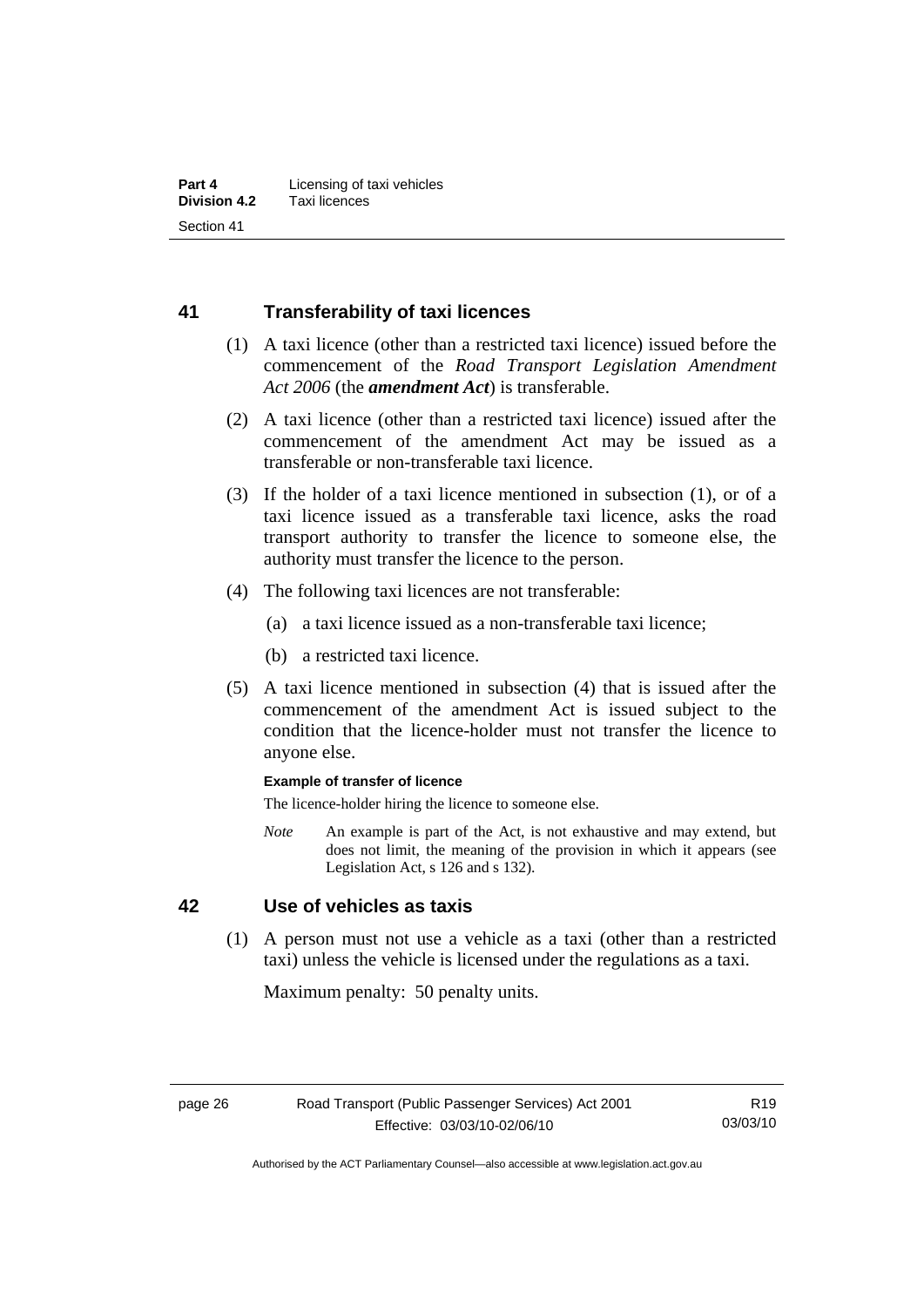(2) A person must not use a vehicle as a restricted taxi unless the vehicle is licensed under the regulations as a restricted taxi.

Maximum penalty: 50 penalty units.

- (3) This section does not apply to a person in relation to the hiring of a vehicle used by the person if—
	- (a) the vehicle is licensed as a taxi under the law of another jurisdiction; and
	- (b) the hiring begins in that jurisdiction and is completed in the ACT.
- (4) This section also does not apply to a person who is using a substitute vehicle as a licensed taxi in accordance with the regulations.

## **43 Pretending vehicles are licensed taxis**

 (1) A person must not pretend that a vehicle is licensed under the regulations as a taxi (other than a restricted taxi).

Maximum penalty: 30 penalty units.

 (2) A person must not pretend that a vehicle is licensed under the regulations as a restricted taxi.

Maximum penalty: 30 penalty units.

## **44 Regulations about taxi licences**

- (1) A regulation may provide a system for the licensing of taxis and restricted taxis, including, for example—
	- (a) matters relating to the giving, refusal or surrender of licences; and
	- (b) the term (if any) of taxi licences; and
	- (c) the conditions of licences; and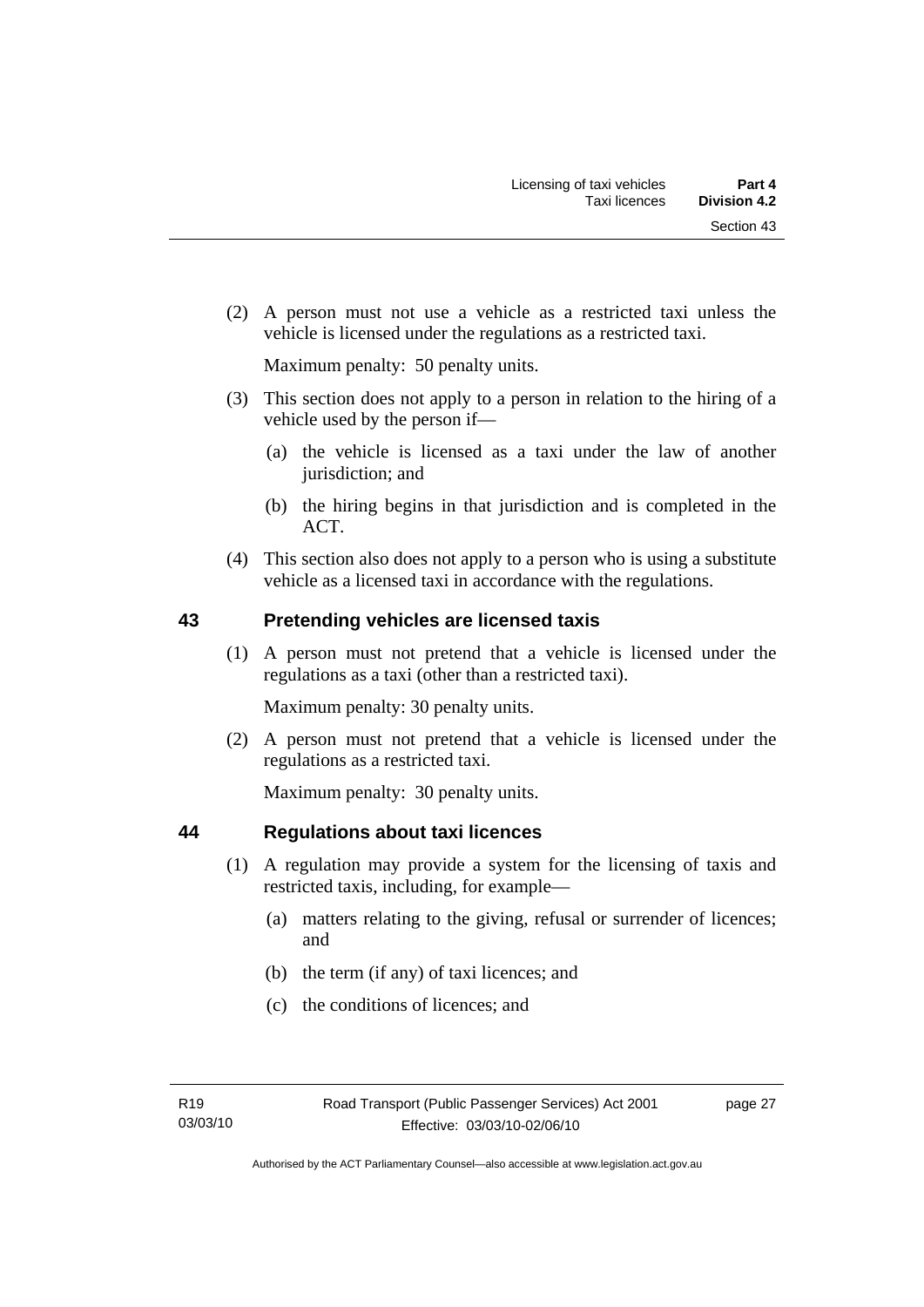- (d) the circumstances in which a substitute vehicle may be used as a licensed taxi; and
- (e) the action that may be taken in relation to licences in circumstances prescribed by regulation, including—
	- (i) the suspension or cancellation of a licence; and
	- (ii) the imposition of a condition on, or the amendment of a condition of, a licence; and
	- (iii) an order that the holder of a licence pay to the Territory an amount of not more than—
		- (A) for an individual—\$5 000; or
		- (B) for a corporation—\$25 000; and
	- (iv) the reprimanding of the holder of a licence.

#### **Examples of conditions for restricted taxi licences—s (1) (c)**

- 1 how the vehicle to which the restricted taxi licence relates must be equipped
- 2 the kinds of restricted taxi services that may be operated using the vehicle
- *Note* An example is part of the Act, is not exhaustive and may extend, but does not limit, the meaning of the provision in which it appears (see Legislation Act, s 126 and s 132).
- (2) The regulations may place different requirements on the person to whom a taxi licence (other than a restricted taxi licence) is issued and a person to whom the licence is hired.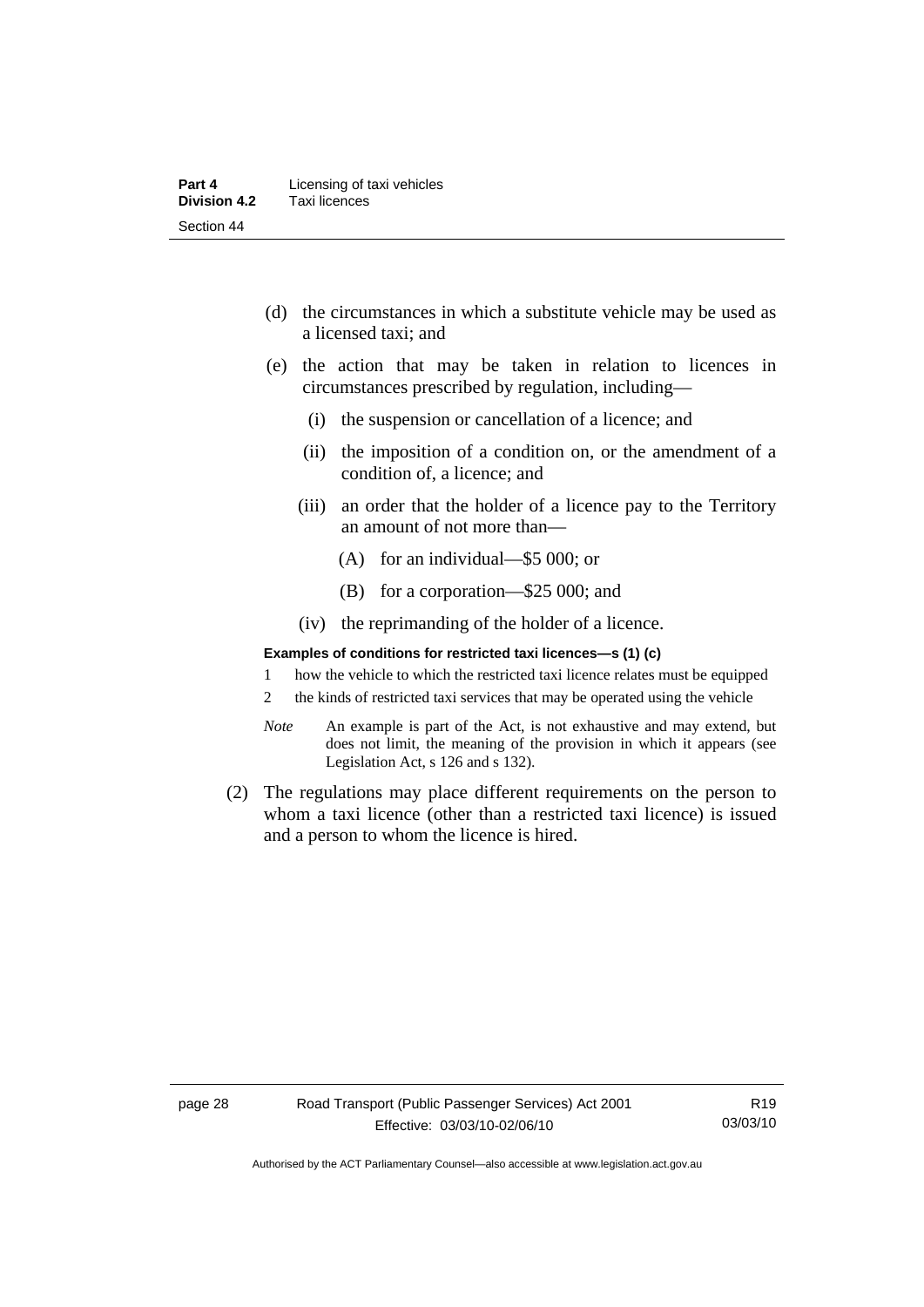Section 45

# **Part 5 Taxi services**

# **Division 5.1 Basic concepts**

# **45 Meaning of** *taxi*

A *taxi* is a vehicle (other than a bus or demand responsive service vehicle) that stands or plies for hire for the transport of passengers along a road or road related area, and includes a restricted taxi.

*Note* References to *taxi* include a *restricted taxi* unless the contrary intention otherwise appears (see Legislation Act, s 155).

## **46 Meaning of** *restricted taxi*

A *restricted taxi* is a vehicle (other than a bus or demand responsive service vehicle) that stands or plies for hire for the transport of passengers along a road or road related area and that is licensed under the regulations as a restricted taxi.

## **47 Meaning of** *taxi service*

A *taxi service* is a public passenger service operated using 1 or more taxis (including restricted taxis).

# **48 Meaning of** *restricted taxi service*

A *restricted taxi service* is a public passenger service operated using only 1 or more restricted taxis.

#### **Examples of kinds of restricted taxi services**

- 1 a service that must give priority to the transport of people with disabilities
- 2 a service with no requirement to give priority to the transport of people with disabilities
- *Note* An example is part of the Act, is not exhaustive and may extend, but does not limit, the meaning of the provision in which it appears (see Legislation Act, s 126 and s 132).

| R <sub>19</sub> | Road Transport (Public Passenger Services) Act 2001 | page 29 |
|-----------------|-----------------------------------------------------|---------|
| 03/03/10        | Effective: 03/03/10-02/06/10                        |         |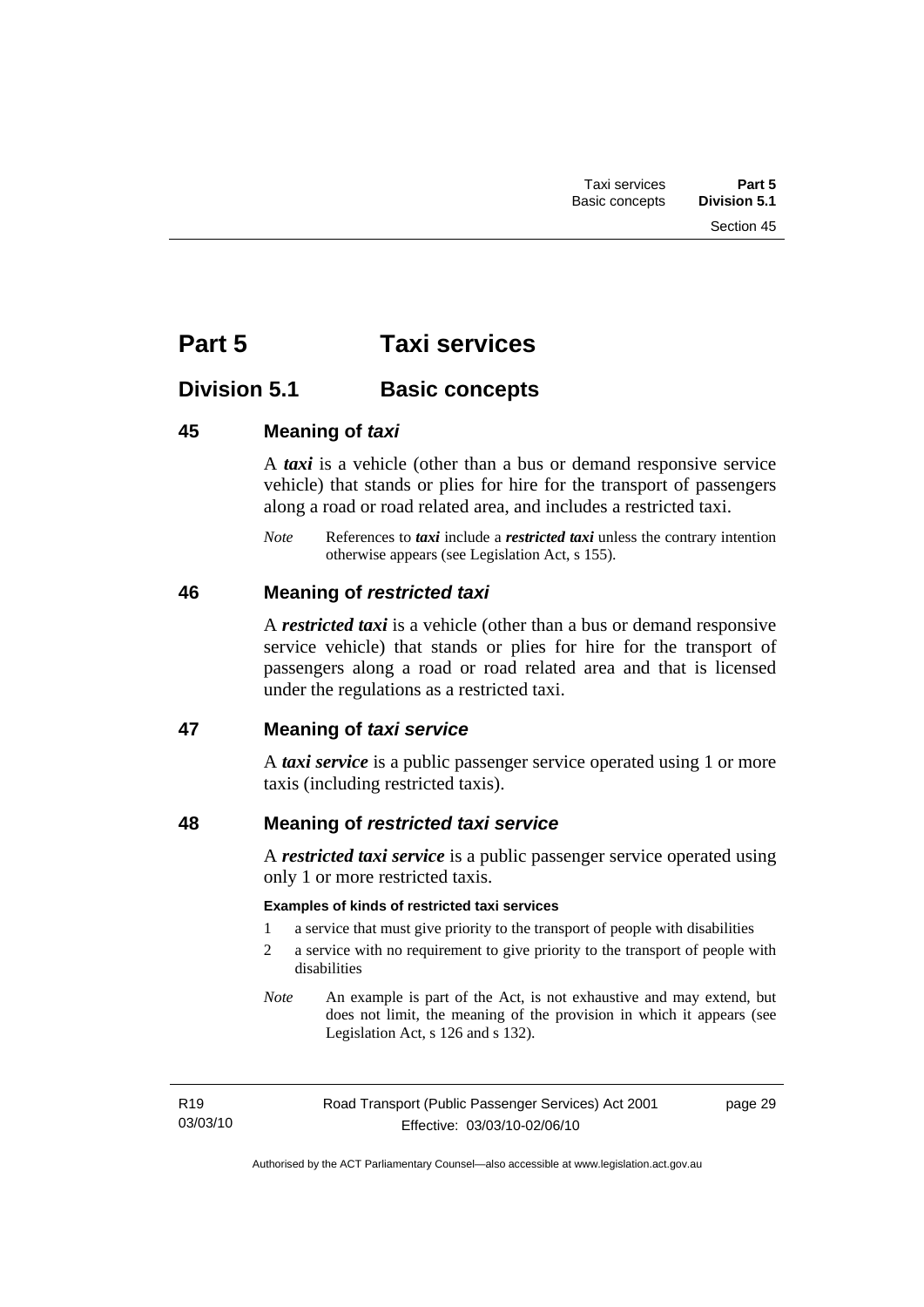# **Division 5.2 Accreditation of taxi service operators**

#### **49 Taxi service operators—purposes of accreditation**

The purpose of accreditation under the regulations to operate a taxi service is to ensure that—

- (a) the accredited person has the financial capacity to meet the service standards for the service; and
- (b) the accredited person, and each person who is concerned with, or takes part in, the management of the service, are suitable people to operate the service; and
- (c) the accredited person, and each person who is concerned with, or takes part in, the management of the service, have demonstrated the capacity to comply with the relevant regulations and, in particular, the regulations about—
	- (i) the safety of passengers and the public; and
	- (ii) the maintenance of taxis.

## **50 Taxi service operators—regulations about accreditation system**

- (1) A regulation may provide a system for the accreditation of people to operate taxi services, including, for example—
	- (a) the kinds of accreditations; and
	- (b) the kinds of taxis and taxi services that a person who holds a particular kind of accreditation is entitled to operate; and
	- (c) the conditions of accreditations; and
	- (d) matters relating to the giving, refusal or surrender of accreditations; and
	- (e) the action that may be taken in relation to an accredited person in circumstances prescribed by regulation, including—

| page 30 | Road Transport (Public Passenger Services) Act 2001 | R19      |
|---------|-----------------------------------------------------|----------|
|         | Effective: 03/03/10-02/06/10                        | 03/03/10 |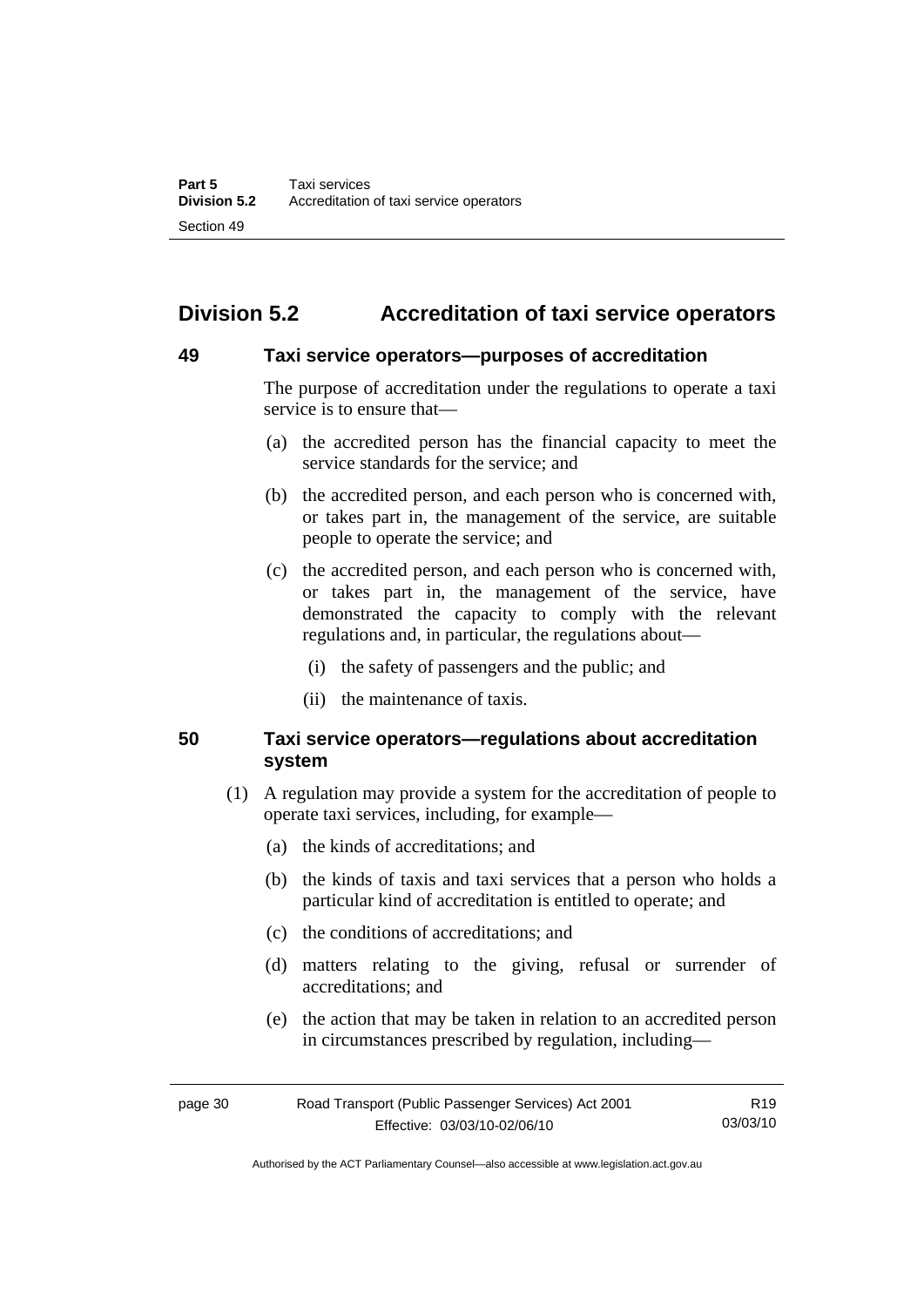- (i) the suspension or cancellation of an accreditation; and
- (ii) the imposition of a condition on, or the amendment of a condition of, an accreditation; and
- (iii) an order that an accredited person pay to the Territory an amount of not more than—
	- (A) for an individual—\$5 000; or
	- (B) for a corporation—\$25 000; and
- (iv) the reprimanding of an accredited person.
- *Note* An example is part of the Act, is not exhaustive and may extend, but does not limit, the meaning of the provision in which it appears (see Legislation Act, s 126 and s 132).
- (2) The regulations may make provision in relation to the accreditation of people to operate taxi services, including, for example—
	- (a) requirements about the suitability of the applicant and each person who will be concerned with, or take part in, the management of the service; and
	- (b) capacity to meet service standards; and
	- (c) financial viability.
- (3) For subsection (1) (a), the regulations must provide for the accreditation of people to operate—
	- (a) a taxi service (other than a restricted taxi service); and
	- (b) a restricted taxi service.
	- *Note* For examples of kinds of restricted taxi services, see s 48.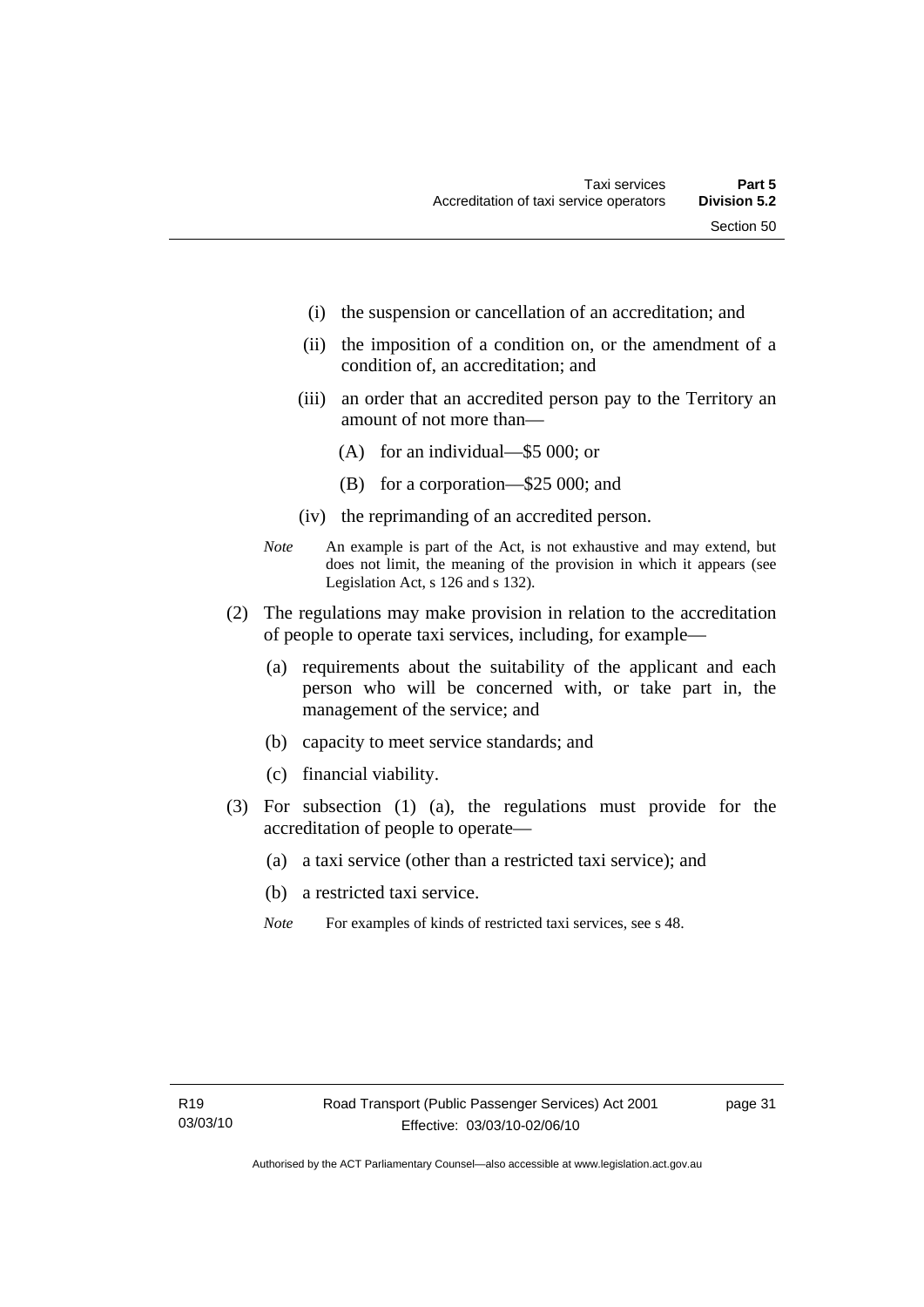# **Division 5.3 Entitlement to operate taxi services**

#### **51 Entitlement to operate taxi services**

A person is entitled to operate a particular kind of taxi service, in or partly in the ACT, if—

- (a) the person is accredited under the regulations to operate a taxi service of that kind; and
- (b) the vehicles used to operate the service are licensed under the regulations as taxis for that kind of taxi service; and
- (c) the person is affiliated with an accredited taxi network provider.

#### **52 Unaccredited operators not to operate taxi services**

 (1) A person must not operate, in or partly in the ACT, a taxi service of a particular kind unless the person is accredited under the regulations to operate the taxi service of that kind.

Maximum penalty: 50 penalty units.

- (2) This section does not apply to a person in relation to the hiring of a taxi operated by the person if—
	- (a) the person is authorised to operate a taxi service under the law of another jurisdiction; and
	- (b) the hiring begins in that jurisdiction and is completed in the ACT.

## **53 Pretending to be an accredited taxi service operator**

 (1) A person must not pretend to be accredited under the regulations to operate a taxi service.

Maximum penalty: 30 penalty units.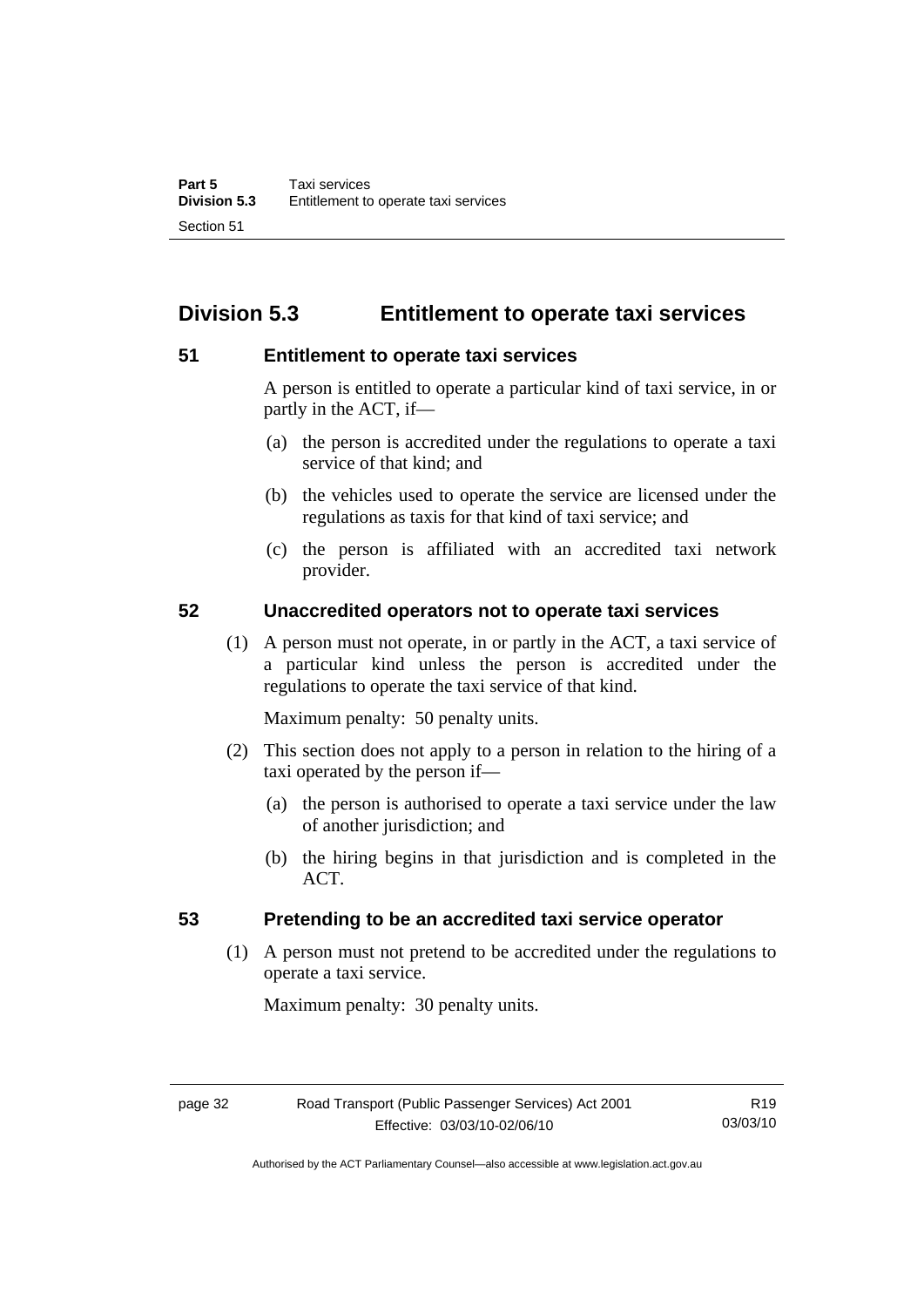(2) A person must not pretend to be accredited under the regulations to operate a particular kind of taxi service.

Maximum penalty: 30 penalty units.

# **54 Taxi service operators to be affiliated with taxi network**

- (1) The accredited operator of a taxi service commits an offence if—
	- (a) the operator operates a taxi service; and
	- (b) the operator is not affiliated with an accredited taxi network provider.

Maximum penalty: 50 penalty units.

(2) An offence against this section is a strict liability offence.

## **55 Pretending to be affiliated with taxi network**

A person must not pretend to be affiliated with an accredited taxi network provider.

Maximum penalty: 30 penalty units.

# **Division 5.4 Regulation of taxi services**

# **56 Regulations about operation of taxi services by accredited people**

A regulation may make provision in relation to the operation of taxi services by accredited taxi service operators, including, for example—

 (a) the specifications for, and operation of, equipment in taxis operated by accredited taxi service operators to receive messages from the accredited taxi network provider with which the operator is affiliated and for taximeters; and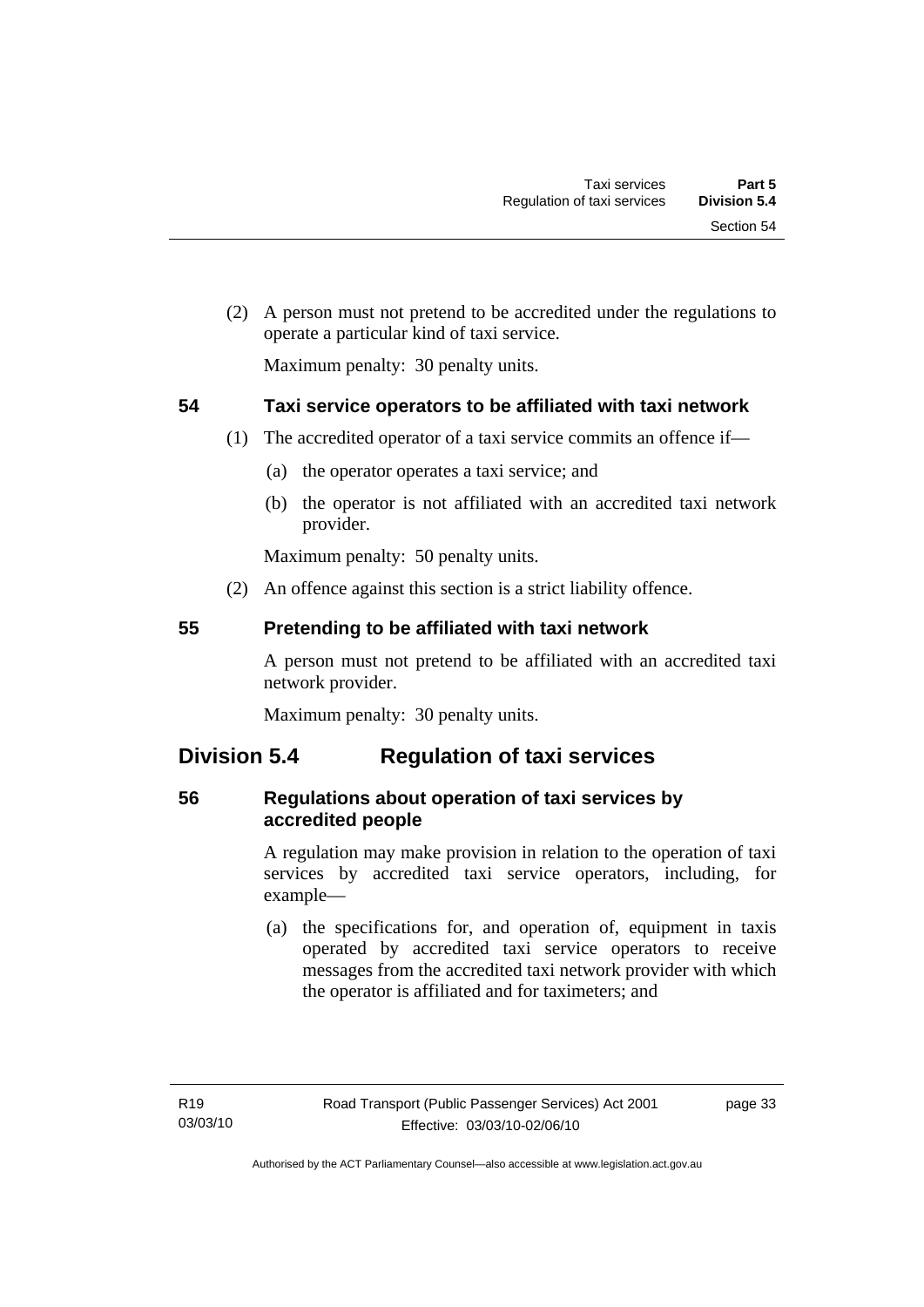- (b) compliance with the requirements of the accredited taxi network provider with which an accredited taxi service operator is affiliated; and
- (c) the supervision and monitoring of drivers of taxis for compliance with the service standards and other requirements of the operator's affiliated taxi network provider and the responsibilities of the operator in relation to a failure to comply with the standards; and
- (d) the safety of passengers (including, for example, by the use of particular kinds of security devices) and the public; and
- (e) the qualifications, training and experience of accredited taxi service operators and taxi drivers (including, for example, in relation to particular kinds of taxi services); and
- (f) maximum driving times and minimum rest times of taxi drivers; and
- (g) insurance; and
- (h) customer complaints and inquiries; and
	- *Note* For the vehicle age limitations on the registration of a motor vehicle as a taxi, see the *Road Transport (Vehicle Registration) Regulation 2000*, s 32.
- (i) lost property; and
- (j) the obligations of accredited taxi network providers and taxi drivers and other people providing services to or on behalf of accredited taxi service operators; and
- (k) the operation of particular kinds of taxis (including, for example, taxis with wheelchair access) and taxi services; and
- (l) the requirements that taxis, and their equipment and fittings (internal and external) (including, for example, baby capsules), must comply with; and
- (m) the maintenance and cleaning of taxis; and

| page 34 | Road Transport (Public Passenger Services) Act 2001 | R <sub>19</sub> |
|---------|-----------------------------------------------------|-----------------|
|         | Effective: 03/03/10-02/06/10                        | 03/03/10        |

Authorised by the ACT Parliamentary Counsel—also accessible at www.legislation.act.gov.au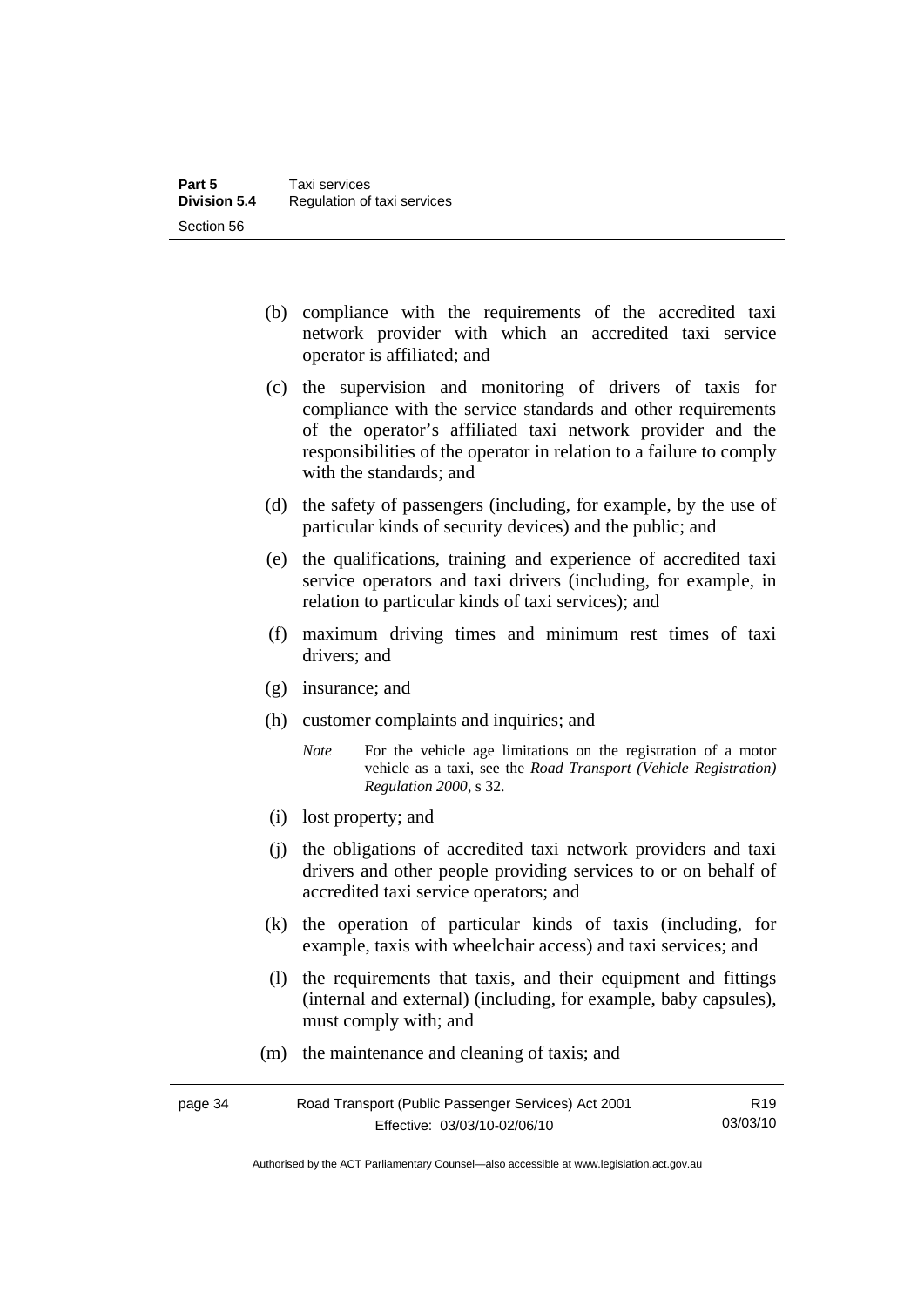- (n) the making and keeping of records and their inspection; and
- (o) the auditing of records and systems; and
- (p) the provision of information and reports to the road transport authority.
- *Note* An example is part of the Act, is not exhaustive and may extend, but does not limit, the meaning of the provision in which it appears (see Legislation Act, s 126 and s 132).

#### **57 Regulations about operation of taxis**

A regulation may make provision in relation to the operation of taxis, including, for example—

- (a) the solicitation of passengers or hirings; and
- (b) the hiring of vehicles and the payment of fares; and
- (c) the picking-up and dropping-off of passengers and other matters relating to the transport of passengers; and
- (d) the transport of passengers' luggage or other goods, and animals; and
- (e) the regulation or prohibition of the use of vehicles on certain roads or road related areas; and
- (f) the maximum speed of a vehicle; and
- (g) the design, equipment and fittings (internal or external) of vehicles; and
- (h) the regulation or prohibition of notices, signs and advertisements inside or on the outside of vehicles; and
- (i) the records to be made and kept by drivers, how they are to be made and kept, and their inspection; and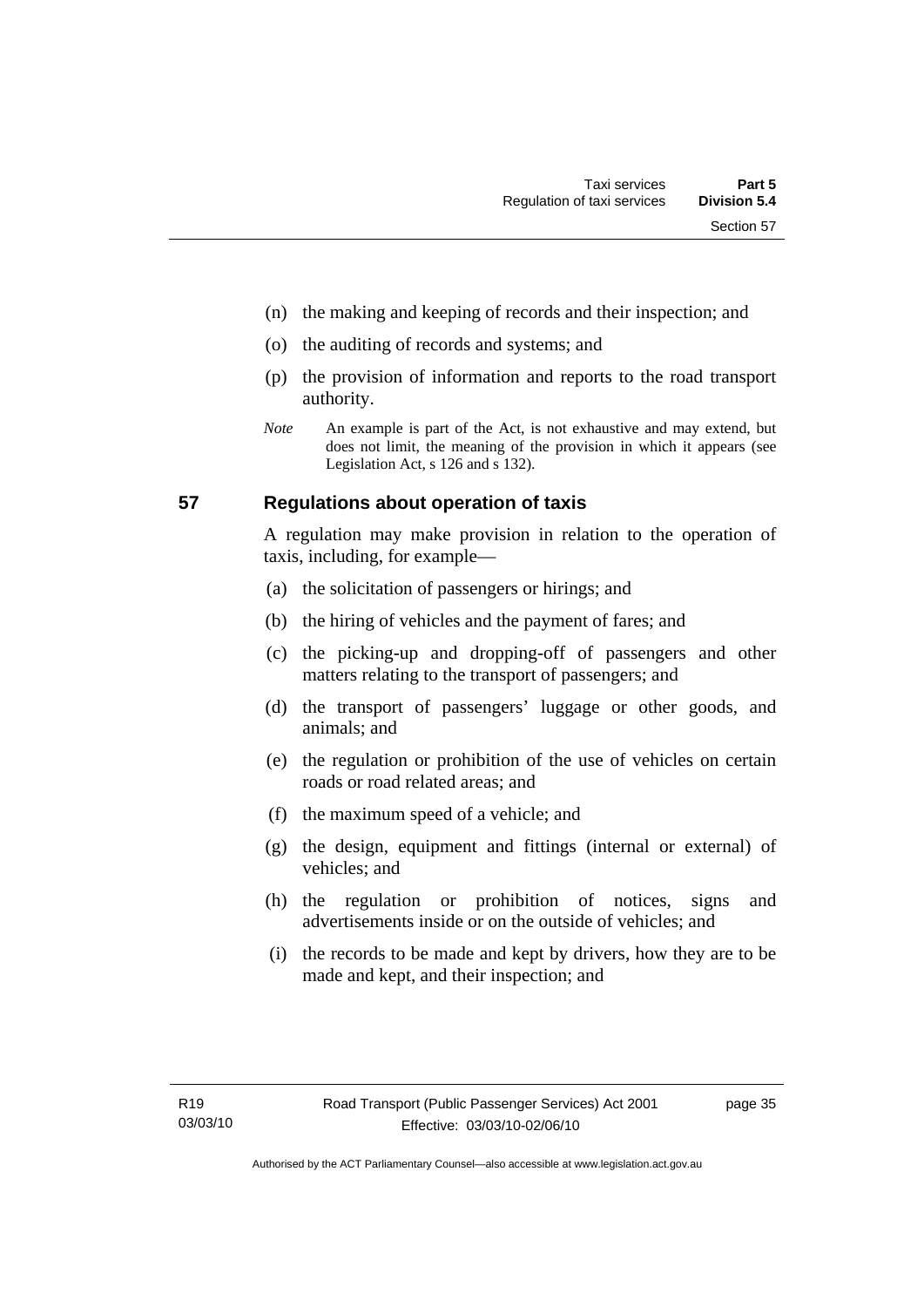- (j) the provision, use and operation of taxi zones.
- *Note* An example is part of the Act, is not exhaustive and may extend, but does not limit, the meaning of the provision in which it appears (see Legislation Act, s 126 and s 132).

**58 Regulations about taxi drivers** 

A regulation may make provision in relation to taxi drivers, including, for example—

- (a) the powers, duties and conduct of taxi drivers; and
- (b) the training of drivers; and
- (c) how taxi drivers must dress.
- *Note 1* For the licensing of people to drive taxis, see the *Road Transport (Driver Licensing) Regulation 2000*.
- *Note 2* An example is part of the Act, is not exhaustive and may extend, but does not limit, the meaning of the provision in which it appears (see Legislation Act, s 126 and s 132).

**59 Regulations about conduct of taxi passengers** 

A regulation may make provision in relation to the conduct of passengers being carried by taxis, including, for example—

- (a) the regulation or prohibition of eating and drinking; and
- (b) the authority of taxi drivers, police officers and authorised people to direct people contravening a regulation to leave a taxi and to remove them if they fail to leave.

#### **60 Power to determine maximum taxi fares**

- (1) The Minister may, in writing, determine maximum fares, and ways of calculating maximum fares, relating to hiring or using a taxi.
- (2) A determination is a disallowable instrument.
	- *Note* A disallowable instrument must be notified, and presented to the Legislative Assembly, under the Legislation Act.

| page 36 | Road Transport (Public Passenger Services) Act 2001 | R19      |
|---------|-----------------------------------------------------|----------|
|         | Effective: 03/03/10-02/06/10                        | 03/03/10 |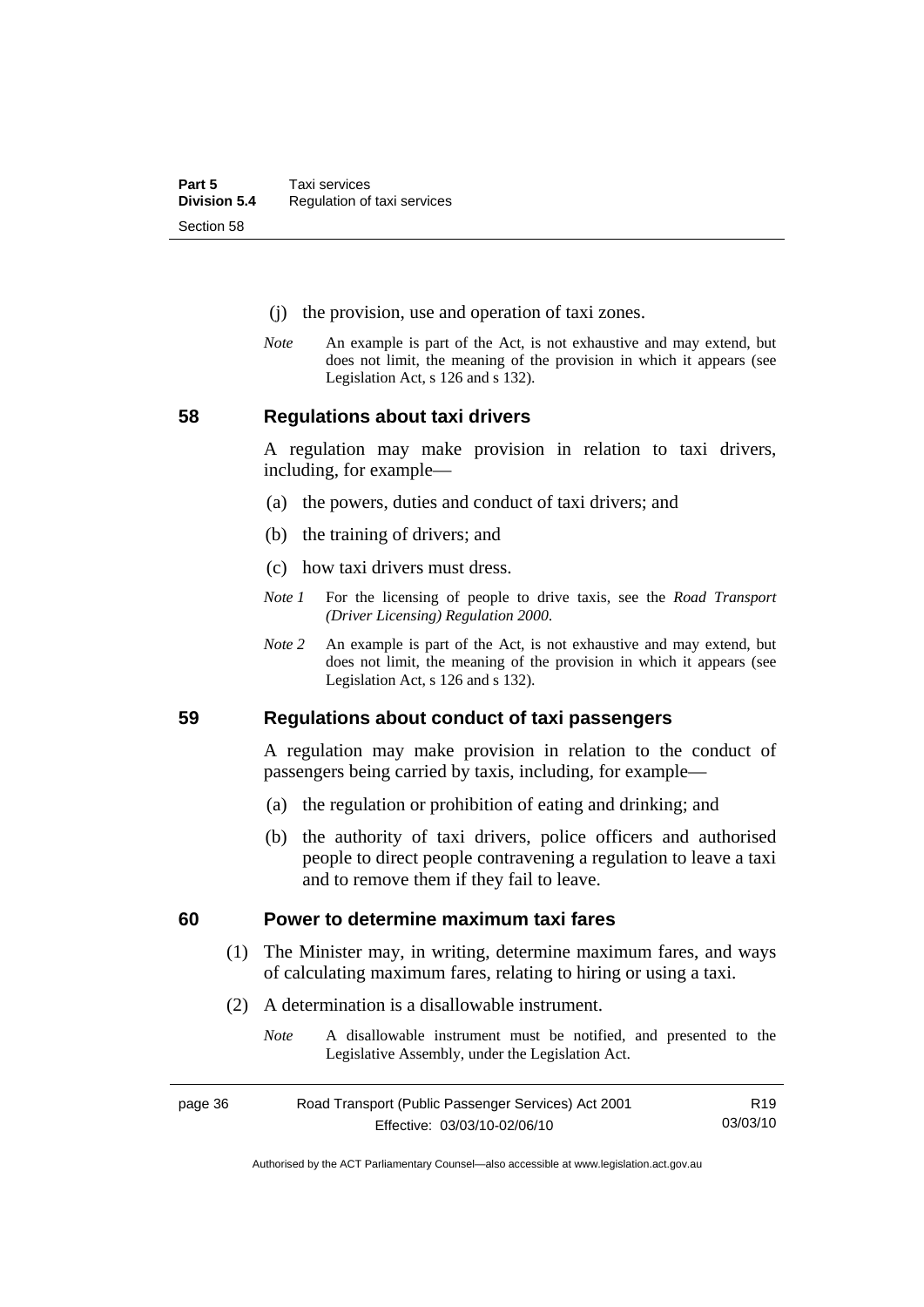- (3) This section does not require the Minister to determine maximum fares for hiring or using a taxi.
	- *Note* The Independent Competition and Regulatory Commission may give price directions for regulated industries, see the *Independent Competition and Regulatory Commission Act 1997*, s 20.
- (4) In this section:

*fare* includes a charge relating to hiring or using a taxi.

R19 03/03/10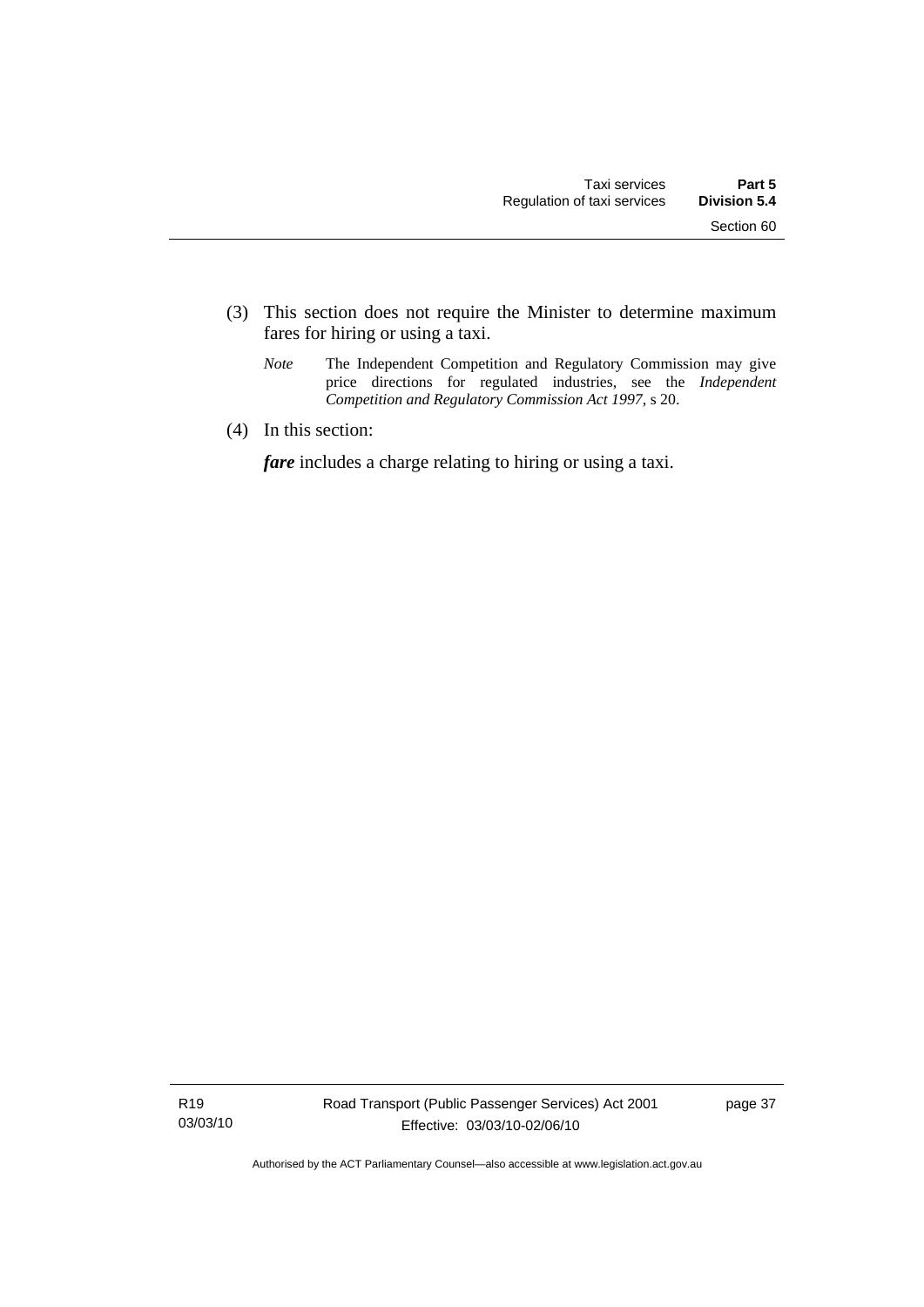**Part 6 Licensing of hire cars**<br>**Division 6.1 Basic concepts Division 6.1** Basic concepts Section 61

# **Part 6 Licensing of hire cars**

# **Division 6.1 Basic concepts**

#### **61 Meaning of** *hire car licence*

A *hire car licence* is a licence issued under the regulations to use a vehicle as a hire car, and includes a restricted hire car licence.

*Note* References to *hire car licence* include a *restricted hire car licence* unless the contrary intention otherwise appears (see Legislation Act, s 155).

#### **62 Meaning of** *restricted hire car licence*

A *restricted hire car licence* is a licence issued under the regulations to use a vehicle as a restricted hire car.

# **Division 6.2 Hire car licences**

#### **63 Transferability of hire car licences**

 (1) A hire car licence (other than a restricted hire car licence) issued before the commencement of this section is transferable.

#### **Examples of how licence might be transferred**

- 1 hiring the licence to someone else
- 2 selling the licence to someone else
- *Note* An example is part of the Act, is not exhaustive and may extend, but does not limit, the meaning of the provision in which it appears (see Legislation Act, s 126 and s 132).
- (2) A hire car licence issued after the commencement of this section is not transferable.
- (3) A restricted hire car licence is not transferable.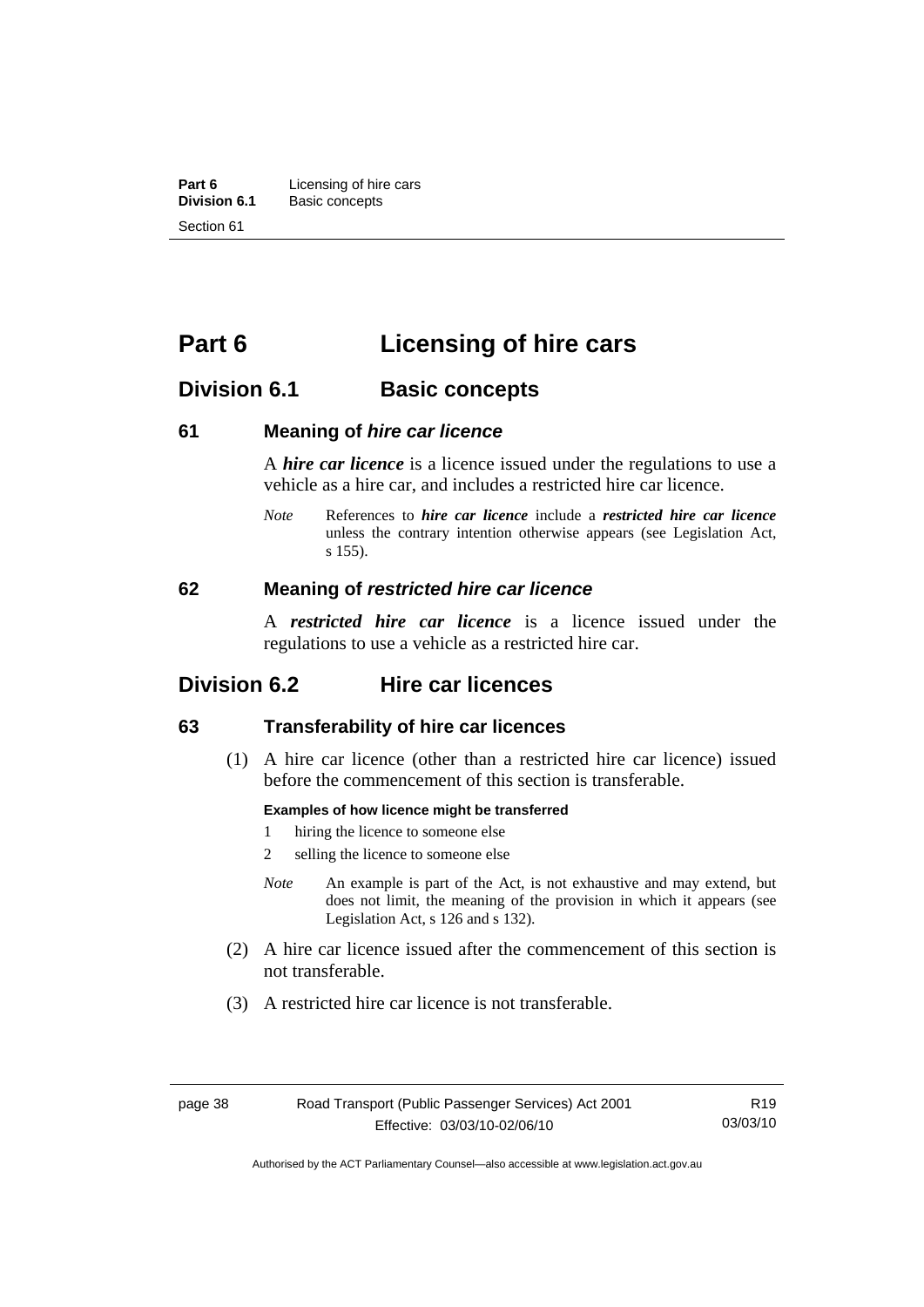(4) If the holder of a transferable hire car licence asks the road transport authority to transfer the licence to someone else, the authority must transfer the licence to the person.

## **64 Use of vehicles as hire cars**

 (1) A person must not use a vehicle as a hire car (other than a restricted hire car) unless the vehicle is licensed under the regulations as a hire car.

Maximum penalty: 50 penalty units.

 (2) A person must not use a vehicle as a restricted hire car unless the vehicle is licensed under the regulations as a restricted hire car.

Maximum penalty: 50 penalty units.

- (3) This section does not apply to a person in relation to the hiring of a vehicle used by the person if—
	- (a) the vehicle is licensed as a hire car under the law of another jurisdiction; and
	- (b) the hiring begins in that jurisdiction and is completed in the ACT.
- (4) This section also does not apply to a person who is using a substitute vehicle as a licensed hire car in accordance with the regulations.
- (5) An offence against this section is a strict liability offence.

## **65 Pretending vehicles are licensed hire cars**

 (1) A person must not pretend that a vehicle is licensed under the regulations as a hire car (other than a restricted hire car).

Maximum penalty: 30 penalty units.

 (2) A person must not pretend that a vehicle is licensed under the regulations as a restricted hire car.

Maximum penalty: 30 penalty units.

page 39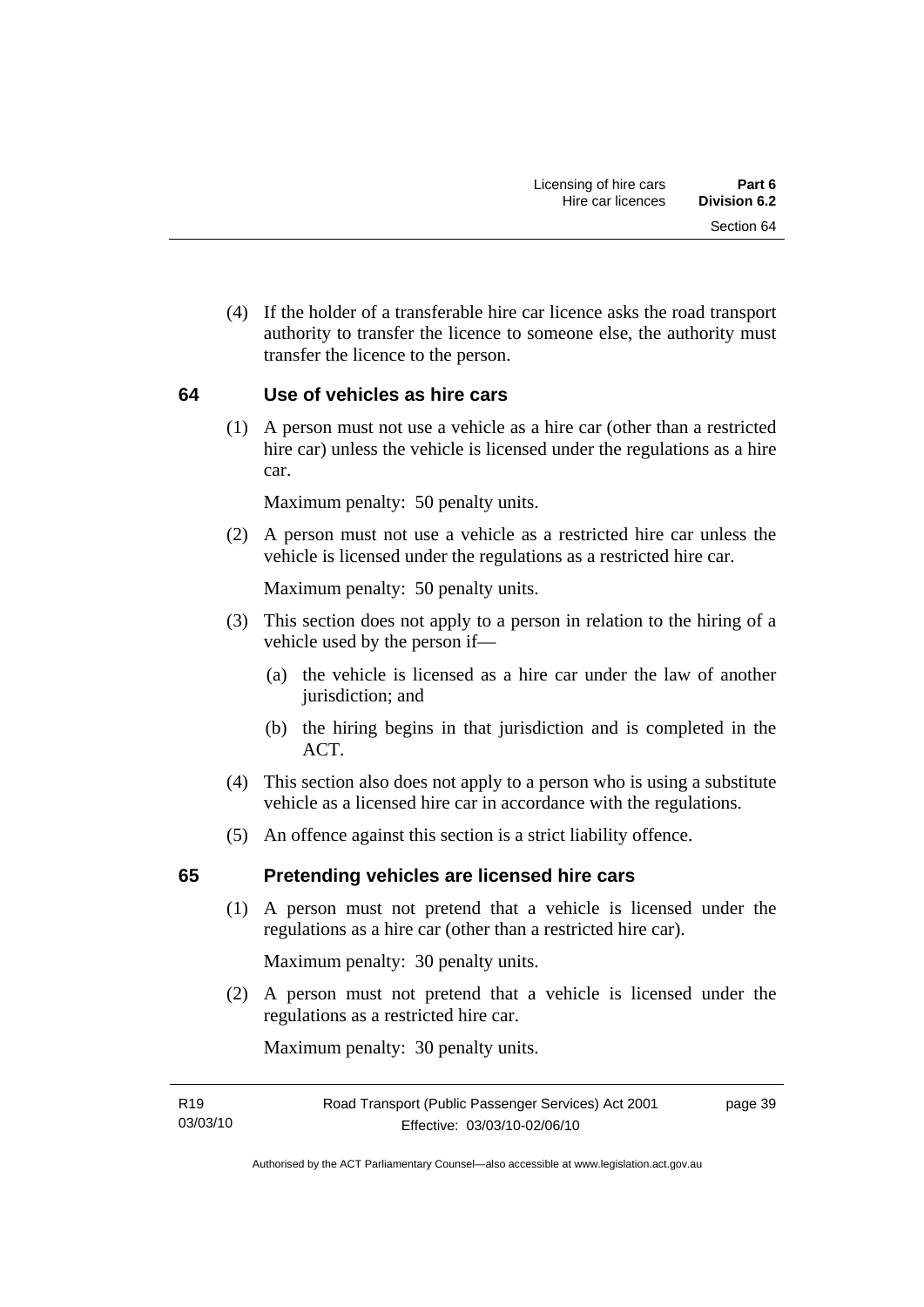| Part 6       | Licensing of hire cars |
|--------------|------------------------|
| Division 6.2 | Hire car licences      |
| Section 66   |                        |

(3) An offence against this section is a strict liability offence.

#### **66 Regulations about hire car licences**

- (1) A regulation may provide a system for the licensing of hire cars and restricted hire cars, including, for example—
	- (a) matters in relation to the giving, refusal or surrender of licences; and
	- (b) the term of restricted hire car licences; and
	- (c) the conditions of licences; and
	- (d) the circumstances in which a substitute vehicle may be used as a licensed hire car; and
	- (e) the action that may be taken in relation to licences in circumstances prescribed by regulation, including, for example—
		- (i) the suspension or cancellation of a licence; and
		- (ii) the imposition of a condition on, or the amendment of a condition of, a licence; and
		- (iii) an order that the holder of a licence pay to the Territory an amount of not more than—
			- (A) for an individual—\$5 000; or
			- (B) for a corporation—\$25 000; and

Authorised by the ACT Parliamentary Counsel—also accessible at www.legislation.act.gov.au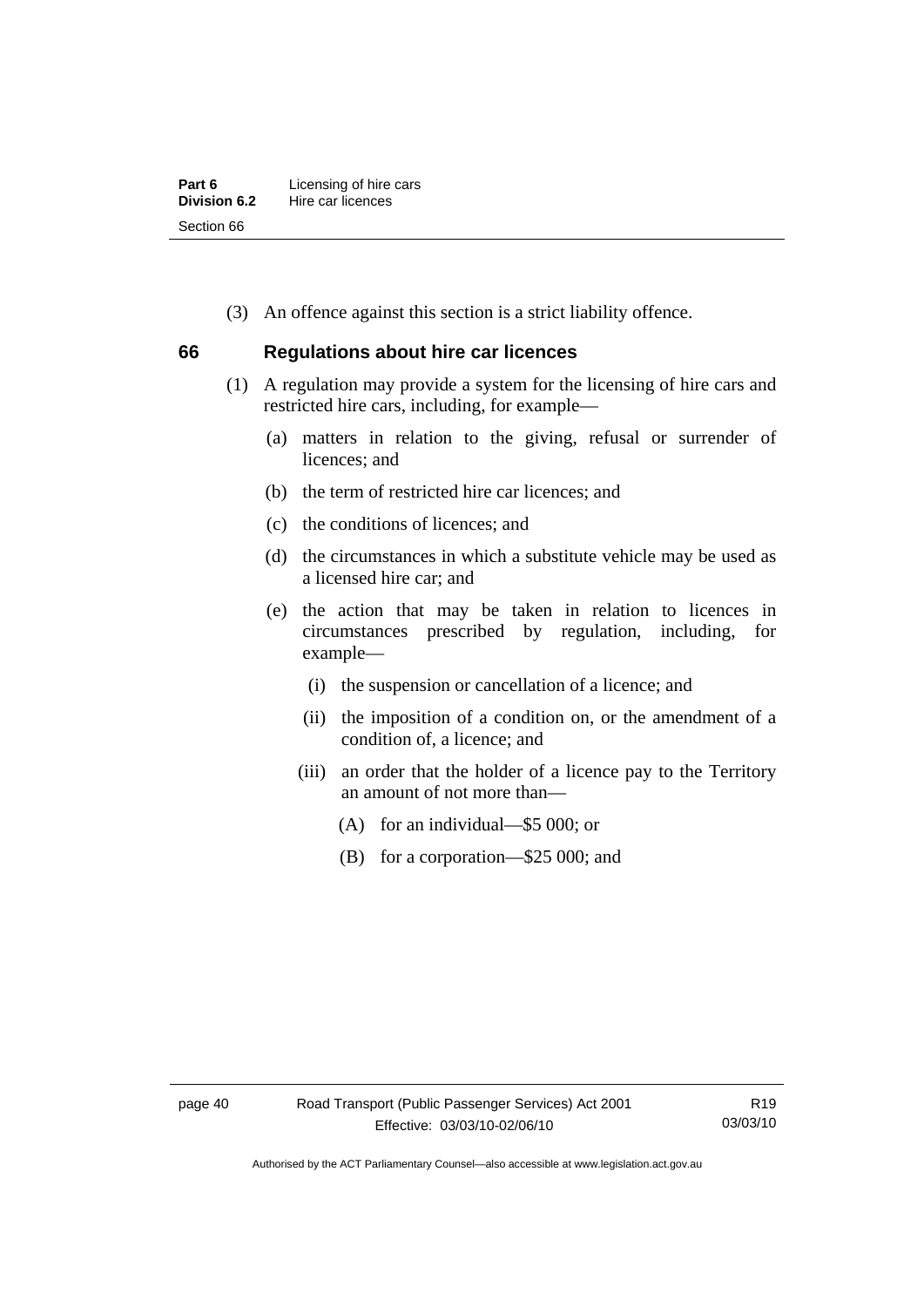(iv) the reprimanding of the holder of a licence.

#### **Examples of conditions for restricted hire car licences—s (1) (c)**

- 1 how the vehicle to which the restricted hire car licence relates must be equipped
- 2 the kinds of restricted hire car services that may be operated using the vehicle
- *Note* An example is part of the Act, is not exhaustive and may extend, but does not limit, the meaning of the provision in which it appears (see Legislation Act, s 126 and s 132).
- (2) The regulations may place different requirements on the person to whom a hire car licence (other than a restricted hire car licence) is issued and a person to whom the licence is hired.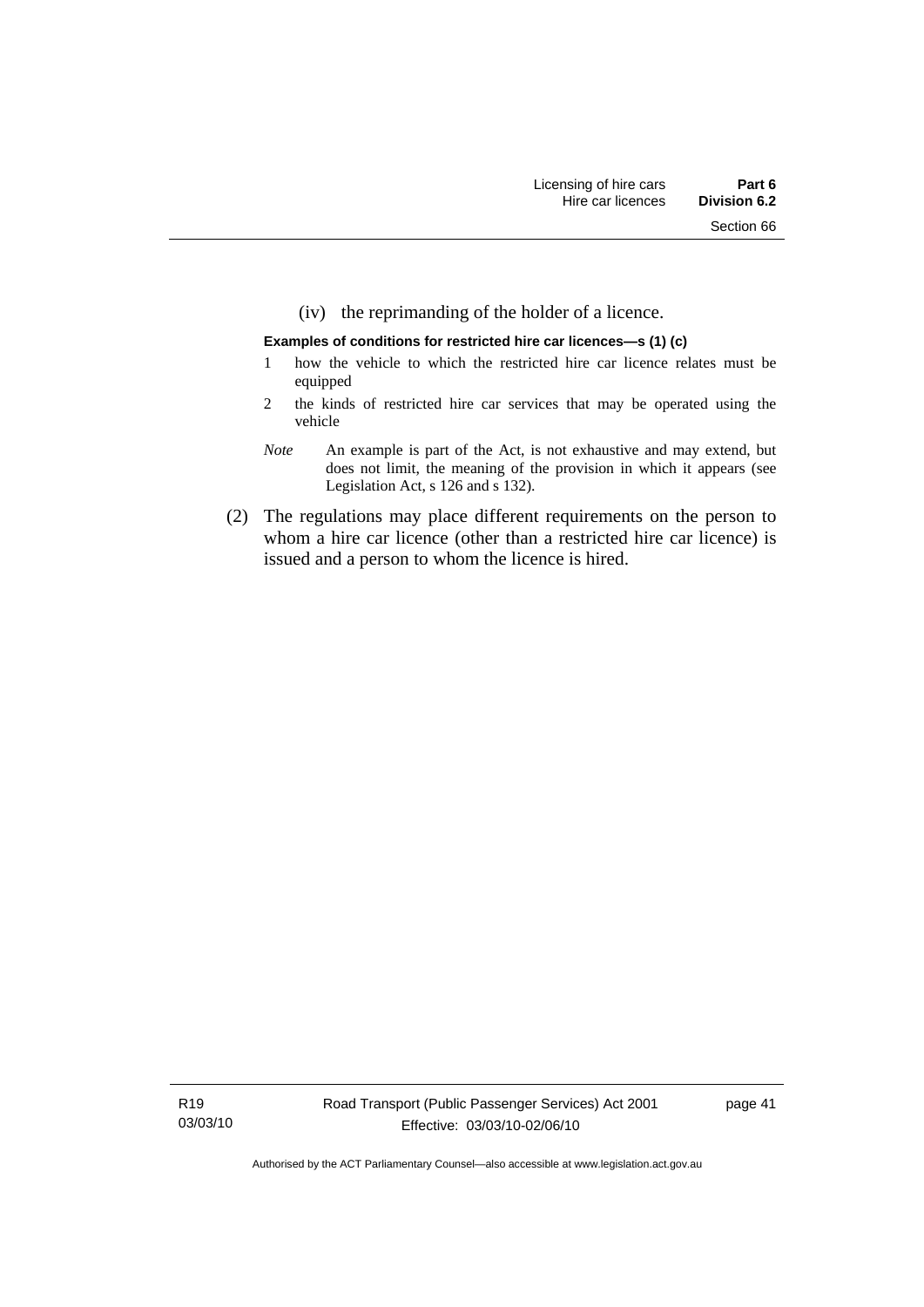**Part 7 Hire car services**<br>**Division 7.1 Basic concepts Division 7.1** Basic concepts Section 67

# **Part 7 Hire car services**

# **Division 7.1 Basic concepts**

#### **67 Meaning of** *hire car*

A *hire car* is a vehicle (other than a bus, taxi or demand responsive service vehicle) that—

- (a) is used, or is intended to be used, for the transport of passengers under a contract; and
- (b) does not stand or ply for hire for the transport of passengers along a road or road related area;

and includes a restricted hire car.

*Note* References to *hire car* include a *restricted hire car* unless the contrary intention otherwise appears (see Legislation Act, s 155).

#### **68 Meaning of** *restricted hire car*

A *restricted hire car* is a vehicle (other than a bus, taxi or demand responsive service vehicle) that—

- (a) is used, or is intended to be used, for the transport of passengers under a contract; and
- (b) does not stand or ply for hire for the transport of passengers along a road or road related area; and
- (c) is licensed under the regulations as a restricted hire car.

## **69 Meaning of** *hire car service*

A *hire car service* is a public passenger service operated using 1 or more hire cars (including restricted hire cars).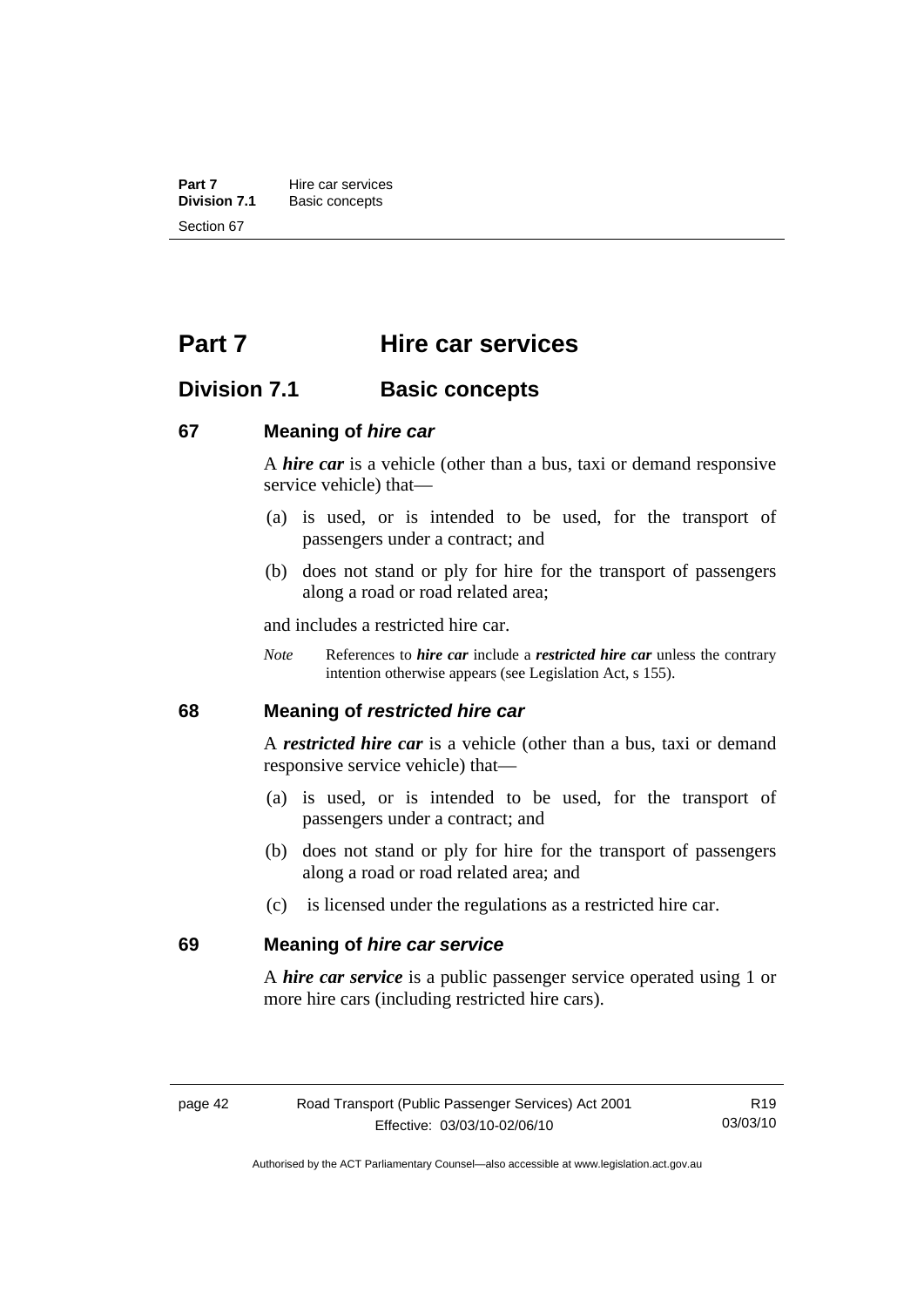#### **70 Meaning of** *restricted hire car service*

A *restricted hire car service* is a public passenger service operated using only 1 or more restricted hire cars.

#### **Example of a restricted hire car service**

a pre-booked public passenger service that provides transport to weddings and school formals

*Note* An example is part of the Act, is not exhaustive and may extend, but does not limit, the meaning of the provision in which it appears (see Legislation Act, s 126 and s 132).

# **Division 7.2 Accreditation of hire car service operators**

#### **71 Hire car service operators—purposes of accreditation**

The purpose of accreditation under the regulations to operate a hire car service is to ensure that—

- (a) each person, including the accredited person, who is concerned with, or takes part in, the management of the service, is a suitable person to operate the service; and
- (b) each person, including the accredited person, who is concerned with, or takes part in, the management of the service, has demonstrated the capacity to comply with the relevant regulations and, in particular, the regulations about—
	- (i) the safety of passengers and the public; and
	- (ii) the maintenance of hire cars.

#### **72 Hire car service operators—regulations about accreditation system**

 (1) A regulation may provide a system for the accreditation of people to operate hire car services, including, for example—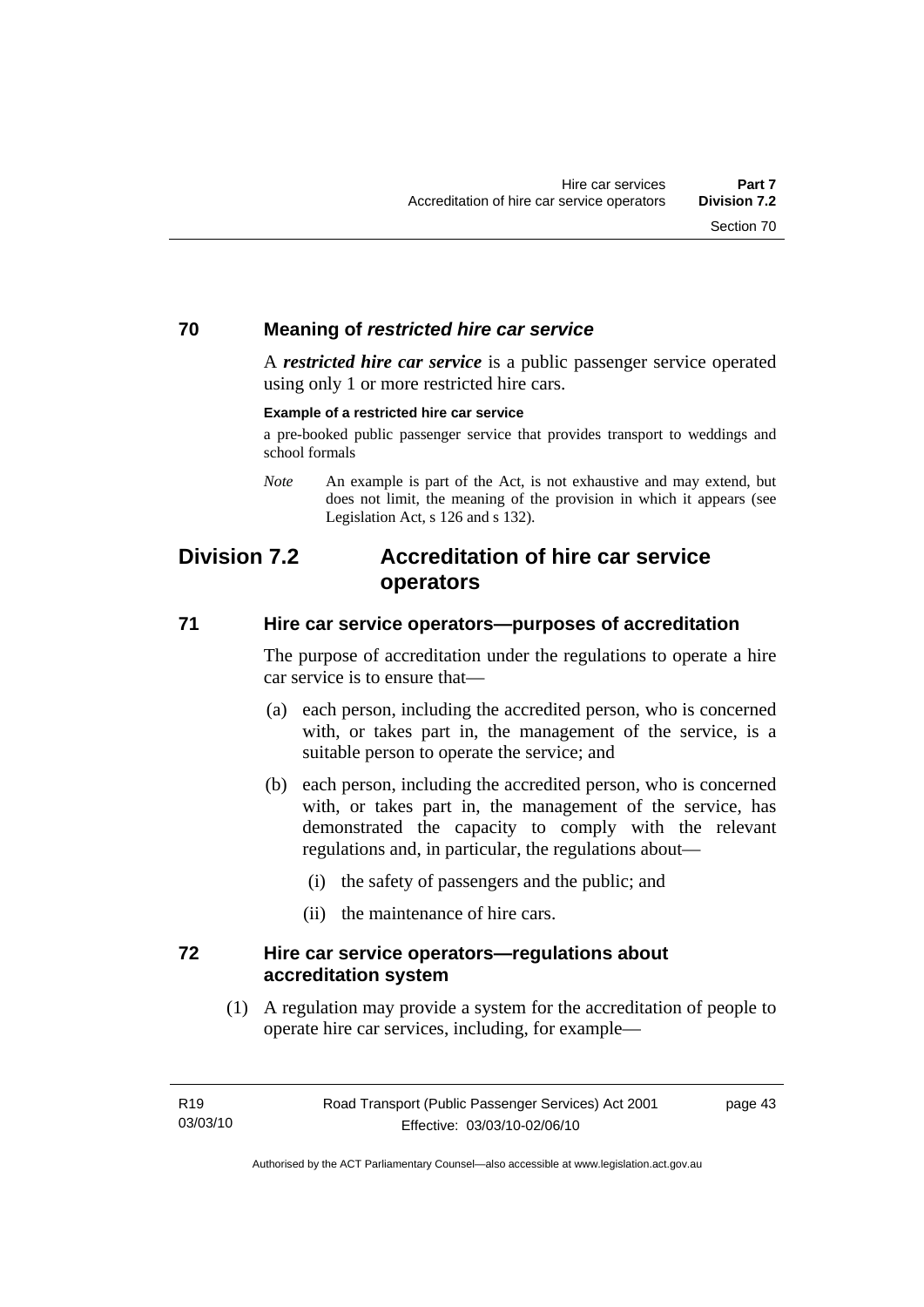- (a) the kinds of accreditations; and
- (b) the kinds of hire cars and hire car services that a person who holds a particular kind of accreditation is entitled to operate; and
- (c) the conditions of accreditations; and
- (d) matters in relation to the giving, refusal or surrender of accreditations; and
- (e) the action that may be taken in relation to an accredited person in circumstances prescribed by regulation, including, for example—
	- (i) the suspension or cancellation of an accreditation; and
	- (ii) the imposition of a condition on, or the amendment of a condition of, an accreditation; and
	- (iii) an order that an accredited person pay to the Territory an amount of not more than—
		- (A) for an individual—\$5 000; or
		- (B) for a corporation—\$25 000; and
	- (iv) the reprimanding of an accredited person.
- *Note* An example is part of the Act, is not exhaustive and may extend, but does not limit, the meaning of the provision in which it appears (see Legislation Act, s 126 and s 132).
- (2) The regulations may make provision in relation to the accreditation of people to operate hire car services, including, for example—
	- (a) requirements about the suitability of the applicant and each person who will be concerned with, or take part in, the management of the service; and
	- (b) capacity to meet service standards.

Authorised by the ACT Parliamentary Counsel—also accessible at www.legislation.act.gov.au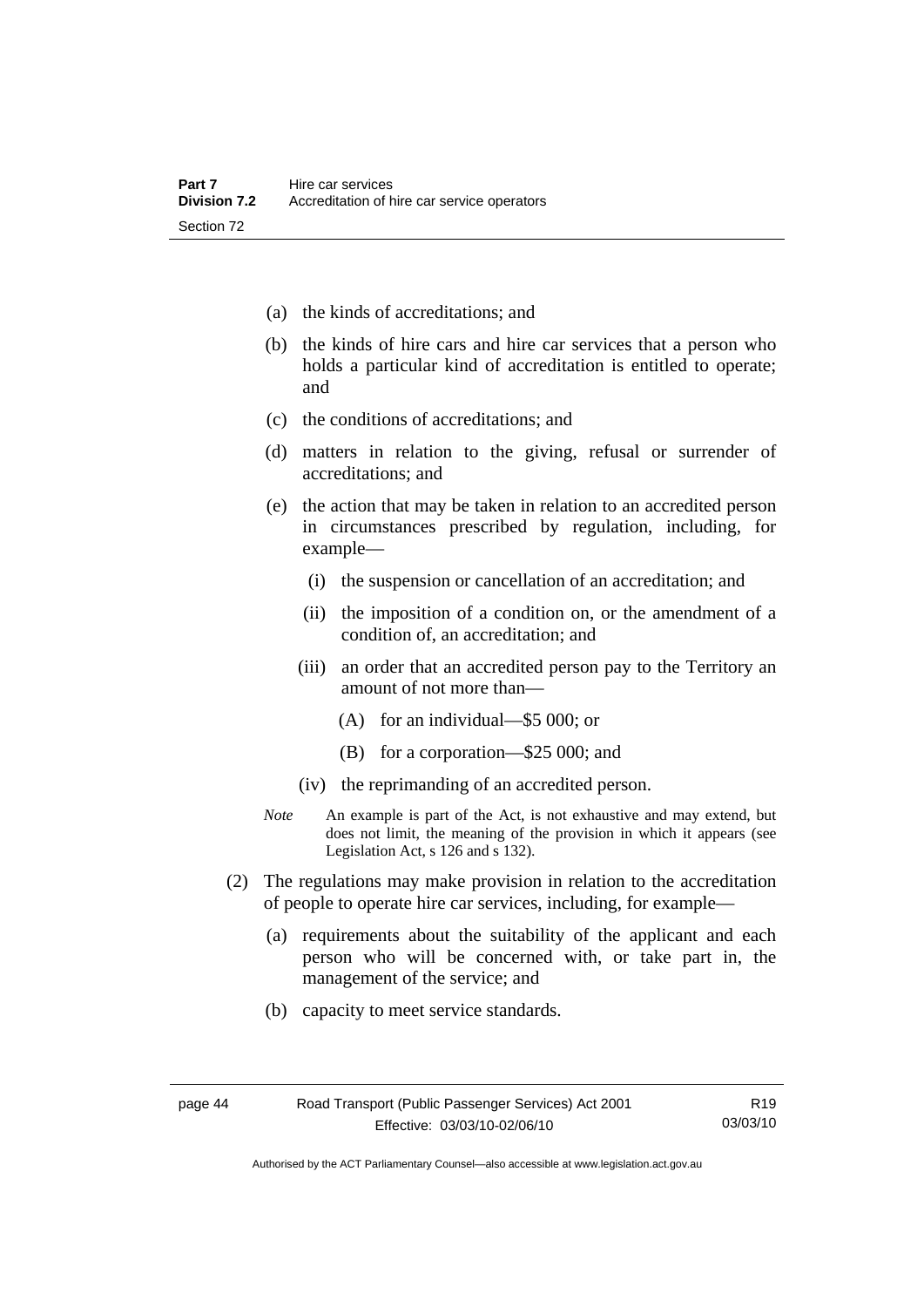- (3) For subsection (1) (a), the regulations must provide for the accreditation of people to operate—
	- (a) a hire car service (other than a restricted hire car service); and
	- (b) a restricted hire car service.
	- *Note* For examples of kinds of restricted hire car services, see s 70.

# **Division 7.3 Entitlement to operate hire car services**

## **73 Entitlement to operate hire car services**

A person is entitled to operate a particular kind of hire car service, in or partly in the ACT, if—

- (a) the person is accredited under the regulations to operate a hire car service of that kind; and
- (b) the vehicles used to operate the service are licensed under the regulations as hire cars for that kind of hire car service.

# **74 Unaccredited operators not to operate hire car services**

 (1) A person must not operate, in or partly in the ACT, a hire car service of a particular kind unless the person is accredited under the regulations to operate a hire car service of that kind.

Maximum penalty: 50 penalty units.

- (2) This section does not apply to a person in relation to the hiring of a hire car operated by the person if—
	- (a) the person is authorised to operate a hire car service under the law of another jurisdiction; and
	- (b) the hiring begins in that jurisdiction and is completed in the ACT; and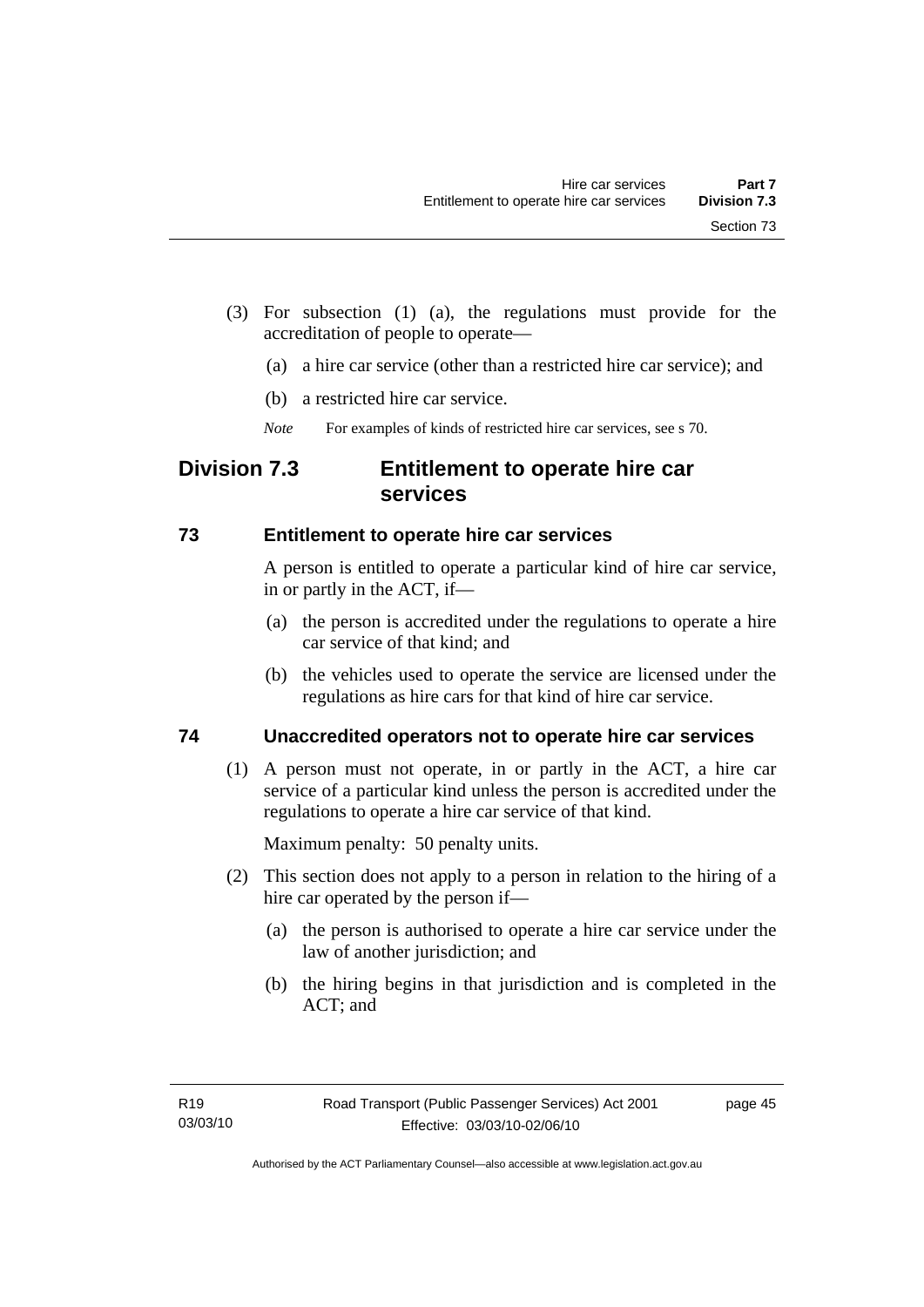- (c) the hiring is of a kind that the person is authorised to operate under the law of that jurisdiction.
- (3) An offence against this section is a strict liability offence.

## **75 Pretending to be an accredited hire car service operator**

 (1) A person must not pretend to be accredited under the regulations to operate a hire car service.

Maximum penalty: 30 penalty units.

 (2) A person must not pretend to be accredited under the regulations to operate a particular kind of hire car service.

Maximum penalty: 30 penalty units.

(3) An offence against this section is a strict liability offence.

# **Division 7.4 Regulation of hire car services**

## **76 Regulations about operation of hire car services by accredited people**

A regulation may make provision in relation to the operation of hire car services by accredited hire car service operators, including, for example—

- (a) the supervision and monitoring of drivers of hire cars for compliance with the service standards and the responsibilities of the operator in relation to a failure to comply with the standards; and
- (b) the safety of passengers (including, for example, by the use of particular kinds of security devices) and the public; and
- (c) the qualifications, training and experience of accredited hire car service operators and hire car drivers (including, for example, in relation to particular kinds of hire car services); and

Authorised by the ACT Parliamentary Counsel—also accessible at www.legislation.act.gov.au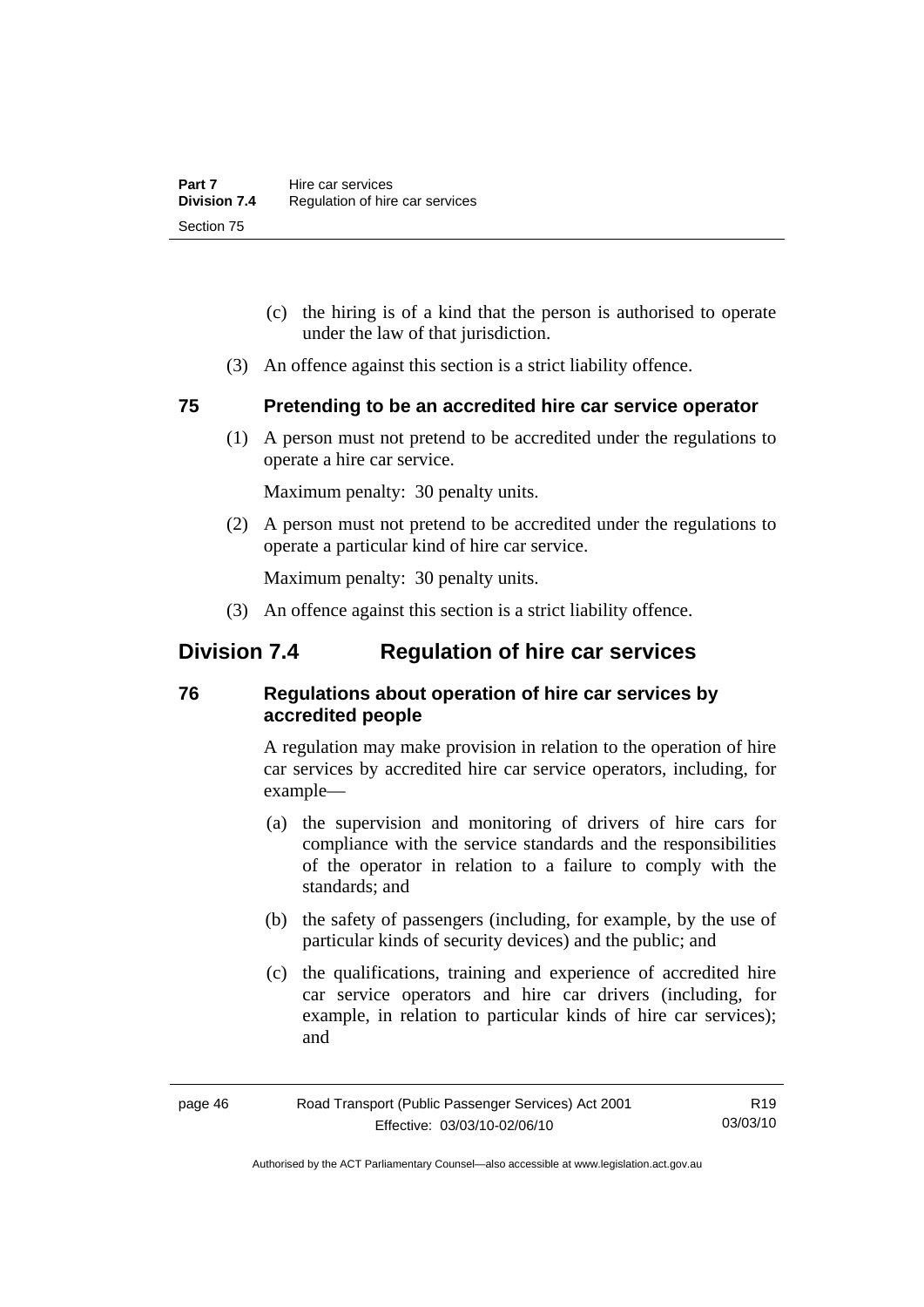Section 77

- (d) maximum driving times and minimum rest times of hire car drivers; and
- (e) insurance; and
- (f) customer complaints and inquiries; and
- (g) lost property; and
- (h) the operation of particular kinds of hire cars and hire car services; and
- (i) the requirements that hire cars, and their equipment and fittings (internal and external) (including, for example, baby capsules), must comply with; and
- (j) the maintenance and cleaning of hire cars; and
- (k) the making and keeping of records and their inspection; and
- (l) the auditing of records and systems; and
- (m) the display of licences; and
- (n) requirements for display of accreditation numbers on advertisements for the service; and
- (o) the provision of information and reports to the road transport authority.
- *Note* An example is part of the Act, is not exhaustive and may extend, but does not limit, the meaning of the provision in which it appears (see Legislation Act, s 126 and s 132).

## **77 Regulations about operation of hire cars**

A regulation may make provision in relation to the operation of hire cars, including, for example—

- (a) the solicitation of passengers or hirings; and
- (b) the hiring of vehicles; and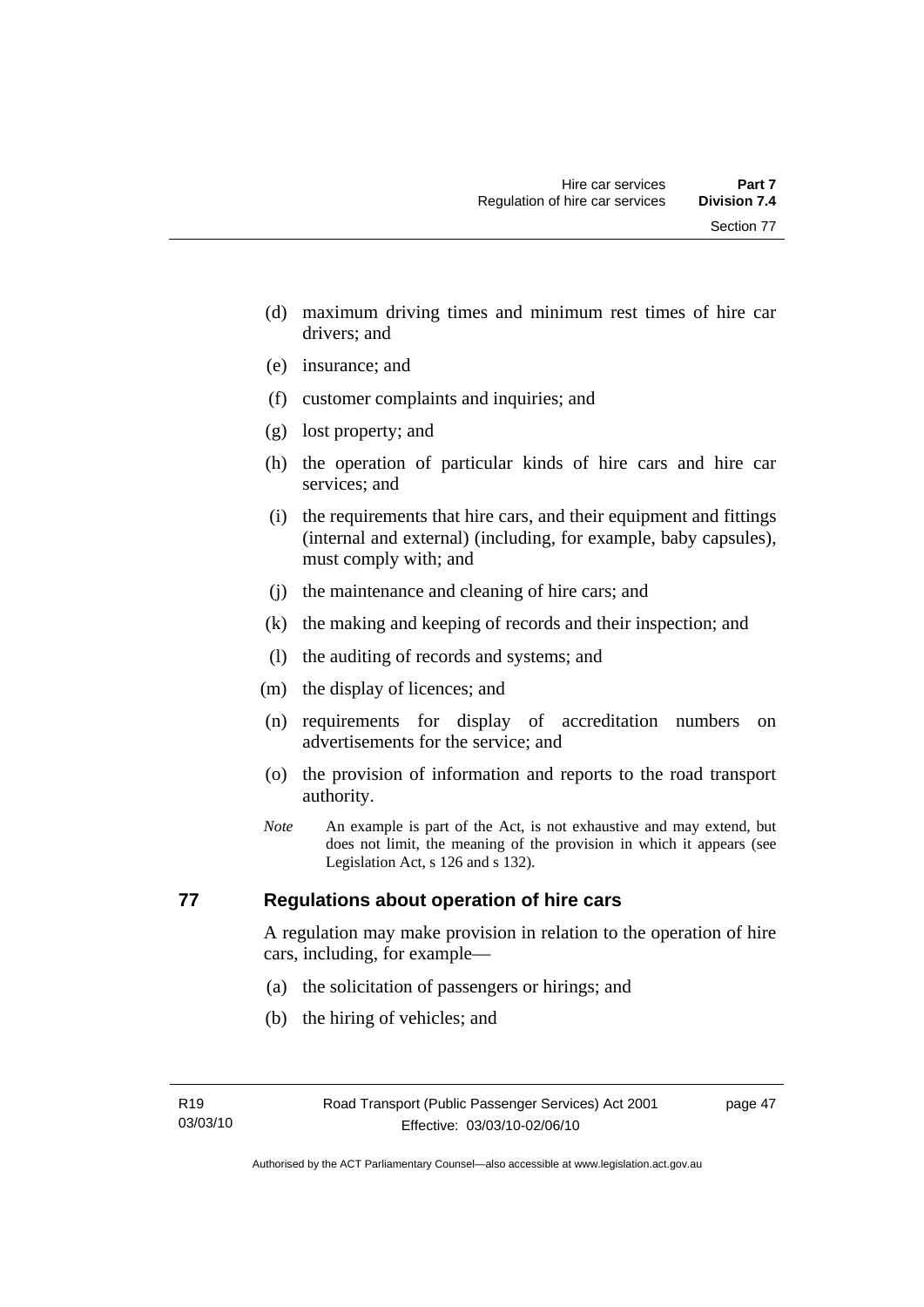- (c) the picking-up and dropping-off of passengers and other matters relating to the transport of passengers; and
- (d) the transport of passengers' luggage or other goods, and animals; and
- (e) the regulation or prohibition of the use of vehicles on certain roads or road related areas; and
- (f) the maximum speed of a vehicle; and
- (g) the design, equipment and fittings (internal or external) of vehicles; and
- (h) the regulation or prohibition of notices, signs and advertisements inside or on the outside of vehicles; and
- (i) the records to be made and kept, how they are to be made and kept, and their inspection; and
- (j) approval of uniforms or industry codes of practice for dress standards.
- *Note* An example is part of the Act, is not exhaustive and may extend, but does not limit, the meaning of the provision in which it appears (see Legislation Act, s 126 and s 132).

## **78 Regulations about hire car drivers**

A regulation may make provision in relation to hire car drivers, including, for example—

- (a) the powers, duties and conduct of hire car drivers; and
- (b) the training of drivers; and
- (c) how hire car drivers must dress.
- *Note 1* For the licensing of people to drive hire cars, see the *Road Transport (Driver Licensing) Regulation 2000*.
- *Note 2* An example is part of the Act, is not exhaustive and may extend, but does not limit, the meaning of the provision in which it appears (see Legislation Act, s 126 and s 132).

| page 48 | Road Transport (Public Passenger Services) Act 2001 | R19      |
|---------|-----------------------------------------------------|----------|
|         | Effective: 03/03/10-02/06/10                        | 03/03/10 |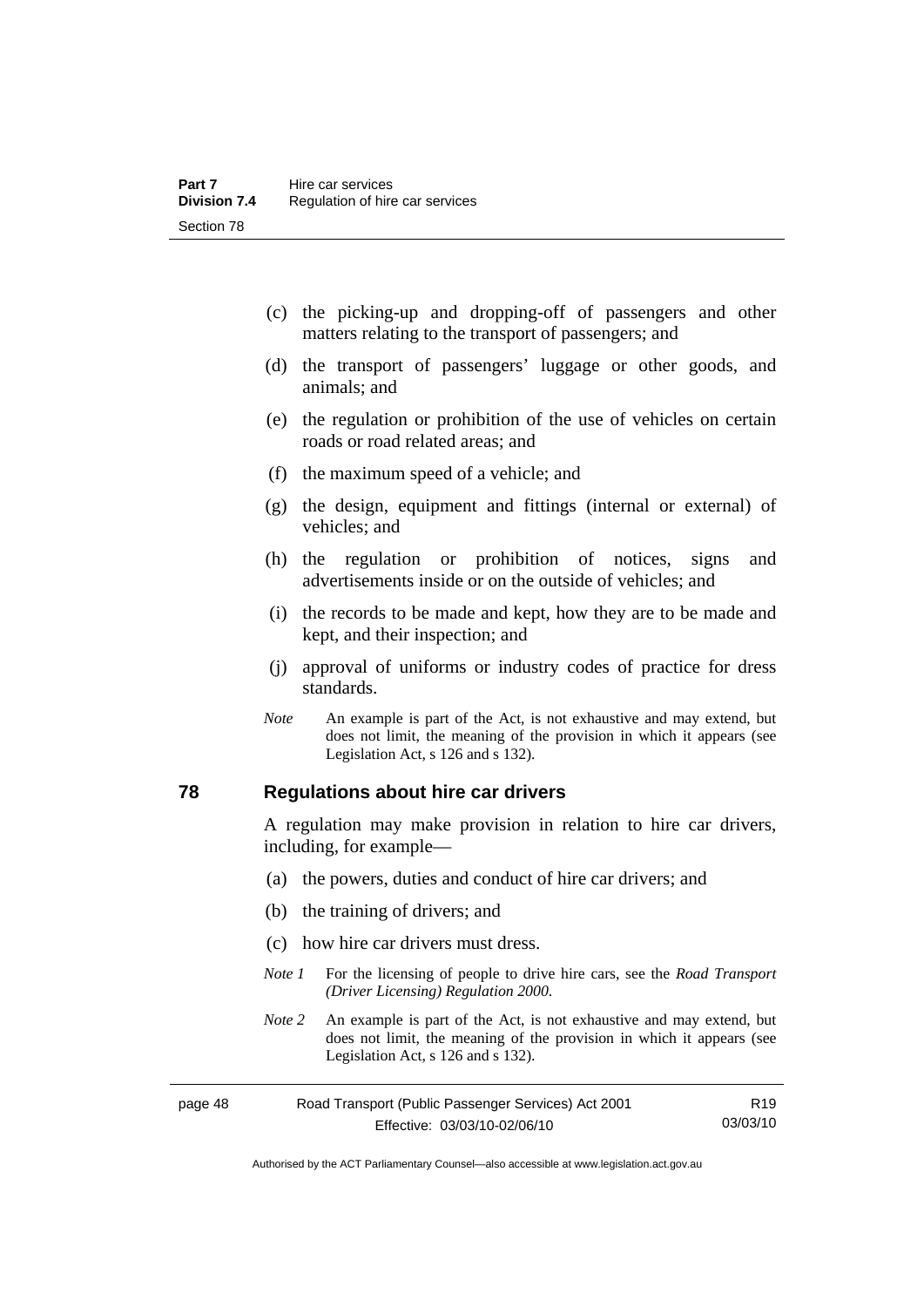#### **79 Regulations about conduct of hire car passengers**

A regulation may make provision in relation to the conduct of passengers being carried by hire cars, including, for example the authority of hire car drivers, police officers and authorised people to direct people contravening a regulation to leave a hire car and to remove them if they fail to leave.

*Note* An example is part of the Act, is not exhaustive and may extend, but does not limit, the meaning of the provision in which it appears (see Legislation Act, s 126 and s 132).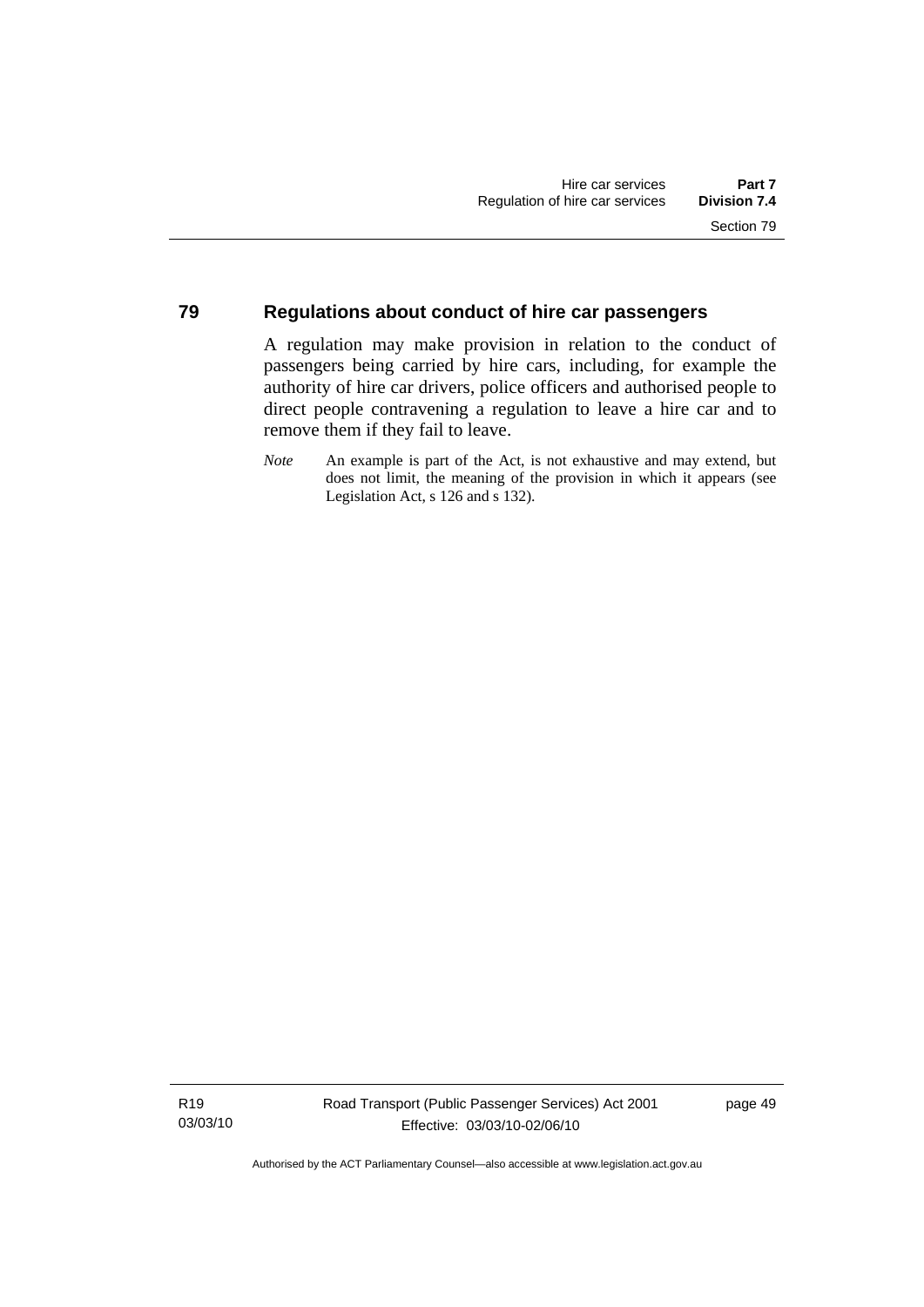# **Part 8 Demand responsive services**

# **Division 8.1 Basic concepts**

## **80 Meaning of** *demand responsive service*

A *demand responsive service* is a public passenger service that a person may operate under an authorisation given for this part.

## **81 Meaning of** *demand responsive service vehicle*

A *demand responsive service vehicle* is a motor vehicle used, in accordance with a demand responsive service authorisation, to operate the demand responsive service.

# **Division 8.2 Authorisations to operate demand responsive services**

#### **82 Demand responsive service authorisations**

- (1) The Minister must have regard to the guidelines approved under section 83 in deciding whether to give a person an authorisation to operate a demand responsive service.
- (2) A demand responsive service authorisation may exempt a person or vehicle from this Act (or a stated provision of this Act).
	- *Note* A reference to an Act includes a reference to the statutory instruments made or in force under the Act, including any regulation (see Legislation Act, s 104).
- (3) An authorisation is a disallowable instrument.
	- *Note* A disallowable instrument must be notified, and presented to the Legislative Assembly, under the Legislation Act.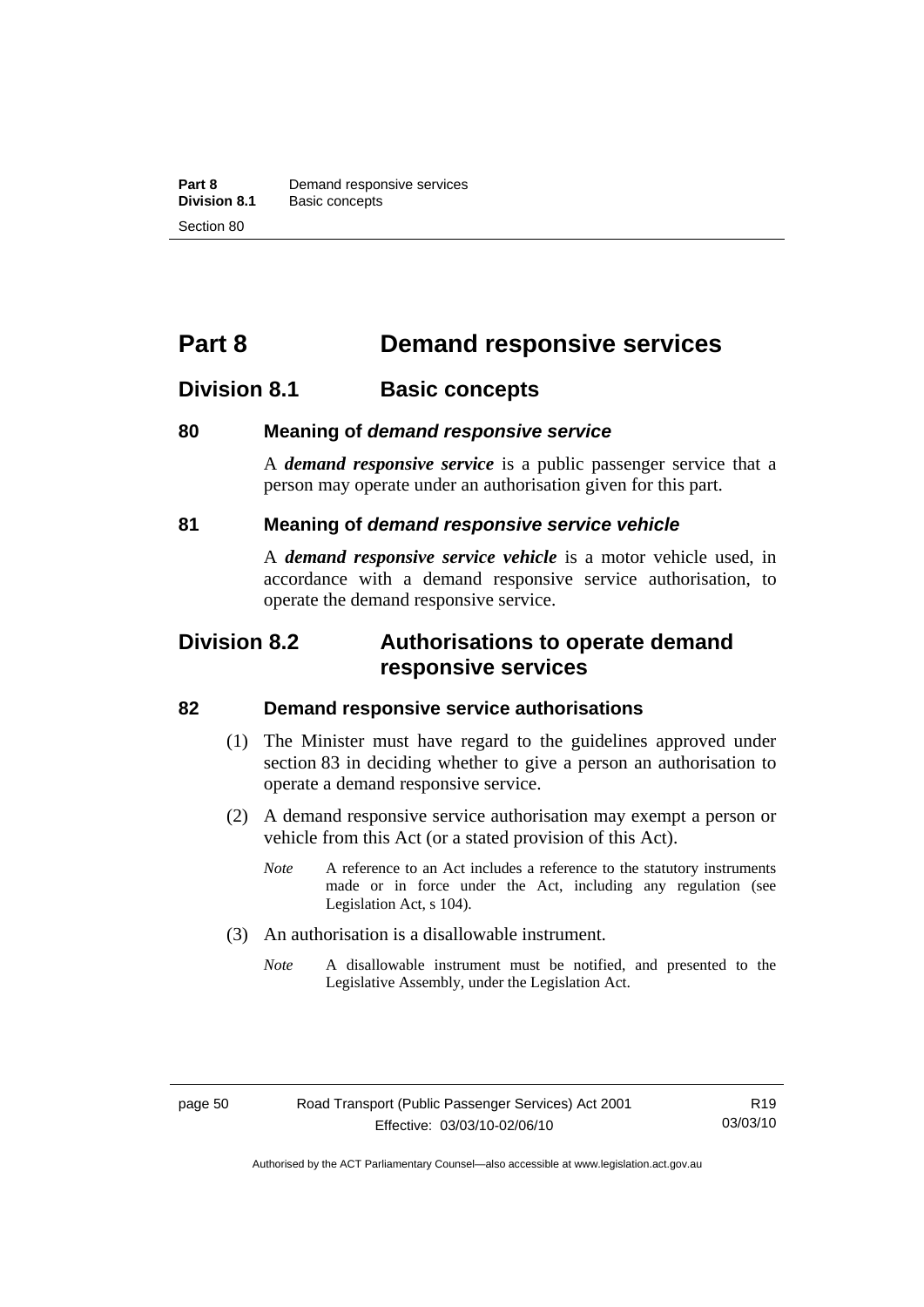## **82A Territory's entitlement to operate demand responsive service**

If the Territory operates a demand responsive service, the Territory may operate the service under a name prescribed by regulation.

## **83 Demand responsive services—guidelines for giving authorisations**

- (1) The Minister may approve guidelines for the giving of authorisations to operate demand responsive services.
- (2) The guidelines may make provision in relation to—
	- (a) the kinds of public passenger services that may be operated under demand responsive service authorisations, including, for example, matters in relation to—
		- (i) hours of operation; and
		- (ii) routes and areas of operation; and
		- (iii) kinds of passengers that may be transported; and
		- (iv) accessing of services by passengers; and
	- (b) the kinds of vehicles that may be used to operate demand responsive services.
	- *Note* An example is part of the Act, is not exhaustive and may extend, but does not limit, the meaning of the provision in which it appears (see Legislation Act, s 126 and s 132).
- (3) The guidelines must provide that the Minister must not give a person an authorisation for a demand responsive service if the operation of the service will have an adverse impact on the viability of an existing regular route service.
- (4) Approved guidelines are a disallowable instrument.
	- *Note* A disallowable instrument must be notified, and presented to the Legislative Assembly, under the Legislation Act.

page 51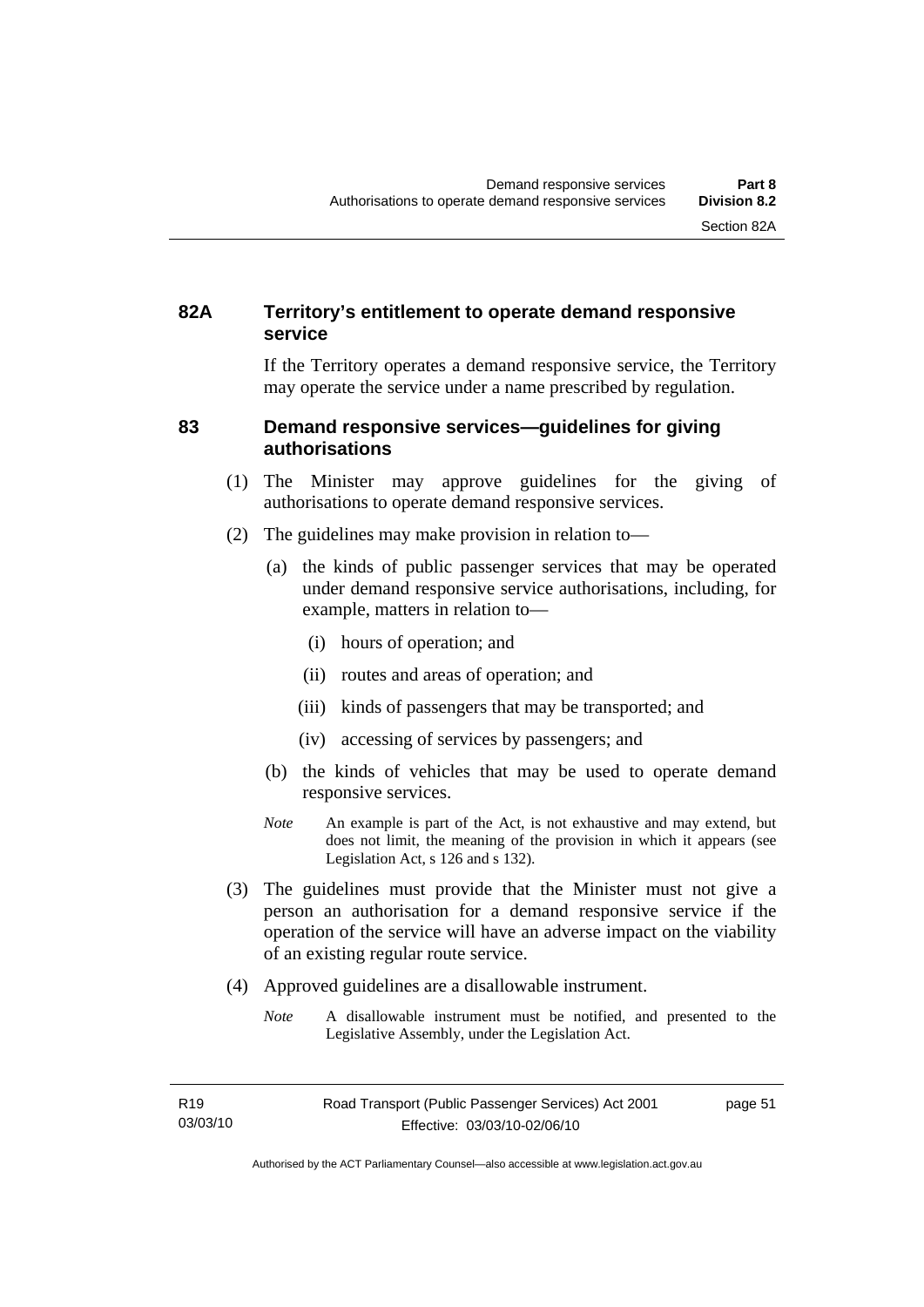## **84 Demand responsive services—regulations about authorisations**

A regulation may make provision in relation to authorisations to operate demand responsive services, including, for example—

- (a) the term of authorisations; and
- (b) the conditions of authorisations; and
- (c) matters relating to the giving, refusal or surrender of an authorisation; and
- (d) the action that may be taken in relation to an authorised demand responsive service operator in circumstances prescribed by regulation, including—
	- (i) the suspension or cancellation of an authorisation; and
	- (ii) the imposition of a condition on, or the amendment of a condition of, an authorisation; and
	- (iii) an order that an authorised demand responsive service operator pay to the Territory an amount of not more than—
		- (A) for an individual—\$5 000; or
		- (B) for a corporation—\$25 000; and
	- (iv) the reprimanding of an authorised demand responsive service operator.
- *Note* An example is part of the Act, is not exhaustive and may extend, but does not limit, the meaning of the provision in which it appears (see Legislation Act, s 126 and s 132).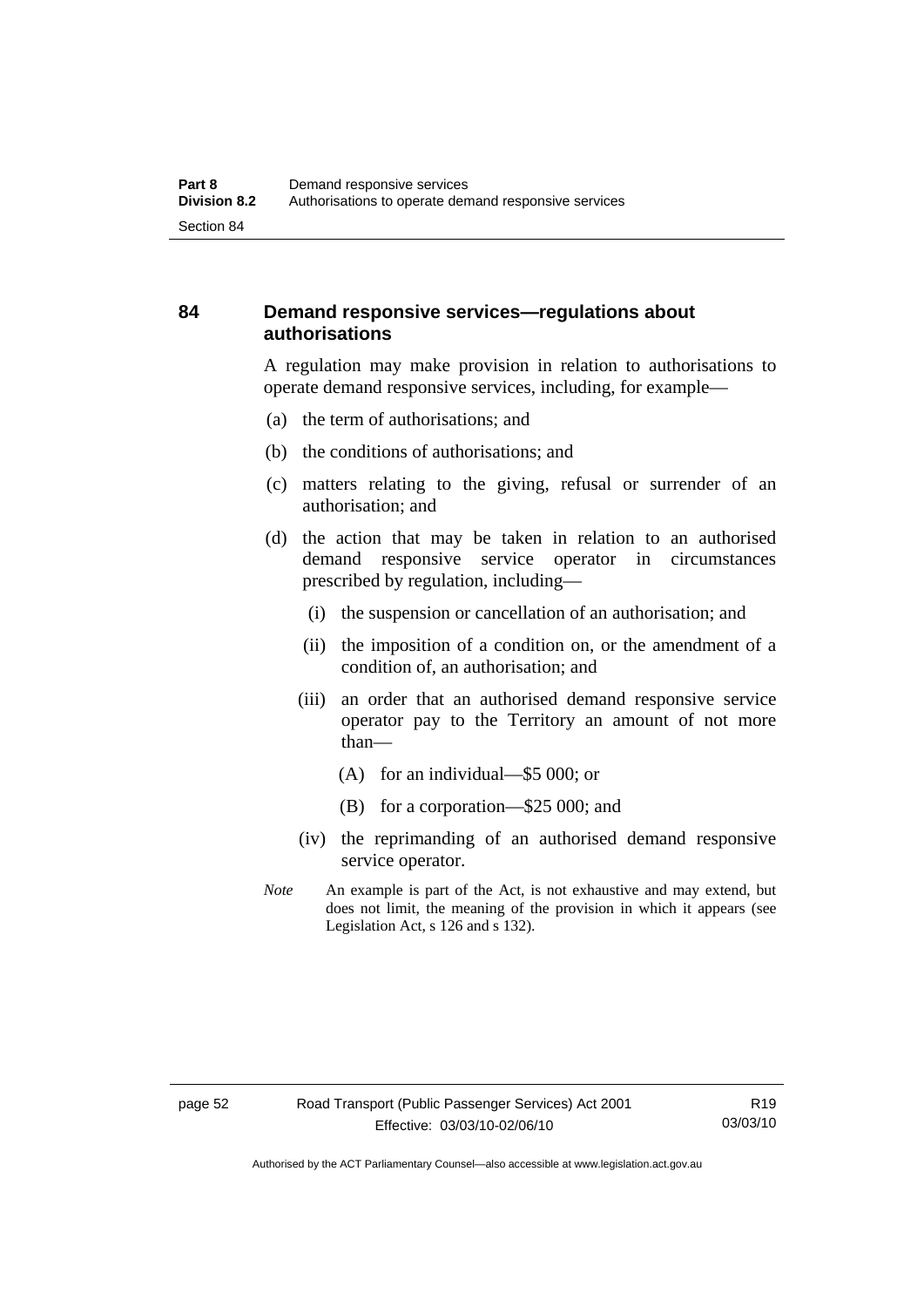## **85 Use of vehicles for demand responsive services**

- (1) An authorised demand responsive service operator commits an offence if—
	- (a) the operator uses a vehicle to operate a demand responsive service; and
	- (b) the operator is not authorised by the demand responsive service authorisation for the service to use the vehicle to operate the service.

Maximum penalty: 50 penalty units.

(2) An offence against this section is a strict liability offence.

## **86 Representing vehicle as demand responsive service vehicle**

- (1) A person commits an offence if—
	- (a) the person represents a vehicle to be a demand responsive service vehicle; and
	- (b) the person is reckless about whether the person's conduct represents the vehicle to be a demand responsive service vehicle; and
	- (c) the vehicle is not a demand responsive service vehicle.

Maximum penalty: 30 penalty units.

(2) Strict liability applies to subsection (1) (c).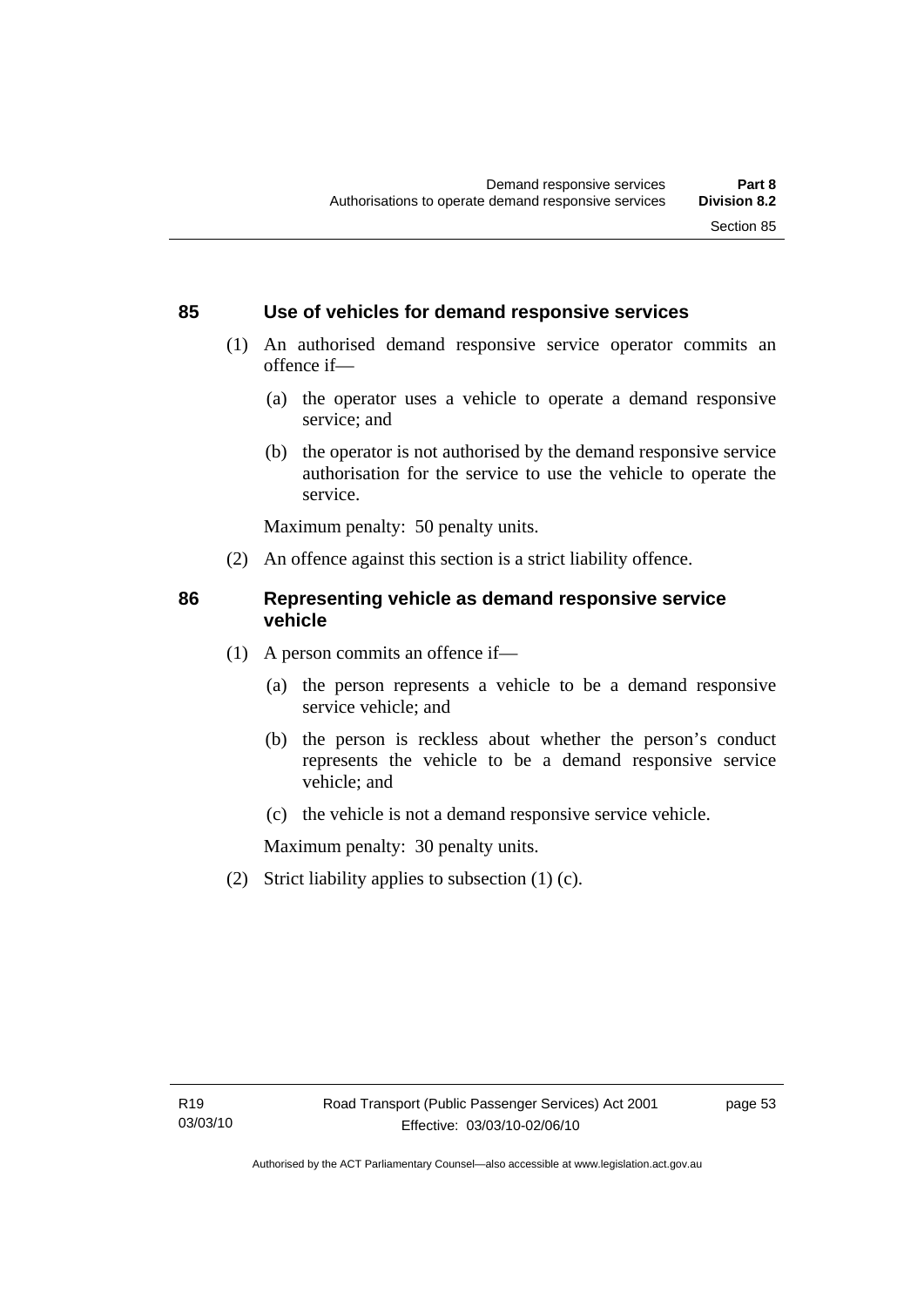# **Division 8.3 Accreditation of demand responsive service operators**

#### **87 Demand responsive service operators—purposes of accreditation**

The purpose of accreditation under the regulations to operate a demand responsive service is to ensure that—

- (a) the accredited person has the financial capacity to meet the service standards for the service; and
- (b) the accredited person, and each person who is concerned with, or takes part in, the management of the service, are suitable people to operate the service; and
- (c) the accredited person, and each person who is concerned with, or takes part in, the management of the service, have demonstrated the capacity to comply with the relevant regulations and, in particular, regulations about—
	- (i) the safety of passengers and the public; and
	- (ii) the maintenance of demand responsive service vehicles.

#### **88 Demand responsive service operators—regulations about accreditation system**

- (1) The regulations may provide a system for the accreditation of people to operate demand responsive services, including, for example—
	- (a) the kinds of accreditations; and
	- (b) the conditions of accreditations; and
	- (c) matters relating to the giving, refusal or surrender of accreditations; and
	- (d) the action that may be taken in relation to an accredited person in circumstances prescribed by regulation, including—

| page 54 | Road Transport (Public Passenger Services) Act 2001 | R19      |
|---------|-----------------------------------------------------|----------|
|         | Effective: 03/03/10-02/06/10                        | 03/03/10 |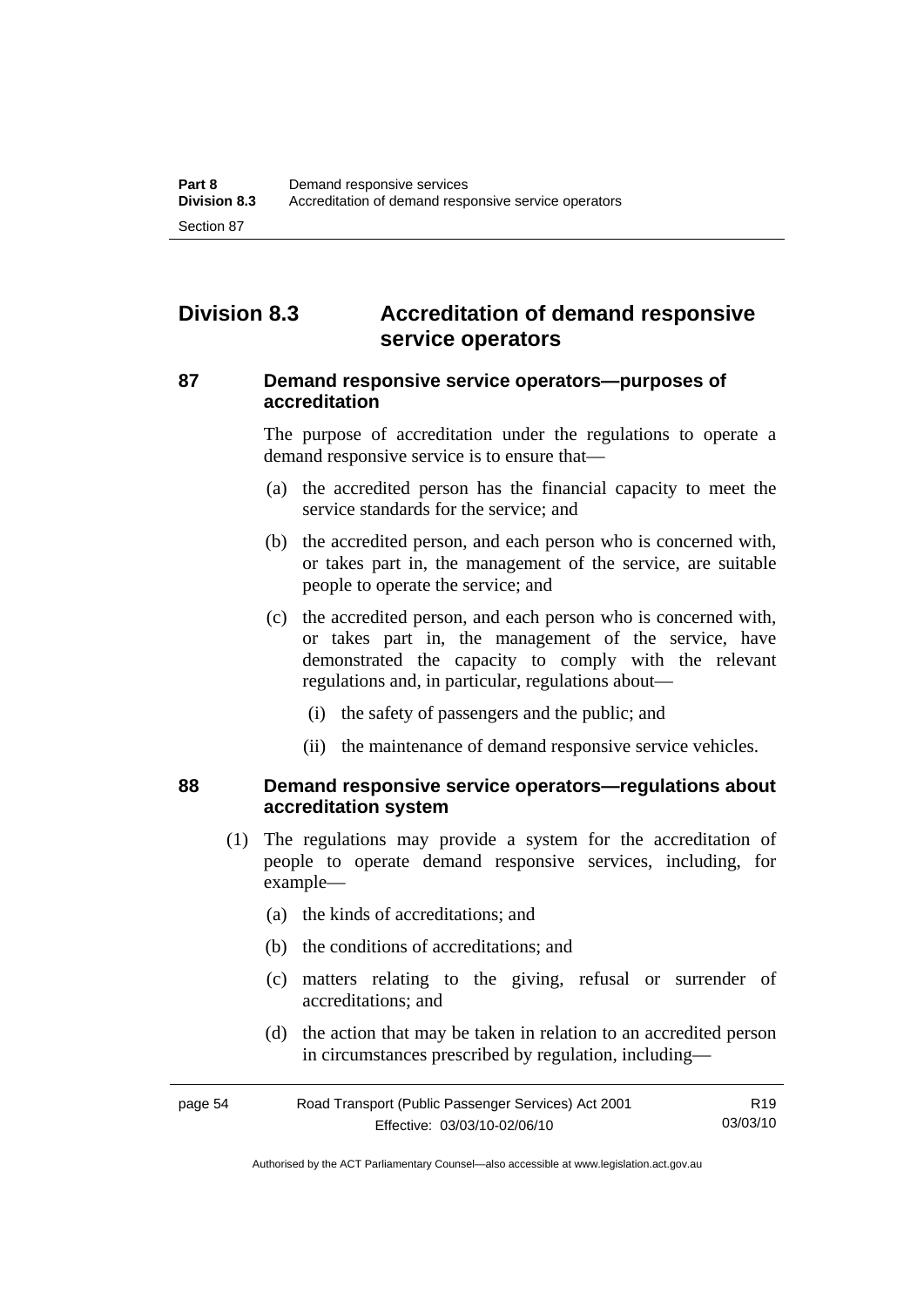- (i) the suspension or cancellation of an accreditation; and
- (ii) the imposition of a condition on, or the amendment of a condition of, an accreditation; and
- (iii) an order that an accredited person pay to the Territory an amount of not more than—
	- (A) for an individual—\$5 000; or
	- (B) for a corporation—\$25 000; and
- (iv) the reprimanding of an accredited person.
- *Note* An example is part of the Act, is not exhaustive and may extend, but does not limit, the meaning of the provision in which it appears (see Legislation Act, s 126 and s 132).
- (2) The regulations may make provision in relation to the accreditation of people to operate demand responsive services, including, for example—
	- (a) requirements about the suitability of the applicant and each person who will be concerned with, or take part in, the management of the service; and
	- (b) capacity to meet service standards; and
	- (c) financial viability.

# **Division 8.4 Service contracts for demand responsive services**

#### **89 Service contracts—demand responsive services**

- (1) The road transport authority may, on behalf of the Territory, enter into a contract (a *service contract*) for the operation of a demand responsive service with an authorised demand responsive service operator.
- (2) A service contract must state whether the right given under the contract to operate a demand responsive service is an exclusive right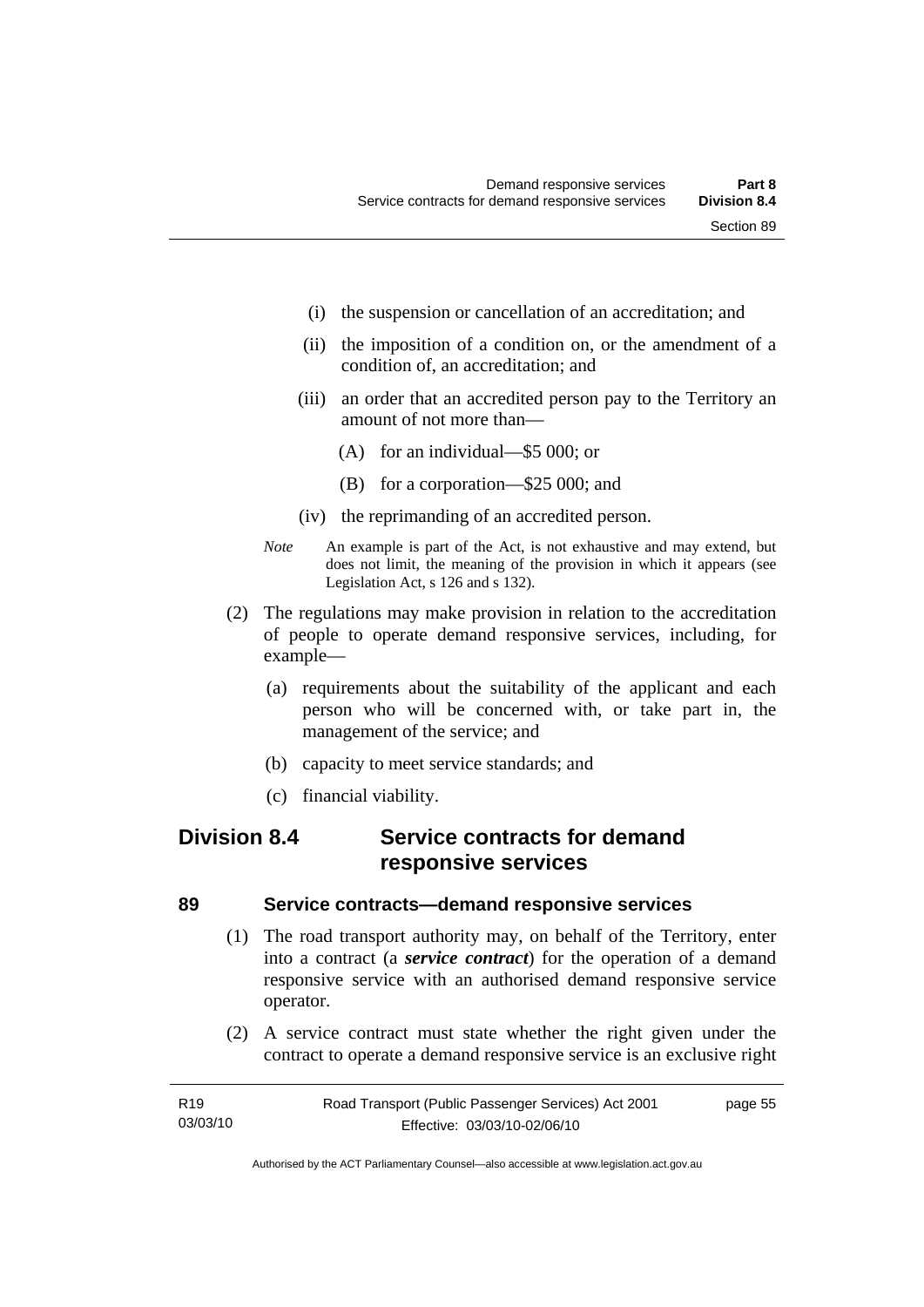to operate a demand responsive service, or a demand responsive service operated in a particular way, along a particular route or in a particular area.

- (3) A service contract may make provision in relation to the operation of a demand responsive service and the administration of the contract, including, for example—
	- (a) service requirements under the contract; and
	- (b) the availability and use of booking services for the service; and
	- (c) the transfer, suspension, cancellation and surrender of the contract; and
	- (d) the fees (if any) payable under the contract; and
	- (e) the adjustment of payments and refunds in relation to any contract fees; and
	- (f) financial or other penalties for breaches of the contract; and
	- (g) the records (including accounts) to be made and kept, how they are to be made and kept, and their inspection; and
	- (h) the provision of information and reports to the road transport authority about the demand responsive service and the verification of the information and reports; and
	- (i) the publication and the collection of fares payable by passengers; and
	- (j) the sale of tickets and the conditions under which tickets must be sold.
	- (k) free or reduced fares for travel; and
	- (l) the issue and acceptance of free or concession passes.
	- *Note* An example is part of the Act, is not exhaustive and may extend, but does not limit, the meaning of the provision in which it appears (see Legislation Act, s 126 and s 132).

Authorised by the ACT Parliamentary Counsel—also accessible at www.legislation.act.gov.au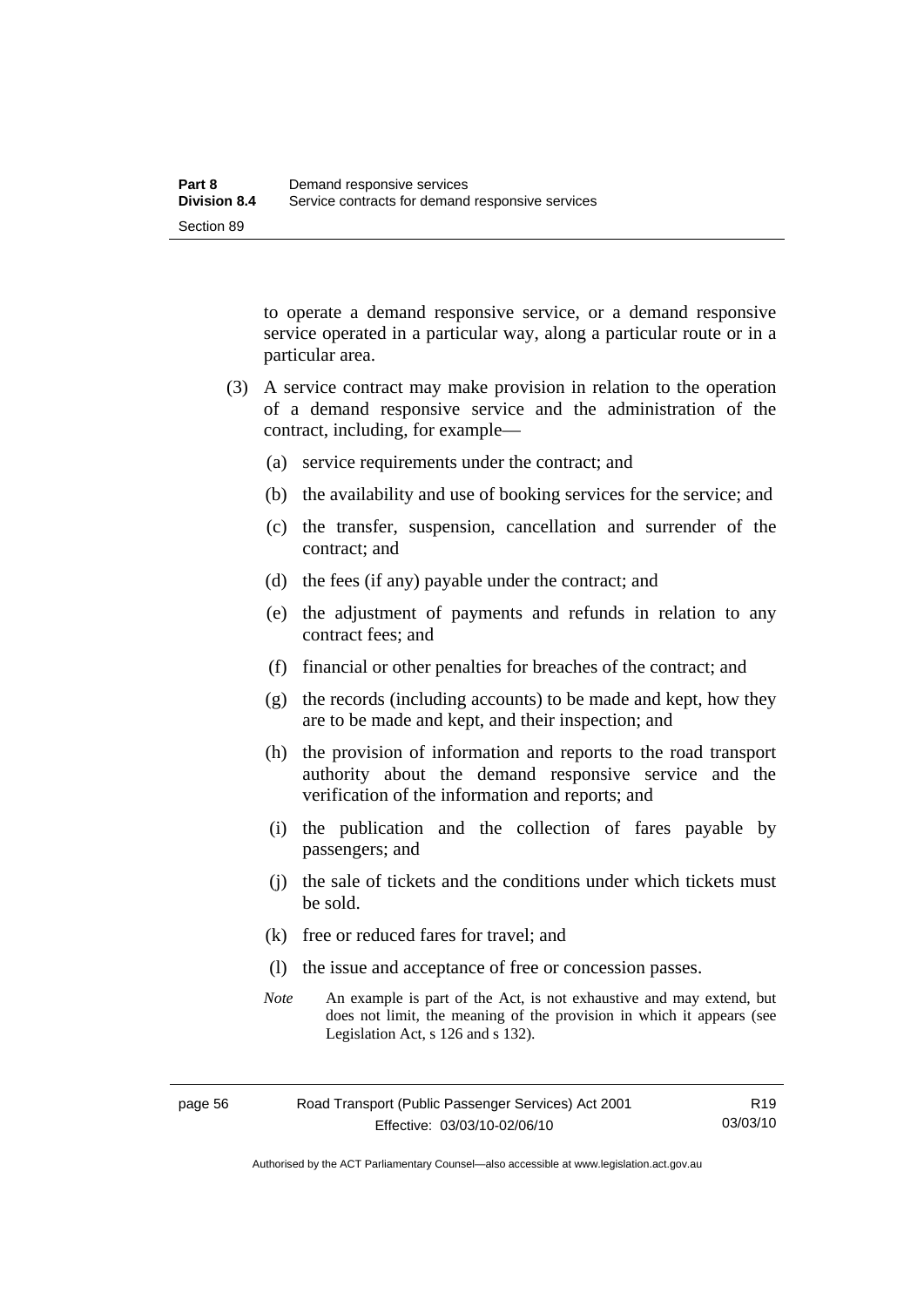(4) Subsection (3) does not limit the matters about which a service contract may make provision.

# **Division 8.5 Entitlement to operate demand responsive services**

## **90 Entitlement to operate demand responsive services**

- (1) A person is entitled to operate a demand responsive service, in or partly in the ACT, if the person—
	- (a) holds an authorisation to operate the service; and
	- (b) holds a service contract for the service; and
	- (c) is an accredited demand responsive service operator.
- (2) However, the Territory is entitled to operate a demand responsive service, whether or not the Territory—
	- (a) holds an authorisation to operate the service; or
	- (b) holds a service contract for the service; or
	- (c) is an accredited demand responsive service operator.
- (3) If the Territory operates a demand responsive service, part 8 (Demand responsive services) applies in relation to the Territory's operation of the service as if—
	- (a) the Territory held an authorisation to operate the service; and
	- (b) the Territory held a service contract for the service; and
	- (c) the Territory were accredited to operate the service; and
	- (d) all necessary changes, and any changes prescribed by regulation, were made.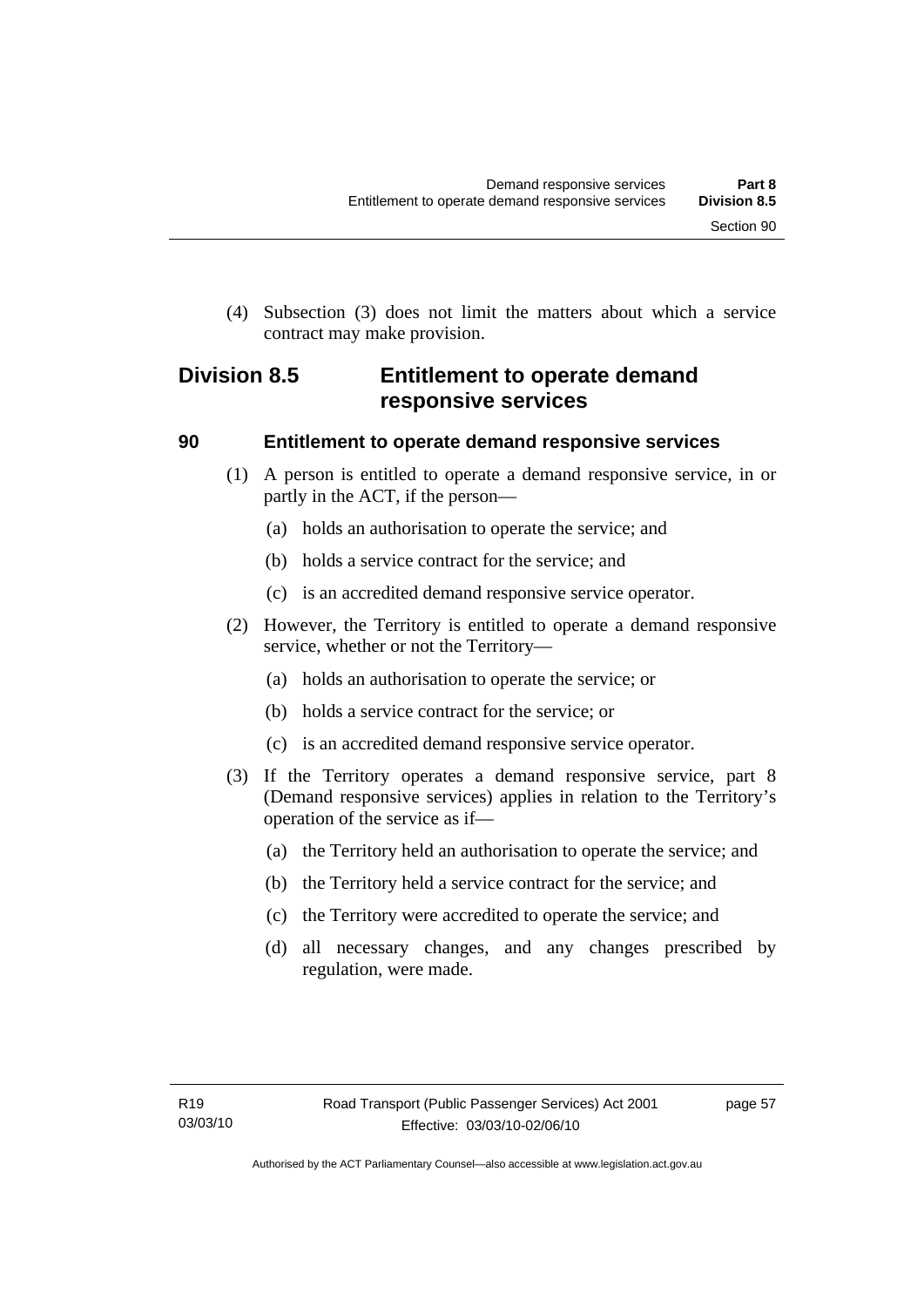## **91 Operating demand responsive service without entitlement**

- (1) A person commits an offence if—
	- (a) the person operates, in or partly in the ACT, a demand responsive service; and
	- (b) the person is not entitled under section 90 to operate the service.

Maximum penalty: 50 penalty units.

- (2) An offence against this section is a strict liability offence.
- (3) However, section 90 (b) does not apply in relation to the person if—
	- (a) a demand responsive service is discontinued because of a variation or termination of a service contract; and
	- (b) the road transport authority has made arrangements with the person, to operate a temporary demand responsive service without a service contract, to replace the discontinued service.
- (4) Also, this section does not apply to the operation of a demand responsive service by the Territory.

## **92 Representing entitlement to operate demand responsive service**

- (1) A person commits an offence if—
	- (a) the person represents that the person is entitled to operate a demand responsive service; and
	- (b) the person is reckless about whether the person's conduct represents that the person is entitled to operate a demand responsive service; and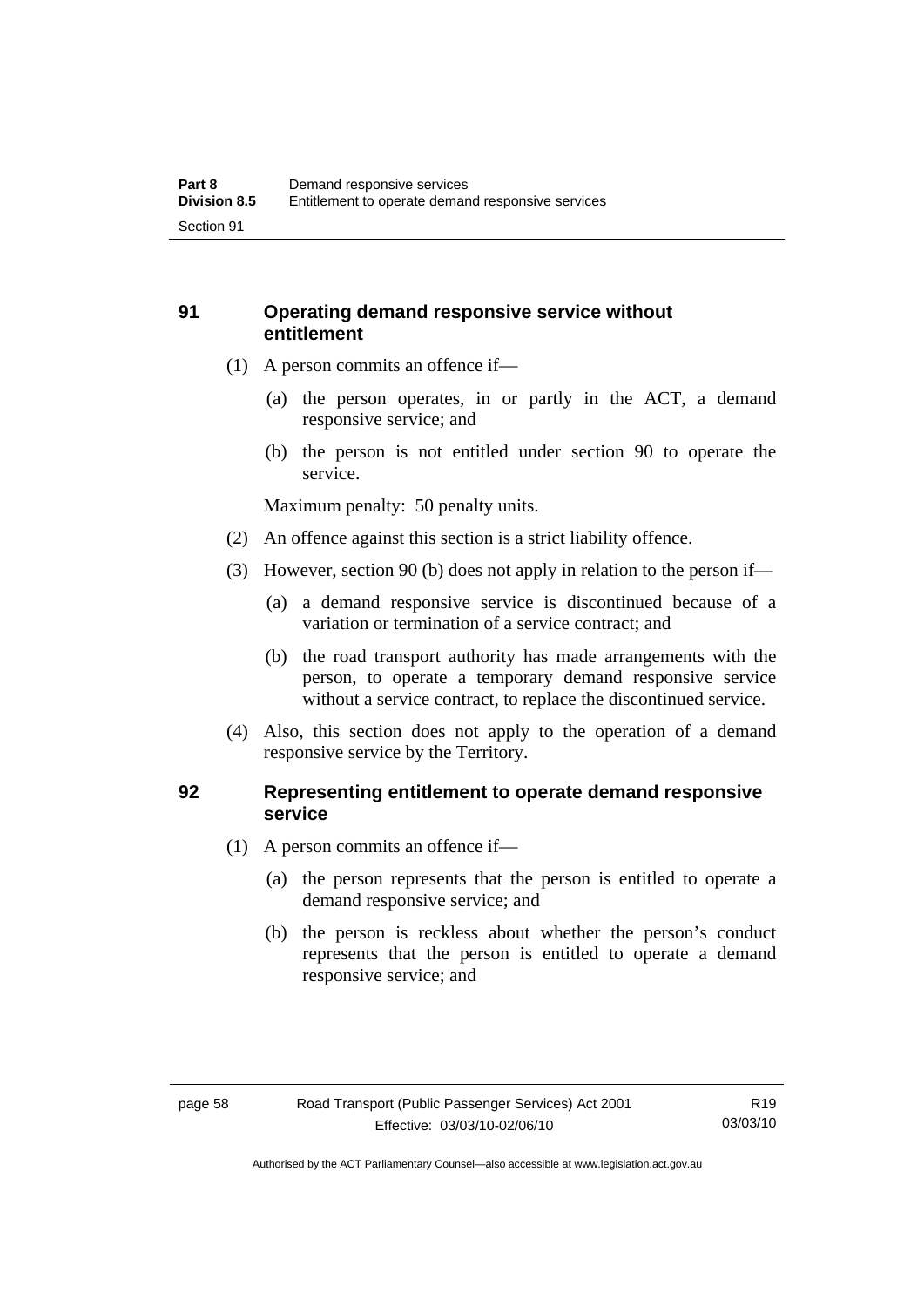(c) the person is not entitled to operate a demand responsive service.

Maximum penalty: 30 penalty units.

(2) Strict liability applies to subsection (1) (c).

*Note* For the entitlement of a person to operate a demand responsive service, see s 90.

# **Division 8.6 Regulation of demand responsive services**

#### **93 Demand responsive services—minimum fares**

- (1) The Minister must determine minimum fares, or ways of calculating minimum fares, payable by passengers for a demand responsive service.
- (2) A determination is a disallowable instrument.
	- *Note* A disallowable instrument must be notified, and presented to the Legislative Assembly, under the Legislation Act.

## **94 Regulations about operation of demand responsive services**

A regulation may make provision in relation to the operation of demand responsive services by authorised demand responsive service operators, including, for example—

- (a) the conduct of demand responsive services, including, for example—
	- (i) the supervision and monitoring of drivers of demand responsive service vehicles for compliance with the service standards and the responsibilities of the operator in relation to a failure to comply with the standards; and

page 59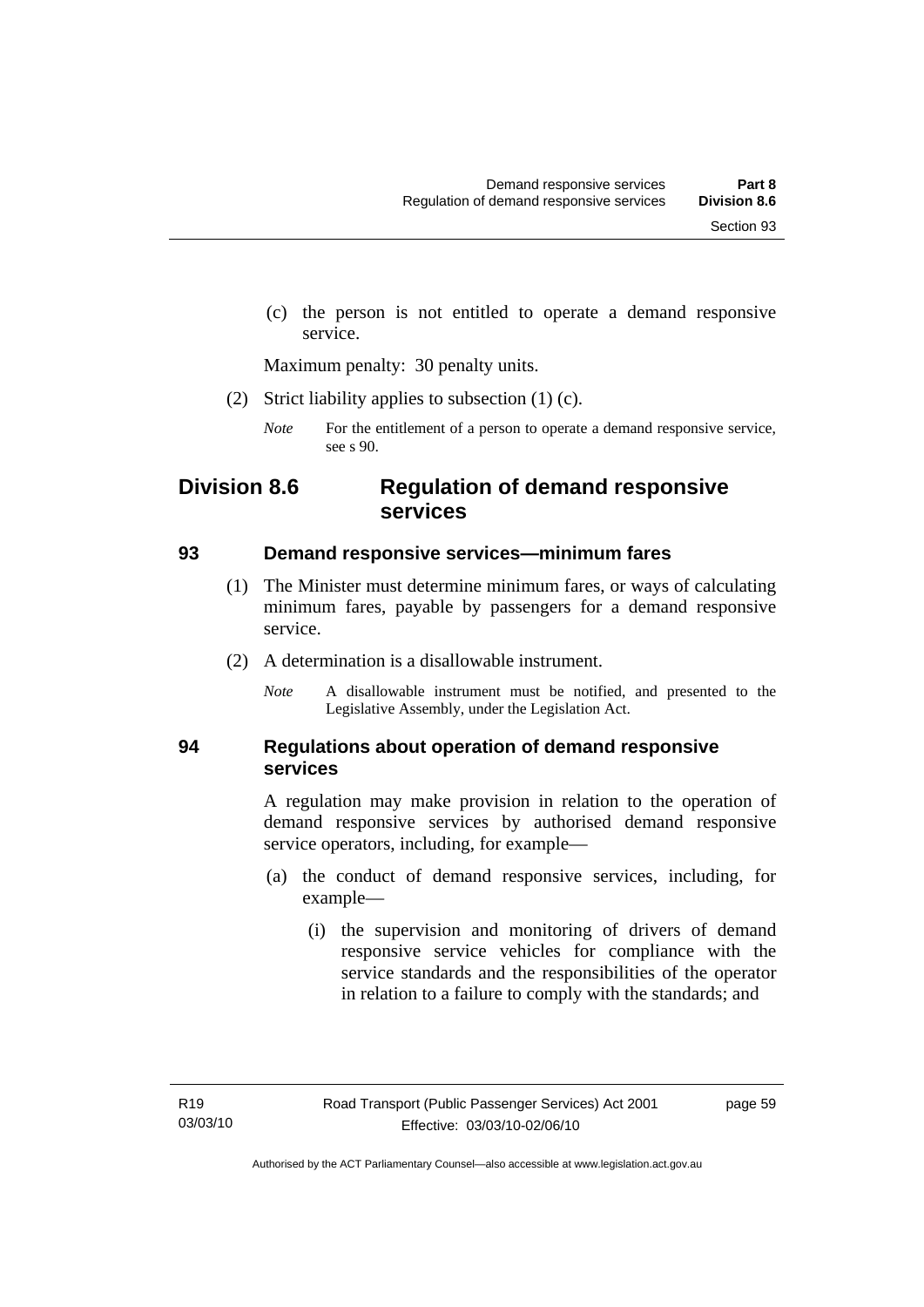- (ii) the safety of passengers (including, for example, by the use of particular kinds of security devices) and the public; and
- (iii) the qualifications, training and experience of demand responsive service vehicle drivers and other people providing services on behalf of authorised demand responsive service operators; and
- (iv) maximum driving times and minimum rest times of demand responsive service vehicle drivers; and
- (v) insurance; and
- (vi) if appropriate, the issue of tickets; and
- (vii) customer complaints and inquiries; and
- (viii) lost property; and
- (b) the preparation and publication of service information for demand responsive services, including timetables (if any) and compliance with any timetables; and
- (c) the obligations of drivers of demand responsive service vehicles and other people providing services on behalf of authorised demand responsive service operators; and
- (d) the requirements that demand responsive service vehicles, and their equipment and fittings (internal and external), must comply with; and
- (e) the maintenance and cleaning of demand responsive service vehicles; and
- (f) maintenance, parking and other facilities for demand responsive service vehicles; and
- (g) the making and keeping of records and their inspection; and
- (h) the auditing of records and systems; and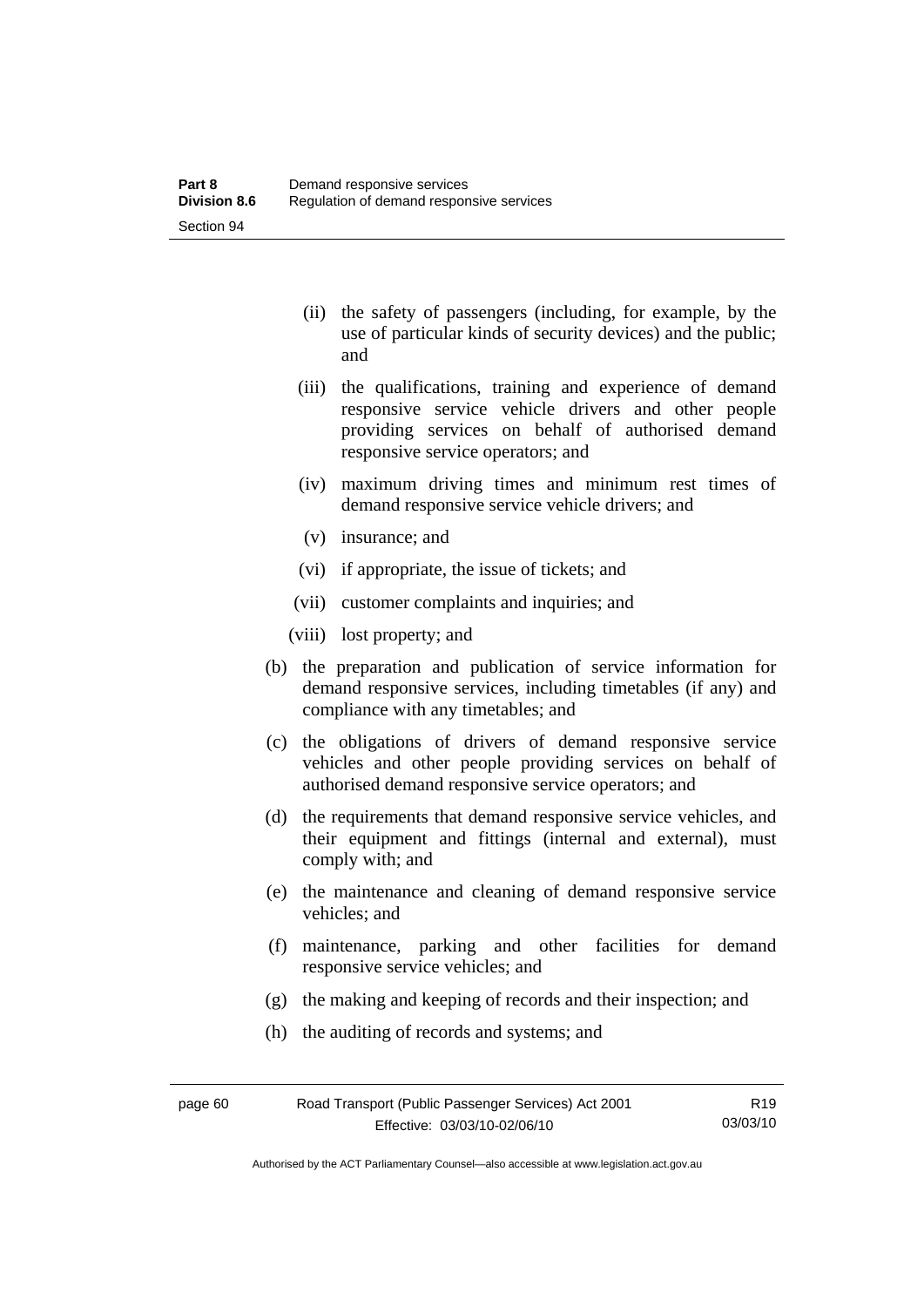- (i) requirements for display of authorisation numbers on advertisements for the service; and
- (j) the provision of information and reports to the road transport authority.
- *Note* An example is part of the Act, is not exhaustive and may extend, but does not limit, the meaning of the provision in which it appears (see Legislation Act, s 126 and s 132).

#### **95 Regulations about operation of demand responsive service vehicles**

A regulation may make provision in relation to the operation of demand responsive service vehicles, including, for example—

- (a) the use of demand responsive services by people, including the payment of fares; and
- (b) the regulation or prohibition of the use of demand responsive service vehicles on certain roads or road related areas; and
- (c) the picking-up and dropping-off of passengers and other matters relating to the transport of passengers; and
- (d) the records to be made and kept, how they are to be made and kept, and their inspection; and
- (e) the transport of passengers' luggage or other goods, and animals; and
- (f) if the demand responsive service vehicle is a bus—the regulation or prohibition of the transport of passengers standing in or on any part of the vehicle; and
- (g) the maximum speed of demand responsive service vehicles; and
- (h) the solicitation of passengers; and
- (i) the payment of fares; and

page 61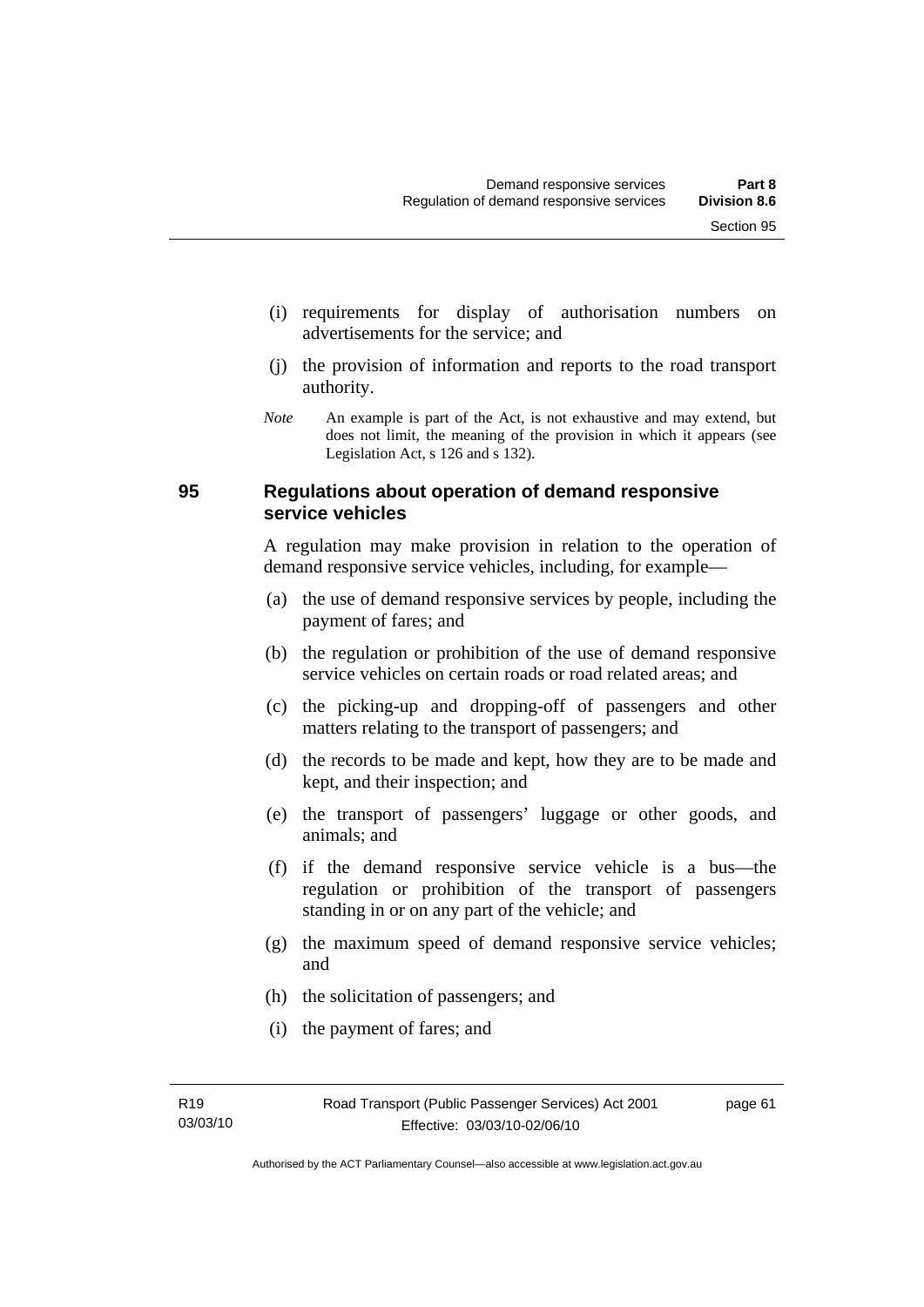- (j) the design, equipment and fittings (internal or external) of demand responsive service vehicles; and
- (k) the use of bus, minibus, loading and taxi zones; and
- (l) the regulation or prohibition of notices, signs, and advertisements inside or on the outside of demand responsive service vehicles; and
- (m) the use of decal signs and livery for demand responsive service vehicles; and
- (n) approval of uniforms or industry codes of practice for dress standards.
- *Note* An example is part of the Act, is not exhaustive and may extend, but does not limit, the meaning of the provision in which it appears (see Legislation Act, s 126 and s 132).

## **96 Regulations about demand responsive service vehicle drivers**

A regulation may make provision in relation to drivers of demand responsive service vehicles, including, for example—

- (a) the powers, duties and conduct of drivers; and
- (b) the training of drivers; and
- (c) how drivers must dress.
- *Note* An example is part of the Act, is not exhaustive and may extend, but does not limit, the meaning of the provision in which it appears (see Legislation Act, s 126 and s 132).

## **97 Regulations about conduct of demand responsive vehicle passengers**

A regulation may make provision in relation to the conduct of passengers being carried by demand responsive service vehicles, including, for example—

Authorised by the ACT Parliamentary Counsel—also accessible at www.legislation.act.gov.au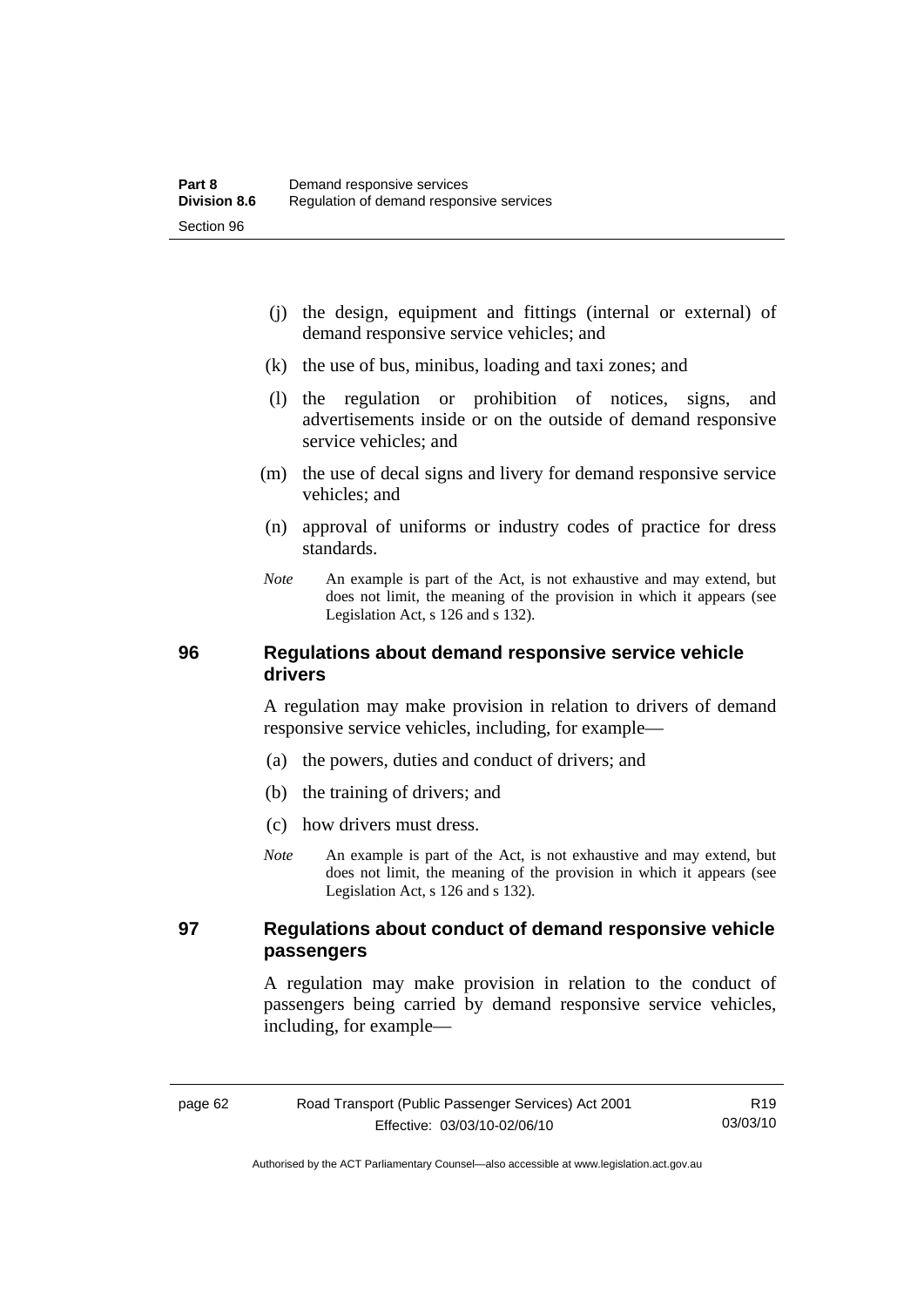- (a) the regulation or prohibition of eating and drinking; and
- (b) the authority of demand responsive service vehicle drivers, police officers and authorised people to direct people contravening a regulation to leave a demand responsive service vehicle and to remove them if they fail to leave.
- *Note* An example is part of the Act, is not exhaustive and may extend, but does not limit, the meaning of the provision in which it appears (see Legislation Act, s 126 and s 132).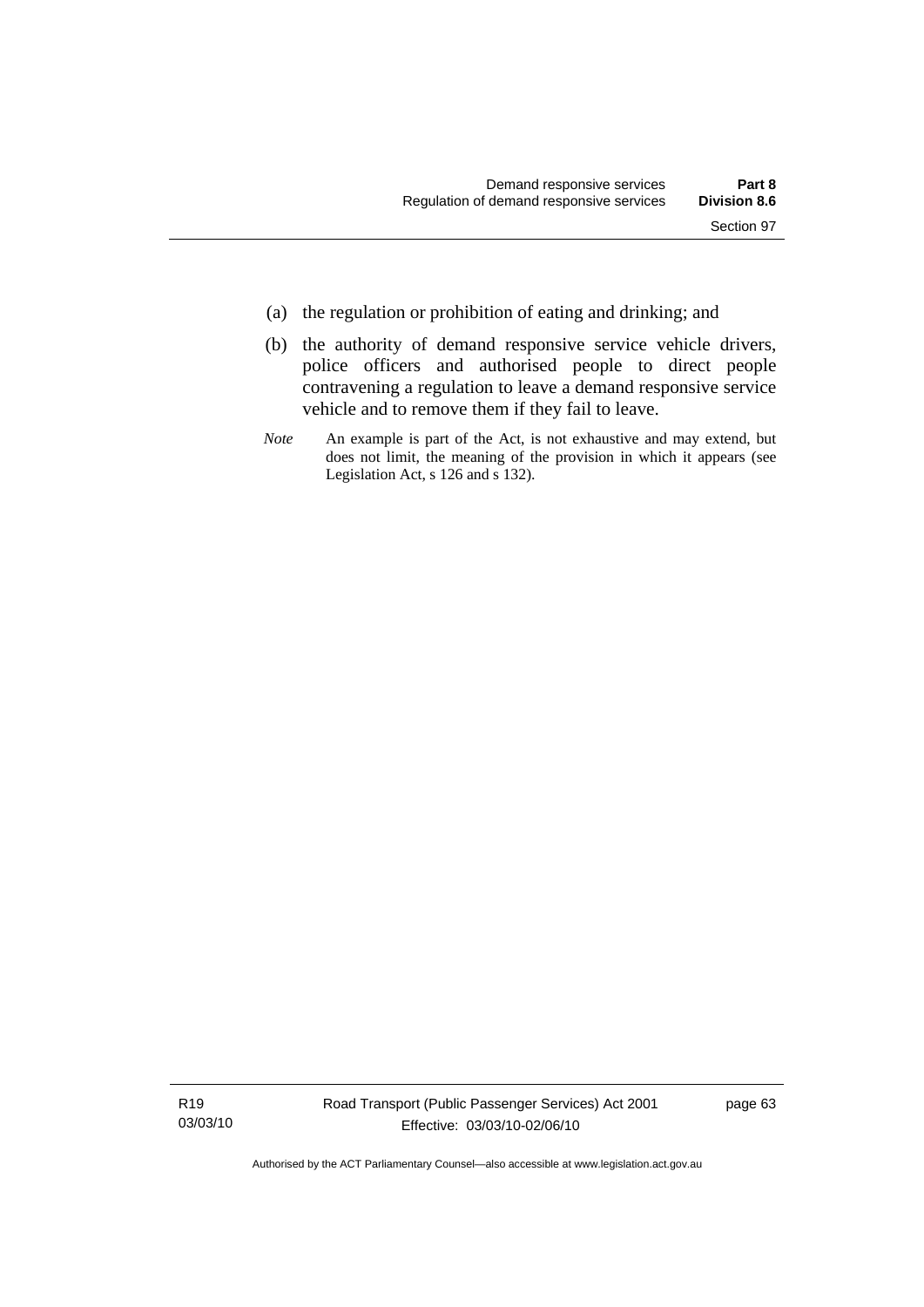Section 110

# **Part 8A Additional public passenger vehicle insurance**

# **110 Definitions—pt 8A**

In this part:

*accredited operator*, of a public passenger vehicle, means a person who is accredited to operate the public passenger service for which the vehicle is operated.

*public passenger vehicle policy* means a policy that—

- (a) is issued (or renewed) by a corporation authorised under the *Insurance Act 1973* (Cwlth); and
- (b) insures the accredited operator of the public passenger vehicle to which the policy applies against liability in relation to damage to property caused by, or arising out of the use of, the vehicle anywhere in Australia (whether or not on a road or road related area).

### **111 Public passenger vehicle insurance compulsory**

- (1) The accredited operator of a public passenger vehicle commits an offence if—
	- (a) the accredited operator operates the public passenger vehicle; and
	- (b) there is no public passenger vehicle policy for at least \$5 000 000 for the vehicle.

Maximum penalty: 50 penalty units.

 (2) To remove any doubt, it is irrelevant that a public passenger vehicle policy also insures the accredited operator against other risks.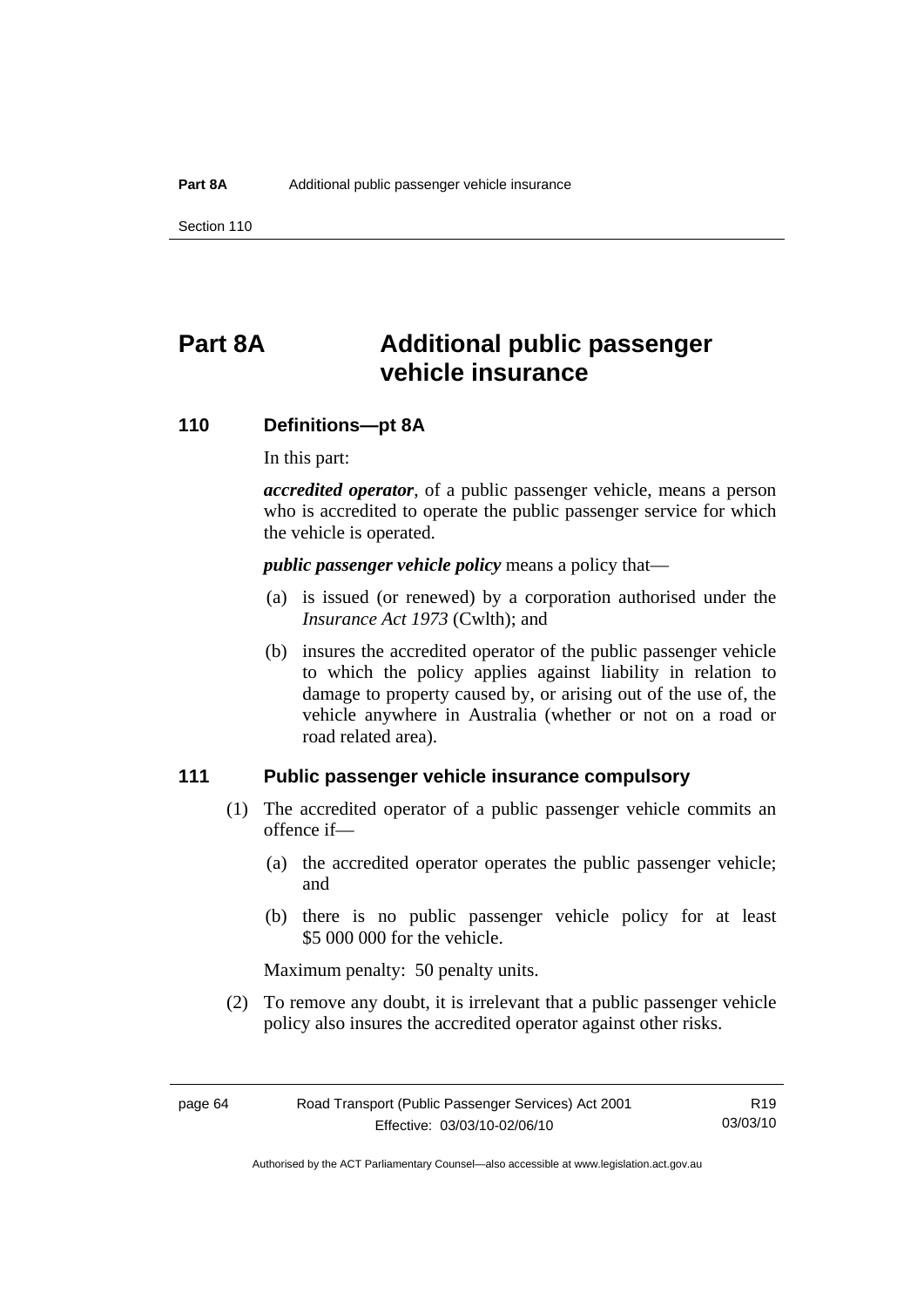# **112 Police officer or authorised person may require evidence of public passenger vehicle insurance**

- (1) A police officer or authorised person may require the accredited operator of a public passenger vehicle to produce evidence that a public passenger vehicle policy is in force for the vehicle.
- (2) The accredited operator must not fail to produce the evidence when required to do so.

Maximum penalty: 20 penalty units.

- (3) It is a defence to an offence against subsection (2) if—
	- (a) the accredited operator has a reasonable excuse for failing to produce the evidence when required to do so; and
	- (b) within 3 days after being required to produce the evidence, produces the evidence at a place prescribed by regulation or as directed by the police officer or authorised person.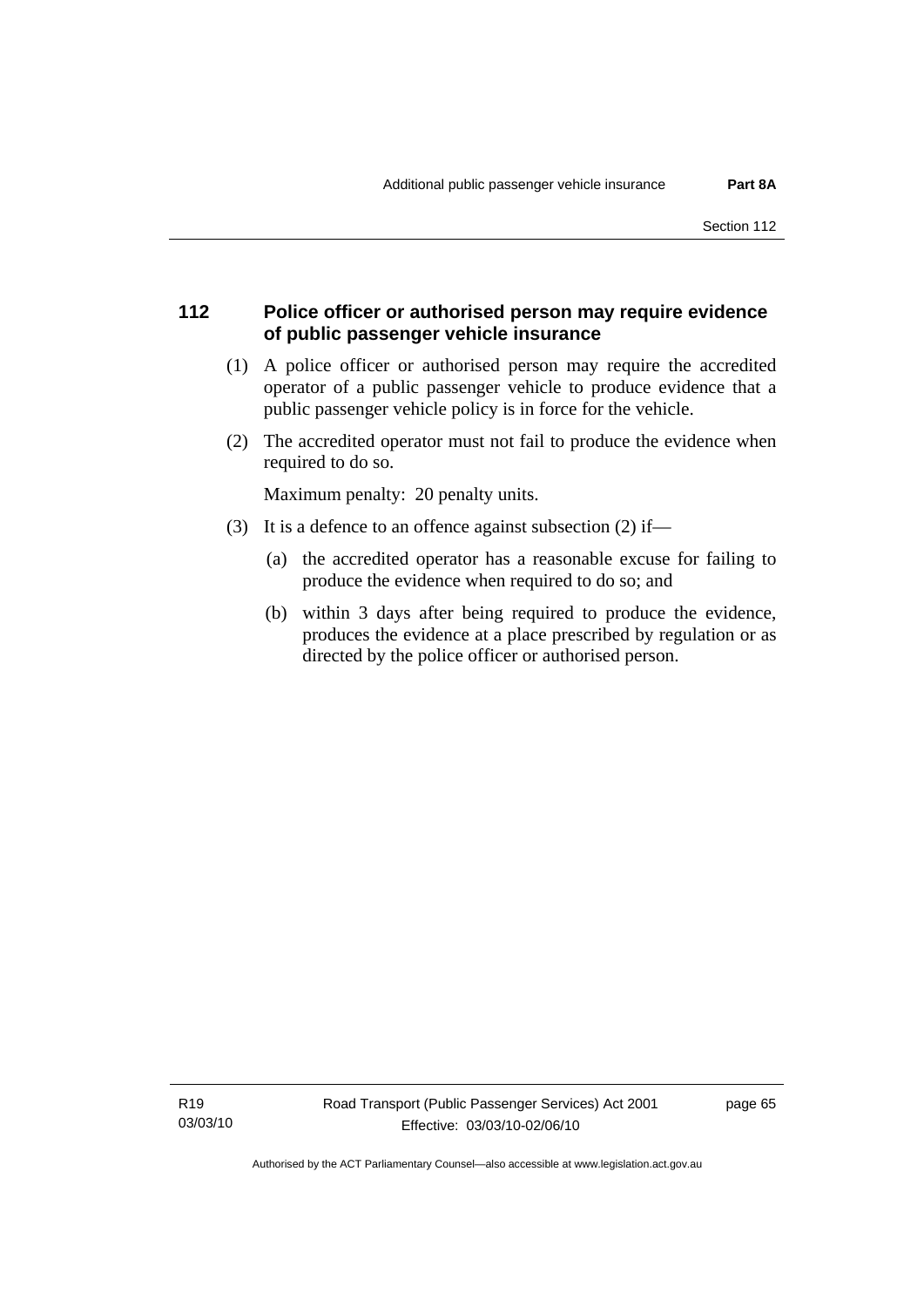#### **Part 9** Enforcement

# **Part 9 Enforcement**

## **115 Purpose of powers under pt 9**

The powers under this part may be exercised by the road transport authority, a police officer or an authorised person to decide whether—

- (a) there has been compliance with, or a contravention of, this Act (including, for example, the conditions of an accreditation, taxi licence or hire car licence); or
- (b) a public passenger vehicle complies with the *Road Transport (Vehicle Registration) Act 1999*.
- *Note 1* A reference to an Act includes a reference to the statutory instruments made or in force under the Act, including any regulation (see Legislation Act, s 104).
- *Note 2* An example is part of the regulation, is not exhaustive and may extend, but does not limit, the meaning of the provision in which it appears (see Legislation Act, s 126 and s 132).

## **116 Power to require records or information**

- (1) The road transport authority, a police officer or an authorised person may, by written notice, require a person to provide records or information within the reasonable time stated in the notice.
- (2) The notice may only require a person to provide records that are in the person's possession or control.
- (3) The road transport authority, police officer or authorised person may take copies of any record provided in response to the notice.
- (4) A record required by a notice must be provided in written form except as provided by the notice.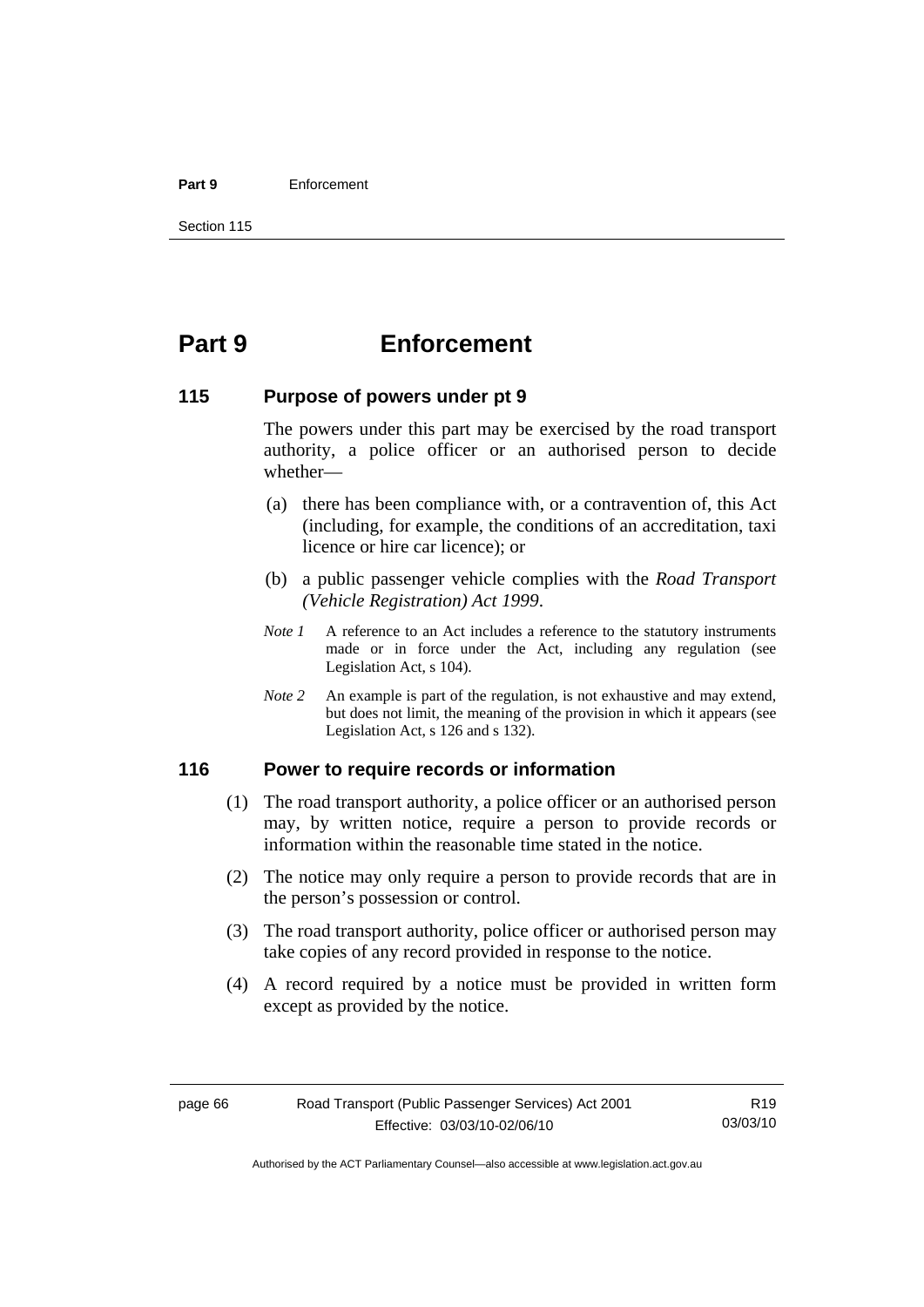(5) A person commits an offence if the person fails to comply with a notice given to the person under this section.

Maximum penalty: 20 penalty units.

(6) An offence against this section is a strict liability offence.

# **117 Power to inspect maintenance facilities**

- (1) For this part, a police officer or authorised person may, at any reasonable time, enter any premises used for or in relation to the maintenance of a public passenger vehicle (other than any part of premises being used solely for residential purposes).
- (2) The police officer or authorised person may—
	- (a) inspect records in the premises relating to the maintenance of public passenger vehicles carried out at the premises; and
	- (b) inspect the premises; and
	- (c) inspect or test any equipment in the premises used or proposed to be used for or in relation to the maintenance of a public passenger vehicle.
	- *Note* The dictionary definition of *inspect* a vehicle includes observe the performance of the vehicle or any of its equipment, with or without the use of instruments.
- (3) For subsection (2) (a), the police officer or authorised person may—
	- (a) require the person apparently in charge of the premises, or anyone else who has the custody or control of the records, to produce them to the police officer or authorised person for inspection; and
	- (b) make copies of, or take extracts from, a record and, for that purpose, may take possession of the record and, if necessary, keep it for not longer than 7 days.

page 67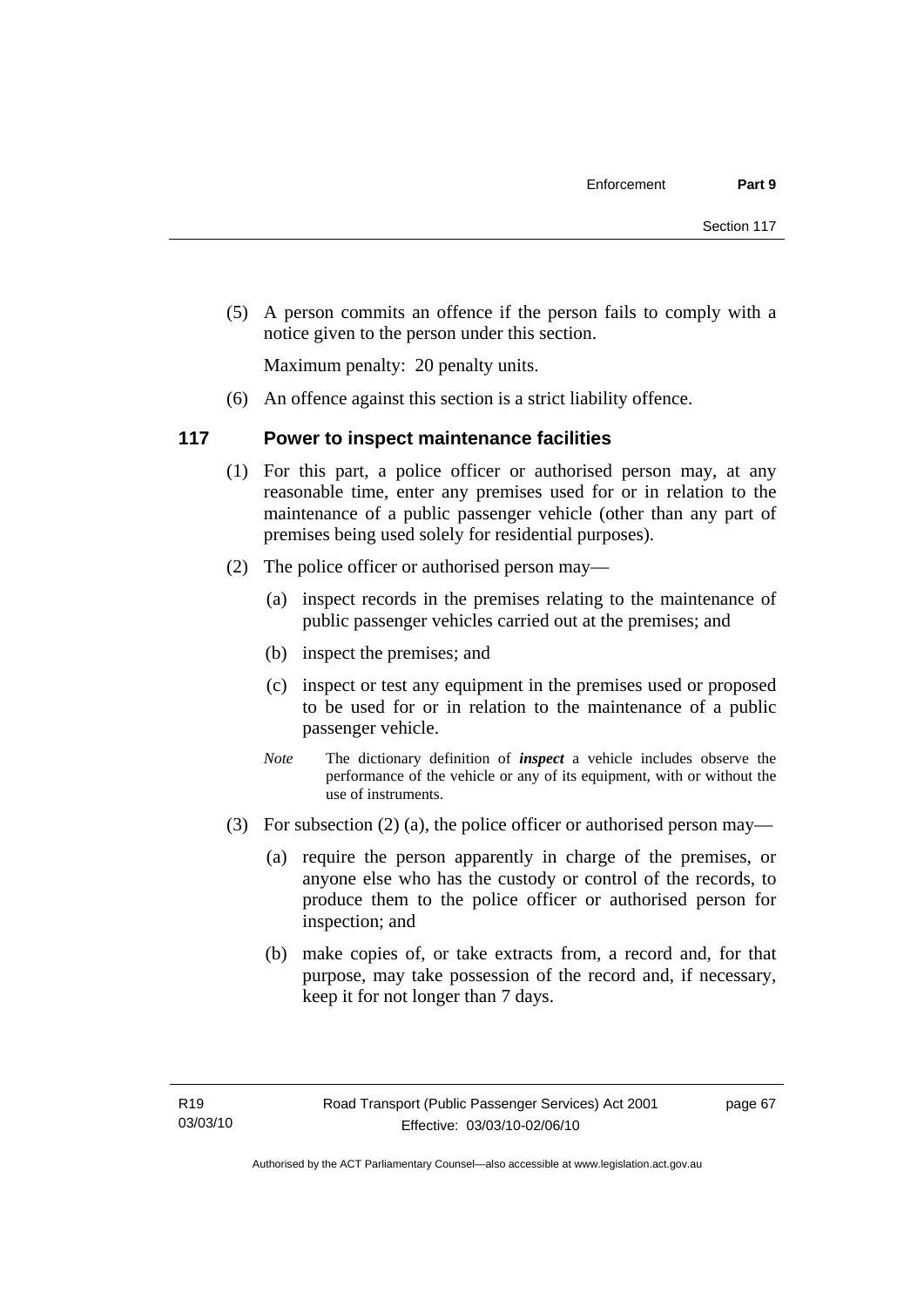Section 118

- (4) For subsection (2) (c), the police officer or authorised person may do any 1 or more of the following:
	- (a) operate any equipment in the premises;
	- (b) require the person apparently in charge of the premises to give the police officer or authorised person any information the police officer or authorised person reasonably needs to inspect or test any equipment in the premises;
	- (c) require the person apparently in charge of the premises to do anything else the police officer or authorised person reasonably needs to inspect or test any equipment in the premises.
- (5) A person commits an offence if the person fails to comply with a requirement made by a police officer or authorised person under this section.

Maximum penalty: 20 penalty units.

- (6) An offence against this section is a strict liability offence.
- (7) An authorised person who enters premises under this section is not authorised to remain in the premises if, when asked by the person in charge of the premises, the authorised person does not produce his or her identity card for inspection.

# **118 Power to inspect and test vehicles**

- (1) A police officer or authorised person may inspect a public passenger vehicle, or any other vehicle that the police officer or authorised person believes, on reasonable grounds, is operating, or has operated, as a public passenger vehicle, and may inspect and test its equipment and fittings.
	- *Note* The dictionary definition of *inspect* a vehicle includes observe the performance of the vehicle or any of its equipment, with or without the use of instruments.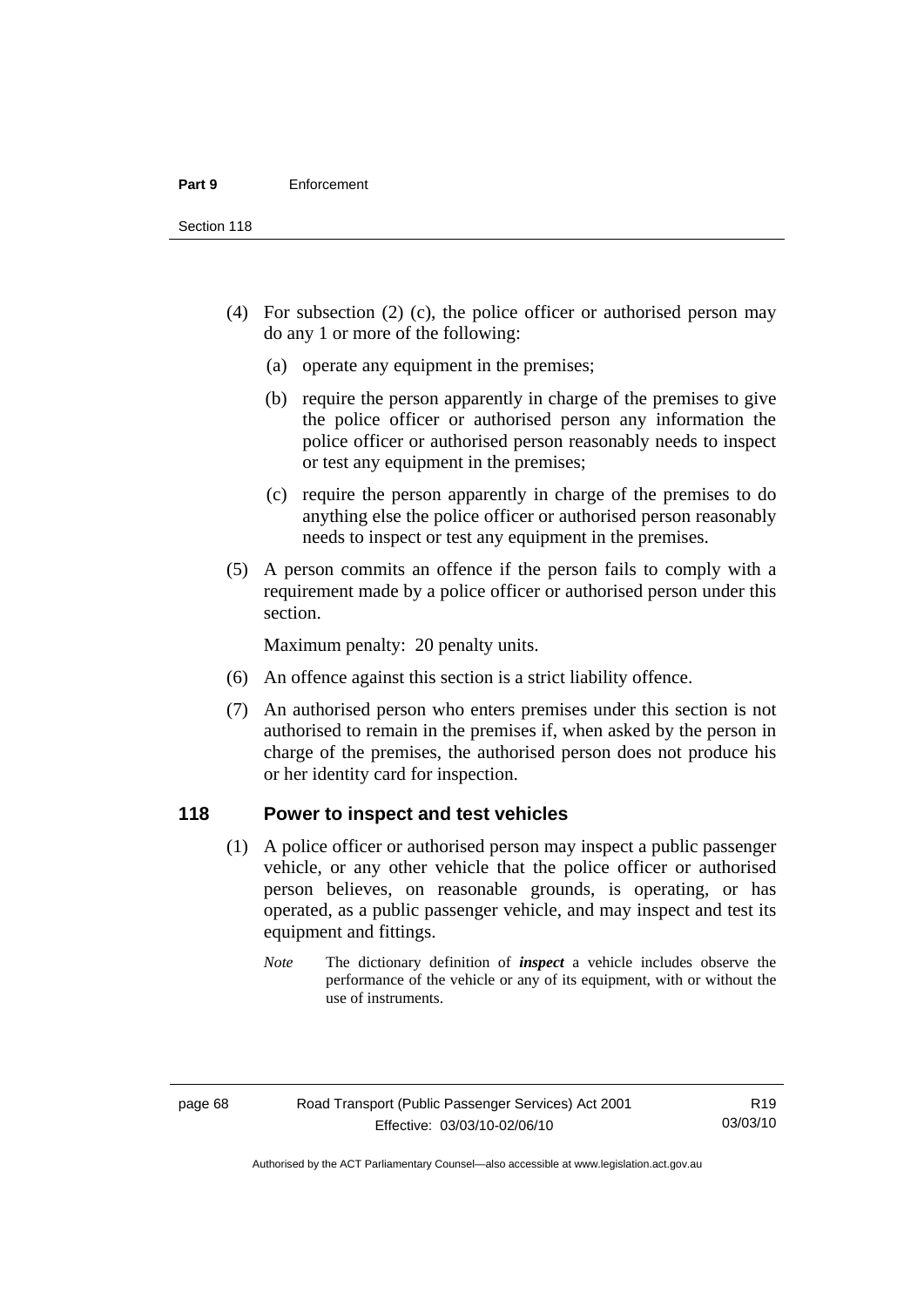- (2) Without limiting subsection (1), the police officer or authorised person may, for that subsection, do any 1 or more of the following:
	- (a) if the vehicle is being driven—ask or signal the driver of the vehicle to stop the vehicle;
	- (b) get into or onto the vehicle and remain in or on the vehicle;
	- (c) operate the vehicle and any of its equipment;
	- (d) ask the driver or anyone else apparently in charge of the vehicle to—
		- (i) give the police officer or authorised person any information the police officer or authorised person reasonably requires to inspect or test the vehicle; or
		- (ii) do anything else the police officer or authorised person reasonably requires to inspect or test the vehicle.
- (3) If a vehicle is stopped because of a request or signal under subsection (2) (a), any inspection or testing of the vehicle must be carried out—
	- (a) at, or as near as practicable to, the place where the request or signal is made or given; and
	- (b) as soon as practicable, and in any case within 1 hour, after the vehicle is stopped.
- (4) A person commits an offence if the person fails to comply with a request or signal made or given by a police officer or authorised person under this section.

Maximum penalty: 20 penalty units.

(5) An offence against this section is a strict liability offence.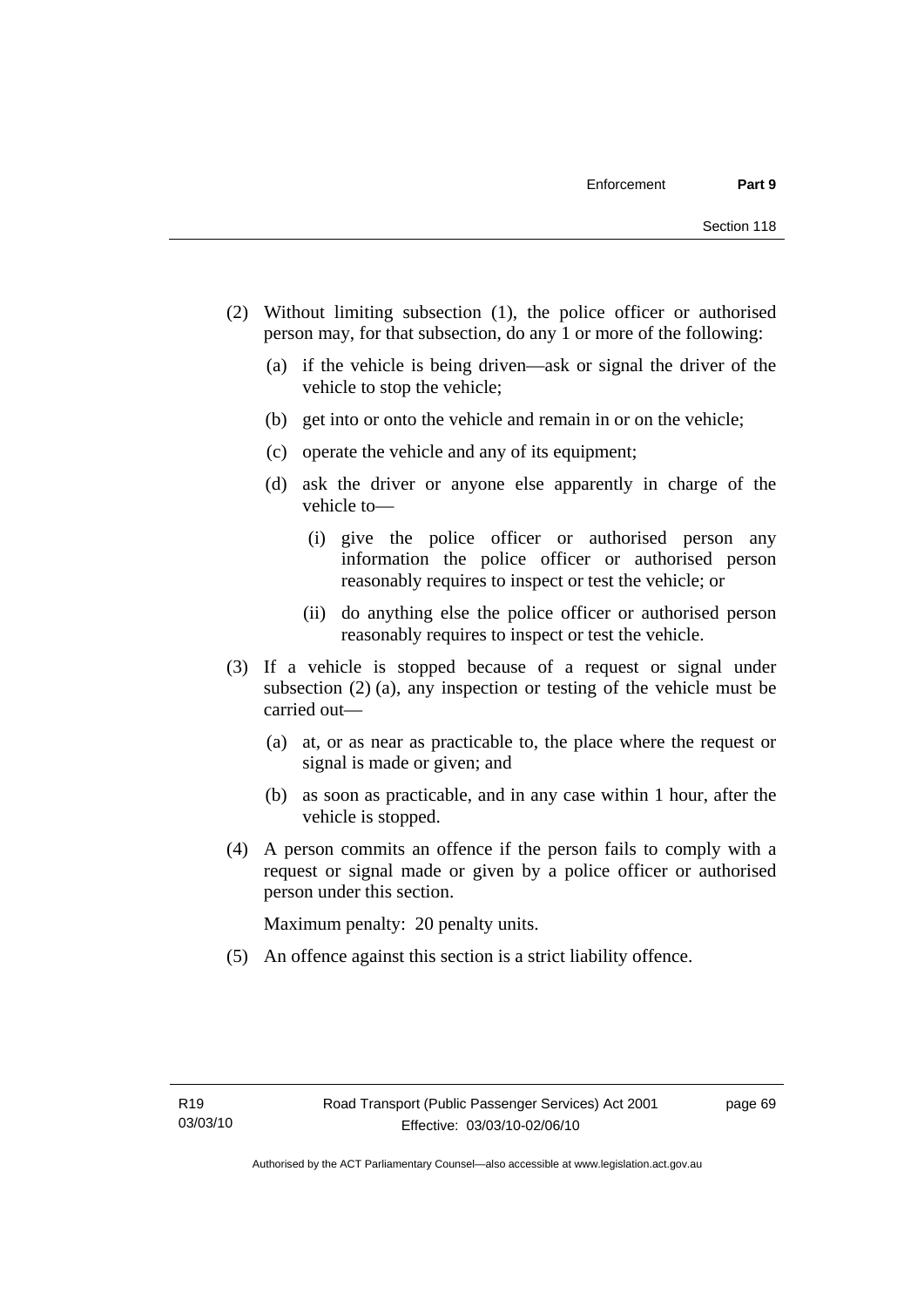#### **Part 9** Enforcement

# **119 Power to require vehicles or equipment to be inspected and tested**

- (1) A police officer or authorised person may, by written notice given to the operator of a public passenger vehicle, or any other vehicle that the police officer or authorised person believes, on reasonable grounds, is operating, or has operated, as a public passenger vehicle, require the person to have the vehicle and its equipment and fittings (or stated equipment) inspected or tested.
- (2) The notice may require any of the following:
	- (a) the inspection and testing to be carried out within or at a stated reasonable time;
	- (b) the inspection and testing to be carried out by or in the presence of a police officer, an authorised person or anyone else;
	- (c) the inspection and testing to be carried out at a stated reasonable place;
	- (d) a report of the inspection and testing to be given to a police officer, an authorised person or the road transport authority within a stated reasonable time;
	- (e) anything else reasonably necessary or convenient for the inspection and testing.
- (3) A person commits an offence if the person fails to comply with a notice given to the person under subsection (1).

Maximum penalty: 20 penalty units.

- (4) An offence against this section is a strict liability offence.
- (5) In subsection (1):

*operator*, of a vehicle, includes the responsible person for the vehicle within the meaning of the *Road Transport (General) Act 1999*, section 10 and section 11.

Authorised by the ACT Parliamentary Counsel—also accessible at www.legislation.act.gov.au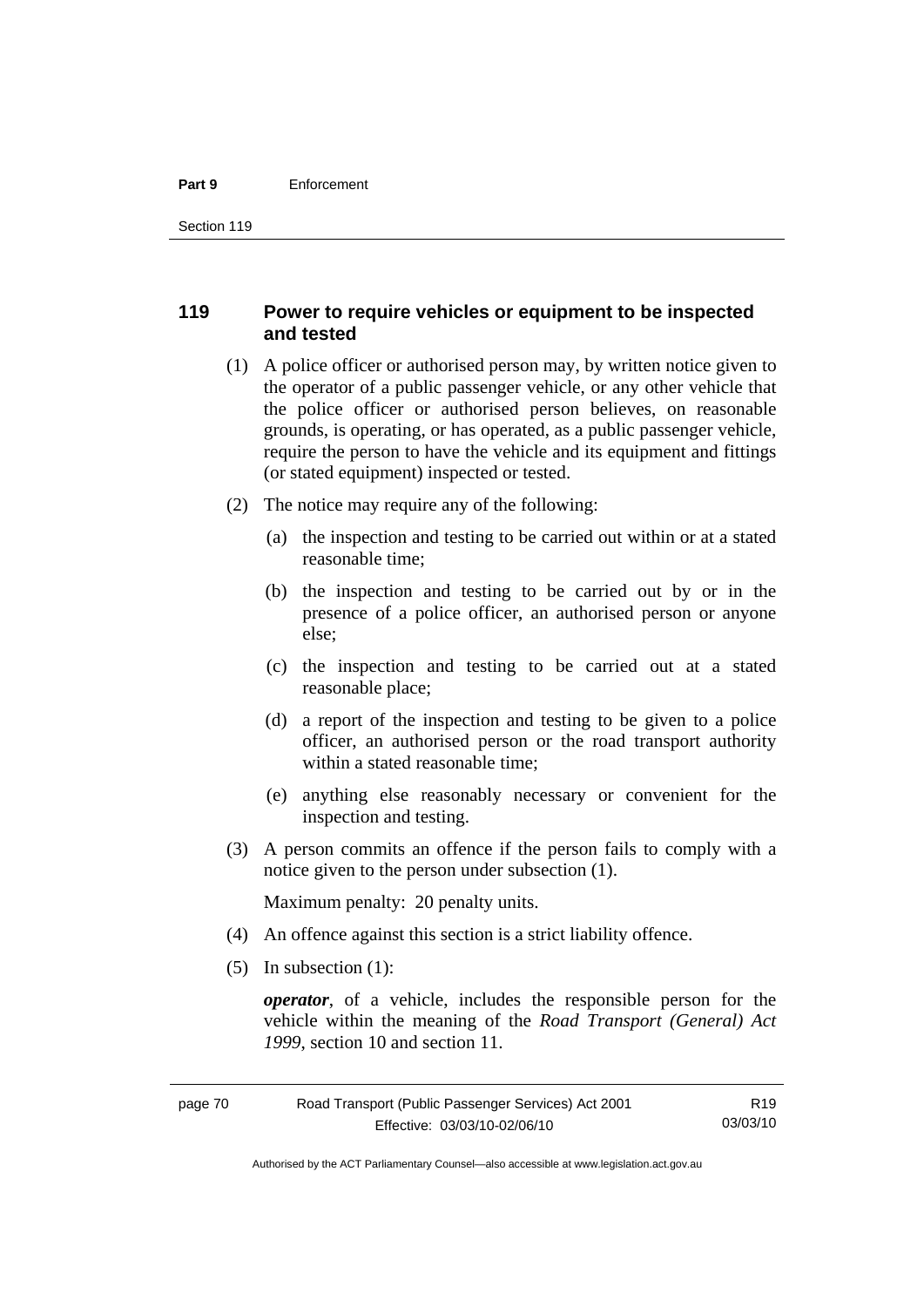# **120 Attachment and removal of noncompliance notices**

- (1) A police officer or authorised person, or a person inspecting a vehicle under this part, may attach a notice (a *noncompliance notice*) to the vehicle if the officer or person suspects, on reasonable grounds, that—
	- (a) the vehicle or its equipment or fittings, or its servicing or maintenance, do not comply with this Act; or
	- (b) the vehicle (including its equipment and fittings) does not comply with the *Road Transport (Vehicle Registration) Act 1999*.
	- *Note* A reference to an Act includes a reference to the statutory instruments made or in force under the Act, including any regulation (see Legislation Act, s 104).
- (2) The notice must state—
	- (a) the action necessary for the vehicle, equipment or fittings, or its servicing or maintenance, to comply with this Act or the *Road Transport (Vehicle Registration) Act 1999*; and
	- (b) a date and time (the *time of effect*) after which the vehicle must not be operated as a public passenger vehicle if the notice has not been removed by a police officer or authorised person.
- (3) A police officer or authorised person may remove the noncompliance notice from the vehicle, or direct in writing that it be taken to have been removed, if satisfied on inspection or testing of the vehicle or its equipment or fittings that the necessary action mentioned in the notice has been taken.
- (4) A person other than a police officer or authorised person commits an offence if the person removes a noncompliance notice from a public passenger vehicle.

Maximum penalty: 20 penalty units.

(5) An offence against this section is a strict liability offence.

page 71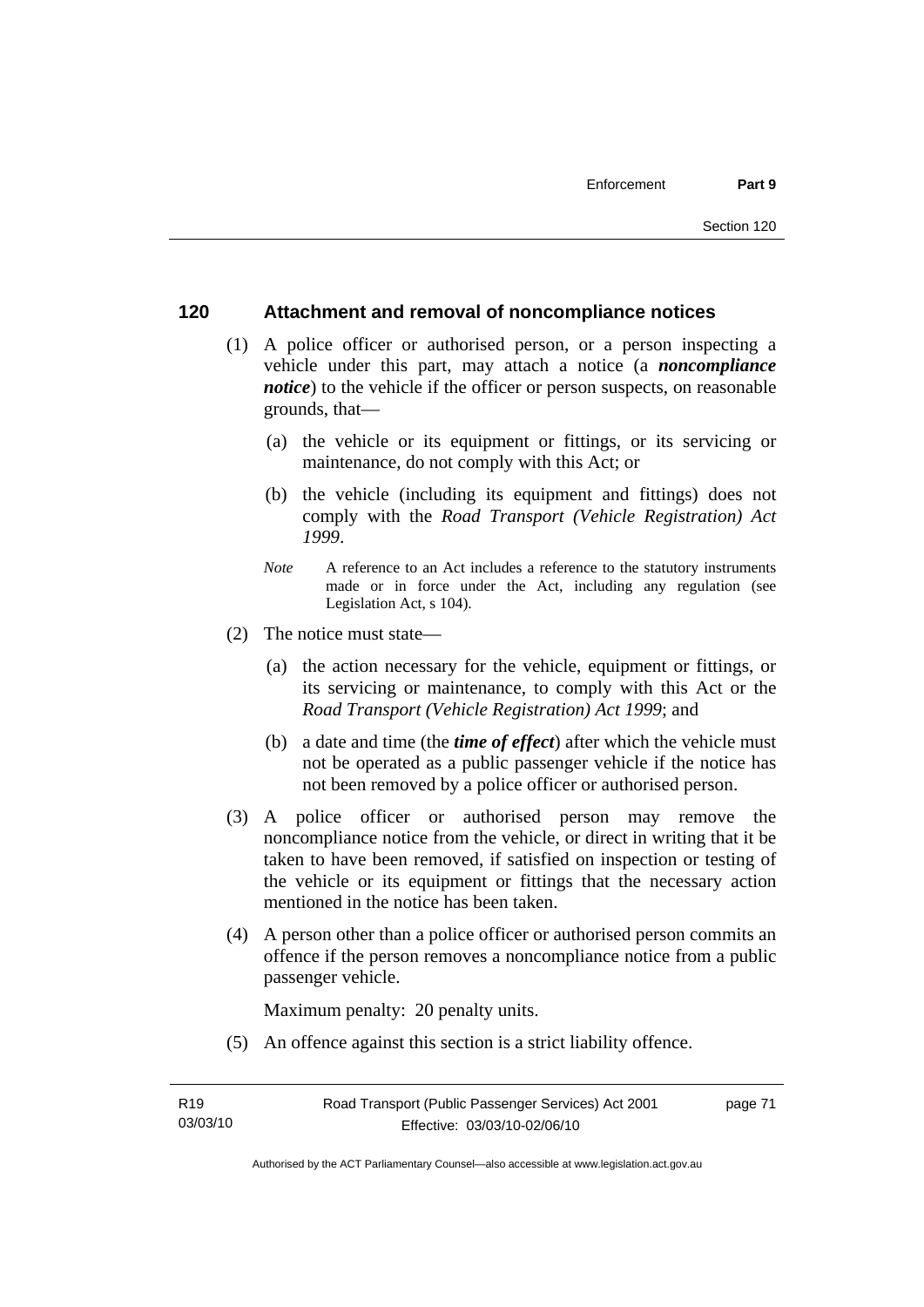#### **Part 9** Enforcement

Section 121

 (6) A police officer's or authorised person's power to issue a noncompliance notice for a public passenger vehicle under this section is additional to the power of the police officer or authorised person to issue a defect notice under the *Road Transport (Vehicle Registration) Regulation 2000* for a public passenger vehicle.

# **121 Police officer or authorised person—power to require name and address etc**

- (1) A police officer or authorised person may require a person to state the person's name and home address if the police officer or authorised person believes, on reasonable grounds, that the person is committing or has committed an offence against this Act.
	- *Note* A reference to an Act includes a reference to the statutory instruments made or in force under the Act, including any regulation (see Legislation Act, s 104).
- (2) The police officer or authorised person must tell the person the reason for the requirement and, as soon as practicable, record the reason.
- (3) The person may ask the police officer or authorised person to produce his or her identity card for inspection by the person.
- (4) A person must comply with a requirement made of the person under subsection (1) if—
	- (a) the police officer or authorised person tells the person the reason for the requirement; and
	- (b) for a request made by an authorised person—the authorised person has complied with the *Road Transport (General) Act 1999*, section 21 (Power not to be exercised before identity card shown).

Maximum penalty: 10 penalty units.

(5) An offence against this section is a strict liability offence.

Authorised by the ACT Parliamentary Counsel—also accessible at www.legislation.act.gov.au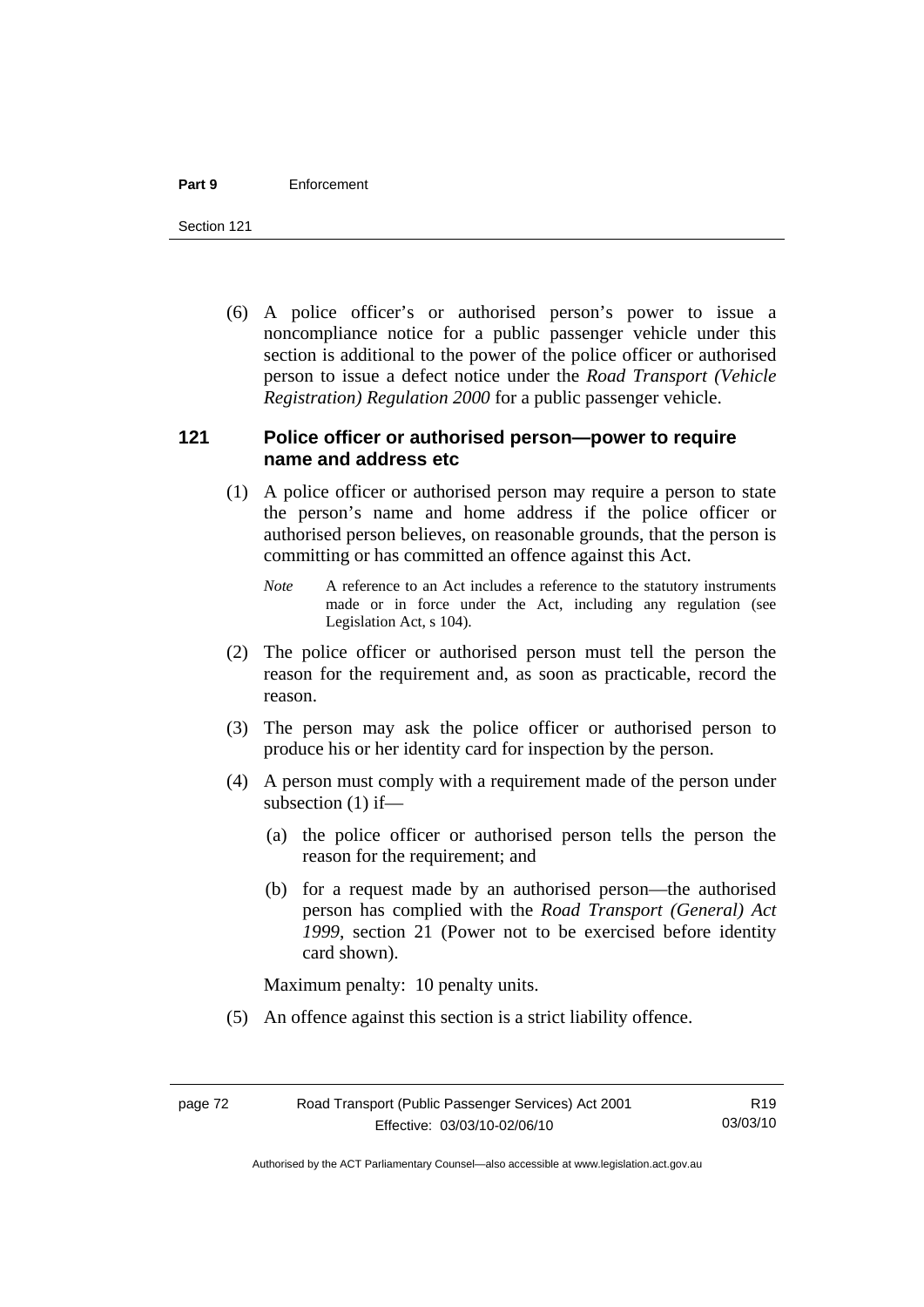# **Part 10 Miscellaneous**

### **125 Unauthorised public passenger services**

 (1) A person must not use a vehicle for the transport of passengers for a fare or other consideration along a road or road related area.

Maximum penalty: 50 penalty units.

- (2) This section does not apply to the person if—
	- (a) the monetary or other consideration receivable by the person is not more than the cost of operating the vehicle to transport the passengers; or
	- (b) the person is entitled under this Act to operate the public passenger service being operated by the person.

#### **Examples for par (a)**

- 1 A car pool in which participants share the costs of operating the vehicle for the car pool.
- 2 Helen is a member of Bush Hikers Anonymous. She carries 2 other members in her car to a club walk. The 2 other members pay Helen part of the costs of operating her car for the club walk.
- *Note 1* For the entitlement of a person to operate a public passenger service, see the following provisions:
	- s 18 and s 19 (bus services)
	- $s$  51 (taxi services)
	- s 73 (hire car services)
	- s 90 (demand responsive services).
- *Note* 2 This section also does not apply if the person is exempted from the operation of this section under s 127 or s 128.
- *Note 3* An example is part of the Act, is not exhaustive and may extend, but does not limit, the meaning of the provision in which it appears (see Legislation Act, s 126 and s 132).
- (3) An offence against this section is a strict liability offence.

| R <sub>19</sub> | Road Transport (Public Passenger Services) Act 2001 | page 73 |
|-----------------|-----------------------------------------------------|---------|
| 03/03/10        | Effective: 03/03/10-02/06/10                        |         |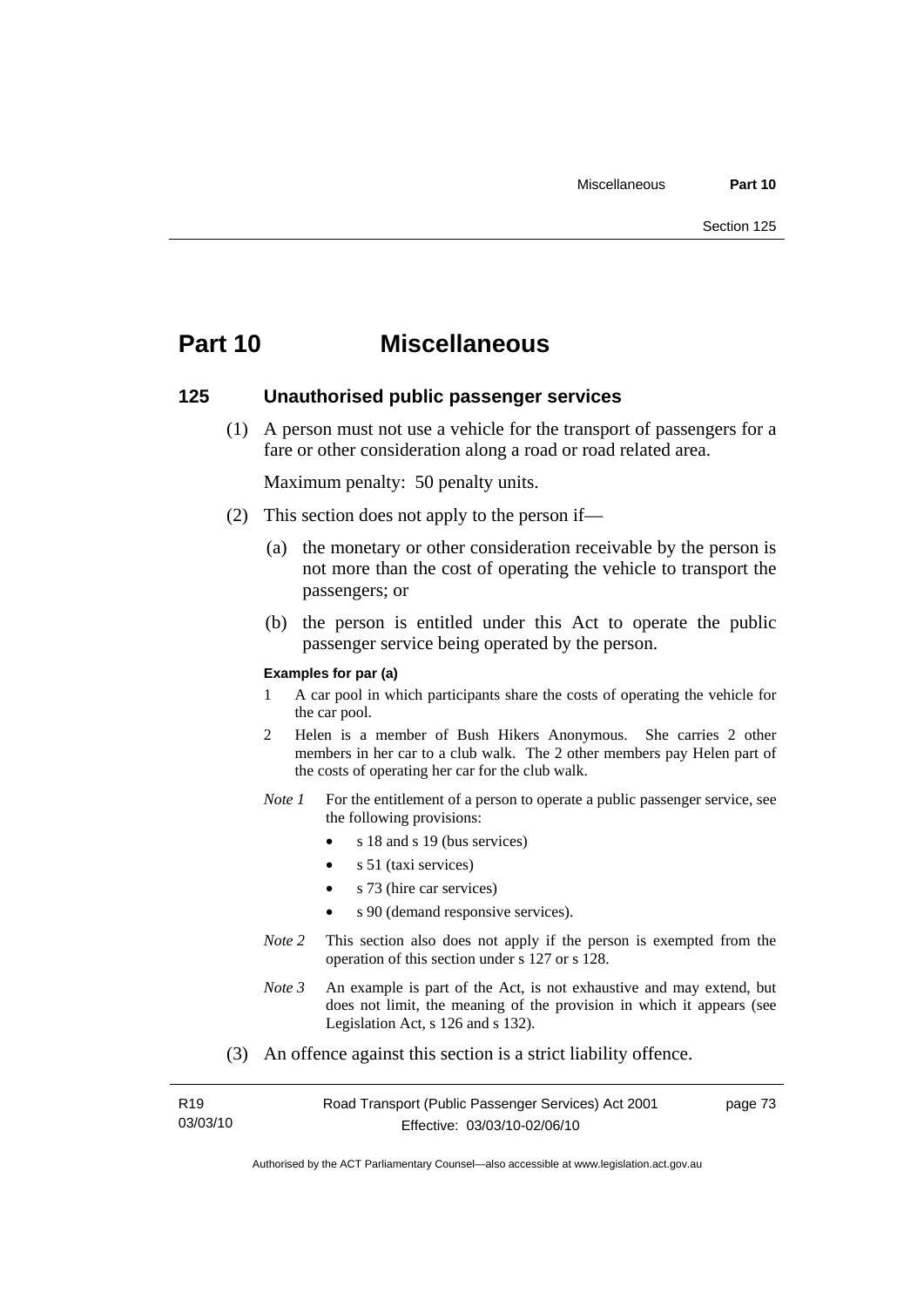#### **Part 10** Miscellaneous

Section 126

# **126 Regulation-making power**

- (1) The Executive may make regulations for this Act.
	- *Note* Regulations must be notified and presented to the Legislative Assembly, under the Legislation Act.
- (2) A regulation may apply, adopt or incorporate a law of another jurisdiction or an instrument, or a provision of a law of another jurisdiction or instrument, as in force from time to time.
	- *Note 1* The text of an applied, adopted or incorporated law or instrument, whether applied as in force from time to time or as at a particular time, is taken to be a notifiable instrument if the operation of the Legislation Act, s 47 (5) or (6) is not disapplied (see s 47 (7)).
	- *Note 2* A notifiable instrument must be notified under the Legislation Act.
- (3) A regulation may make provision in relation to the powers and duties of police officers and authorised officers in relation to public passenger services, including, for example, in relation to public passenger vehicles, drivers of public passenger vehicles and passengers.
	- *Note* An example is part of the Act, is not exhaustive and may extend, but does not limit, the meaning of the provision in which it appears (see Legislation Act, s 126 and s 132).
- (4) A regulation may make provision in relation to insurance against liability for damage to property caused by, or arising out of the use of, a public passenger vehicle.
- (5) A regulation may create offences and fix maximum penalties of not more than 20 penalty units for the offences.
- (6) In this section:

*law of another jurisdiction*—see the Legislation Act, section 47 (10).

Authorised by the ACT Parliamentary Counsel—also accessible at www.legislation.act.gov.au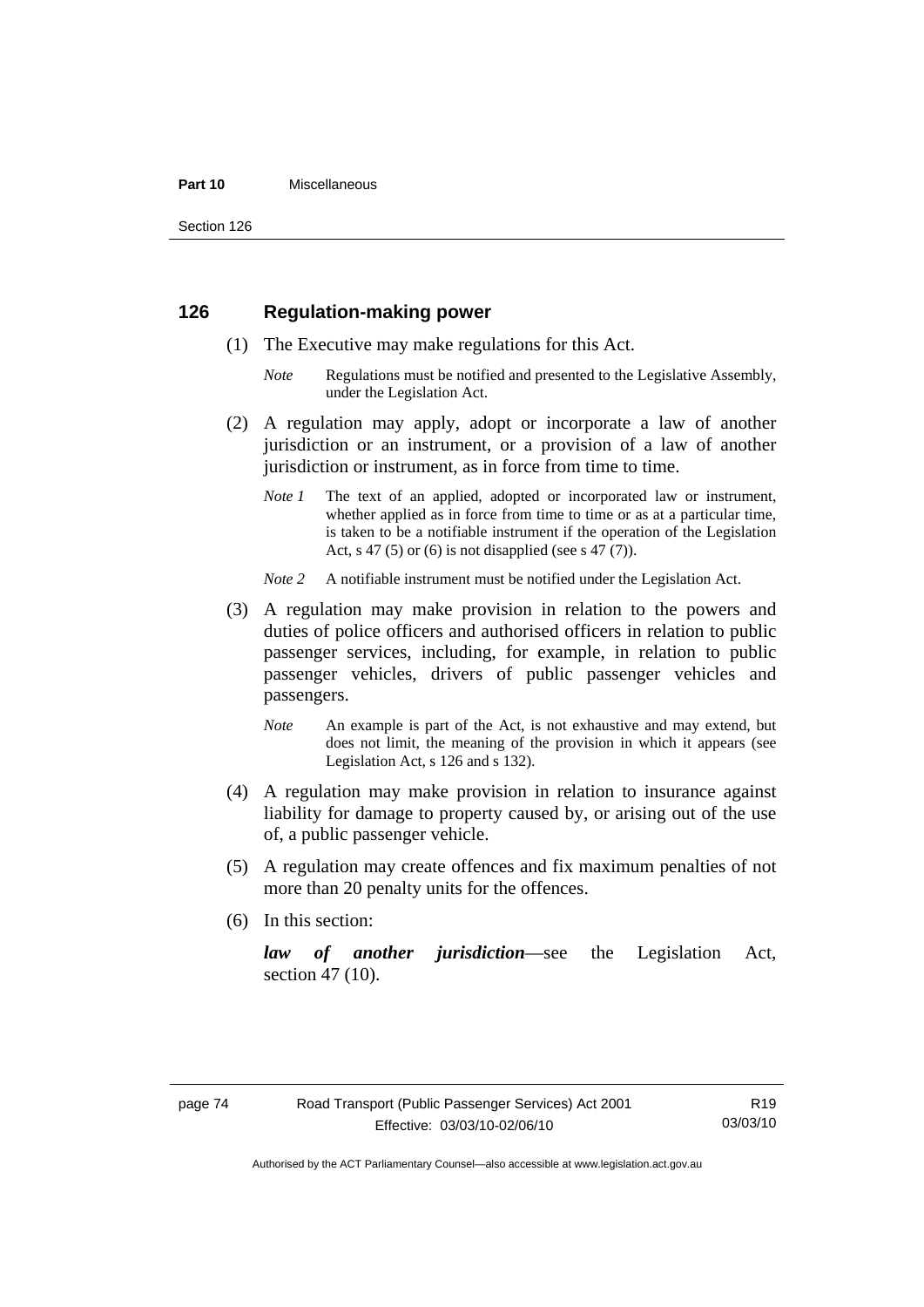# **127 Minister may exempt vehicles and people from Act**

- (1) The Minister may exempt a vehicle or person from this Act (or a stated provision of this Act).
- (2) An exemption is a disallowable instrument.
	- *Note* A disallowable instrument must be notified, and presented to the Legislative Assembly, under the Legislation Act.

# **128 Regulations may exempt vehicles and people from Act**

- (1) A regulation may—
	- (a) exempt a vehicle or person, or a kind of vehicle or person, prescribed by regulation from this Act (or a stated provision of this Act); or
	- (b) authorise the road transport authority to exempt a vehicle or person, or a kind of vehicle or person, by regulation from this Act (or a stated provision of this Act).
- (2) An exemption given under a regulation mentioned in subsection (1) may be conditional.
- (3) A regulation may provide for the road transport authority to—
	- (a) suspend the operation of a regulation mentioned in subsection (1) (a) in the way and circumstances prescribed by regulation; or
	- (b) suspend the operation of an exemption given by the authority to a vehicle or person in the way and circumstances prescribed by regulation.

# **129 References to Motor Traffic Act, Traffic Act etc**

 (1) In any Act, instrument made under an Act or document, a reference to an earlier law is, in relation to anything to which this Act applies, a reference to this Act.

page 75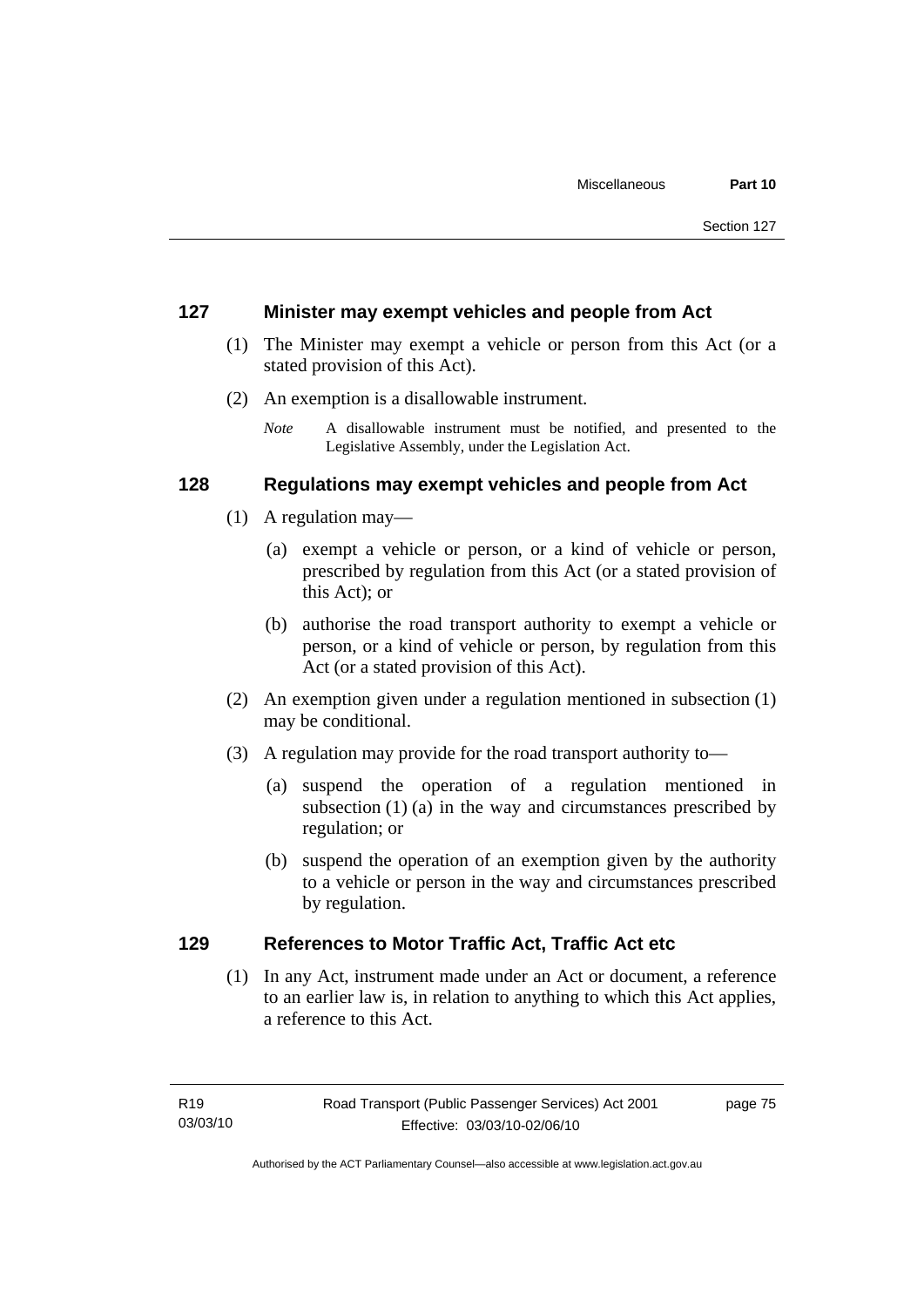#### **Part 10** Miscellaneous

(2) In this section:

*earlier law* means any of the following:

- (a) *Motor Traffic Act 1936*;
- (b) *Motor Traffic Regulations 1934*;
- (c) *Road Transport (Bus Services) Regulations 2000*;
- (d) *Road Transport (General) Act 1999*;
- (e) *Road Transport (Hire Vehicle Services) Regulations 2000*;
- (f) *Road Transport (Taxi Services) Regulations 2000*.

page 76 Road Transport (Public Passenger Services) Act 2001 Effective: 03/03/10-02/06/10

R19 03/03/10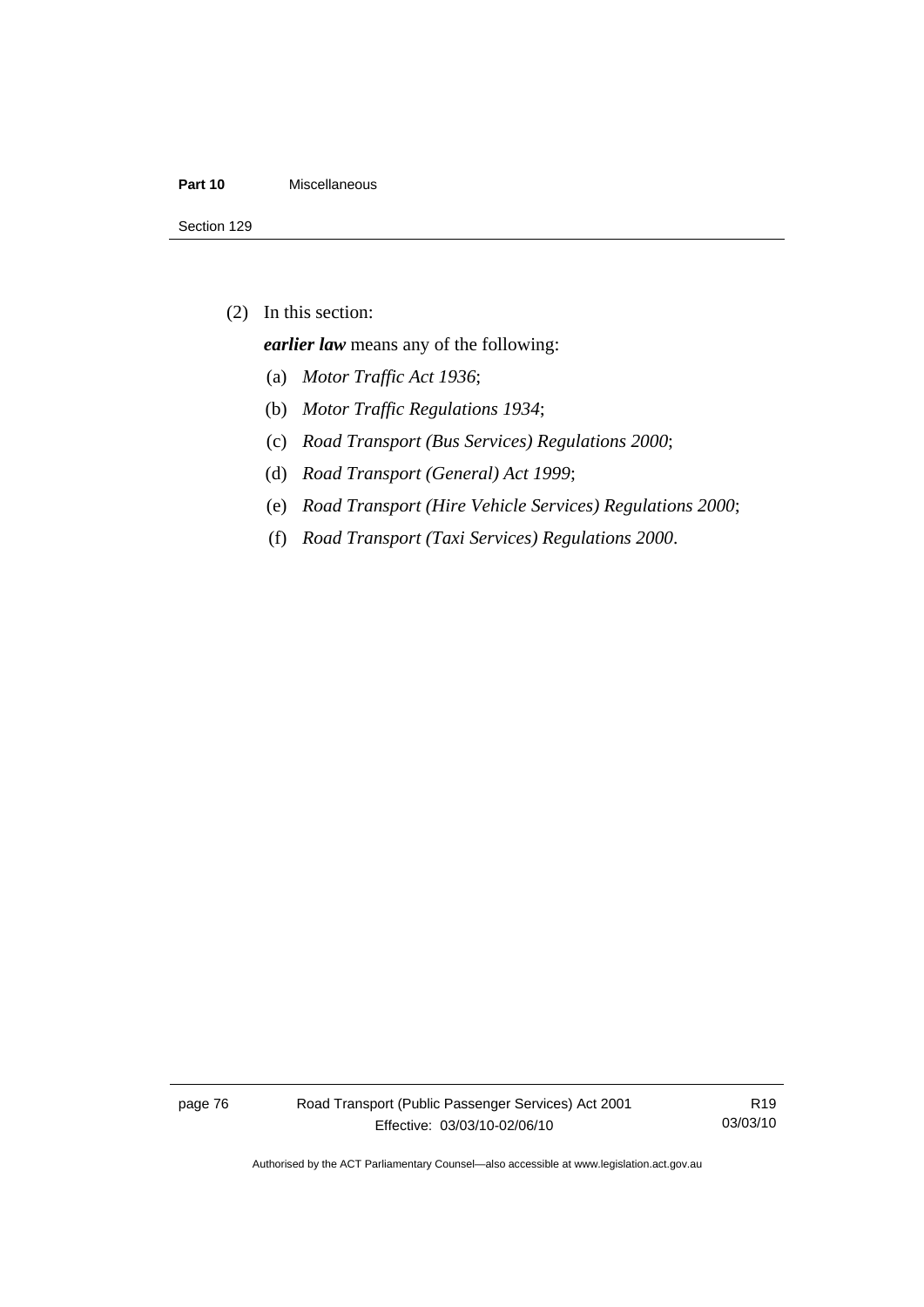# **Dictionary**

(see  $s$  4)

Note 1 The Legislation Act contains definitions and other provisions relevant to this Act.

*Note 2* In particular, the Legislation Act, dict, pt 1, defines the following terms:

- ACT
- exercise
- function
- home address
- the Territory.

*accredited*, in relation to a kind of public passenger service, means accredited under the regulations to operate that kind of public passenger service.

*accredited demand responsive service operator* means accredited under a regulation to operate a demand responsive service.

*accredited hire car service operator* means accredited under the regulations to operate a hire car service.

*accredited taxi network provider* means accredited under the regulations to operate a taxi network.

*accredited taxi service operator* means accredited under the regulations to operate a taxi service.

*affiliated*, in relation to an accredited taxi service operator, means affiliated with an accredited taxi network provider.

*another jurisdiction* means a jurisdiction other than the ACT.

*authorisation*, in relation to a demand responsive service, means an authorisation under this Act to operate a demand responsive service.

*authorised demand responsive service operator* means a person who is authorised under this Act to operate a demand responsive service.

page 77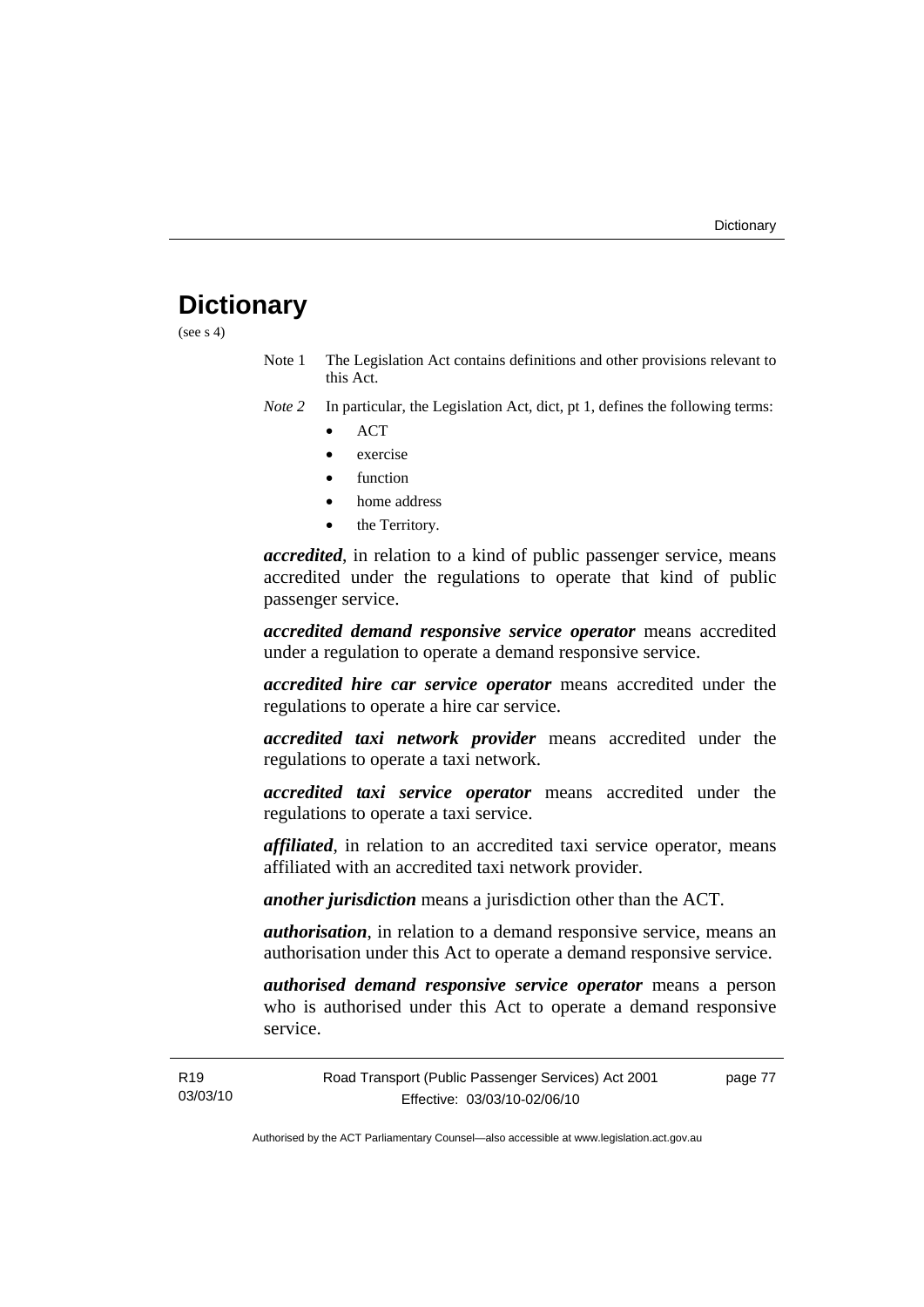*authority*—see *road transport authority*.

*bus*—see section 10A.

*bus service*—see section 11.

*demand responsive service—*see section 80.

*demand responsive service vehicle—*see section 81.

*fare* means the amount payable by passengers for transport, or for the transport of passengers' luggage or other goods, on public passenger vehicles.

*fittings*, of a vehicle, includes the seats, seat covers and floor coverings of the vehicle.

*hire car*—see section 67.

*hire car licence*—see section 61.

*hire car service*—see section 69.

*inspect* a vehicle includes observe the performance of the vehicle or any of its equipment, with or without the use of instruments.

*jurisdiction* means a State, the Commonwealth or an internal territory, including the ACT.

*long-distance service*—see section 14.

*motor vehicle* means a vehicle built to be propelled by a motor that forms part of the vehicle.

*noncompliance notice*—see section 120 (1).

*public bus*—see section 10A.

*public passenger service*—see section 10.

*public passenger vehicle* means a public bus, taxi, hire car or demand responsive service vehicle.

*public vehicle licence*—see the *Road Transport (Driver Licensing) Act 1999*, dictionary.

| page 78 | Road Transport (Public Passenger Services) Act 2001 | R19      |
|---------|-----------------------------------------------------|----------|
|         | Effective: 03/03/10-02/06/10                        | 03/03/10 |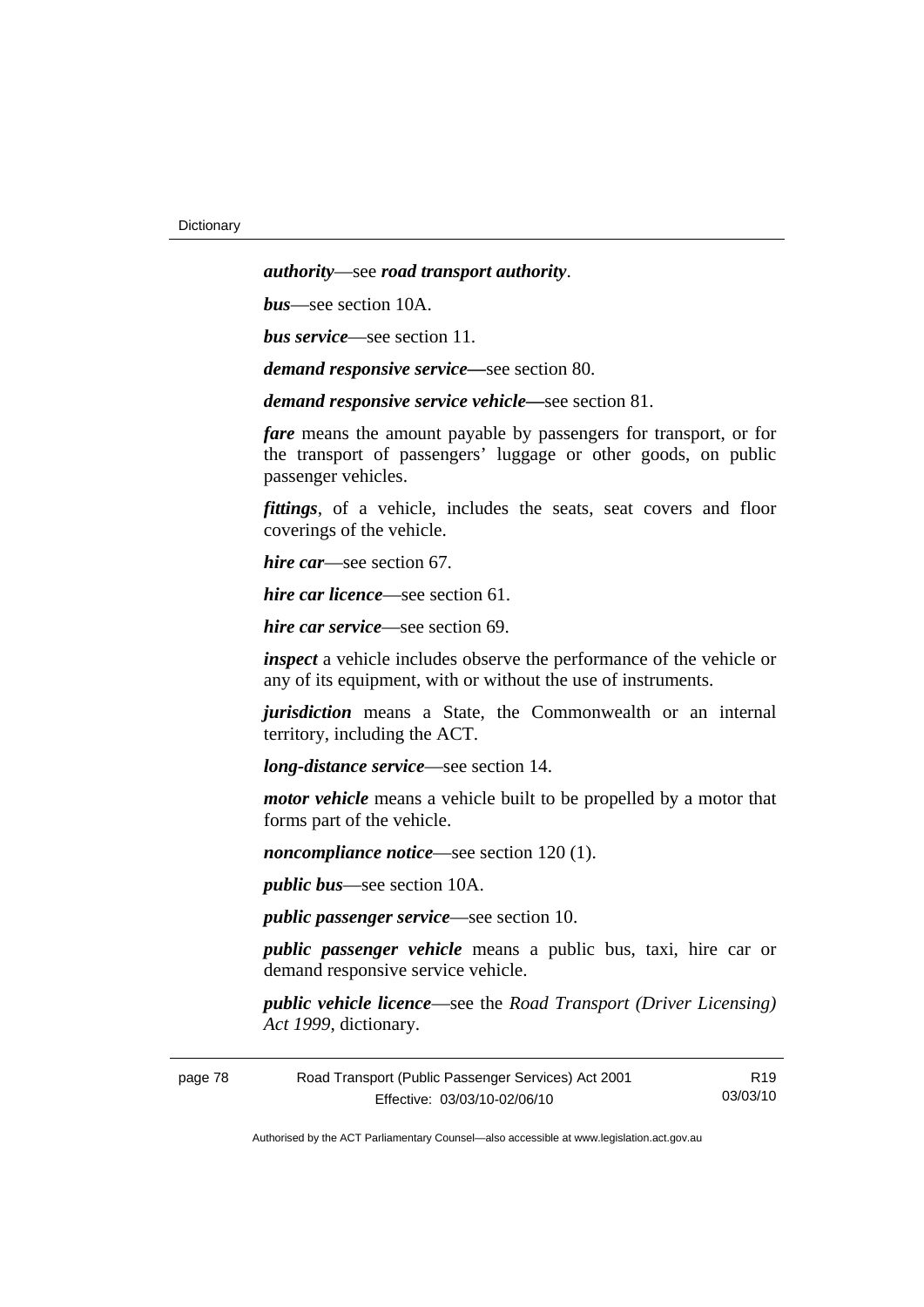*regular route service*—see section 12. *restricted hire car*—see section 68. *restricted hire car licence*—see section 62. *restricted hire car service*—see section 70. *restricted taxi*—see section 46. *restricted taxi licence*—see section 38. *restricted taxi service*—see section 48.

*road* means an area that is open to or used by the public and is developed for, or has as 1 of its main uses, the driving or riding of motor vehicles, but does not include an area that would otherwise be a road so far as a declaration under the *Road Transport (General) Act 1999*, section 12 (Power to include or exclude areas in road transport legislation) declares that this Act does not apply to the area.

*road related area* means—

- (a) an area that divides a road; or
- (b) a footpath or nature strip adjacent to a road; or
- (c) an area that is open to the public and is designated for use by cyclists or animals; or
- (d) an area that is not a road and that is open to or used by the public for driving, riding or parking vehicles; or
- (e) a shoulder of a road; or
- (f) any other area that is open to or used by the public so far as a declaration under the *Road Transport (General) Act 1999*, section 12 (Power to include or exclude areas in road transport legislation) declares that this Act applies to the area;

page 79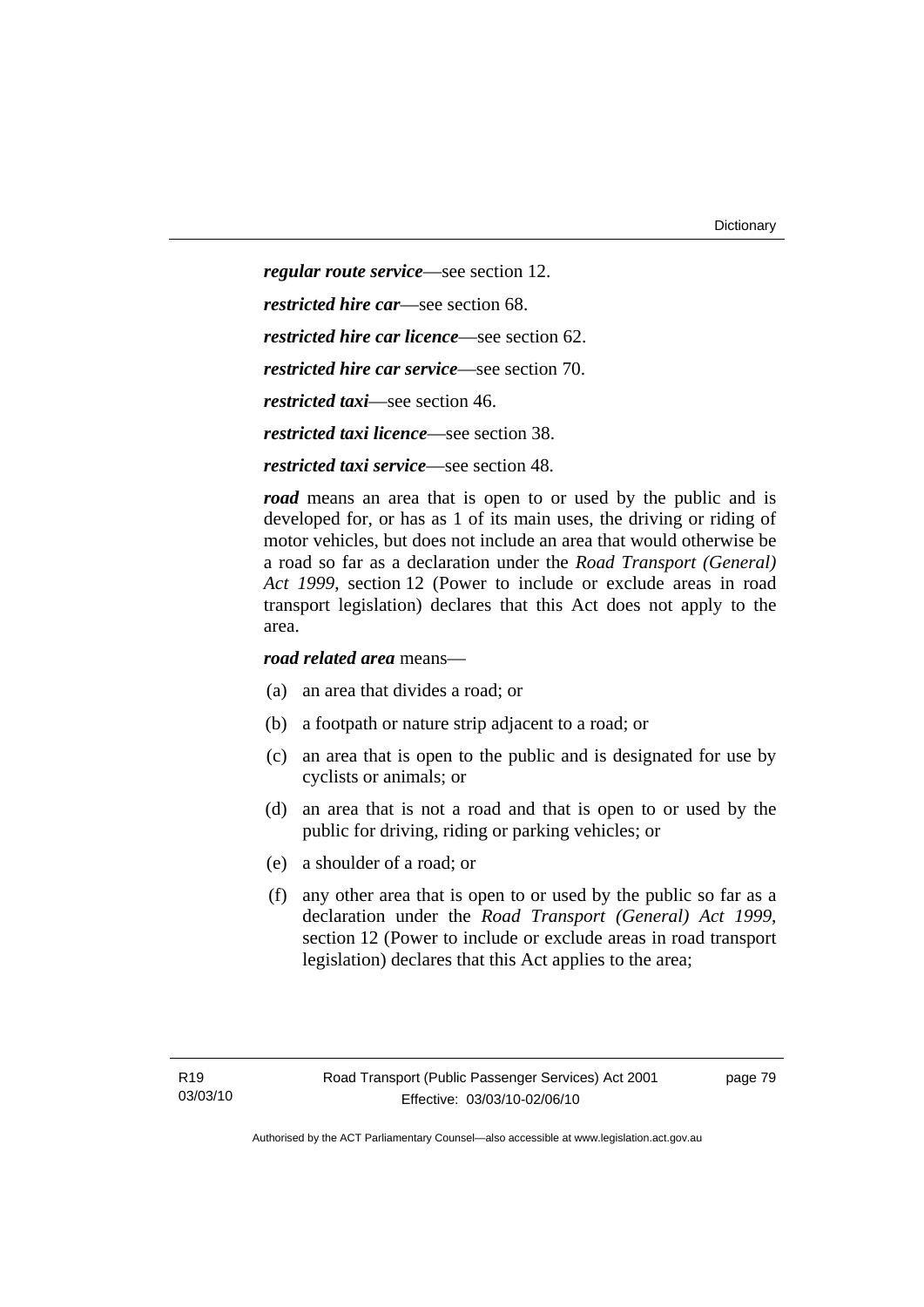but does not include an area that would otherwise be a road related area so far as a declaration under that section declares that this Act does not apply to the area.

*road transport authority* (or *authority*) means the Australian Capital Territory Road Transport Authority.

*Note* The chief executive of the department responsible for the *Road Transport (General) Act 1999* is the road transport authority (see *Road Transport (General) Act 1999*, s 16).

### *service contract—*

- (a) for part 2 (Bus services)—see section 17; and
- (b) for part 8 (Demand responsive services)—see section 89.

*taxi*—see section 45.

*taxi booking service*—see section 29.

*taxi driver* means the person driving a taxi if the person holds a public vehicle licence authorising the person to drive the taxi for hire or reward.

*taxi licence*—see section 37.

*taxi network*—see section 28.

*taxi service*—see section 47.

*taxi zone*—see the Australian Road Rules, rule 182.

*time of effect*, for a noncompliance notice—see section 120 (2) (b).

*tour and charter service*—see section 13.

*vehicle* means—

- (a) any description of vehicle on wheels, other than a vehicle used on railways or tramways; or
- (b) any other vehicle prescribed by regulation;

and includes anything else that, under the regulations, is to be treated as a vehicle.

| page 80 | Road Transport (Public Passenger Services) Act 2001 | R19      |
|---------|-----------------------------------------------------|----------|
|         | Effective: 03/03/10-02/06/10                        | 03/03/10 |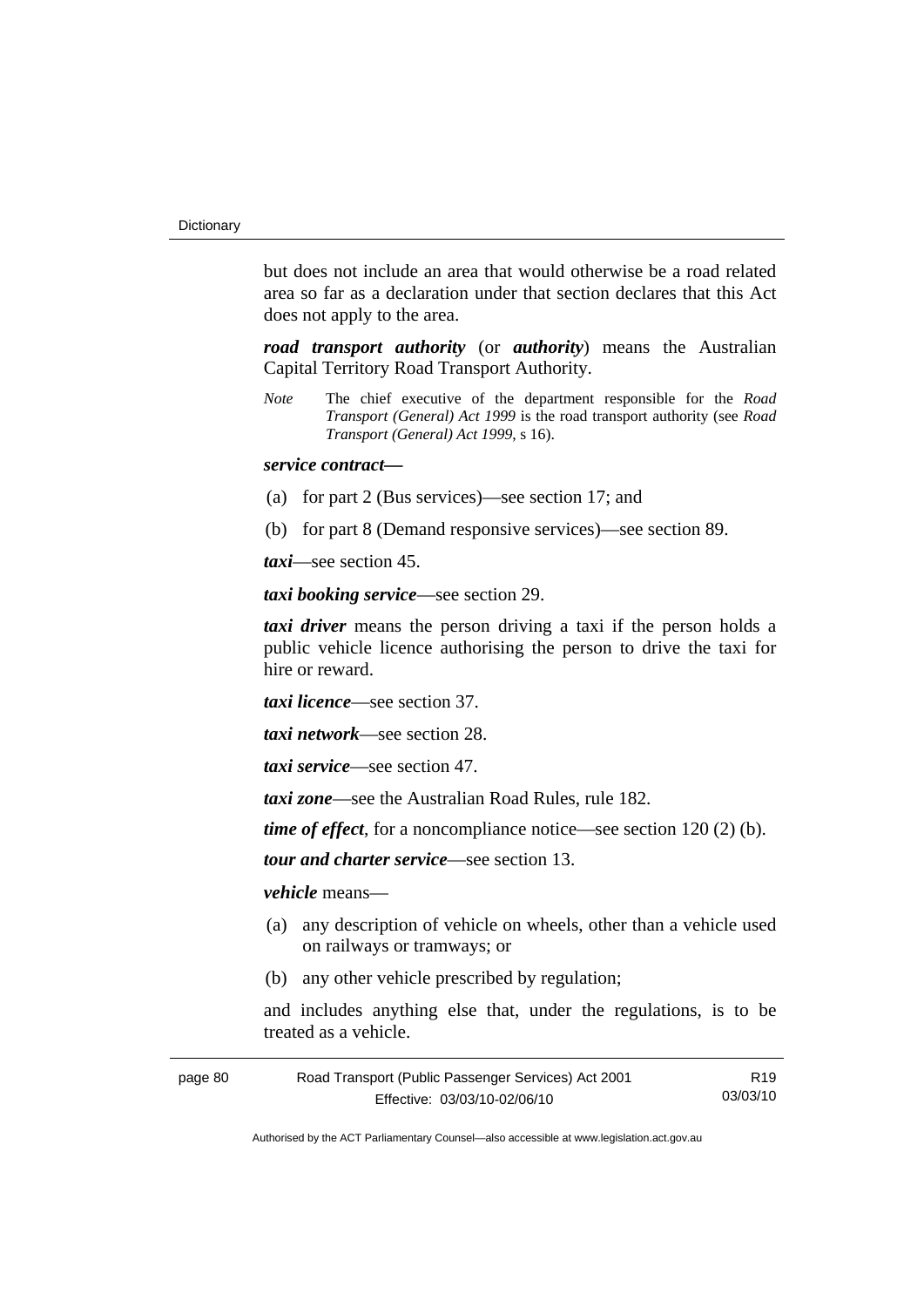# **Endnotes**

# **1 About the endnotes**

Amending and modifying laws are annotated in the legislation history and the amendment history. Current modifications are not included in the republished law but are set out in the endnotes.

Not all editorial amendments made under the *Legislation Act 2001*, part 11.3 are annotated in the amendment history. Full details of any amendments can be obtained from the Parliamentary Counsel's Office.

Uncommenced amending laws and expiries are listed in the legislation history and the amendment history. These details are underlined. Uncommenced provisions and amendments are not included in the republished law but are set out in the last endnote.

If all the provisions of the law have been renumbered, a table of renumbered provisions gives details of previous and current numbering.

The endnotes also include a table of earlier republications.

| $am = amended$                               | $ord = ordinance$                           |
|----------------------------------------------|---------------------------------------------|
| $amdt = amendment$                           | $orig = original$                           |
|                                              |                                             |
| $ch = chapter$                               | par = paragraph/subparagraph                |
| $def = definition$                           | $pres = present$                            |
| $dict = dictionary$                          | $prev = previous$                           |
| $disallowed = disallowed by the Legislative$ | $(\text{prev}) = \text{previously}$         |
| Assembly                                     | $pt = part$                                 |
| $div = division$                             | $r = rule/subrule$                          |
| $exp = expires/expired$                      | $remum = renumbered$                        |
| $Gaz = gazette$                              | $reloc = relocated$                         |
| $hda =$ heading                              | $R[X]$ = Republication No                   |
| $IA = Interpretation Act 1967$               | $RI = reissue$                              |
| $ins = inserted/added$                       | $s = section/subsection$                    |
| $LA =$ Legislation Act 2001                  | $sch = schedule$                            |
| $LR =$ legislation register                  | $sdiv = subdivision$                        |
| $LRA =$ Legislation (Republication) Act 1996 | $sub =$ substituted                         |
| $mod = modified/modification$                | SL = Subordinate Law                        |
| $o = order$                                  | $underlining = whole or part not commenced$ |
| $om = omitted/repealed$                      | or to be expired                            |
|                                              |                                             |

## **2 Abbreviation key**

R19 03/03/10 Road Transport (Public Passenger Services) Act 2001 Effective: 03/03/10-02/06/10

page 81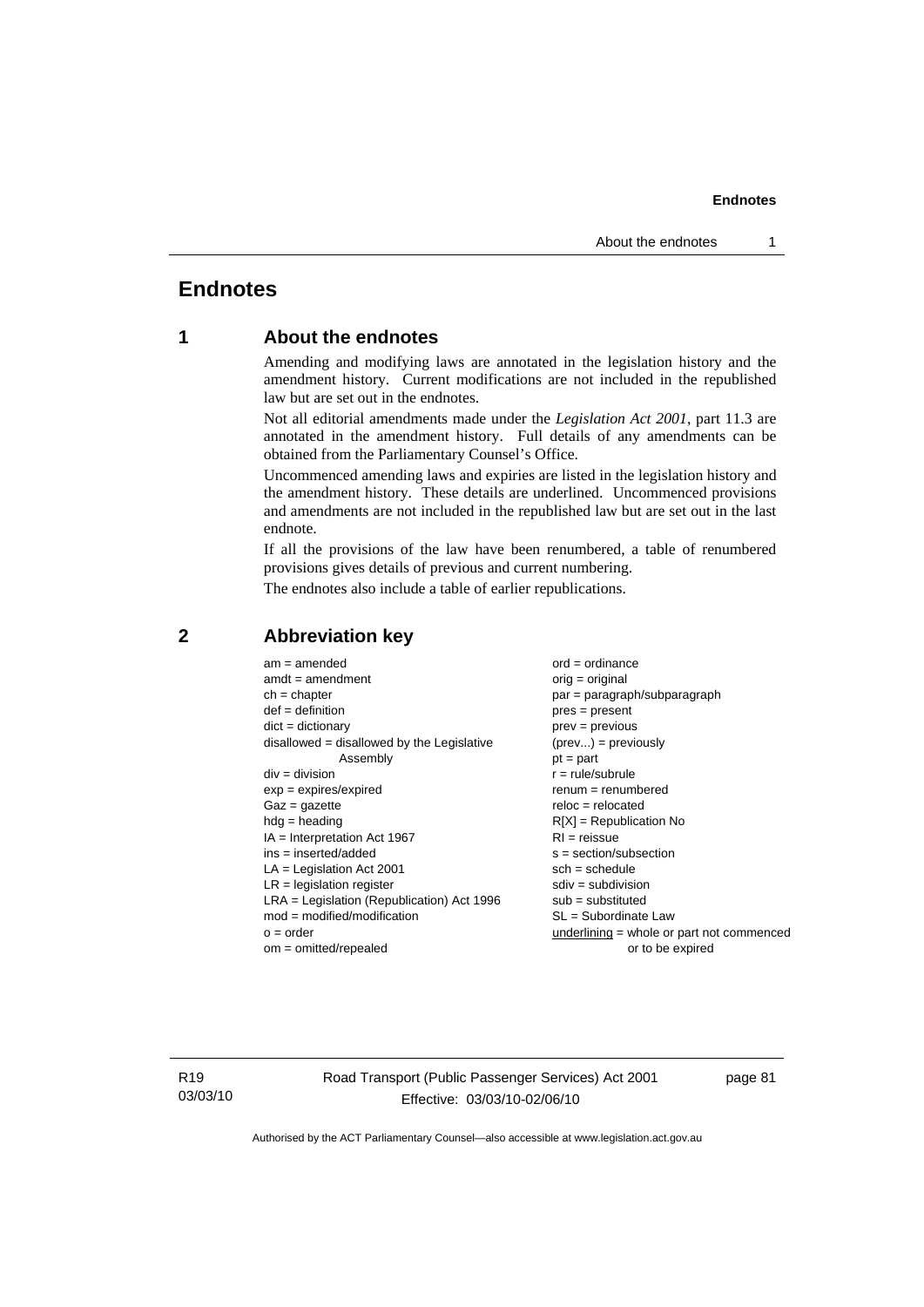# **3 Legislation history**

#### **Road Transport (Public Passenger Services) Act 2001 No 62**

notified 10 September 2001 (Gaz 2001 No S66) s 1, s 2 commenced 10 September 2001 (IA s 10B) remainder commenced 1 December 2001 (s 2 and CN 2001 No 2)

as amended by

### **Road Transport (Public Passenger Services) Amendment Act 2001 No 94**

notified LR 27 September 2001 s 1, s 2 commenced 27 September 2001 (LA s 75) remainder commenced 1 March 2002 (s 2 and CN 2002 No 2)

#### **Statute Law Amendment Act 2002 No 30 pt 3.70**

notified LR 16 September 2002 s 1, s 2 taken to have commenced 19 May 1997 (LA s 75 (2)) pt 3.70 commenced 17 September 2002 (s 2 (1))

### **Statute Law Amendment Act 2002 (No 2) No 49 pt 3.23**

notified LR 20 December 2002

s 1, s 2 taken to have commenced 7 October 1994 (LA s 75 (2)) pt 3.23 commenced 17 January 2003 (s 2 (1))

### **Road Transport (Public Passenger Services) (Hire Cars) Amendment Act 2004 A2004-69 pt 2**

notified LR 9 September 2004

s 1, s 2 commenced 9 September 2004 (LA s 75 (1))

pt 2 commenced 9 March 2005 (s 2 and LA s 79)

as modified by

### **Road Transport (Public Passenger Services) Regulation 2002 SL2002-3 (as am by SL2005-4 s 12)**

notified LR 27 February 2002 s 1, s 2 commenced 27 February 2002 (LA s 75 (1)) s 132 (4) commenced 1 March 2003 (s 2 (2))

remainder commenced 1 March 2002 (s 2 (1) and see CN2002-2)

| page 82 | Road Transport (Public Passenger Services) Act 2001 | R19      |
|---------|-----------------------------------------------------|----------|
|         | Effective: 03/03/10-02/06/10                        | 03/03/10 |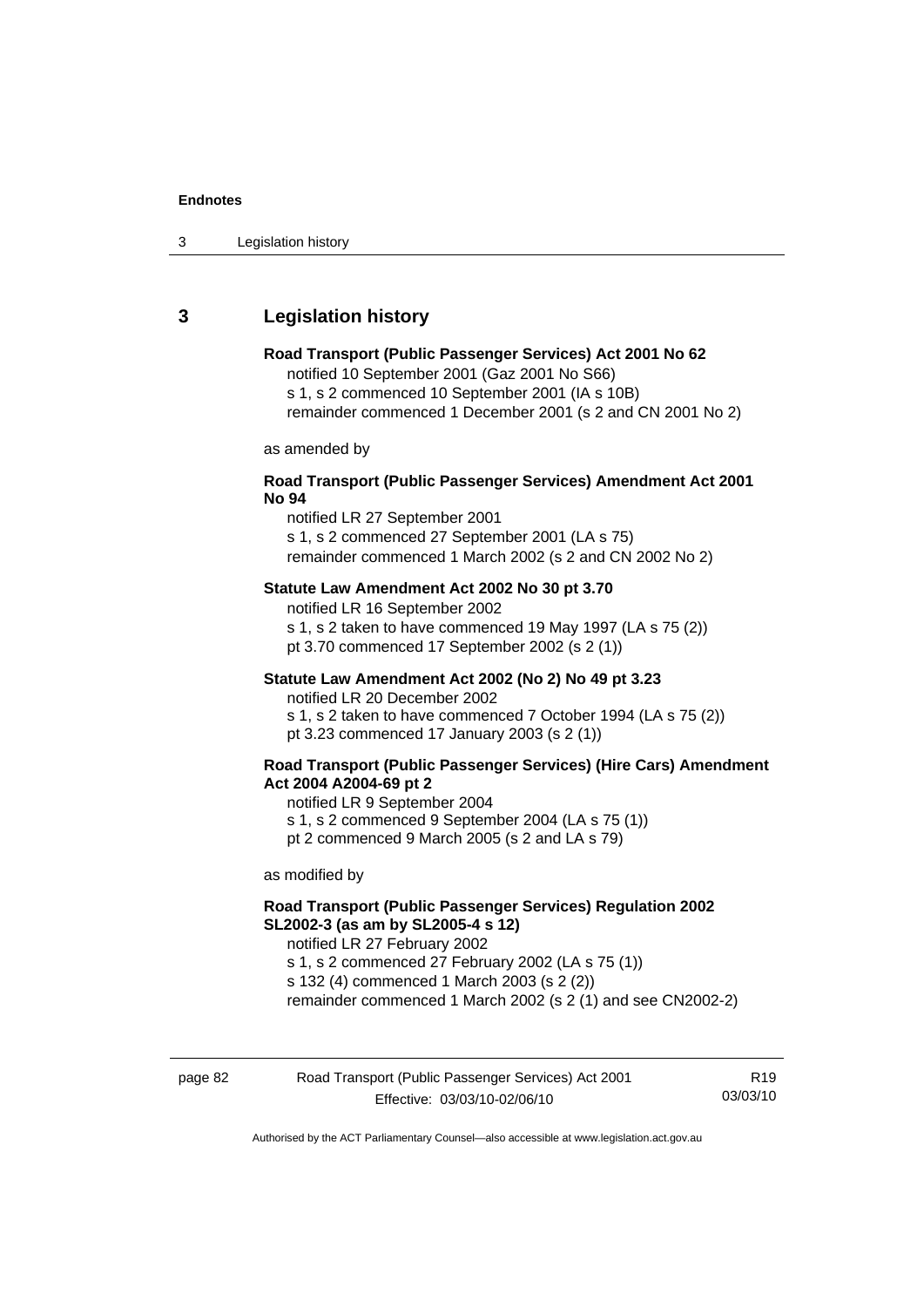### **Road Transport Legislation (Hire Cars) Amendment Regulation 2005 (No 1) SL2005-4 s 12**

notified LR 7 March 2005

s 1, s 2 commenced 7 March 2005 (LA s 75 (1))

s 12 commenced 9 March 2005 (s 2 and see Road Transport (Public Passenger Services) (Hire Cars) Amendment Act 2004 A2004-69, s 2 and LA s 79)

*Note* This regulation only amends the Road Transport (Public Passenger Services) Regulation 2002 SL2002-3.

as amended by

#### **Statute Law Amendment Act 2005 A2005-20 sch 3 pt 3.57**  notified LR 12 May 2005

s 1, s 2 taken to have commenced 8 March 2005 (LA s 75 (2)) amdt 3.372, amdt 3.374 commenced 2 June 2005 (s 2 (2)) sch 3 pt 3.57 remainder commenced 2 June 2005 (s 2 (1))

#### **Road Transport (Public Passenger Services) Amendment Act 2006 A2006-9**

notified LR 15 March 2006 s 1, s 2 commenced 15 March 2006 (LA s 75 (1)) remainder commenced 1 July 2006 (s 2 and CN2006-13)

### **Road Transport Legislation Amendment Act 2006 A2006-26 pt 2, s 31**

notified LR 14 June 2006 s 1, s 2 commenced 14 June 2006 (LA s 75 (1)) pt 2, s 31 commenced 2 July 2006 (s 2 and CN2006-12)

### **Administrative (Miscellaneous Amendments) Act 2006 A2006-30 sch 1 pt 1.10**

notified LR 16 June 2006 s 1, s 2 commenced 16 June 2006 (LA s 75 (1)) amdt 1.84 commenced 3 July 2006 (s 2 (2)) sch 1 pt 1.10 remainder commenced 1 July 2006 (s 2 (1))

### **Road Transport (Third-Party Insurance) Act 2008 A2008-1 sch 1 pt 1.9 (as am by A2008-39 s 4)**

notified LR 26 February 2008

s 1, s 2 commenced 26 February 2008 (LA s 75 (1))

sch 1 pt 1.9 commenced 1 October 2008 (s 2 as am by A2008-39 s 4)

R19 03/03/10 Road Transport (Public Passenger Services) Act 2001 Effective: 03/03/10-02/06/10

page 83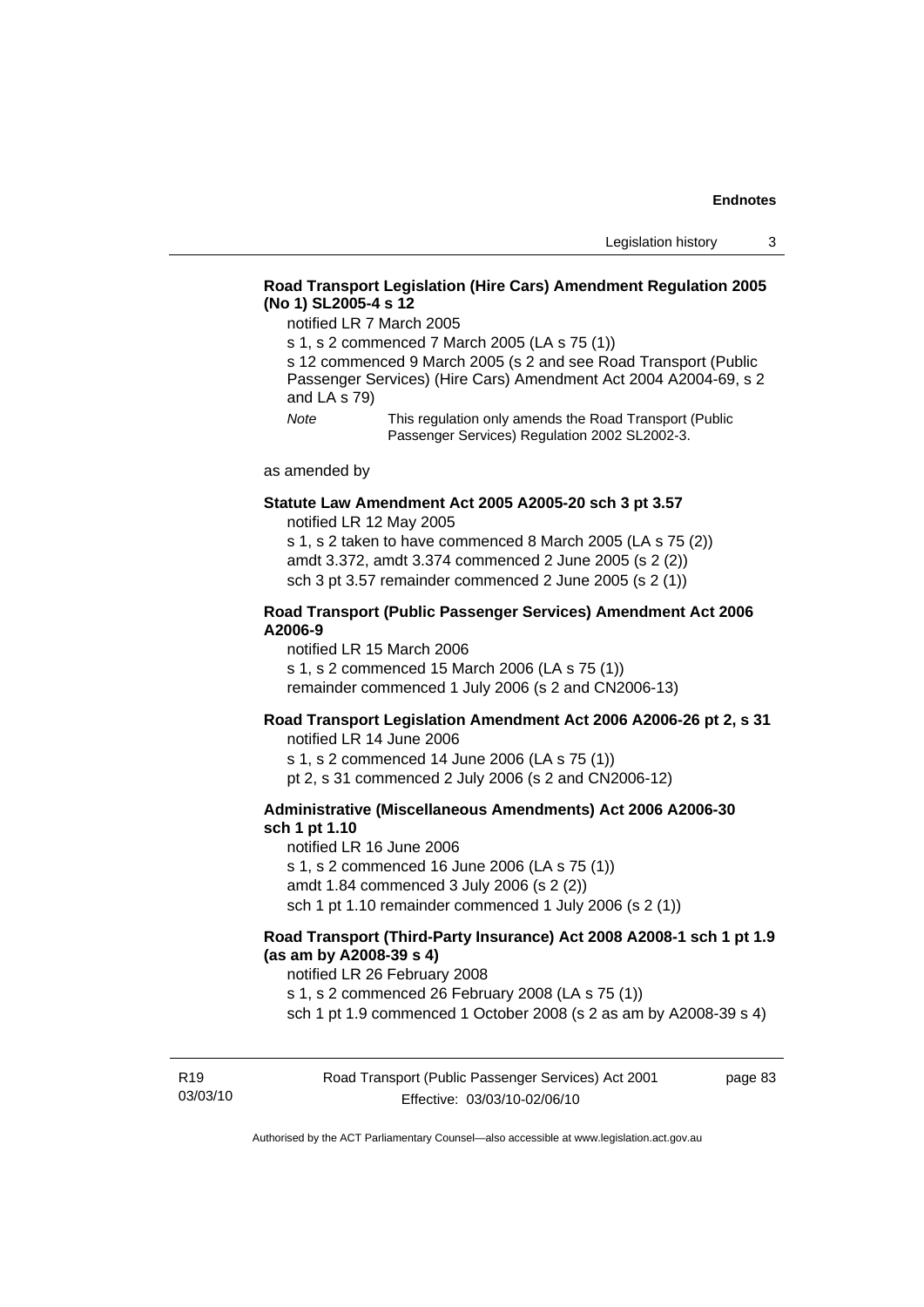4 Amendment history

### **Road Transport (Third-Party Insurance) Amendment Act 2008 A2008-39**

notified LR 22 August 2008

s 1, s 2 commenced 22 August 2008 (LA s 75 (1))

remainder commenced 23 August 2008 (s 2)

*Note* This Act only amends the Road Transport (Third-Party Insurance) Act 2008 A2008-1.

as modified by

### **Road Transport (Third-Party Insurance) Regulation 2008 SL2008-37 s 103 and sch 20 mod 20.1**

notified LR 25 August 2008

s 1, s 2 commenced 25 August 2008 (LA s 75 (1)) s 103 and sch 20 mod 20.1 commenced 1 October 2008 (s 2 and see Road Transport (Third-Party Insurance) Act 2008 A2008-1 s 2 (as am by A2008-39 s 4))

as amended by

### **Road Transport (Third-Party Insurance) Amendment Act 2009 A2009-16 sch 3 pt 3.3**

notified LR 30 June 2009 s 1, s 2 commenced 30 June 2009 (LA s 75 (1)) sch 3 pt 3.3 commenced 5 July 2009 (s 2)

#### **Road Transport (Mass, Dimensions and Loading) Act 2009 A2009-22 sch 1 pt 1.8**

notified LR 3 September 2009

s 1, s 2 commenced 3 September 2009 (LA s 75 (1))

sch 1 pt 1.8 commenced 3 March 2010 (s 2 and LA s 79)

### **Statute Law Amendment Act 2009 (No 2) A2009-49 sch 3 pt 3.63**

notified LR 26 November 2009

s 1, s 2 commenced 26 November 2009 (LA s 75 (1)) sch 3 pt 3.63 commenced 17 December 2009 (s 2)

### **4 Amendment history**

#### **Preliminary**

pt 1 hdg note om A2005-20 amdt 3.369

page 84 Road Transport (Public Passenger Services) Act 2001 Effective: 03/03/10-02/06/10

R19 03/03/10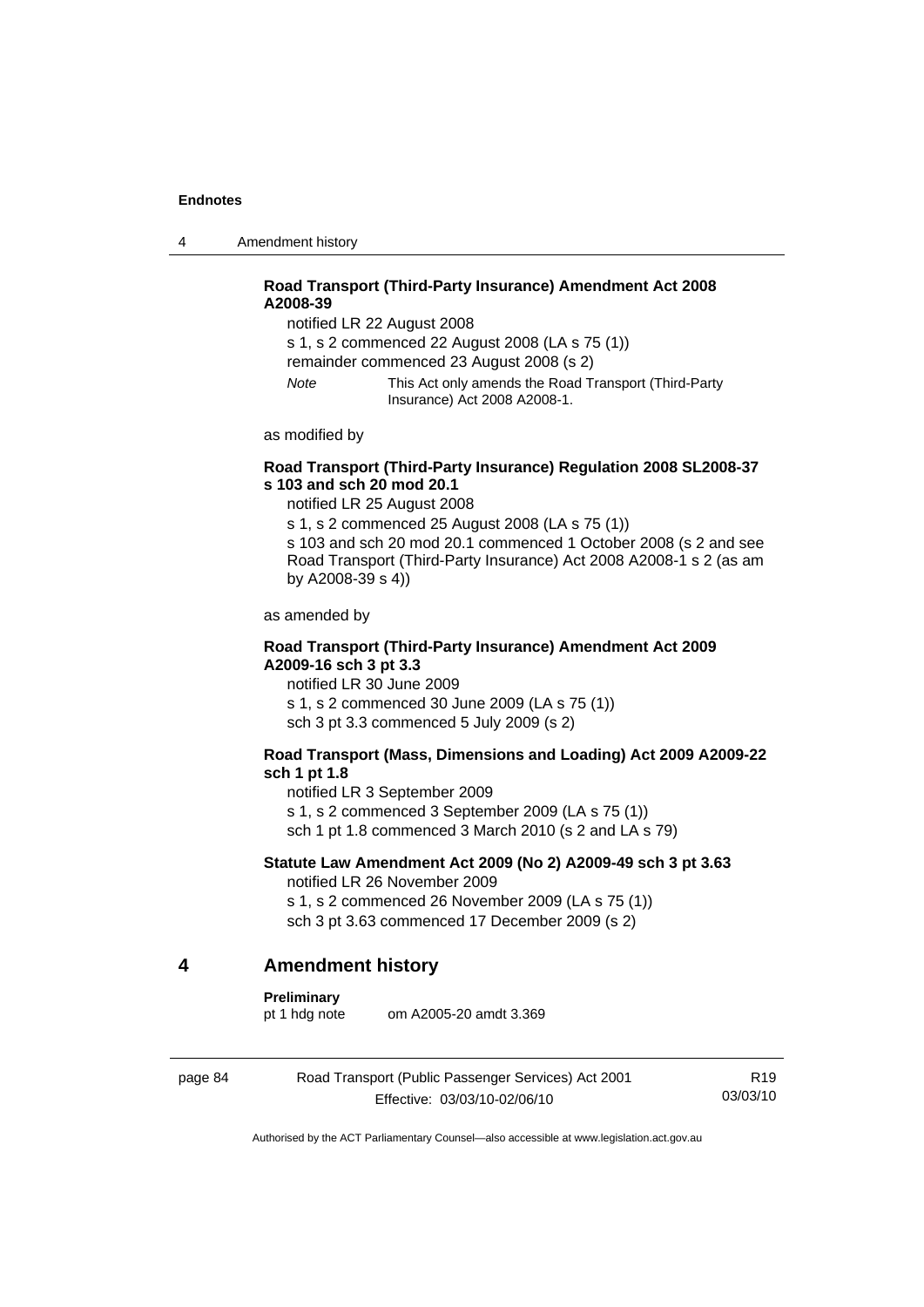| Name of Act       |                                                                                                                     |        |
|-------------------|---------------------------------------------------------------------------------------------------------------------|--------|
| s 1               | am A2005-20 amdt 3.370; A2009-22 amdt 1.23                                                                          |        |
| Objects           |                                                                                                                     |        |
| s 2 hdg           | bracketed note $exp 30$ June 2002 (s 4 (3))                                                                         |        |
| s <sub>2</sub>    | orig s 2 om R1 LA (s 89 (4))<br>(prev s 3) sub 2001 No 94 s 4                                                       |        |
|                   | renum as s 2 R1 LA (see 2001 No 94 s 17)<br>am A2004-69 s 4                                                         |        |
| <b>Dictionary</b> |                                                                                                                     |        |
| s 3               | (prev s 4) renum as s 3 R1 LA (see 2001 No 94 s 17)                                                                 |        |
| <b>Notes</b>      |                                                                                                                     |        |
| s 4               | (prev s 5) sub 2001 No 94 s 5<br>renum as s 4 R1 LA (see 2001 No 94 s 17)<br>ss (2), (3) exp 30 June 2002 (s 4 (3)) |        |
|                   | Offences against Act-application of Criminal Code etc                                                               |        |
| s 4A              | ins A2004-69 s 5                                                                                                    |        |
|                   | am A2006-9 s 4; A2006-26 s 4                                                                                        |        |
|                   | Functions of road transport authority                                                                               |        |
| s 5               | (prev s 6) sub 2001 No 94 s 5<br>renum as s 5 R1 LA (see 2001 No 94 s 17)                                           |        |
|                   | am A2004-69 s 6; A2006-9 ss 5-7                                                                                     |        |
| and licences      | Registers of accredited people, demand responsive service authorisations                                            |        |
| s 6 hdg           | sub A2006-9 s 8                                                                                                     |        |
| s 6               | (prev s 7) sub 2001 No 94 s 5                                                                                       |        |
|                   | renum as s 6 R1 LA (see 2001 No 94 s 17)<br>am A2004-69 s 7; A2006-9 s 9                                            |        |
|                   | Security and disclosure of information in registers                                                                 |        |
| s 7               | (prev s 8) sub 2001 No 94 s 5                                                                                       |        |
|                   | renum as s 7 R1 LA (see 2001 No 94 s 17)                                                                            |        |
|                   | sub 2002 No 49 amdt 3.229<br>am A2006-9 s 10                                                                        |        |
|                   |                                                                                                                     |        |
| s 8               | <b>Trade Practices Act authorisation</b><br>(prev s 9) renum as s 8 R1 LA (see 2001 No 94 s 17)                     |        |
|                   |                                                                                                                     |        |
| s 9               | Combinations of accreditations, authorisations and licences<br>(prev s 9A) ins 2001 No 94 s 6                       |        |
|                   | renum as s 9 R1 LA (see 2001 No 94 s 17)                                                                            |        |
|                   | sub A2006-9 s 11                                                                                                    |        |
|                   | <b>Combinations of accreditations and licences</b>                                                                  |        |
| s 9A              | renum as s 9                                                                                                        |        |
|                   |                                                                                                                     |        |
|                   |                                                                                                                     |        |
|                   | Road Transport (Public Passenger Services) Act 2001                                                                 | page 8 |
|                   |                                                                                                                     |        |

R19 03/03/10

Effective: 03/03/10-02/06/10

 $35<sub>5</sub>$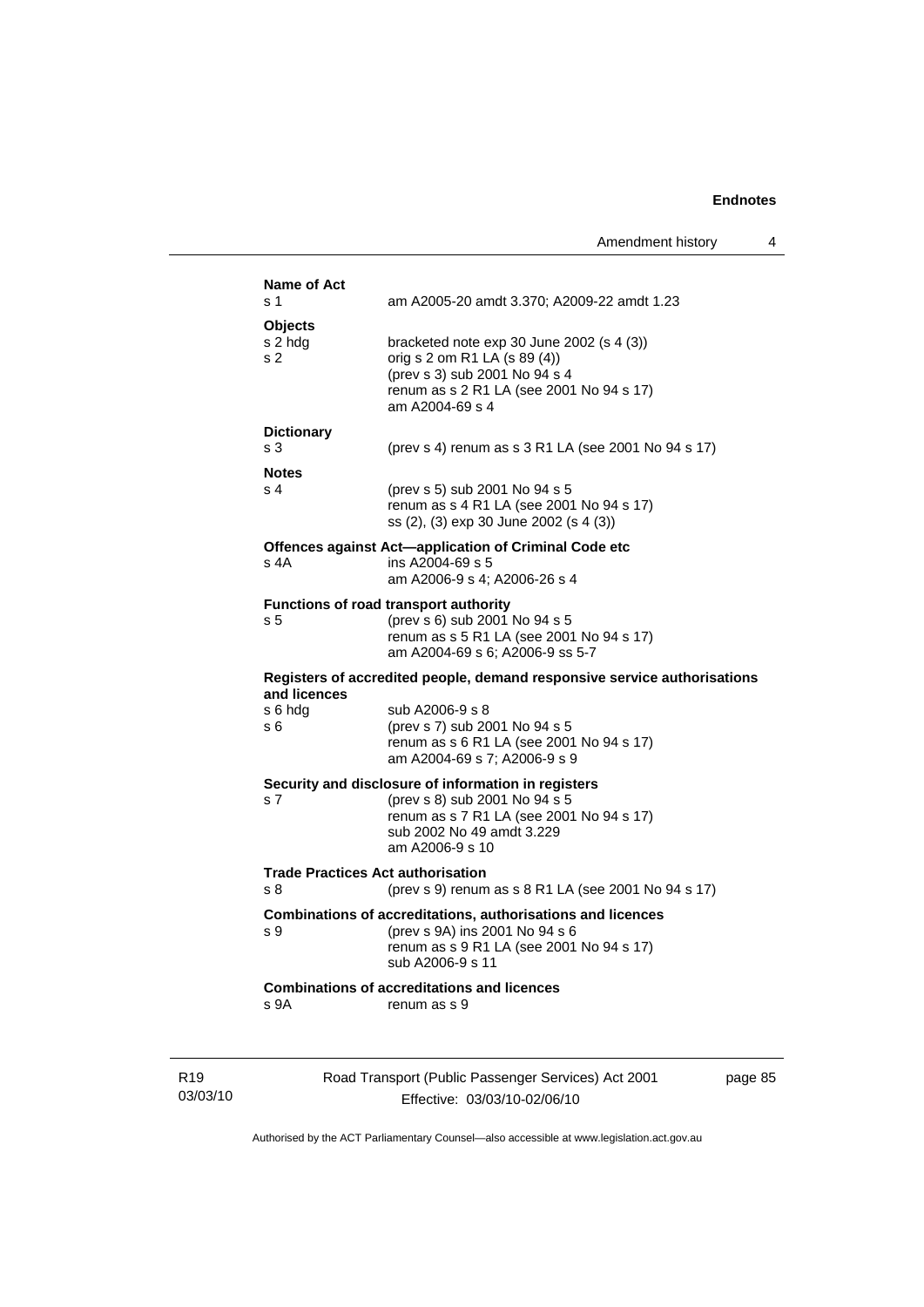4 Amendment history

```
Meaning of bus and public bus
s 10A ins A2005-20 amdt 3.371
Meaning of bus service
s 11 hdg bracketed note exp 30 June 2002 (s 4 (3)) 
s 11 sub A2006-9 s 12
What is a regular route service? 
s 12 hdg bracketed note exp 30 June 2002 (s 4 (3)) 
What is a long-distance service? 
s 14 hdg bracketed note exp 30 June 2002 (s 4 (3))
Bus operators—purposes of accreditation 
s 15 hdg bracketed note exp 30 June 2002 (s 4 (3)) 
Regulations about accreditation system 
s 16 am 2002 No 30 amdt 3.748; A2006-9 amdt 1.9 
Service contracts—regular route services 
s 17 hdg bracketed note exp 30 June 2002 (s 4 (3)) 
                  sub A2006-9 s 13 
s 17 am 2002 No 49 amdt 3.230; A2005-20 amdt 3.372 
Entitlement to operate regular route services 
s 18 am A2006-30 amdt 1.78 
Entitlement to operate tour and charter services 
s 19 am A2006-30 amdt 1.79 
Territory's entitlement to operate bus service 
s 19A ins A2006-30 amdt 1.80 
Unaccredited operators not to operate certain bus services 
s 20 hdg bracketed note exp 30 June 2002 (s 4 (3)) 
s 20 am A2006-30 amdt 1.81 
Pretending to be an accredited bus service operator 
s 21 sub 2002 No 30 amdt 3.749 
Operators of regular route services to hold service contracts 
s 22 hdg bracketed note exp 30 June 2002 (s 4 (3))<br>s 22 am A2006-30 amdt 1 82
                s 22 am A2006-30 amdt 1.82 
Regulations about operation of bus services by accredited people 
s 24 am A2004-69 s 8; A2006-9 amdt 1.1 
Regulations about operation of public buses 
s 25 am A2006-9 amdt 1.2, amdt 1.3 
Regulations about bus drivers 
s 26 am 2002 No 49 amdt 3.230
```
page 86 Road Transport (Public Passenger Services) Act 2001 Effective: 03/03/10-02/06/10 R19 03/03/10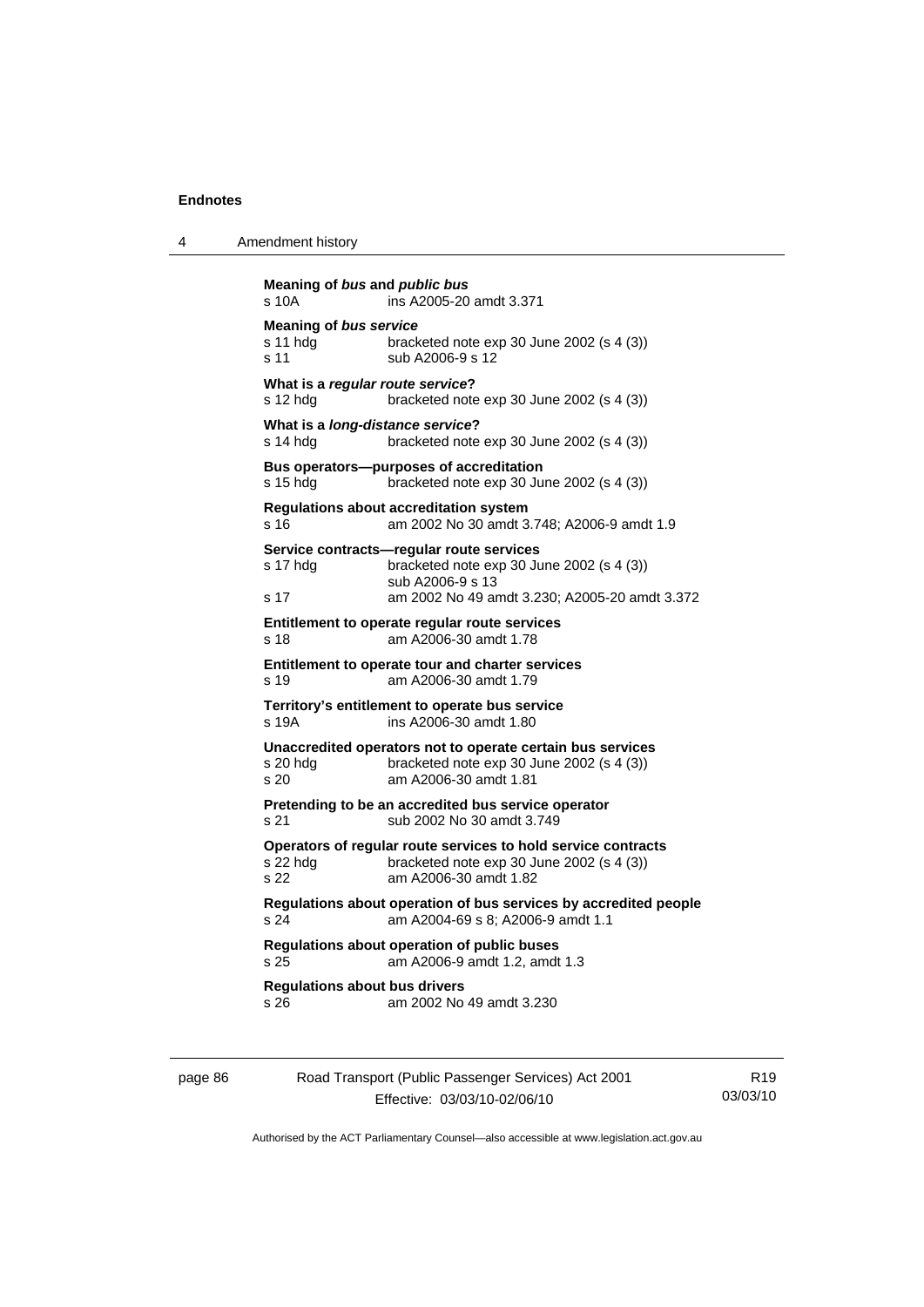|                             | s 27                                                | Regulations about conduct of passengers<br>am 2002 No 49 amdt 3.230                                                                                                           |         |
|-----------------------------|-----------------------------------------------------|-------------------------------------------------------------------------------------------------------------------------------------------------------------------------------|---------|
|                             | Taxi networks<br>pt 3 hdg                           | sub 2001 No 94 s 8                                                                                                                                                            |         |
|                             | <b>Basic concepts</b><br>div 3.1 h dg               | ins 2001 No 94 s 8                                                                                                                                                            |         |
|                             | Meaning of taxi network<br>s 28 hda<br>s 28         | bracketed note $exp 30$ June 2002 (s 4 (3))<br>orig s 28 om 2001 No 94 s 7<br>(prev s 29) sub 2001 No 94 s 8<br>renum as s 28 R1 LA (see 2001 No 94 s 17)                     |         |
|                             | Meaning of taxi booking service<br>s 29 hdg<br>s 29 | bracketed note $exp 30$ June 2002 (s 4 (3))<br>(prev s 29A) ins 2001 No 94 s 8<br>renum as s 29 R1 LA (see 2001 No 94 s 17)                                                   |         |
|                             | Meaning of taxi booking service<br>s 29A            | renum as s 29                                                                                                                                                                 |         |
|                             | s 29B                                               | Taxi network providers--purposes of accreditation<br>renum as s 30                                                                                                            |         |
|                             | s 29C                                               | Taxi network providers-regulations about accreditation system<br>renum as s 31                                                                                                |         |
|                             | s 29D                                               | Entitlement to operate taxi networks<br>renum as s 32                                                                                                                         |         |
|                             | s 29E                                               | Unaccredited persons not to operate taxi network<br>renum as s 33                                                                                                             |         |
|                             | s 29F                                               | Pretending to be an accredited taxi network provider<br>renum as s 34                                                                                                         |         |
|                             | s 29G                                               | Regulations about operation of taxi networks by accredited people<br>renum as s 35                                                                                            |         |
|                             | s 29H                                               | Regulations about operation of taxi networks<br>renum as s 36                                                                                                                 |         |
|                             | div 3.2 hdg                                         | Accreditation of taxi network providers<br>$ins$ 2001 No 94 s 8                                                                                                               |         |
|                             | s 30 hdg<br>s 30                                    | Taxi network providers—purposes of accreditation<br>bracketed note exp 30 June 2002 (s 4 (3))<br>(prev s 29B) ins 2001 No 94 s 8<br>renum as s 30 R1 LA (see 2001 No 94 s 17) |         |
|                             | <b>Meaning of restricted taxi licence</b><br>s 30A  | renum as s 38                                                                                                                                                                 |         |
| R <sub>19</sub><br>03/03/10 |                                                     | Road Transport (Public Passenger Services) Act 2001<br>Effective: 03/03/10-02/06/10                                                                                           | page 87 |

Authorised by the ACT Parliamentary Counsel—also accessible at www.legislation.act.gov.au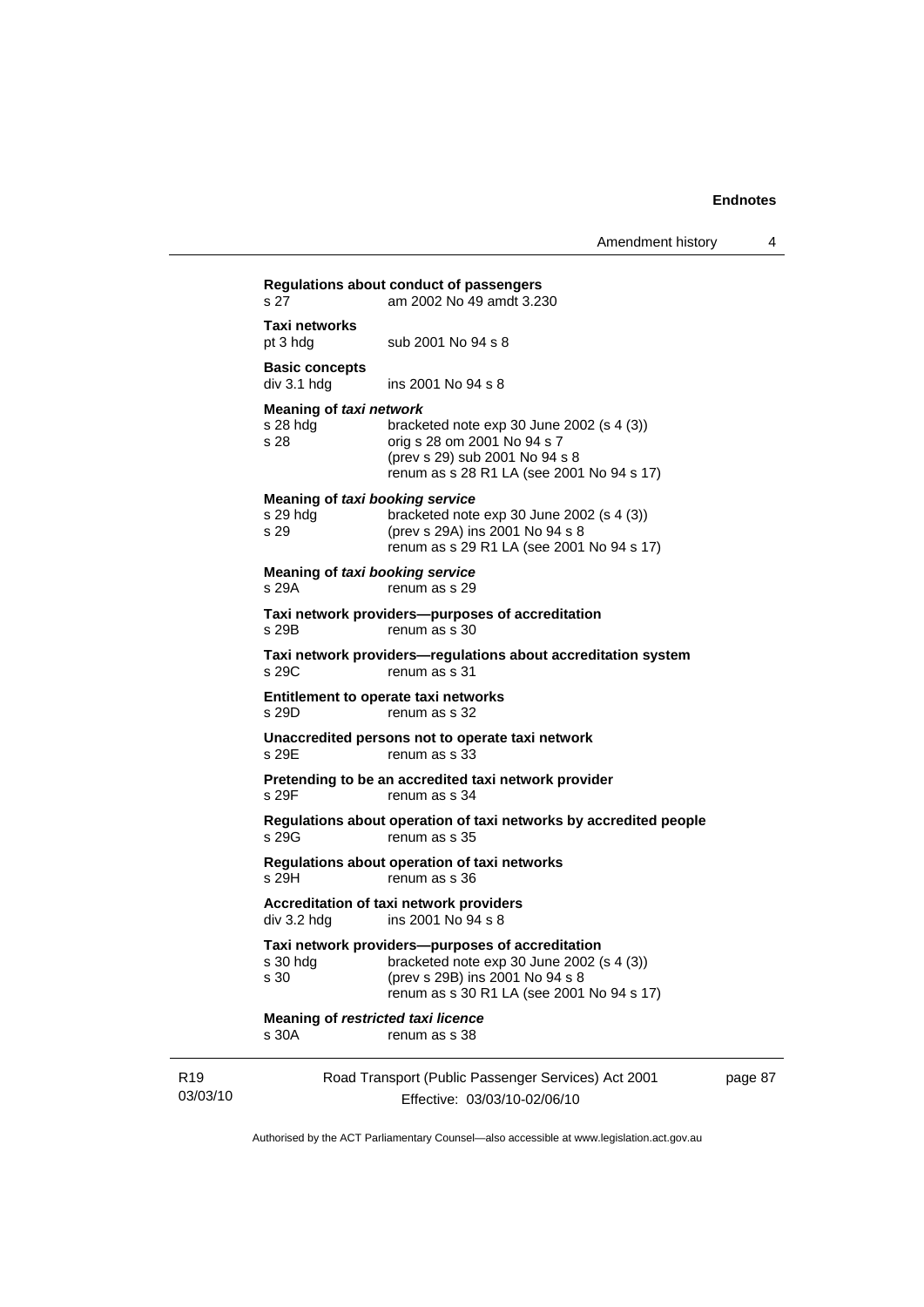4 Amendment history

page 88 Road Transport (Public Passenger Services) Act 2001 R19 **Maximum numbers of taxi licences**<br>s 30B renum as s 39 renum as s 39 **Issue of taxi licences**  renum as s 40 **Transferability of taxi licences**<br>s 30D renum as s 4 renum as s 41 **Use of vehicles as taxis**  s 30E renum as s 42 **Pretending vehicles are licensed taxis**  s 30F renum as s 43 **Regulations about taxi licences**  s 30G renum as s 44 **Taxi network providers—regulations about accreditation system**  s 31 hdg bracketed note exp 30 June 2002 (s 4 (3)) s 31 (prev s 29C) ins 2001 No 94 s 8 renum as s 31 R1 LA (see 2001 No 94 s 17) am A2006-9 amdt 1.9; A2006-26 s 5; pars renum A2006-26 s 6 **Meaning of** *restricted taxi* s 31A renum as s 46 **Meaning of** *taxi service*  s 31B renum as s 47 **Meaning of** *restricted taxi service*  s 31C renum as s 48 **Taxi service operators—purposes of accreditation**  s 31D renum as s 49 **Taxi service operators—regulations about accreditation system**  s 31E renum as s 50 **Entitlement to operate taxi services**  s 31F renum as s 51 **Unaccredited operators not to operate taxi services**  s 31G renum as s 52 **Pretending to be an accredited taxi service operator**  s 31H renum as s 53 **Taxi service operators to be affiliated with taxi network**  s 31I renum as s 54 **Pretending to be affiliated with taxi network**  s 31J renum as s 55

Effective: 03/03/10-02/06/10

03/03/10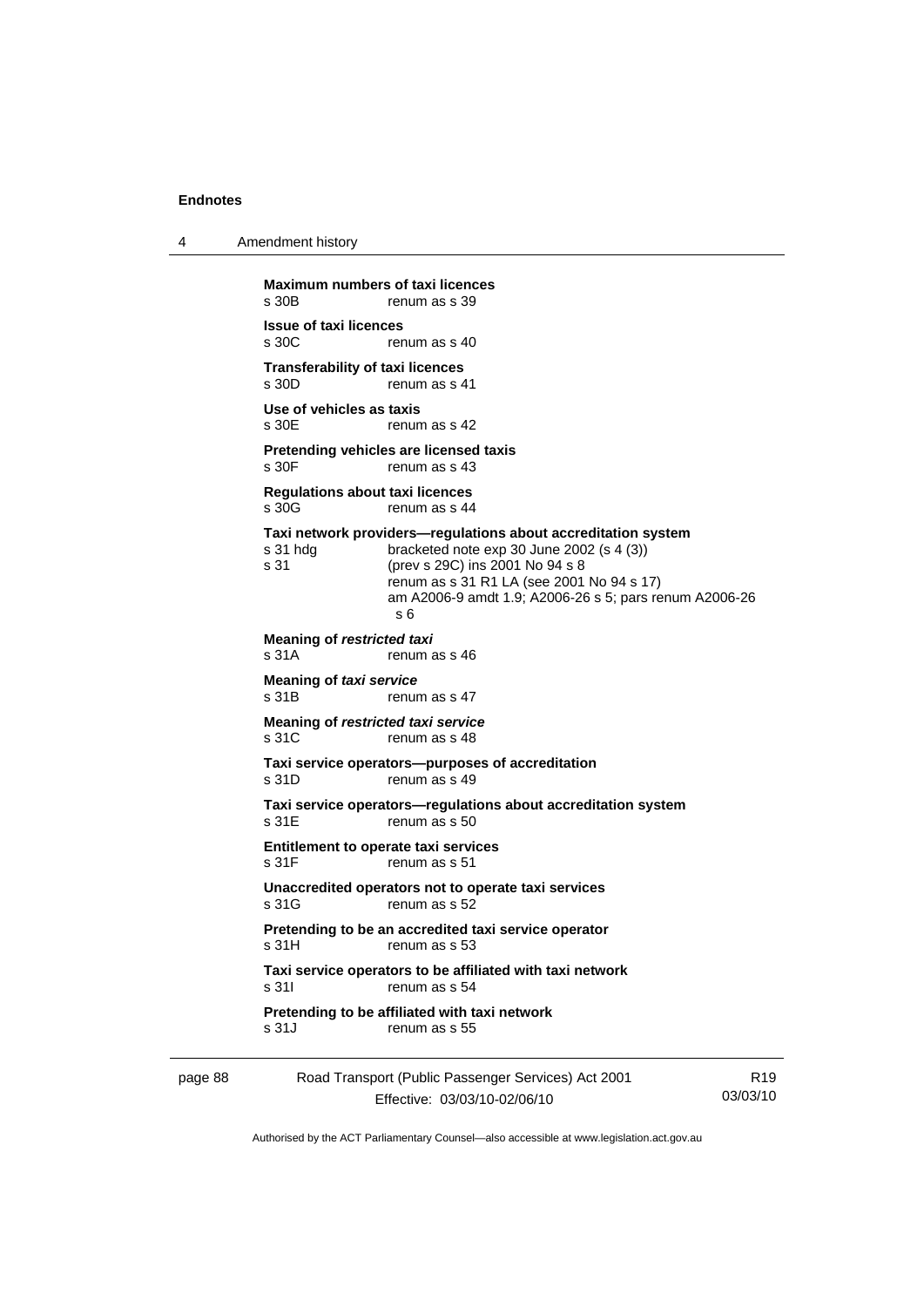**Regulations about operation of taxi services by accredited people**  s 31K renum as s 56 **Regulations about operation of taxis**  s 31L renum as s 57 **Regulations about taxi drivers**  s 31M renum as s 58 **Regulations about conduct of taxi passengers**  s 31N renum as s 59 **Power to determine maximum taxi fares**  s 310 renum as s 60 **Entitlement to operate taxi networks**  div 3.3 hdg ins 2001 No 94 s 8 **Entitlement to operate taxi networks**  s 32 (prev s 29D) ins 2001 No 94 s 8 renum as s 32 R1 LA (see 2001 No 94 s 17) sub A2006-26 s 7 **Regulations may apply certain laws and instruments**  s 32A renum as s 62 and then s 82 **Regulations about enforcement**  s 32B renum as s 63 and then s 83 **Minister may exempt vehicles and people from Act**  s 32C renum as s 64 and then s 84 **Regulations may exempt vehicles and people from Act**  s 32D renum as s 65 and then s 85 **Operating taxi network without entitlement**<br>s 33 hdg<br>bracketed note exp 30 Jun bracketed note exp 30 June 2002 (s  $4$  (3)) s 33 orig s 33 renum as s 66 and then s 87 (prev s 29E) ins 2001 No 94 s 8 renum as s 33 R1 LA (see 2001 No 94 s 17) sub A2006-26 s 7 **Pretending to be an accredited taxi network provider**<br>s 34 **compass** 34 **repulned** as s 67 and then s 8 orig s 34 renum as s 67 and then s 88 (prev s 29F) ins 2001 No 94 s 8 renum as s 34 R1 LA (see 2001 No 94 s 17) am A2006-26 s 8 **Regulation of taxi networks**  div 3.4 hdg ins 2001 No 94 s 8

R19 03/03/10 Road Transport (Public Passenger Services) Act 2001 Effective: 03/03/10-02/06/10

page 89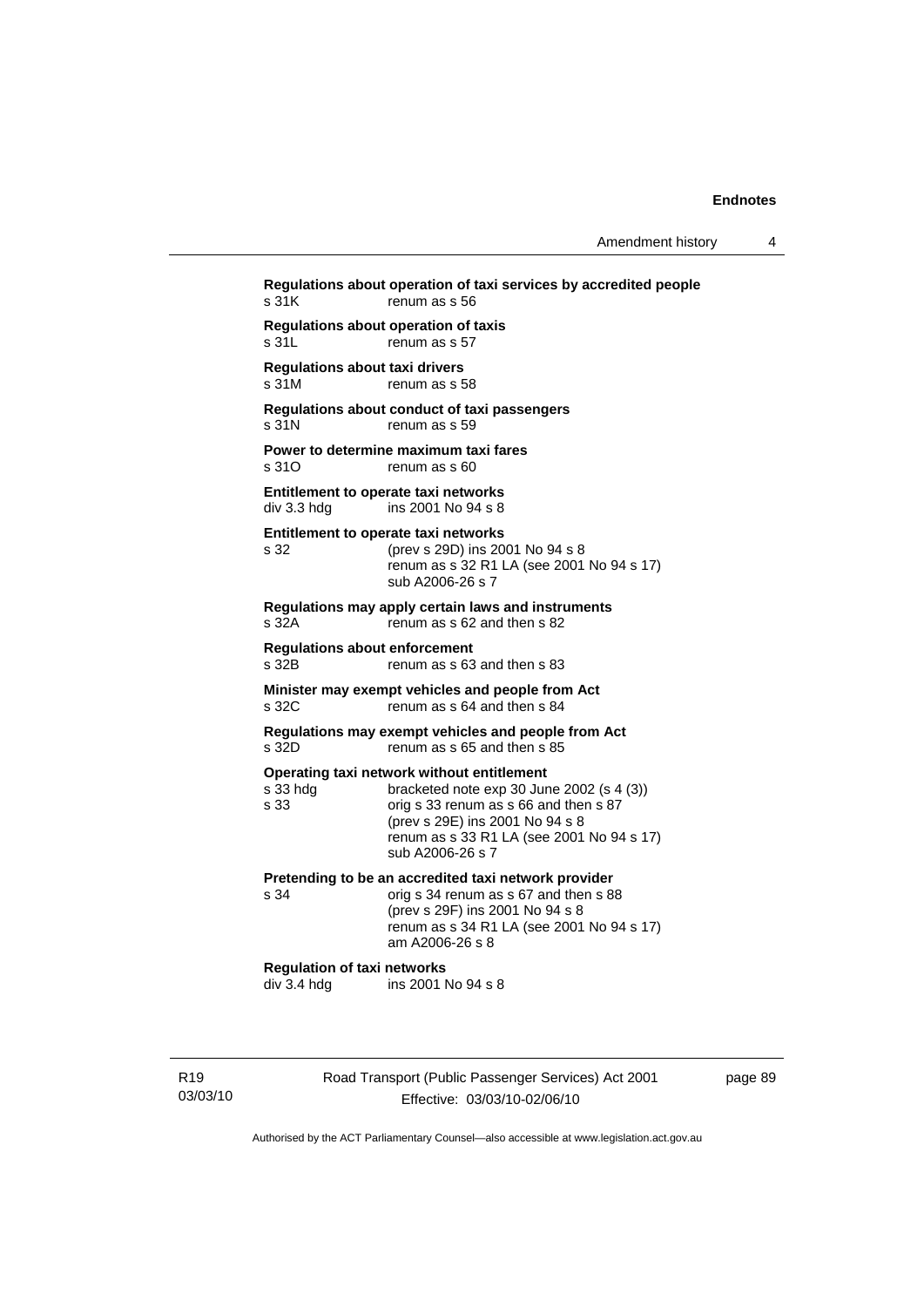| 4 | Amendment history                                      |                                                                                                                                                                                                                                         |
|---|--------------------------------------------------------|-----------------------------------------------------------------------------------------------------------------------------------------------------------------------------------------------------------------------------------------|
|   | s 35 hdg<br>s 35                                       | Regulations about operation of taxi networks by accredited people<br>bracketed note exp 30 June 2002 (s 4 (3))<br>orig s 35 renum as s 68 and then s 89<br>(prev s 29G) ins 2001 No 94 s 8<br>renum as s 35 R1 LA (see 2001 No 94 s 17) |
|   | s 36                                                   | Regulations about operation of taxi networks<br>orig s 36 renum as s 69 and then s 90<br>(prev s 29H) ins 2001 No 94 s 8<br>renum as s 36 R1 LA (see 2001 No 94 s 17)                                                                   |
|   | <b>Licensing of taxi vehicles</b><br>pt 4 hdg          | orig pt 4 hdg renum as pt 7 hdg (see 2001 No 94 s 9)<br>ins 2001 No 94 s 8                                                                                                                                                              |
|   | <b>Basic concepts</b><br>div 4.1 hdg                   | orig div 4.1 hdg renum as div 7.1 hdg<br>ins 2001 No 94 s 8                                                                                                                                                                             |
|   | <b>Meaning of taxi licence</b><br>s 37 hdg<br>s 37     | bracketed note exp 30 June 2002 (s 4 (3))<br>orig s 37 renum as s 70 and then s 91<br>(prev s 30) sub 2001 No 94 s 8<br>renum as s 37 R1 LA (see 2001 No 94 s 17)<br>sub A2004-69 s 37                                                  |
|   | Meaning of restricted taxi licence<br>s 38 hdg<br>s 38 | bracketed note exp 30 June 2002 (s 4 (3))<br>orig s 38 renum as s 71 and then s 92<br>(prev s 30A) ins 2001 No 94 s 8<br>renum as s 38 R1 LA (see 2001 No 94 s 17)                                                                      |
|   | <b>Taxi licences</b><br>div 4.2 hdg                    | orig div 4.2 hdg renum as div 7.2 hdg<br>ins 2001 No 94 s 8                                                                                                                                                                             |
|   | s 39 hdg<br>s 39                                       | <b>Maximum numbers of taxi licences</b><br>bracketed note exp 30 June 2002 (s 4 (3))<br>orig s 39 renum as s 72 and then s 93<br>(prev s 30B) ins 2001 No 94 s 8<br>renum as s 39 R1 LA (see 2001 No 94 s 17)                           |
|   | <b>Issue of taxi licences</b><br>s 40 hdg<br>s 40      | bracketed note $exp 30$ June 2002 (s 4 (3))<br>orig s 40 renum as s 73<br>(prev s 30C) ins 2001 No 94 s 8<br>renum as s 40 R1 LA (see 2001 No 94 s 17)                                                                                  |

page 90 Road Transport (Public Passenger Services) Act 2001 Effective: 03/03/10-02/06/10

R19 03/03/10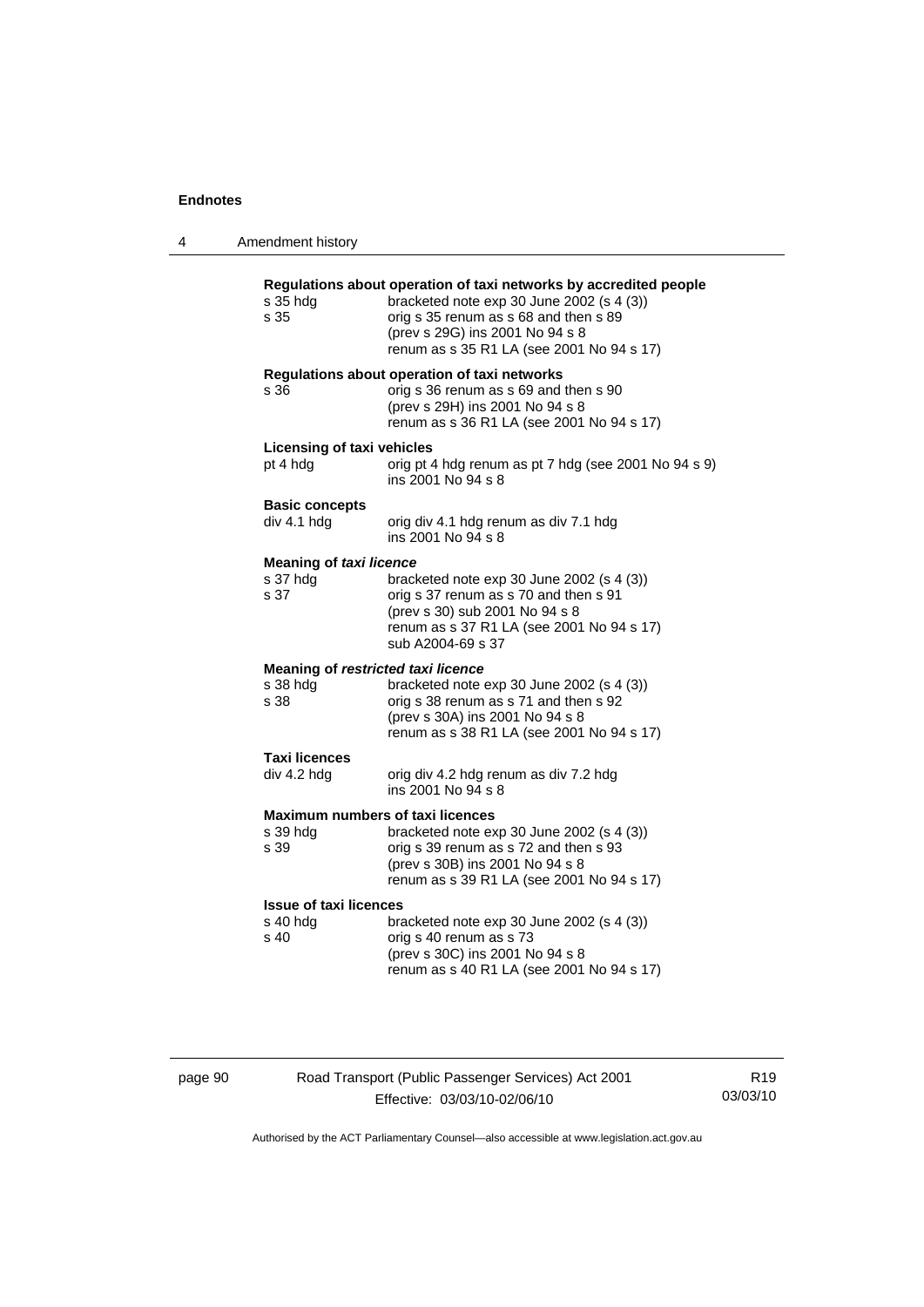| <b>Transferability of taxi licences</b>      |                                                                                                                                                                          |  |  |
|----------------------------------------------|--------------------------------------------------------------------------------------------------------------------------------------------------------------------------|--|--|
| s 41 hdg<br>s 41                             | bracketed note exp 30 June 2002 (s 4 (3))<br>orig s 41 renum as s 74<br>(prev s 30D) ins 2001 No 94 s 8<br>renum as s 41 R1 LA (see 2001 No 94 s 17)<br>sub A2006-26 s 9 |  |  |
| Use of vehicles as taxis<br>s 42 hdg<br>s 42 | bracketed note exp 30 June 2002 (s 4 (3))<br>orig s 42 renum as s 75<br>(prev s 30E) ins 2001 No 94 s 8<br>renum as s 42 R1 LA (see 2001 No 94 s 17)<br>am A2004-69 s 10 |  |  |
|                                              | Pretending vehicles are licensed taxis                                                                                                                                   |  |  |
| s 43                                         | orig s 43 renum as s 76<br>(prev s 30F) ins 2001 No 94 s 8<br>renum as s 43 R1 LA (see 2001 No 94 s 17)                                                                  |  |  |
| <b>Regulations about taxi licences</b>       |                                                                                                                                                                          |  |  |
| s 44 hdg                                     | bracketed note exp 30 June 2002 (s 4 (3))                                                                                                                                |  |  |
| s 44                                         | orig s 44 renum as s 77                                                                                                                                                  |  |  |
|                                              | (prev s 30G) ins 2001 No 94 s 8<br>renum as s 44 R1 LA (see 2001 No 94 s 17)<br>am A2006-9 amdt 1.9; A2006-26 s 10                                                       |  |  |
| <b>Taxi services</b>                         |                                                                                                                                                                          |  |  |
| pt 5 hdg                                     | orig pt 5 hdg om R1 LA (s 89 (3)) but see s 54)<br>prev pt 5 hdg exp 31 December 2001 (s 54)<br>ins 2001 No 94 s 8                                                       |  |  |
| <b>Basic concepts</b><br>div 5.1 hdg         | ins 2001 No 94 s 8                                                                                                                                                       |  |  |
| Meaning of taxi                              |                                                                                                                                                                          |  |  |
| s 45 hdg<br>s 45                             | bracketed note exp 30 June 2002 (s 4 (3))<br>orig s 45 renum as s 78<br>(prev s 31) sub 2001 No 94 s 8<br>renum as s 45 R1 LA (see 2001 No 94 s 17)<br>sub A2004-69 s 11 |  |  |
| <b>Meaning of restricted taxi</b>            |                                                                                                                                                                          |  |  |
| s 46 hdg                                     | bracketed note exp 30 June 2002 (s 4 (3))                                                                                                                                |  |  |
| s 46                                         | orig s 46 renum as s 79                                                                                                                                                  |  |  |
|                                              | (prev s 31A) ins 2001 No 94 s 8                                                                                                                                          |  |  |
|                                              | renum as s 46 R1 LA (see 2001 No 94 s 17)<br>am A2006-9 s 15                                                                                                             |  |  |

R19 03/03/10 Road Transport (Public Passenger Services) Act 2001 Effective: 03/03/10-02/06/10

page 91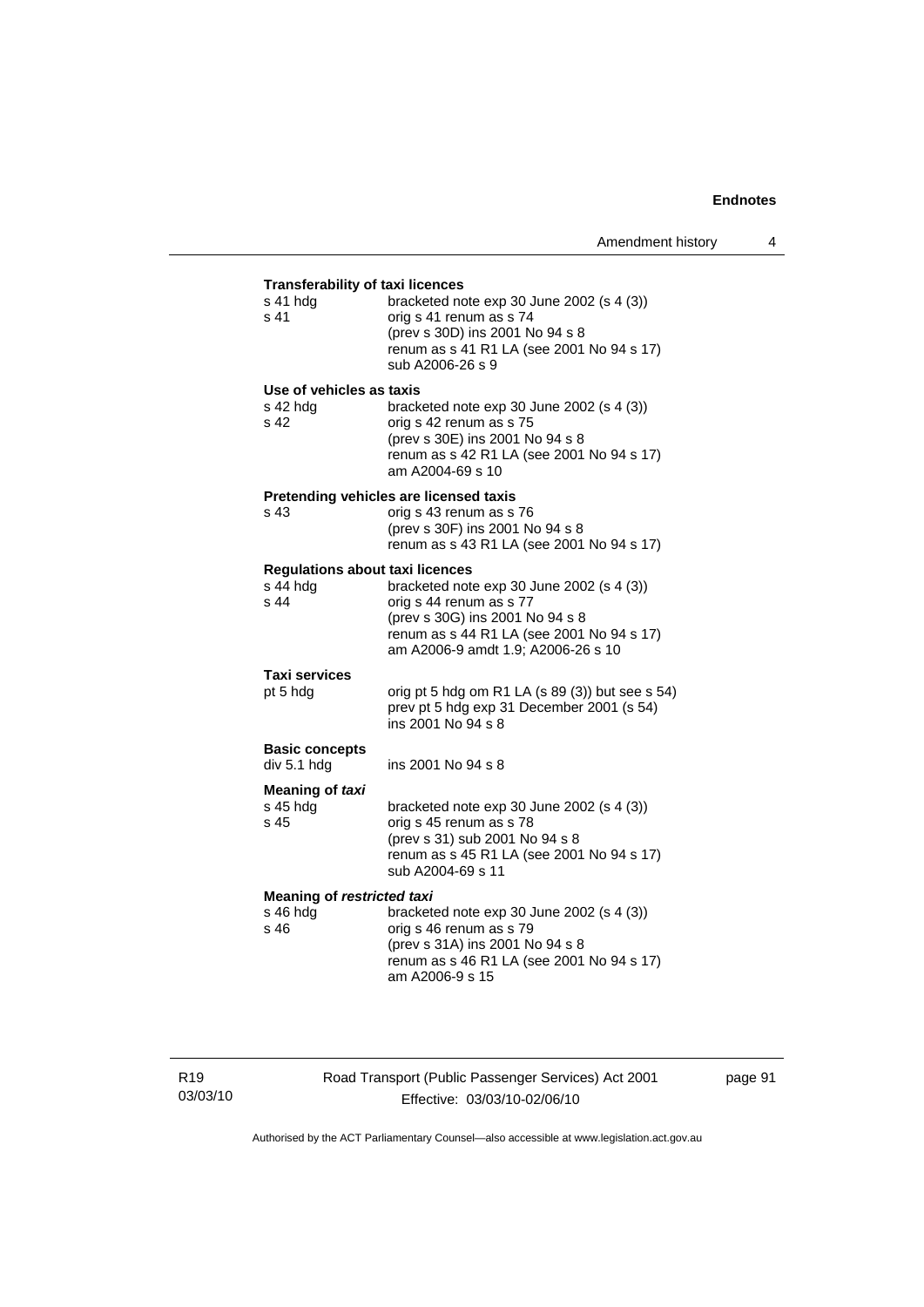4 Amendment history

|         | Meaning of taxi service                                  |                                                                                                                                                                                                                                                |
|---------|----------------------------------------------------------|------------------------------------------------------------------------------------------------------------------------------------------------------------------------------------------------------------------------------------------------|
|         | s 47 hdg<br>s 47                                         | bracketed note exp 30 June 2002 (s 4 (3))<br>orig s 47 renum as s 80<br>(prev s 31B) ins 2001 No 94 s 8<br>renum as s 47 R1 LA (see 2001 No 94 s 17)                                                                                           |
|         | Meaning of restricted taxi service<br>s 48               | orig s 48 renum as s 81<br>(prev s 31C) ins 2001 No 94 s 8<br>renum as s 48 R1 LA (see 2001 No 94 s 17)                                                                                                                                        |
|         | div 5.2 hdg                                              | <b>Accreditation of taxi service operators</b><br>ins 2001 No 94 s 8                                                                                                                                                                           |
|         | s 49 hdg<br>s 49                                         | Taxi service operators—purposes of accreditation<br>bracketed note $exp 30$ June 2002 (s 4 (3))<br>orig s 49 renum as s 82<br>(prev s 31D) ins 2001 No 94 s 8<br>renum as s 49 R1 LA (see 2001 No 94 s 17)                                     |
|         | s 50 hda<br>s 50                                         | Taxi service operators—regulations about accreditation system<br>bracketed note $exp 30$ June 2002 (s 4 (3))<br>orig s 50 renum as s 83<br>(prev s 31E) ins 2001 No 94 s 8<br>renum as s 50 R1 LA (see 2001 No 94 s 17)<br>am A2006-9 amdt 1.9 |
|         | Entitlement to operate taxi services<br>div 5.3 hdg      | ins 2001 No 94 s 8                                                                                                                                                                                                                             |
|         | Entitlement to operate taxi services<br>s 51 hda<br>s 51 | bracketed note $exp 30$ June 2002 (s 4 (3))<br>orig s 51 renum as s 84<br>(prev s 31F) ins 2001 No 94 s 8<br>renum as s 51 R1 LA (see 2001 No 94 s 17)<br>am A2006-26 s 11                                                                     |
|         | <b>Existing approved taxi networks</b><br>s 51A          | renum as s 85                                                                                                                                                                                                                                  |
|         | s 51B                                                    | Existing taxi licences and restricted taxi licences<br>renum as s 86                                                                                                                                                                           |
|         | s 51C                                                    | Interim accreditation of existing taxi operators<br>renum as s 87                                                                                                                                                                              |
|         | s 51D                                                    | Determination about maximum number of taxi licences<br>renum as s 88                                                                                                                                                                           |
|         | s 51E                                                    | Determination about maximum number of restricted taxi licences<br>renum as s 89                                                                                                                                                                |
| page 92 |                                                          | Road Transport (Public Passenger Services) Act 2001                                                                                                                                                                                            |

| Authorised by the ACT Parliamentary Counsel—also accessible at www.legislation.act.gov.au |  |
|-------------------------------------------------------------------------------------------|--|

R19 03/03/10

Effective: 03/03/10-02/06/10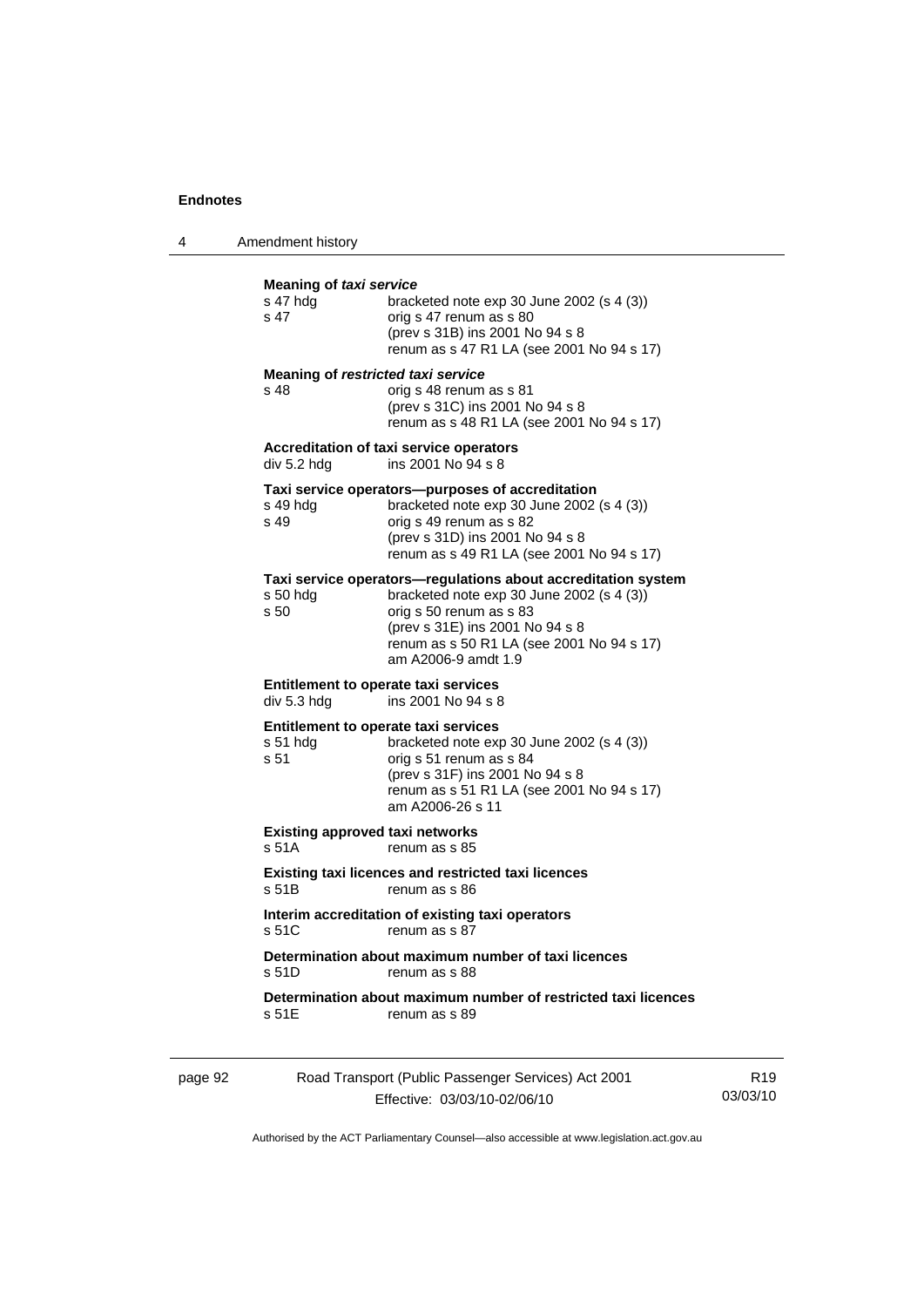|                                                   | Determination about maximum taxi fares                                                                                                                                                                                                          |
|---------------------------------------------------|-------------------------------------------------------------------------------------------------------------------------------------------------------------------------------------------------------------------------------------------------|
| s.51G                                             | renum as s 91                                                                                                                                                                                                                                   |
| Expiry of div 7.7<br>s 51H                        | renum as s 92                                                                                                                                                                                                                                   |
| $s52$ hdg<br>s 52                                 | Unaccredited operators not to operate taxi services<br>bracketed note $exp 30$ June 2002 (s 4 (3))<br>orig s 52 exp 31 December 2001 (s 54)<br>(prev s 31G) ins 2001 No 94 s 8<br>renum as s 52 R1 LA (see 2001 No 94 s 17)<br>am A2004-69 s 12 |
| s 53                                              | Pretending to be an accredited taxi service operator<br>orig s 53 exp 31 December 2001 (s 54)<br>(prev s 31H) ins 2001 No 94 s 8<br>renum as s 53 R1 LA (see 2001 No 94 s 17)                                                                   |
| s 54                                              | Taxi service operators to be affiliated with taxi network<br>orig s 54 exp 31 December 2001 (s 54)<br>(prev s 31l) ins 2001 No 94 s 8<br>renum as s 54 R1 LA (see 2001 No 94 s 17)<br>sub A2006-26 s 12                                         |
| s 55                                              | Pretending to be affiliated with taxi network<br>(prev s 31J) ins 2001 No 94 s 8<br>renum as s 55 R1 LA (see 2001 No 94 s 17)                                                                                                                   |
| <b>Regulation of taxi services</b><br>div 5.4 hdg | ins 2001 No 94 s 8                                                                                                                                                                                                                              |
| $s$ 56 hdg<br>s 56                                | Regulations about operation of taxi services by accredited people<br>bracketed note $exp 30$ June 2002 (s 4 (3))<br>(prev s 31K) ins 2001 No 94 s 8<br>renum as s 56 R1 LA (see 2001 No 94 s 17)<br>am A2006-9 amdt 1.4, amdt 1.5               |
| s 57                                              | Regulations about operation of taxis<br>(prev s 31L) ins 2001 No 94 s 8<br>renum as s 57 R1 LA (see 2001 No 94 s 17)                                                                                                                            |
| <b>Regulations about taxi drivers</b><br>s 58     | (prev s 31M) ins 2001 No 94 s 8<br>renum as s 58 R1 LA (see 2001 No 94 s 17)                                                                                                                                                                    |
| s 59                                              | Regulations about conduct of taxi passengers<br>(prev s 31N) ins 2001 No 94 s 8<br>renum as s 59 R1 LA (see 2001 No 94 s 17)                                                                                                                    |

R19 03/03/10

Effective: 03/03/10-02/06/10

page 93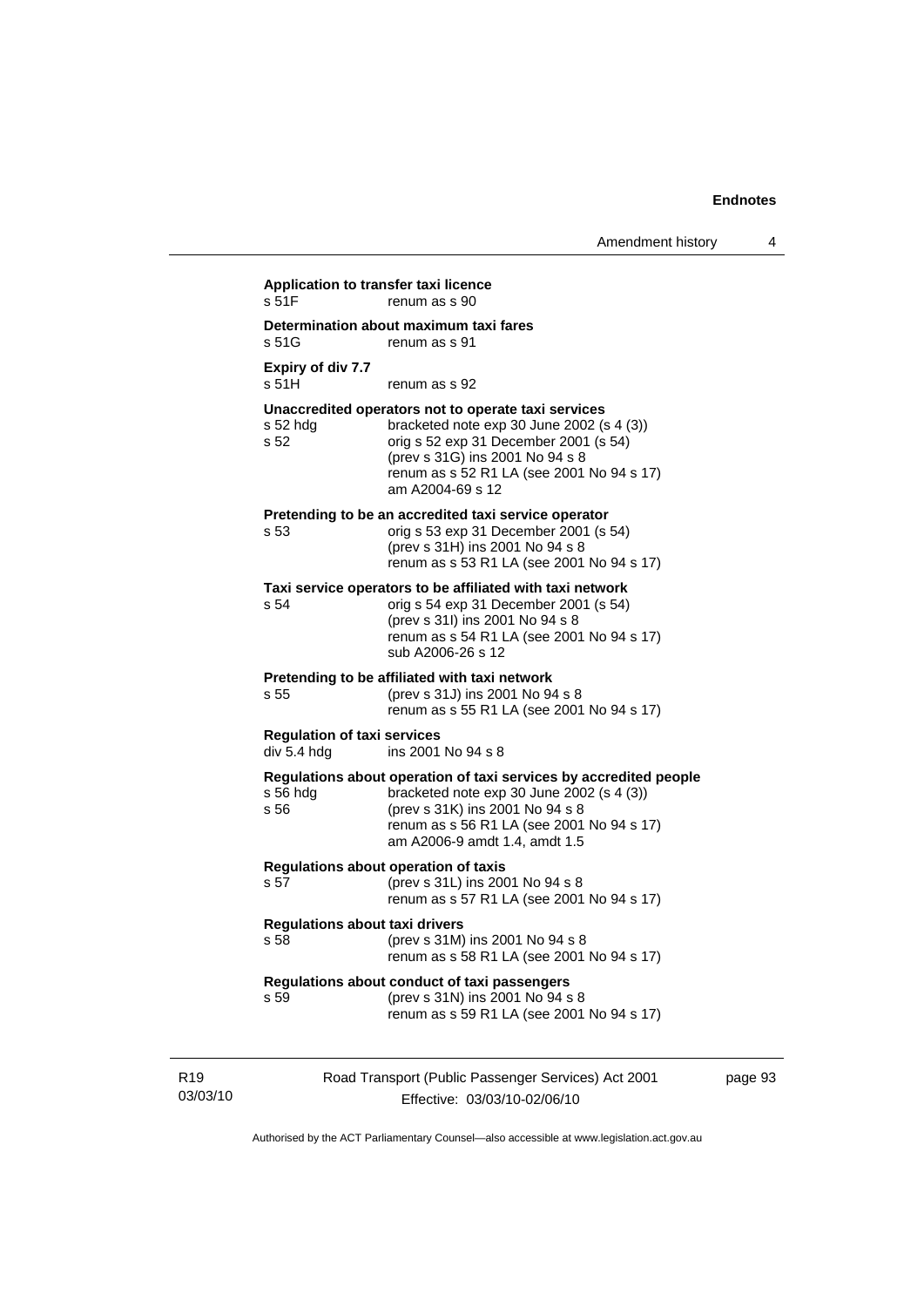4 Amendment history

| s 60 hdg<br>s 60                                       | Power to determine maximum taxi fares<br>bracketed note exp 30 June 2002 (s 4 (3))<br>(prev s 31O) ins 2001 No 94 s 8<br>renum as s 60 R1 LA (see 2001 No 94 s 17) |
|--------------------------------------------------------|--------------------------------------------------------------------------------------------------------------------------------------------------------------------|
| <b>Licensing of hire cars</b><br>pt 5A hdg             | renum as pt 6 hdg                                                                                                                                                  |
| <b>Basic concepts</b><br>div 5A.1 hdg                  | renum as div 6.1 hdg                                                                                                                                               |
| <b>Hire car licences</b><br>div 5A.2 hdg               | renum as div 6.2 hdg                                                                                                                                               |
| Hire car services<br>pt 5B hdg                         | renum as pt 7 hdg                                                                                                                                                  |
| <b>Basic concepts</b><br>div 5B.1 hdg                  | renum as div 7.1 hdg                                                                                                                                               |
| div 5B.2 hdg                                           | Accreditation of hire car service operators<br>renum as div 7.2 hdg                                                                                                |
| div 5B.3 hdg                                           | Entitlement to operate hire car services<br>renum as div 7.3 hdg                                                                                                   |
| <b>Regulation of hire car services</b><br>div 5B.4 hdg | renum as div 7.4 hdg                                                                                                                                               |
| <b>Licensing of hire cars</b><br>pt 6 hdg              | orig pt 6 hdg renum as pt 8 hdg<br>(prev pt 5A hdg) ins A2004-69 s 13<br>renum as pt 6 hdg R10 LA (see A2004-69 s 17)                                              |
| <b>Basic concepts</b><br>div 6.1 hdg                   | (prev div 5A.1 hdg) ins A2004-69 s 13<br>renum as div 6.1 hdg R10 LA (see A2004-69 s 17)                                                                           |
| <b>Meaning of hire car licence</b><br>s 60A            | renum as s 61                                                                                                                                                      |
| s60B                                                   | Meaning of restricted hire car licence<br>renum as s 62                                                                                                            |
| <b>Transferability of hire car licences</b><br>s 60C   | renum as s 63                                                                                                                                                      |
| Use of vehicles as hire cars<br>s 60D                  | renum as s 64                                                                                                                                                      |
| s 60E                                                  | Pretending vehicles are licensed hire cars<br>renum as s 65                                                                                                        |
|                                                        |                                                                                                                                                                    |

page 94 Road Transport (Public Passenger Services) Act 2001 Effective: 03/03/10-02/06/10

R19 03/03/10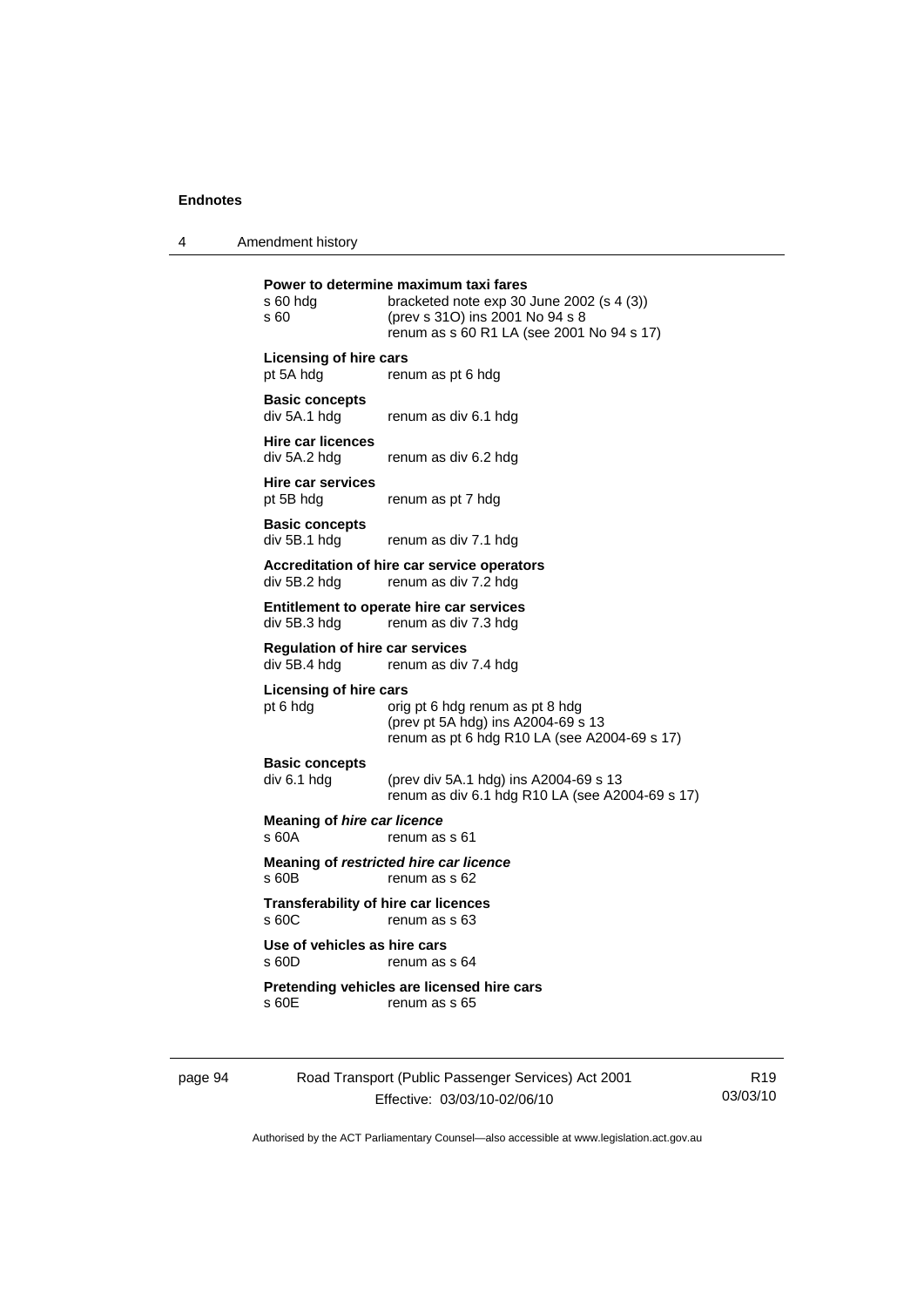Amendment history 4

Road Transport (Public Passenger Services) Act 2001 **Regulations about hire car licences**  renum as s 66 **Meaning of** *hire car*<br>**s 60G** renum as s 67 **Meaning of** *restricted hire car*  s 60H renum as s 68 **Meaning of** *hire car service*  s 60I renum as s 69 **Meaning of** *restricted hire car service*  s 60J renum as s 70 **Hire car service operators—purposes of accreditation**  s 60K renum as s 71 **Hire car service operators—regulations about accreditation system**  s 60L renum as s 72 **Entitlement to operate hire car services**  s 60M renum as s 73 **Unaccredited operators not to operate hire car services**  s 60N renum as s 74 **Pretending to be an accredited hire car service operator**  s 600 renum as s 75 **Regulations about operation of hire car services by accredited people**  s 60P renum as s 76 **Regulations about operation of hire cars**  s 60Q renum as s 77 **Regulations about hire car drivers**  s 60R renum as s 78 **Regulations about conduct of hire car passengers**  s 60S renum as s 79 **Unauthorised public passenger services**  s 60T renum as s 80 **Meaning of** *hire car licence*  s 61 (prev s 32) renum as s 61 and then s 81 (prev s 60A) ins A2004-69 s 13 renum as s 61 R10 LA (see A2004-69 s 17) **Meaning of** *restricted hire car licence*  s 62 (prev s 32A) renum as s 62 and then s 82 (prev s 60B) ins A2004-69 s 13 renum as s 62 R10 LA (see A2004-69 s 17)

R19 03/03/10

Effective: 03/03/10-02/06/10

page 95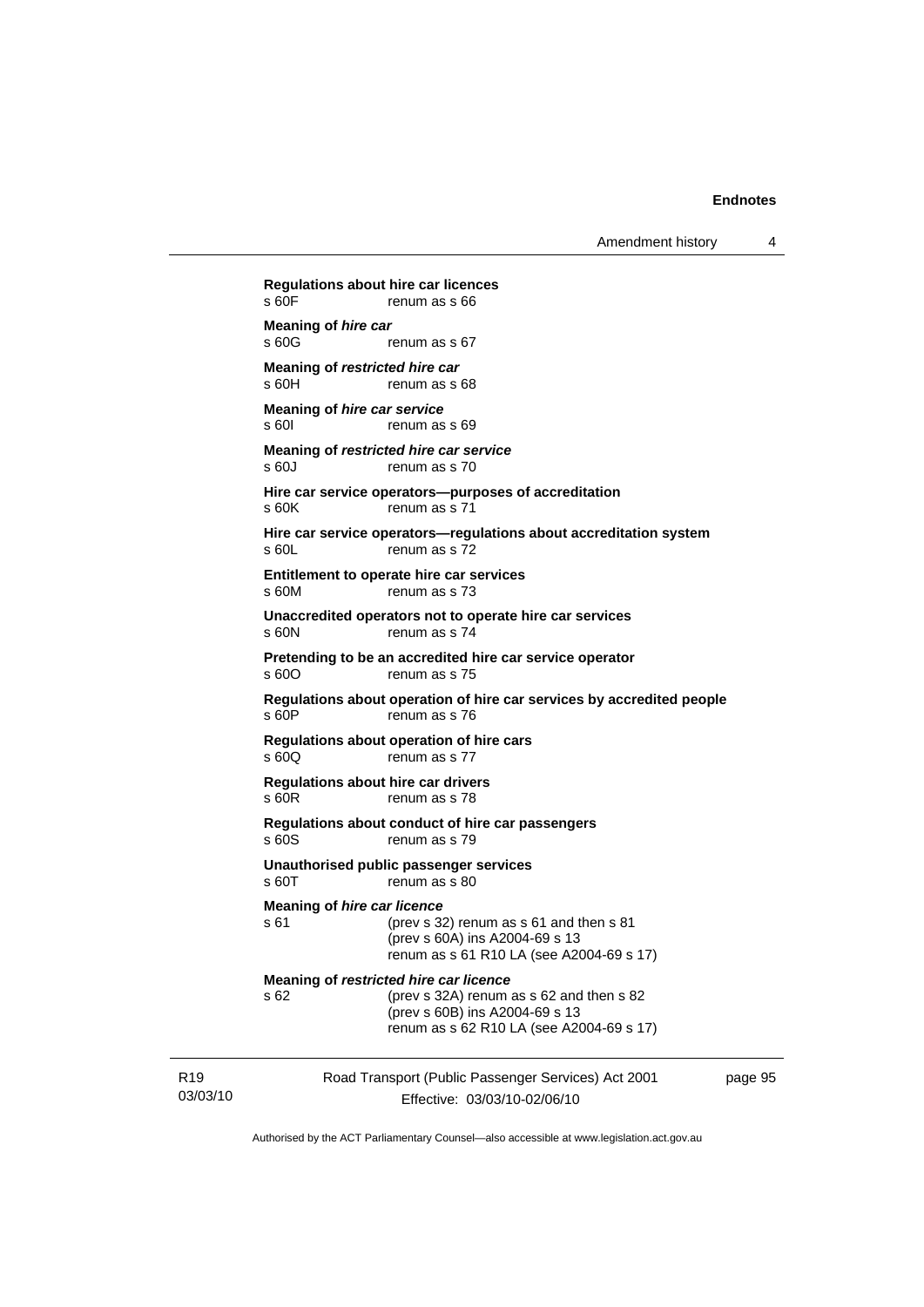4 Amendment history

| div 6.2 hdg<br>(prev div 5A.2 hdg) ins A2004-69 s 13<br>renum as div 6.2 hdg R10 LA (see A2004-69 s 17)<br><b>Transferability of hire car licences</b><br>s 63<br>(prev s 32B) renum as s 63 and then s 83<br>(prev s 60C) ins A2004-69 s 13<br>renum as s 63 R10 LA (see A2004-69 s 17)<br>Use of vehicles as hire cars<br>(prev s 32C) renum as s 64 and then s 84<br>s 64<br>(prev s 60D) ins A2004-69 s 13<br>renum as s 64 R10 LA (see A2004-69 s 17)<br>Pretending vehicles are licensed hire cars<br>s 65<br>(prev s 32D) renum as s 65 and then s 85<br>(prev s 60E) ins A2004-69 s 13<br>renum as s 65 R10 LA (see A2004-69 s 17)<br>References to Motor Traffic Act, Traffic Act etc<br>s 65A<br>renum as s 86<br><b>Regulations about hire car licences</b><br>s 66<br>2001 No 94 s 10<br>def taxi operator's licence ins 2001 No 94 s 10<br>renum as s 66 R1 LA (see 2001 No 94 s 17)<br>exp 1 June 2003 (s 69)<br>prev s 66 renum as s 87<br>pres s 66 (prev s 60F) ins A2004-69 s 13<br>renum as s 66 R10 LA (see A2004-69 s 17)<br>am A2006-9 amdt 1.9<br><b>Hire car services</b><br>pt 7 hdg<br>orig pt 7 hdg<br>(prev pt 4 hdg) renum as pt 7 hdg 2001 No 94 s 9<br>om R9 LA<br>prev pt 7 hdg<br>renum as pt 9 hdg<br>pres pt 7 hdg<br>(prev pt 5B hdg) ins A2004-69 s 13<br>renum as pt 7 hdg R10 LA (see A2004-69 s 17)<br><b>Basic concepts</b><br>(prev div 4.1 hdg) renum 2001 No 94 s 9<br>div 7.1 hdg<br>exp 1 June 2003 (s 69) | <b>Hire car licences</b> |                                                                  |
|----------------------------------------------------------------------------------------------------------------------------------------------------------------------------------------------------------------------------------------------------------------------------------------------------------------------------------------------------------------------------------------------------------------------------------------------------------------------------------------------------------------------------------------------------------------------------------------------------------------------------------------------------------------------------------------------------------------------------------------------------------------------------------------------------------------------------------------------------------------------------------------------------------------------------------------------------------------------------------------------------------------------------------------------------------------------------------------------------------------------------------------------------------------------------------------------------------------------------------------------------------------------------------------------------------------------------------------------------------------------------------------------------------------------------------------------------------|--------------------------|------------------------------------------------------------------|
|                                                                                                                                                                                                                                                                                                                                                                                                                                                                                                                                                                                                                                                                                                                                                                                                                                                                                                                                                                                                                                                                                                                                                                                                                                                                                                                                                                                                                                                          |                          |                                                                  |
|                                                                                                                                                                                                                                                                                                                                                                                                                                                                                                                                                                                                                                                                                                                                                                                                                                                                                                                                                                                                                                                                                                                                                                                                                                                                                                                                                                                                                                                          |                          |                                                                  |
|                                                                                                                                                                                                                                                                                                                                                                                                                                                                                                                                                                                                                                                                                                                                                                                                                                                                                                                                                                                                                                                                                                                                                                                                                                                                                                                                                                                                                                                          |                          |                                                                  |
|                                                                                                                                                                                                                                                                                                                                                                                                                                                                                                                                                                                                                                                                                                                                                                                                                                                                                                                                                                                                                                                                                                                                                                                                                                                                                                                                                                                                                                                          |                          |                                                                  |
|                                                                                                                                                                                                                                                                                                                                                                                                                                                                                                                                                                                                                                                                                                                                                                                                                                                                                                                                                                                                                                                                                                                                                                                                                                                                                                                                                                                                                                                          |                          |                                                                  |
|                                                                                                                                                                                                                                                                                                                                                                                                                                                                                                                                                                                                                                                                                                                                                                                                                                                                                                                                                                                                                                                                                                                                                                                                                                                                                                                                                                                                                                                          |                          | orig s 66 (prev s 33) def restricted taxi operator's licence ins |
|                                                                                                                                                                                                                                                                                                                                                                                                                                                                                                                                                                                                                                                                                                                                                                                                                                                                                                                                                                                                                                                                                                                                                                                                                                                                                                                                                                                                                                                          |                          |                                                                  |
| renum as div 7.1 hdg R10 LA (see A2004-69 s 17)                                                                                                                                                                                                                                                                                                                                                                                                                                                                                                                                                                                                                                                                                                                                                                                                                                                                                                                                                                                                                                                                                                                                                                                                                                                                                                                                                                                                          |                          | (prev div 5B.1 hdg) ins A2004-69 s 13                            |

page 96 Road Transport (Public Passenger Services) Act 2001 Effective: 03/03/10-02/06/10

R19 03/03/10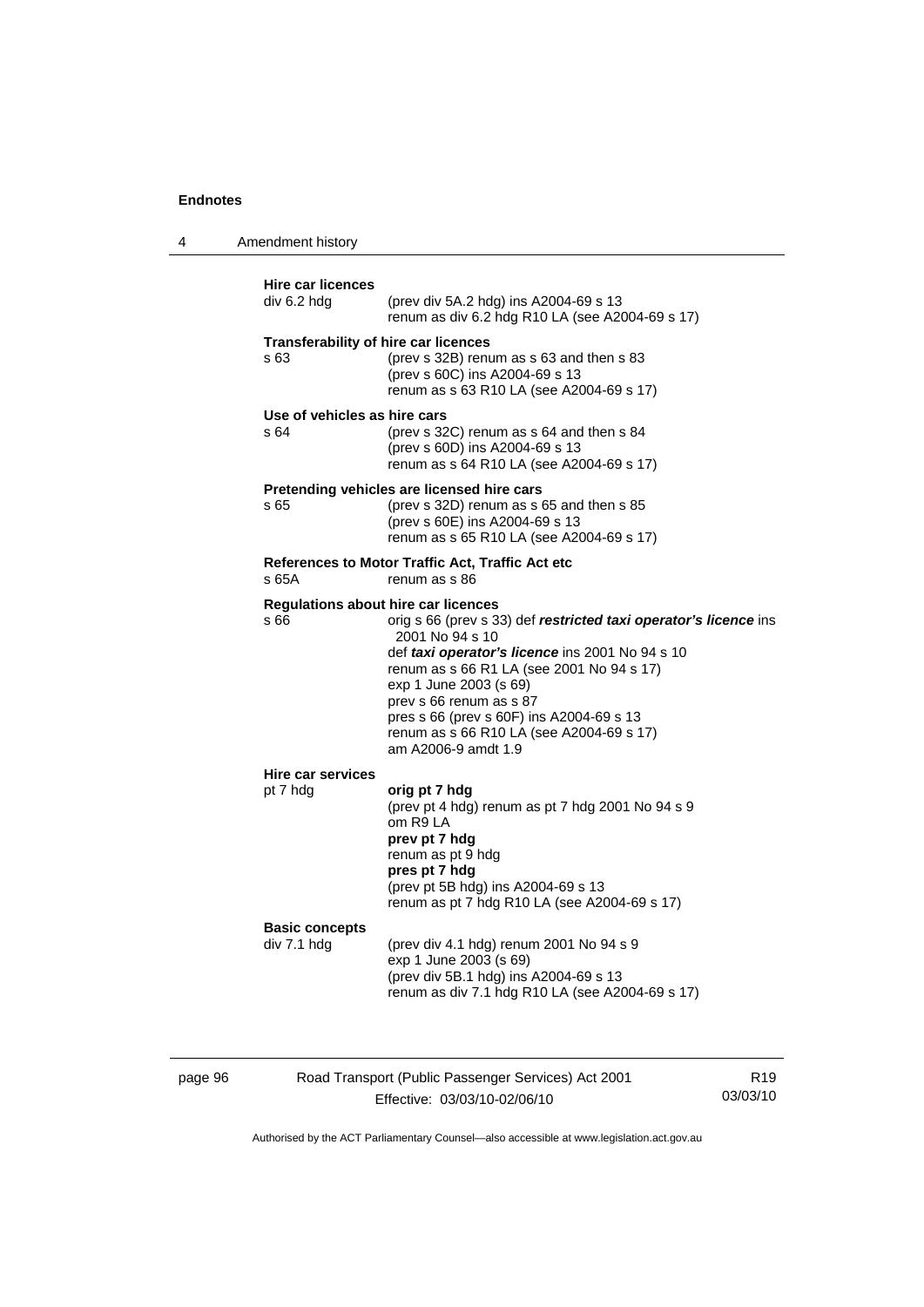#### **Meaning of** *hire car*

s 67 orig s 67 (prev s 34) renum as s 67 R1 LA (see 2001 No 94 s 17) exp 1 June 2003 (s 69) prev s 67 renum as s 88 pres s 67 (prev s 60G) ins A2004-69 s 13 renum as s 67 R10 LA (see A2004-69 s 17) am A2006-9 s 16

#### **Meaning of** *restricted hire car*

s 68 orig s 68 (prev s 35) renum as s 68 R1 LA (see 2001 No 94 s 17) am 2002 No 49 amdt 3.231 exp 1 June 2003 (s 69) prev s 68 renum as s 89 pres s 68 (prev s 60H) ins A2004-69 s 13 renum as s 68 R10 LA (see A2004-69 s 17) am A2006-9 s 17

#### **Meaning of** *hire car service*

s 69 orig s 69 (prev s 36) renum as s 69 R1 LA (see 2001 No 94 s 17) sub 2002 No 30 amdt 3.751 exp 1 June 2003 (s 69) prev s 69 renum as s 90 pres s 69 (prev s 60I) ins A2004-69 s 13 renum as s 69 R10 LA (see A2004-69 s 17)

### **Meaning of** *restricted hire car service*

s 70 orig s 70 (prev s 37) renum as s 70 R1 LA (see 2001 No 94 s 17) exp 1 December 2002 (s 72) prev s 70 renum as s 91 pres s 70 (prev s 60J) ins A2004-69 s 13 renum as s 70 R10 LA (see A2004-69 s 17)

#### **Accreditation of hire car service operators**

div 7.2 hdg (prev div 4.2 hdg) renum 2001 No 94 s 9 exp 1 December 2002 (s 72) (prev div 5B.2 hdg) ins A2004-69 s 13 renum as div 7.2 hdg R10 LA (see A2004-69 s 17)

#### **Hire car service operators—purposes of accreditation**

s 71 orig s 71 (prev s 38) renum as s 71 R1 LA (see 2001 No 94  $\overline{s}$  17) exp 1 December 2002 (s 72) prev s 71 renum as s 92

 pres s 71 (prev s 60K) ins A2004-69 s 13 renum as s 71 R10 LA (see A2004-69 s 17)

R19 03/03/10

# Road Transport (Public Passenger Services) Act 2001 Effective: 03/03/10-02/06/10

page 97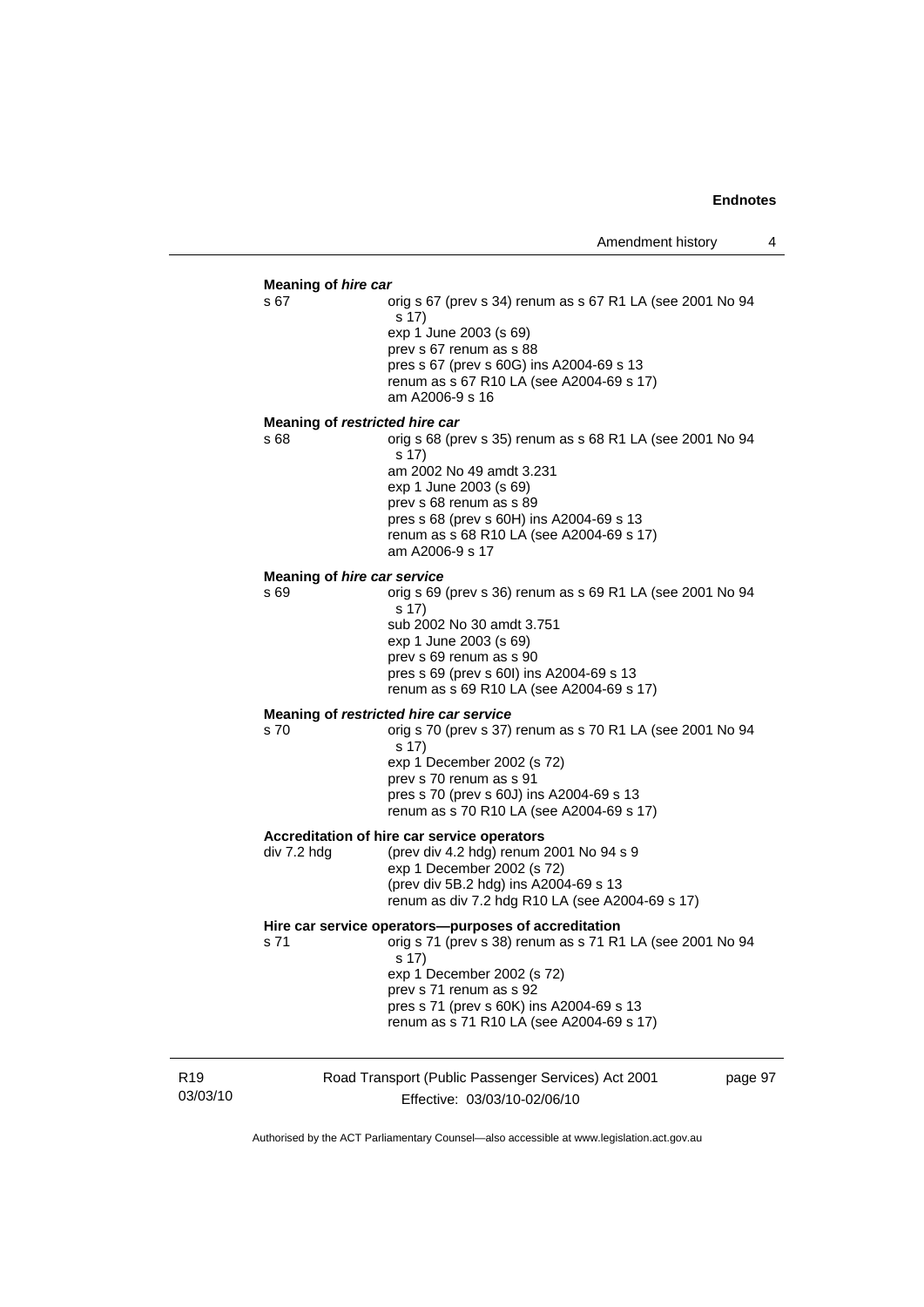4 Amendment history

| s 72                                                  | Hire car service operators-regulations about accreditation system<br>orig s 72 (prev s 39) renum as s 72 R1 LA (see 2001 No 94<br>s 17)<br>exp 1 December 2002 (s 72)<br>prev s 72 renum as s 93<br>pres s 72 (prev s 60L) ins A2004-69 s 13<br>renum as s 72 R10 LA (see A2004-69 s 17) |
|-------------------------------------------------------|------------------------------------------------------------------------------------------------------------------------------------------------------------------------------------------------------------------------------------------------------------------------------------------|
| div 7.3 hdg                                           | am A2006-9 amdt 1.9<br>Entitlement to operate hire car services<br>(prev div 4.3 hdg) renum 2001 No 94 s 9<br>exp 1 June 2002 (s 78)<br>(prev div 5B.3 hdg) ins A2004-69 s 13<br>renum as div 7.3 hdg R10 LA (see A2004-69 s 17)                                                         |
| s 73                                                  | Entitlement to operate hire car services<br>(prev s 40) renum R1 LA (see 2001 No 94 s 17)<br>exp 1 June 2002 (s 78)<br>(prev s 60M) ins A2004-69 s 13<br>renum as s 73 R10 LA (see A2004-69 s 17)                                                                                        |
| s 74                                                  | Unaccredited operators not to operate hire car services<br>(prev s 41) renum R1 LA (see 2001 No 94 s 17)<br>exp 1 June 2002 (s 78)<br>(prev s 60N) ins A2004-69 s 13<br>renum as s 74 R10 LA (see A2004-69 s 17)                                                                         |
| s 75                                                  | Pretending to be an accredited hire car service operator<br>(prev s 42) renum R1 LA (see 2001 No 94 s 17)<br>exp 1 June 2002 (s 78)<br>(prev s 60O) ins A2004-69 s 13<br>renum as s 75 R10 LA (see A2004-69 s 17)                                                                        |
| <b>Regulation of hire car services</b><br>div 7.4 hdg | (prev div 4.4 hdg) renum 2001 No 94 s 9<br>exp 1 December 2002 (s 80)<br>(prev div 5B.4 hdg) ins A2004-69 s 13<br>renum as div 7.4 hdg R10 LA (see A2004-69 s 17)                                                                                                                        |
| s 76                                                  | Regulations about operation of hire car services by accredited people<br>(prev s 43) renum R1 LA (see 2001 No 94 s 17)<br>exp 1 June 2002 (s 78)<br>(prev s 60P) ins A2004-69 s 13<br>renum as s 76 R10 LA (see A2004-69 s 17)<br>am A2006-9 amdt 1.6, amdt 1.7                          |

# page 98 Road Transport (Public Passenger Services) Act 2001 Effective: 03/03/10-02/06/10

R19 03/03/10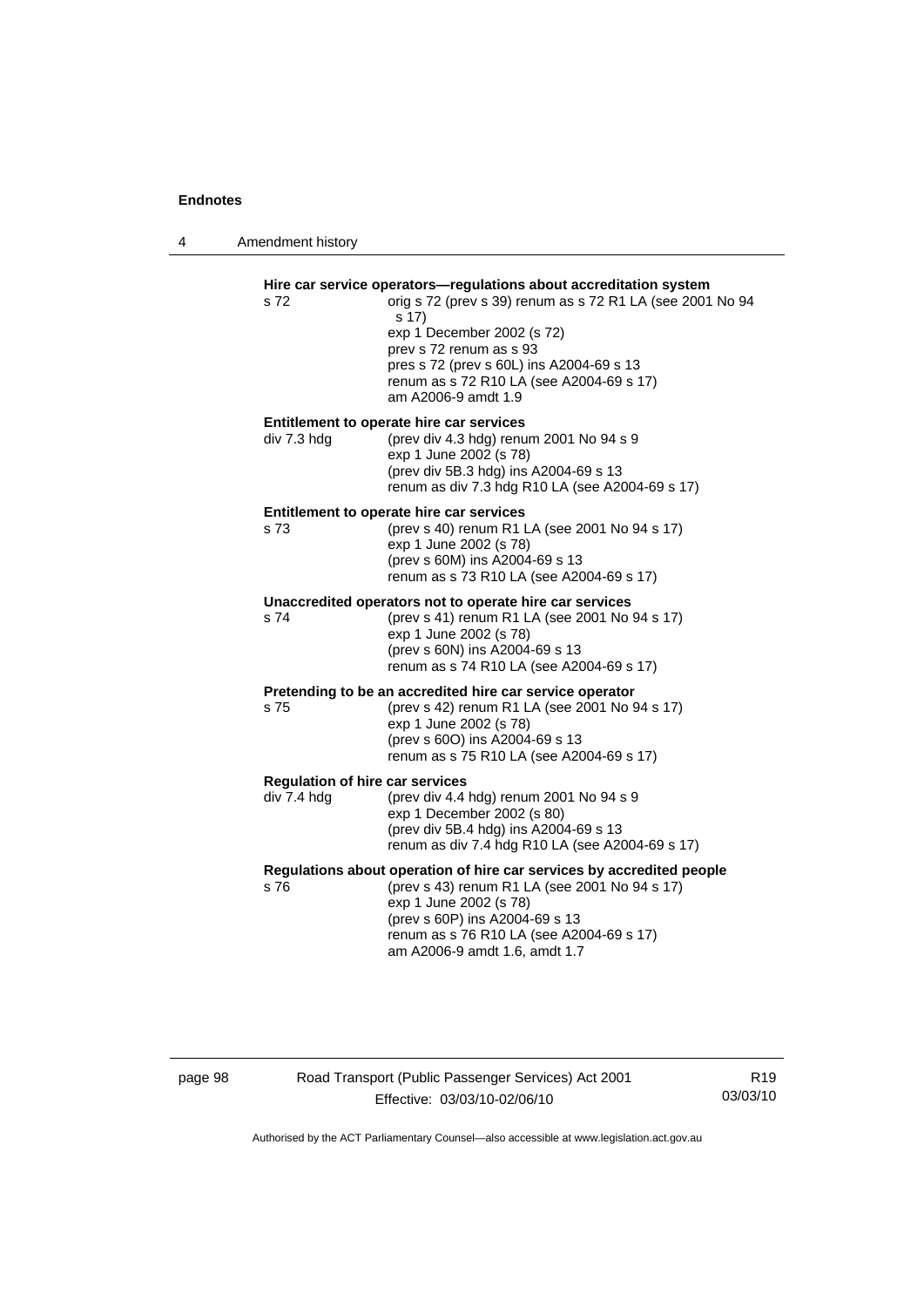| s 77                                              | Regulations about operation of hire cars<br>(prev s 44) renum R1 LA (see 2001 No 94 s 17)<br>exp 1 June 2002 (s 78)<br>(prev s 60Q) ins A2004-69 s 13<br>renum as s 77 R10 LA (see A2004-69 s 17)<br>am A2006-9 amdt 1.8                           |
|---------------------------------------------------|----------------------------------------------------------------------------------------------------------------------------------------------------------------------------------------------------------------------------------------------------|
| <b>Regulations about hire car drivers</b><br>s 78 | (prev s 45) renum R1 LA (see 2001 No 94 s 17)<br>exp 1 June 2002 (s 78)<br>(prev s 60R) ins A2004-69 s 13<br>renum as s 78 R10 LA (see A2004-69 s 17)                                                                                              |
| s 79                                              | Regulations about conduct of hire car passengers<br>(prev s 46) renum R1 LA (see 2001 No 94 s 17)<br>exp 1 December 2002 (s 80)<br>(prev s 60S) ins A2004-69 s 13<br>renum as s 79 R10 LA (see A2004-69 s 17)                                      |
| <b>Bus service licences</b>                       |                                                                                                                                                                                                                                                    |
| div 7.5 hdg                                       | (prev div 4.5 hdg) renum R1 LA (see 2001 No 94 s 17)<br>exp 1 December 2002 (s 82)                                                                                                                                                                 |
| <b>Small buses</b><br>div 7.6 hdg                 | (prev div 4.6 hdg) renum R1 LA (see 2001 No 94 s 17)<br>exp 1 June 2003 (s 84)                                                                                                                                                                     |
| Taxis<br>div 7.7 hdg                              | ins 2001 No 94 s 11<br>exp 2 March 2003 (s 92)                                                                                                                                                                                                     |
| <b>Demand responsive services</b><br>pt 8 hdg     | (prev pt 6 hdg) ins 2001 No 94 s 8<br>renum as pt 8 hdg R10 LA (see A2004-69 s 17)<br>sub A2006-9 s 18                                                                                                                                             |
| <b>Basic concepts</b><br>div 8.1 hdg              | ins A2006-9 s 18                                                                                                                                                                                                                                   |
| s 80                                              | Meaning of demand responsive service<br>(prev s 47) renum R1 LA (see 2001 No 94 s 17)<br>sub 2002 No 30 amdt 3.753<br>exp 1 December 2002 (s 80)<br>(prev s 60T) ins A2004-69 s 14<br>renum as s 80 R10 LA (see A2004-69 s 17)<br>sub A2006-9 s 18 |

R19 03/03/10 Road Transport (Public Passenger Services) Act 2001 Effective: 03/03/10-02/06/10

page 99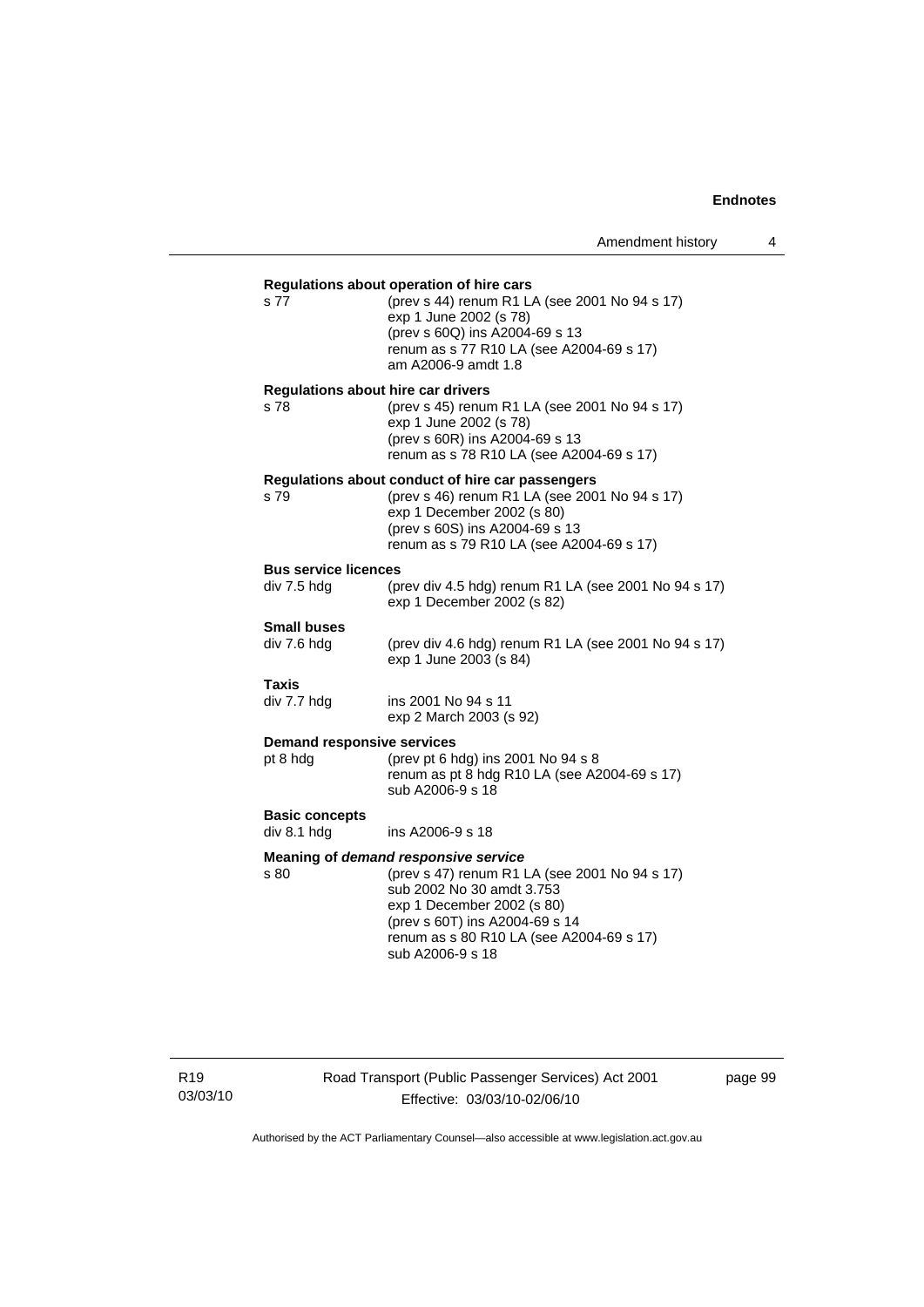4 Amendment history

| s 81 hda<br>s 81 | Meaning of demand responsive service vehicle<br>bracketed note $exp 30$ June 2002 (s 4 (3))<br>(prev s 48) renum R1 LA (see 2001 No 94 s 17)<br>exp 1 December 2002 (s 82)<br>(prev s 32) sub 2001 No 94 s 8<br>renum as s 61 R1 LA (see 2001 No 94 s 17)<br>renum as s 81 R10 LA (see A2004-69 s 17)<br>sub A2006-9 s 18                       |
|------------------|-------------------------------------------------------------------------------------------------------------------------------------------------------------------------------------------------------------------------------------------------------------------------------------------------------------------------------------------------|
| div 8.2 hdg      | Authorisations to operate demand responsive services<br>ins A2006-9 s 18                                                                                                                                                                                                                                                                        |
| s 82             | Demand responsive service authorisations<br>(prev s 32A) ins 2001 No 94 s 8<br>renum as s 62 R1 LA (see 2001 No 94 s 17)<br>sub 2002 No 30 amdt 3.750<br>renum as s 82 R10 LA (see A2004-69 s 17)<br>sub A2006-9 s 18                                                                                                                           |
| s 82A            | Territory's entitlement to operate demand responsive service<br>ins A2006-30 amdt 1.83<br>om A2006-9 s 18                                                                                                                                                                                                                                       |
| s 83             | Demand responsive services-guidelines for giving authorisations<br>(prev s 50) renum R1 LA (see 2001 No 94 s 17)<br>exp 1 June 2003 (s 84)<br>(prev s 32B) ins 2001 No 94 s 8<br>renum as s 63 R1 LA (see 2001 No 94 s 17)<br>renum as s 83 R10 LA (see A2004-69 s 17)<br>sub A2006-9 s 18                                                      |
| s 84             | Demand responsive services-regulations about authorisations<br>(prev s 51) renum R1 LA (see 2001 No 94 s 17)<br>sub 2002 No 30 amdt 3.755<br>exp 1 June 2003 (s 84)<br>(prev s 32C) ins 2001 No 94 s 8<br>renum as s 64 R1 LA (see 2001 No 94 s 17)<br>renum as s 84 R10 LA (see A2004-69 s 17)<br>sub A2006-9 s 18                             |
| s 85 hdg<br>s 85 | Use of vehicles for demand responsive services<br>bracketed note exp 30 June 2002 (s 4 (3))<br>(prev s 51A) ins 2001 No 94 s 11<br>renum R1 LA (see 2001 No 94 s 17)<br>exp 2 March 2003 (s 92)<br>(prev s 32D) ins 2001 No 94 s 8<br>renum as s 65 R1 LA (see 2001 No 94 s 17)<br>renum as s 85 R10 LA (see A2004-69 s 17)<br>sub A2006-9 s 18 |

page 100 Road Transport (Public Passenger Services) Act 2001 Effective: 03/03/10-02/06/10

R19 03/03/10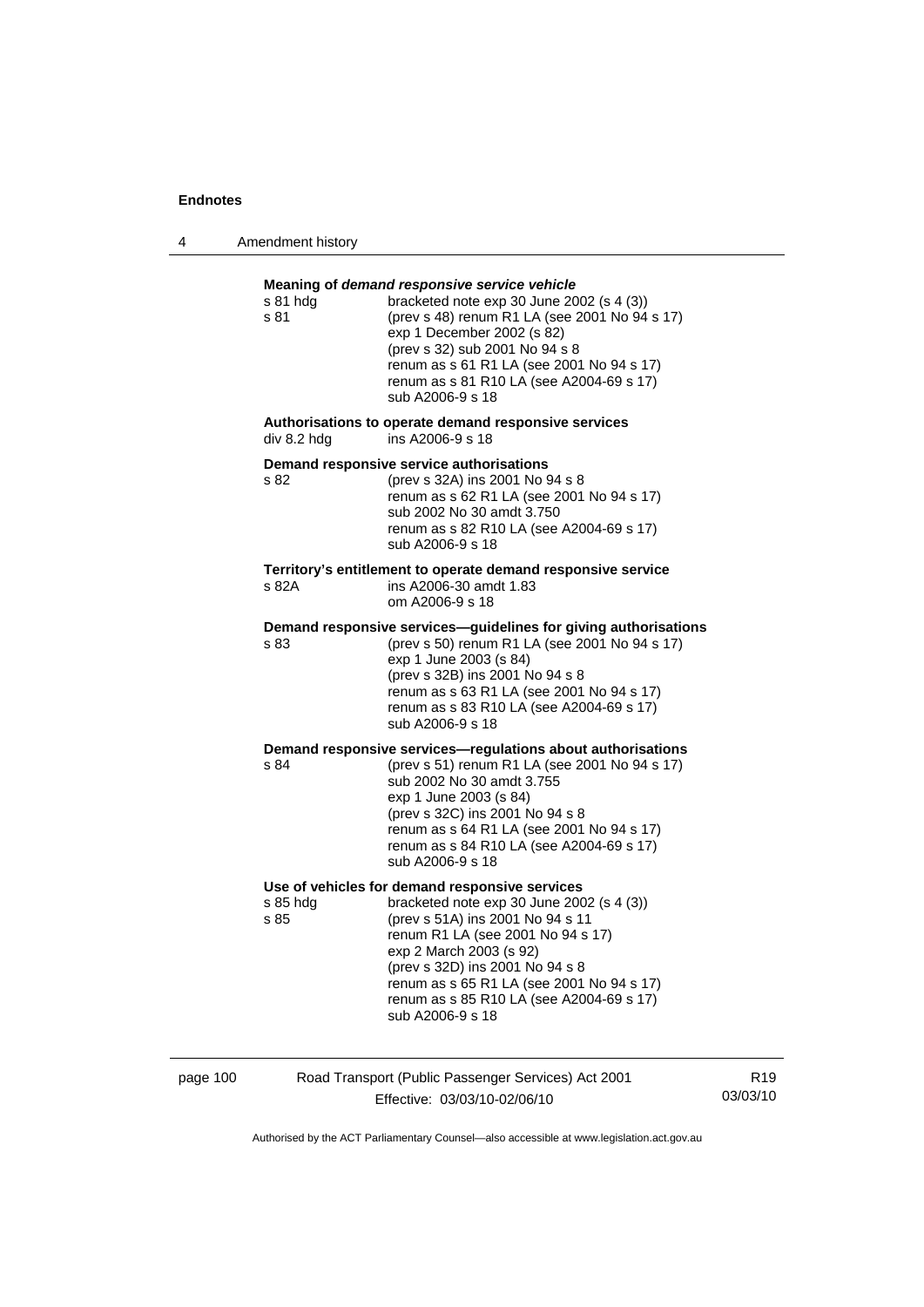### **Representing vehicle as demand responsive service vehicle**

s 86 (prev s 51B) ins 2001 No 94 s 11 renum R1 LA (see 2001 No 94 s 17) exp 2 March 2003 (s 92) (prev s 65A) ins A2004-69 s 15 renum as s 86 R10 LA (see A2004-69 s 17) sub A2006-9 s 18

**Accreditation of demand responsive service operators**  div 8.3 hdg ins A2006-9 s 18

**Demand responsive service operators—purposes of accreditation** 

s 87 (prev s 51C) ins 2001 No 94 s 11 renum R1 LA (see 2001 No 94 s 17) exp 2 March 2003 (s 92) (prev s 66) ins A2004-69 s 16 def *annual weddings and school formals licence* ins A2004-69 s 16 def *commencement* ins A2004-69 s 16 def *General Act* ins A2004-69 s 16 renum as s 87 R10 LA (see A2004-69 s 17) exp 9 March 2006 (s 93) ins A2006-9 s 18

#### **Demand responsive service operators—regulations about accreditation system**

s 88 (prev s 51D) ins 2001 No 94 s 11 renum R1 LA (see 2001 No 94 s 17) exp 2 March 2003 (s 92) (prev s 67) ins A2004-69 s 16 renum as s 88 R10 LA (see A2004-69 s 17) exp 9 March 2006 (s 93) ins A2006-9 s 18

#### **Service contracts for demand responsive services**  div 8.4 hdg ins A2006-9 s 18

**Service contracts—demand responsive services** 

s 89 (prev s 51E) ins 2001 No 94 s 11 renum R1 LA (see 2001 No 94 s 17) exp 2 March 2003 (s 92) (prev s 68) ins A2004-69 s 16 renum as s 89 R10 LA (see A2004-69 s 17) exp 9 March 2006 (s 93) ins A2006-9 s 18

# **Entitlement to operate demand responsive services**

div 8.5 hdg ins A2006-9 s 18

R19 03/03/10 Road Transport (Public Passenger Services) Act 2001 Effective: 03/03/10-02/06/10

page 101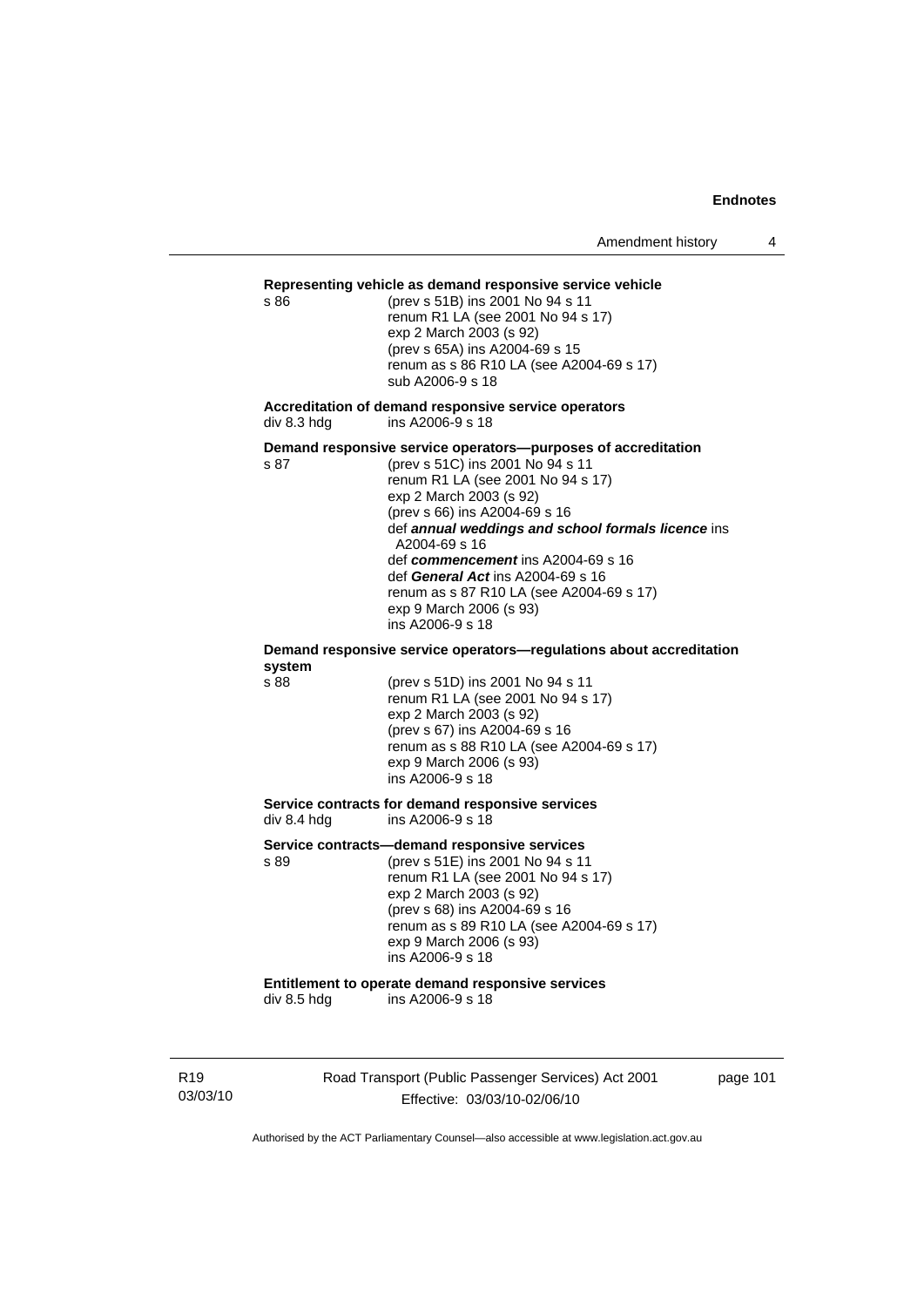4 Amendment history

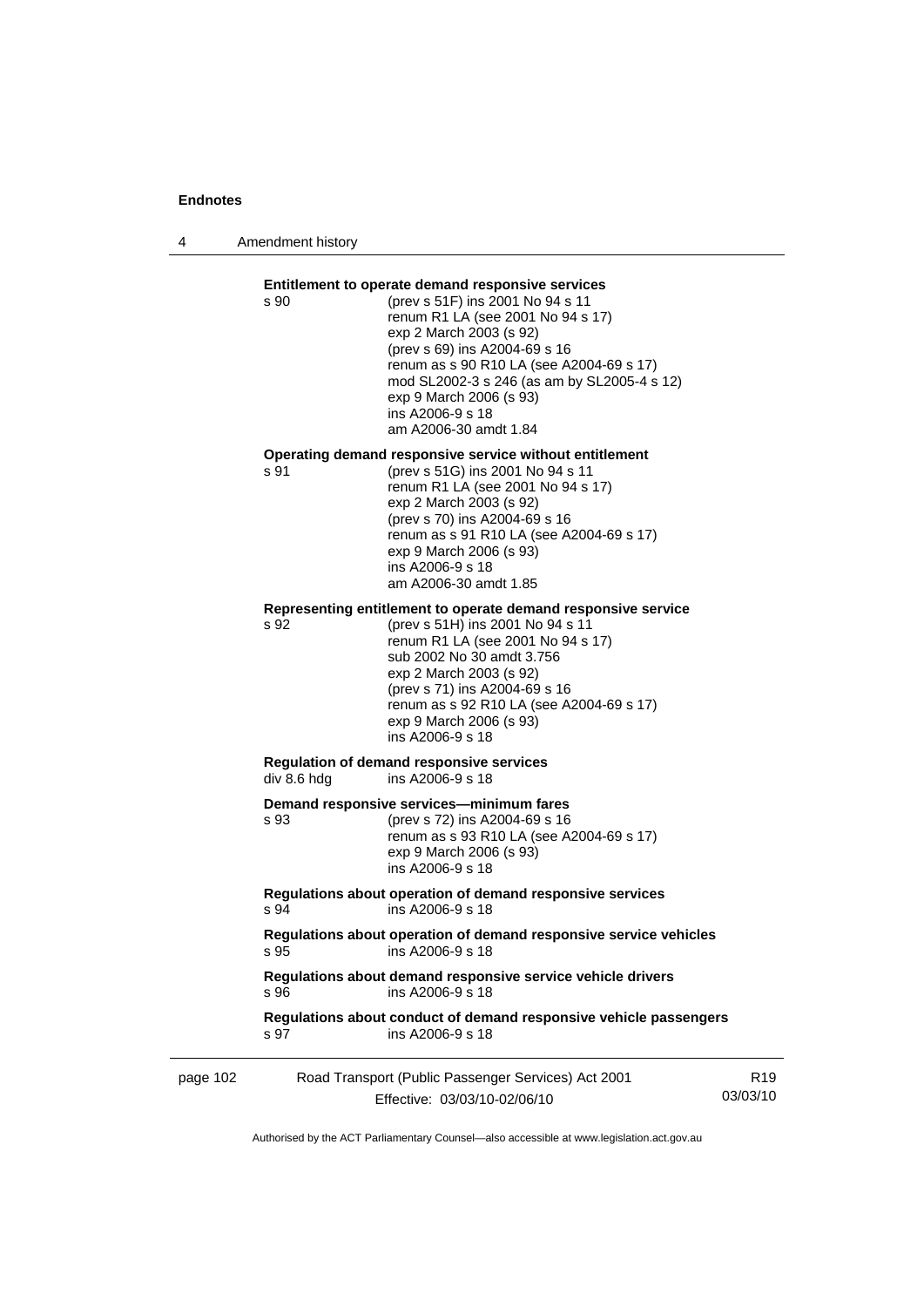| pt 8A hdg          | ins as mod SL2008-37 mod 20.1<br>mod lapsed 5 July 2009 when sch 20 SL2008-37 om by<br>A2009-16 amdt 2.21                                                                                                                                                                                                                                                                                                                                                                            |
|--------------------|--------------------------------------------------------------------------------------------------------------------------------------------------------------------------------------------------------------------------------------------------------------------------------------------------------------------------------------------------------------------------------------------------------------------------------------------------------------------------------------|
| Definitions-pt 8A  |                                                                                                                                                                                                                                                                                                                                                                                                                                                                                      |
| s 110              | ins as mod SL2008-37 mod 20.1<br>mod lapsed 5 July 2009 when sch 20 SL2008-37 om by<br>A2009-16 amdt 2.21<br>ins A2009-16 amdt 3.4<br>def <b>accredited operator</b> ins as mod SL2008-37 mod 20.1<br>mod lapsed 5 July 2009 when sch 20 SL2008-37 om by<br>A2009-16 amdt 2.21<br>ins A2009-16 amdt 3.4<br>def public passenger vehicle policy ins as mod SL2008-37<br>mod 20.1<br>mod lapsed 5 July 2009 when sch 20 SL2008-37 om by<br>A2009-16 amdt 2.21<br>ins A2009-16 amdt 3.4 |
| s 111              | Public passenger vehicle insurance compulsory<br>ins as mod SL2008-37 mod 20.1                                                                                                                                                                                                                                                                                                                                                                                                       |
|                    | mod lapsed 5 July 2009 when sch 20 SL2008-37 om by<br>A2009-16 amdt 2.21<br>ins A2009-16 amdt 3.4                                                                                                                                                                                                                                                                                                                                                                                    |
|                    | Police officer or authorised person may require evidence of public<br>passenger vehicle insurance                                                                                                                                                                                                                                                                                                                                                                                    |
| s 112              | ins as mod SL2008-37 mod 20.1<br>mod lapsed 5 July 2009 when sch 20 SL2008-37 om by<br>A2009-16 amdt 2.21<br>ins A2009-16 amdt 3.4                                                                                                                                                                                                                                                                                                                                                   |
| s 112 (2)          | Application of Road Transport (Offences) Regulation to s 111 (1) and                                                                                                                                                                                                                                                                                                                                                                                                                 |
| s 113              | ins as mod SL2008-37 mod 20.1<br>mod lapsed 5 July 2009 when sch 20 SL2008-37 om by<br>A2009-16 amdt 2.21                                                                                                                                                                                                                                                                                                                                                                            |
| <b>Enforcement</b> |                                                                                                                                                                                                                                                                                                                                                                                                                                                                                      |
| pt 9 hdg           | orig pt 9 hdg<br>(prev pt 7 hdg) ins A2004-69 s 16<br>renum as pt 9 hdg R10 LA (see A2004-69 s 17)<br>exp 9 March 2006 (s 93)<br>prev pt 9 hdg<br>ins A2006-9 s 18<br>renum as pt 10 hdg<br>pres pt 9 hdg<br>ins A2006-26 s 14                                                                                                                                                                                                                                                       |

R19 03/03/10 Road Transport (Public Passenger Services) Act 2001 Effective: 03/03/10-02/06/10

page 103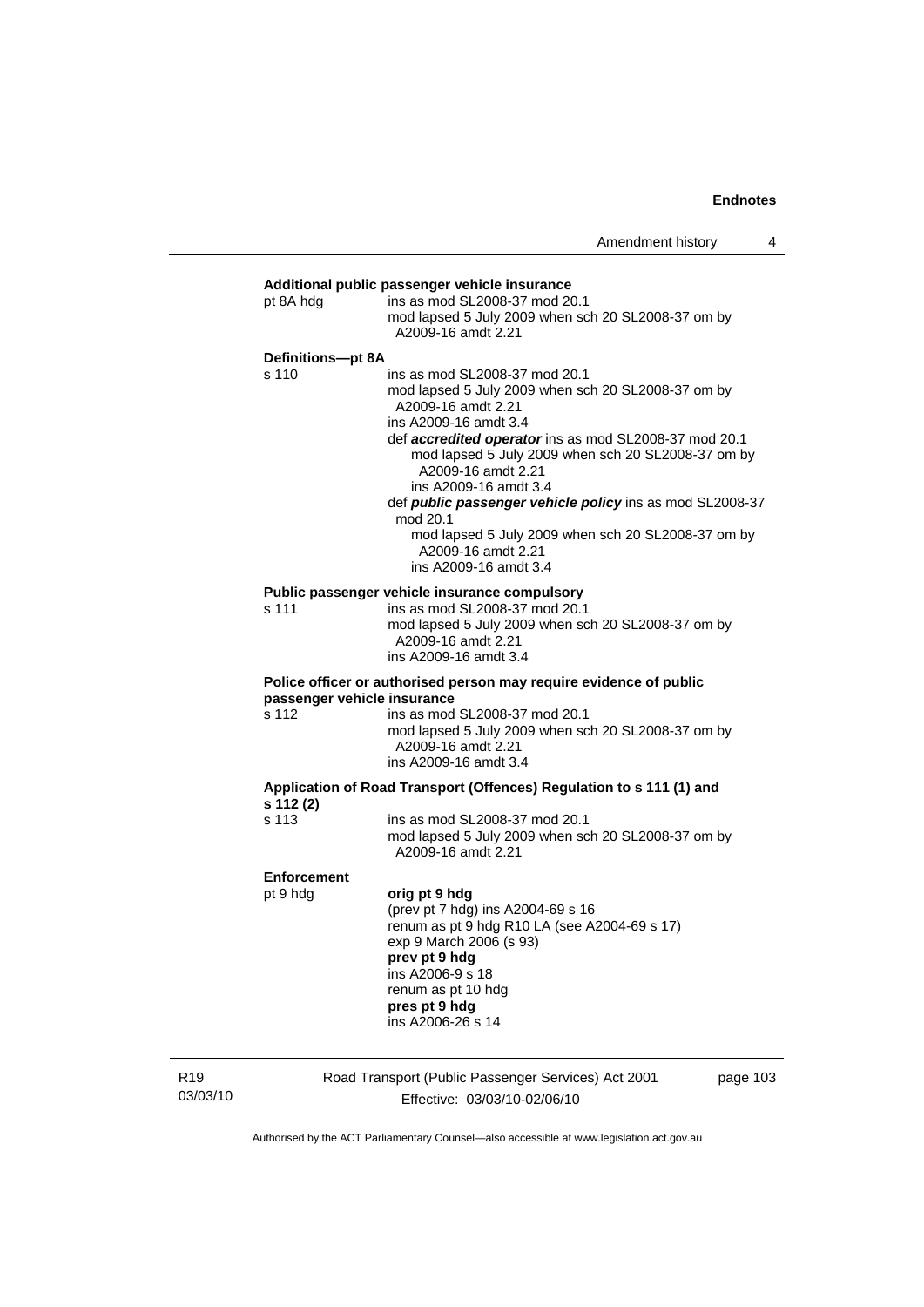| 4                                                                                                                                                                           | Amendment history                                                                                                                        |                                                                                                                                                                                                         |                             |  |
|-----------------------------------------------------------------------------------------------------------------------------------------------------------------------------|------------------------------------------------------------------------------------------------------------------------------------------|---------------------------------------------------------------------------------------------------------------------------------------------------------------------------------------------------------|-----------------------------|--|
|                                                                                                                                                                             | Purpose of powers under pt 9<br>s 115<br>reloc from Road Transport (Public Passenger Services)<br>Regulation 2002 s 229 by A2006-26 s 31 |                                                                                                                                                                                                         |                             |  |
|                                                                                                                                                                             | s 116                                                                                                                                    | Power to require records or information<br>reloc from Road Transport (Public Passenger Services)<br>Regulation 2002 s 230 by A2006-26 s 31                                                              |                             |  |
|                                                                                                                                                                             | s 117                                                                                                                                    | Power to inspect maintenance facilities<br>reloc from Road Transport (Public Passenger Services)<br>Regulation 2002 s 231 by A2006-26 s 31                                                              |                             |  |
|                                                                                                                                                                             | s 118                                                                                                                                    | Power to inspect and test vehicles<br>reloc from Road Transport (Public Passenger Services)<br>Regulation 2002 s 232 by A2006-26 s 31                                                                   |                             |  |
|                                                                                                                                                                             | s 119                                                                                                                                    | Power to require vehicles or equipment to be inspected and tested<br>reloc from Road Transport (Public Passenger Services)<br>Regulation 2002 s 233 by A2006-26 s 31                                    |                             |  |
|                                                                                                                                                                             | s 120                                                                                                                                    | Attachment and removal of noncompliance notices<br>reloc from Road Transport (Public Passenger Services)<br>Regulation 2002 s 234 by A2006-26 s 31                                                      |                             |  |
|                                                                                                                                                                             | s 121                                                                                                                                    | Police officer or authorised person--power to require name and address etc<br>reloc from Road Transport (Public Passenger Services)<br>Regulation 2002 s 235 by A2006-26 s 31<br>am A2009-49 amdt 3.153 |                             |  |
|                                                                                                                                                                             | <b>Miscellaneous</b><br>pt 10 hdg                                                                                                        | (prev pt 9 hdg) ins A2006-9 s 18<br>renum as pt 10 hdg A2006-26 s 13                                                                                                                                    |                             |  |
| Unauthorised public passenger services<br>s 125<br>ins A2006-9 s 18<br><b>Regulation-making power</b><br>s 126<br>ins A2006-9 s 18<br>am A2008-1 amdt 1.33; ss renum R16 LA |                                                                                                                                          |                                                                                                                                                                                                         |                             |  |
|                                                                                                                                                                             |                                                                                                                                          |                                                                                                                                                                                                         |                             |  |
|                                                                                                                                                                             | s 127                                                                                                                                    | Minister may exempt vehicles and people from Act<br>ins A2006-9 s 18                                                                                                                                    |                             |  |
|                                                                                                                                                                             | s 128                                                                                                                                    | Regulations may exempt vehicles and people from Act<br>ins A2006-9 s 18                                                                                                                                 |                             |  |
|                                                                                                                                                                             | s 129                                                                                                                                    | References to Motor Traffic Act, Traffic Act etc<br>ins A2006-9 s 18                                                                                                                                    |                             |  |
|                                                                                                                                                                             | <b>Dictionary</b><br>dict                                                                                                                | am 2002 No 30 amdt 3.757; A2009-49 amdt 3.154<br>def accredited sub 2001 No 94 s 12<br>def accredited bus operators register om 2001 No 94 s 14                                                         |                             |  |
| page 104                                                                                                                                                                    |                                                                                                                                          | Road Transport (Public Passenger Services) Act 2001<br>Effective: 03/03/10-02/06/10                                                                                                                     | R <sub>19</sub><br>03/03/10 |  |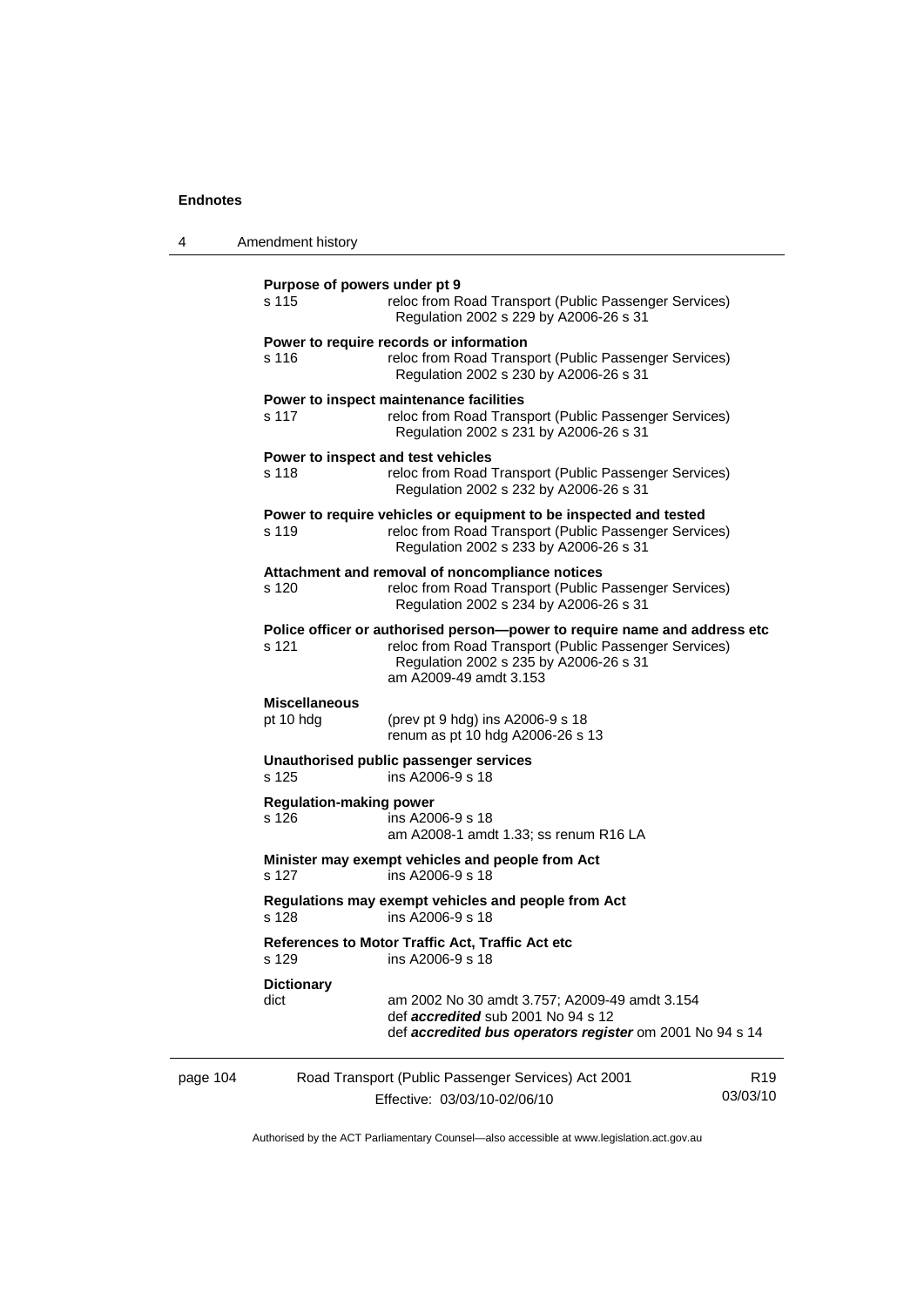def *accredited demand responsive service operator* ins A2006-9 s 19 def *accredited hire car service operator* ins A2004-69 s 18 def *accredited taxi network provider* ins 2001 No 94 s 13 def *accredited taxi service operator* ins 2001 No 94 s 13 def *affiliated* ins 2001 No 94 s 13 def *authorisation* ins A2006-9 s 19 def *authorised demand responsive service operator* ins A2006-9 s 19 def *bus* sub A2005-20 amdt 3.373 def *demand responsive service* ins A2006-9 s 19 def *demand responsive service vehicle* ins A2006-9 s 19 def *fittings* ins A2006-26 s 15 def *function* om 2002 No 30 amdt 3.758 def *hire car* ins A2004-69 s 18 def *hire car licence* ins A2004-69 s 18 def *hire car service* ins A2004-69 s 18 def *holder* sub 2001 No 94 s 12; A2004-69 s 19 om A2005-20 amdt 3.374 def *inspect* ins A2006-26 s 15 def *licence* ins 2001 No 94 s 13 om A2004-69 s 20 def *noncompliance notice* ins A2006-26 s 15 def *public bus* sub A2005-20 amdt 3.375 def *public passenger vehicle* sub 2001 No 94 s 12; A2004-69 s 21 am A2006-9 s 20 def *public vehicle licence* ins 2001 No 94 s 13 def *restricted hire car* ins A2004-69 s 22 def *restricted hire car licence* ins A2004-69 s 22 def *restricted hire car service* ins A2004-69 s 22 def *restricted taxi* ins 2001 No 94 s 13 def *restricted taxi licence* ins 2001 No 94 s 13 def *restricted taxi service* ins 2001 No 94 s 13 def *road* am 2002 No 30 amdt 3.759, amdt 3.760 def *road related area* am 2002 No 30 amdt 3.759, amdt 3.760 def *service contract* sub A2006-9 s 21 def *taxi* ins 2001 No 94 s 13 def *taxi booking service* ins 2001 No 94 s 13 def *taxi driver* ins 2001 No 94 s 13 def *taxi licence* ins 2001 No 94 s 13 def *taxi network* ins 2001 No 94 s 13 def *taxi service* ins 2001 No 94 s 13 def *taxi zone* ins 2001 No 94 s 13 def *time of effect* ins A2006-26 s 15 **Consequential amendments**  sch 1 om R1 LA (s 89 (3)) but see s 54

R19 03/03/10 Road Transport (Public Passenger Services) Act 2001 Effective: 03/03/10-02/06/10

page 105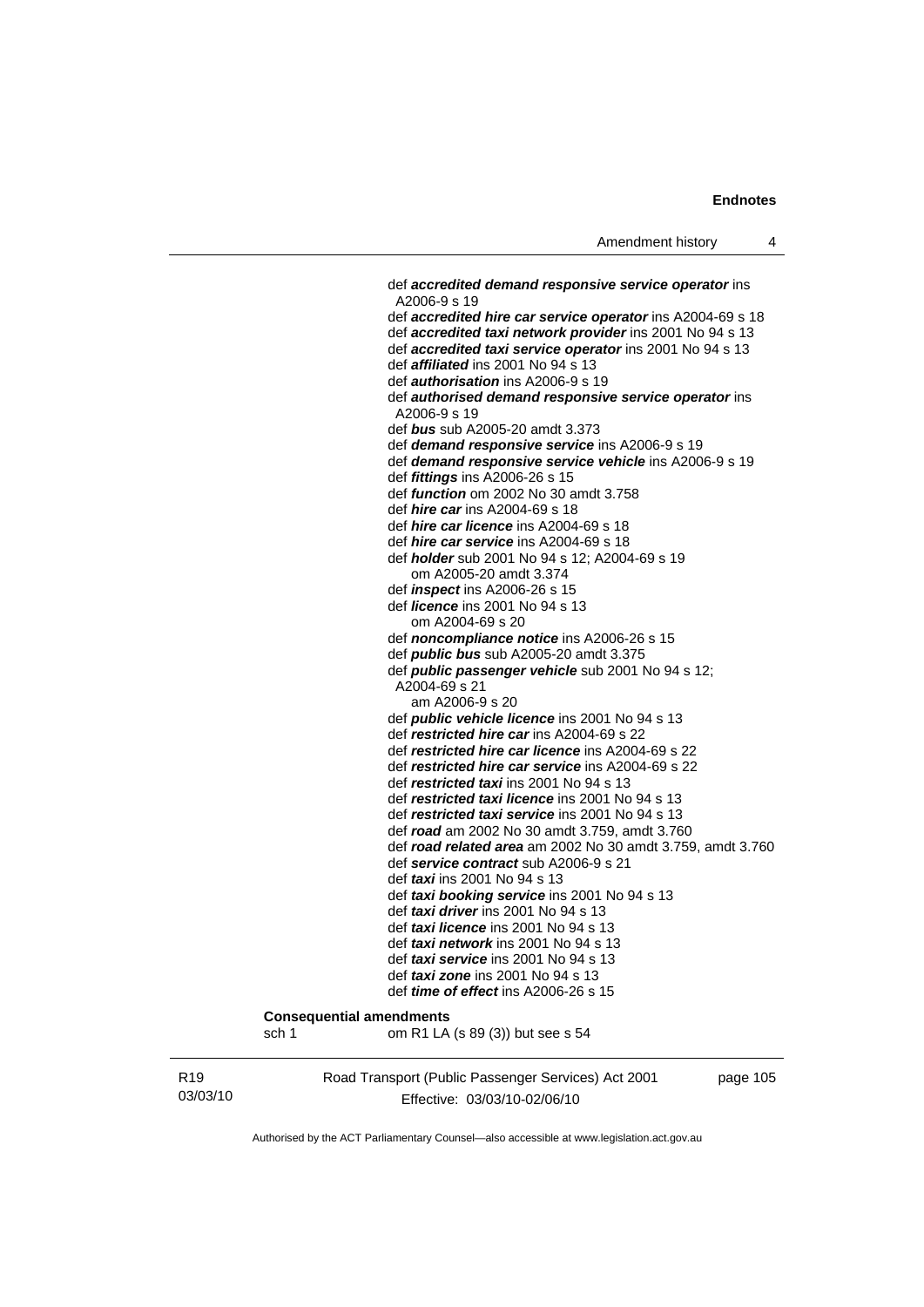5 Earlier republications

# **5 Earlier republications**

Some earlier republications were not numbered. The number in column 1 refers to the publication order.

Since 12 September 2001 every authorised republication has been published in electronic pdf format on the ACT legislation register. A selection of authorised republications have also been published in printed format. These republications are marked with an asterisk (\*) in column 1. Electronic and printed versions of an authorised republication are identical.

| <b>Republication</b><br>No and date | <b>Effective</b>             | Last<br>amendment<br>made by | <b>Republication</b><br>for                                                                |
|-------------------------------------|------------------------------|------------------------------|--------------------------------------------------------------------------------------------|
| R <sub>1</sub><br>5 Dec 2001        | 1 Dec 2001-<br>28 Feb 2002   | A2001-94                     | new Act                                                                                    |
| R <sub>2</sub><br>1 Mar 2002        | 1 Mar 2002-<br>1 June 2002   | A2001-94                     | amendments by<br>A2001-94                                                                  |
| R <sub>3</sub><br>3 June 2002       | 2 June 2002-<br>30 June 2002 | A2001-94                     | commenced expiry                                                                           |
| R4<br>1 July 2002                   | 1 July 2002-<br>16 Sept 2002 | A2001-94                     | commenced expiry                                                                           |
| R <sub>5</sub><br>3 Oct 2002        | 17 Sept 2002-<br>1 Dec 2002  | A2002-30                     | amendments by<br>A2002-30                                                                  |
| R <sub>6</sub><br>2 Dec 2002        | 2 Dec 2002-<br>16 Jan 2003   | A2002-30                     | commenced expiry                                                                           |
| R7<br>17 Jan 2003                   | 17 Jan 2003-<br>2 Mar 2003   | A2002-49                     | amendments by<br>A2002-49                                                                  |
| R <sub>8</sub><br>3 Mar 2003        | 3 Mar 2003-<br>1 June 2003   | A2002-49                     | commenced expiry                                                                           |
| R <sub>9</sub><br>2 June 2003       | 2 June 2003-<br>8 Mar 2005   | A2002-49                     | commenced expiry                                                                           |
| R <sub>10</sub> *<br>9 Mar 2005     | 9 Mar 2005-<br>1 June 2005   | A2004-69                     | amendments by<br>A2004-69 and<br>modifications by<br>SL2002-3 as<br>amended by<br>SL2005-4 |

page 106 Road Transport (Public Passenger Services) Act 2001 Effective: 03/03/10-02/06/10

R19 03/03/10